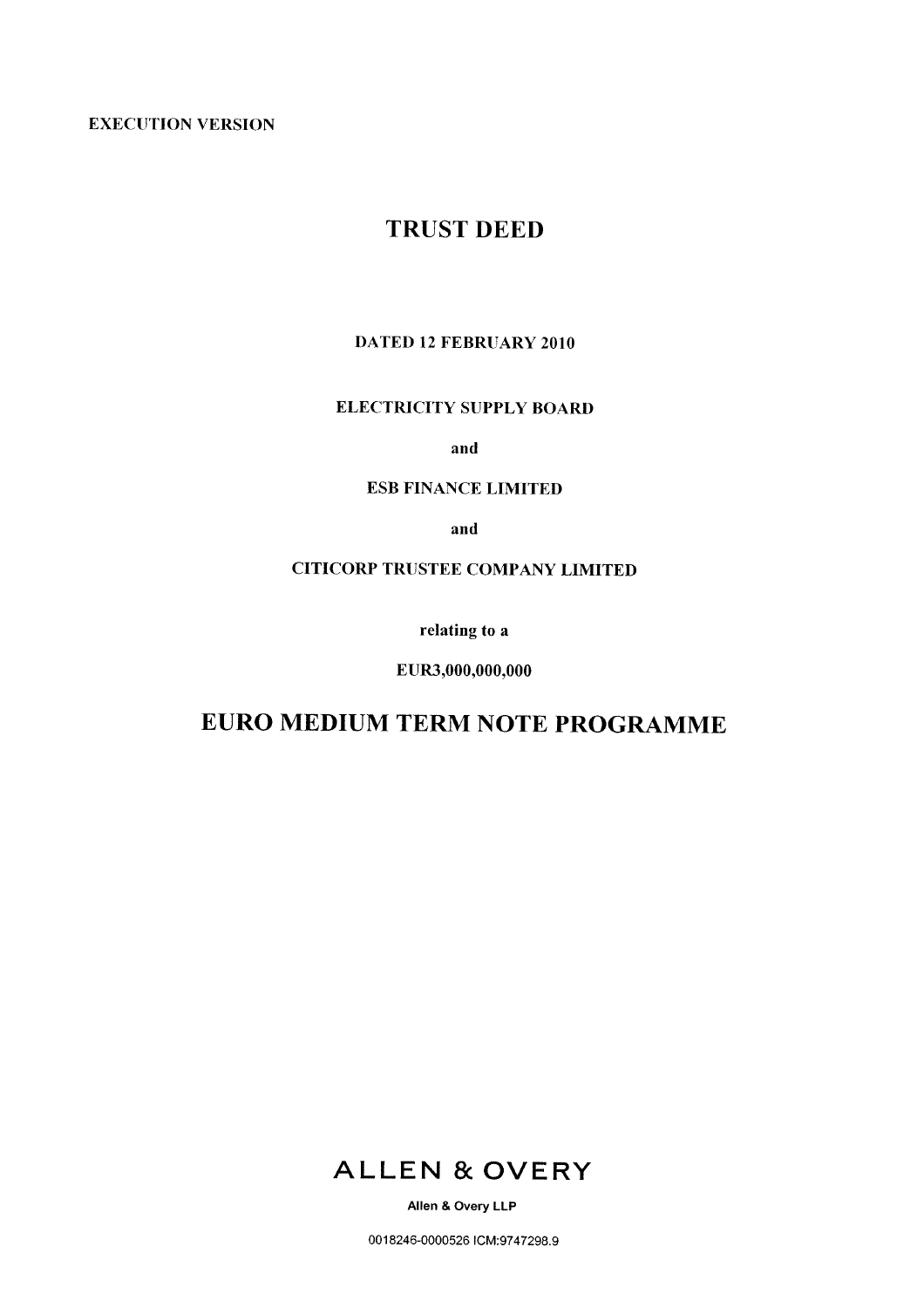# **CONTENTS**

#### **Clause**

# Page

| 1.  |                                                                           |  |
|-----|---------------------------------------------------------------------------|--|
| 2.  |                                                                           |  |
| 3.  |                                                                           |  |
| 4.  |                                                                           |  |
| 5.  |                                                                           |  |
| 6.  |                                                                           |  |
| 7.  |                                                                           |  |
| 8.  |                                                                           |  |
| 9.  |                                                                           |  |
| 10. |                                                                           |  |
| 11. |                                                                           |  |
| 12. |                                                                           |  |
| 13. |                                                                           |  |
| 14. |                                                                           |  |
| 15  |                                                                           |  |
| 16. |                                                                           |  |
| 17. |                                                                           |  |
| 18. |                                                                           |  |
| 19. |                                                                           |  |
| 20. |                                                                           |  |
| 21. |                                                                           |  |
| 22. | Holder of Definitive Note Assumed to be Receiptholder and Couponholder 34 |  |
| 23. |                                                                           |  |
| 24. |                                                                           |  |
| 25. |                                                                           |  |
| 26. |                                                                           |  |
| 27. |                                                                           |  |
| 28. |                                                                           |  |
| 29. |                                                                           |  |
| 30. |                                                                           |  |
| 31. |                                                                           |  |
| 32. |                                                                           |  |
|     |                                                                           |  |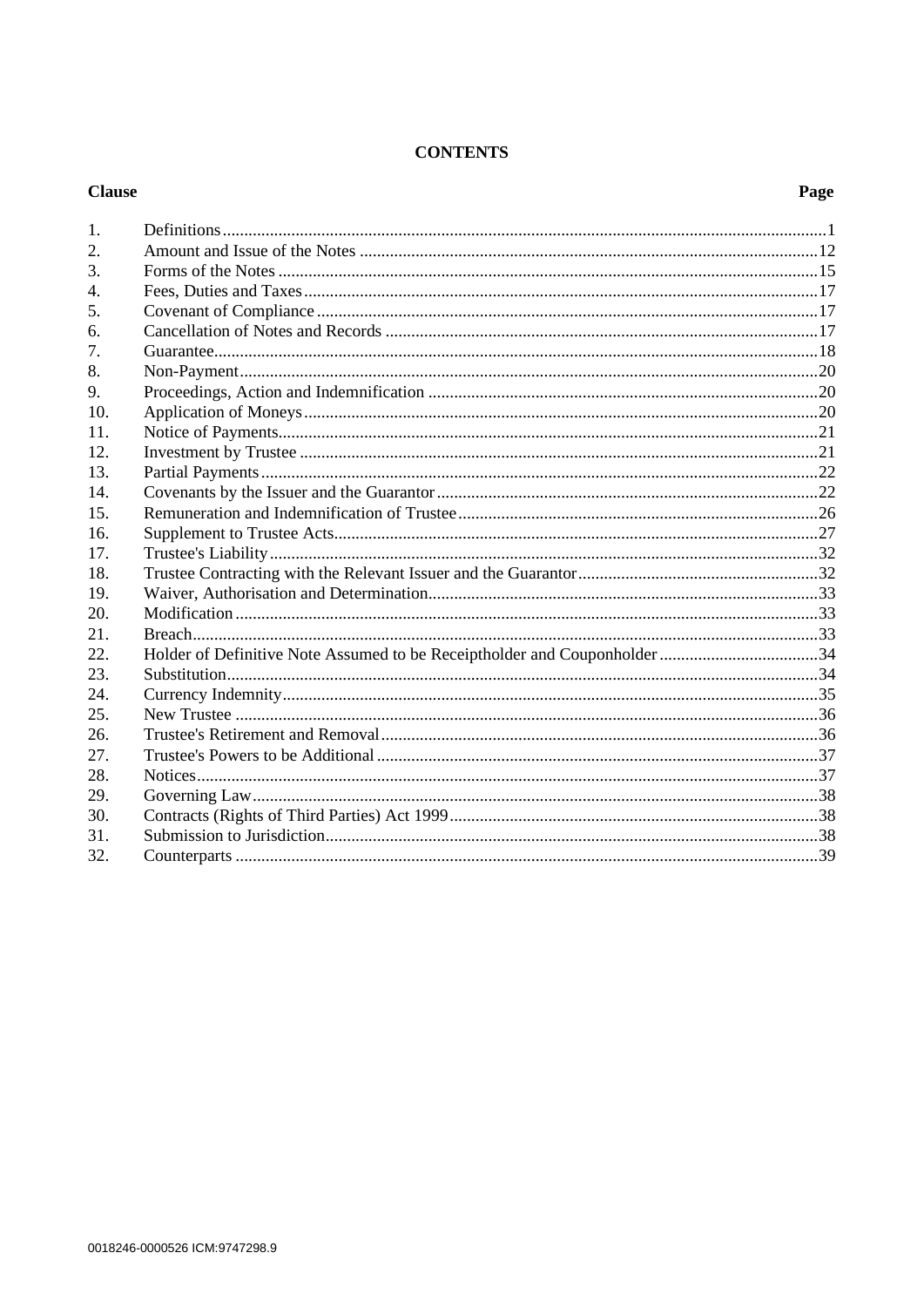# Schedule

# Page

| 1. |        |  |
|----|--------|--|
| 2. |        |  |
|    | Part 1 |  |
|    | Part 2 |  |
|    | Part 3 |  |
|    | Part 4 |  |
|    | Part 5 |  |
|    | Part 6 |  |
| 3. |        |  |
| 4. |        |  |
|    |        |  |
|    |        |  |

|--|--|--|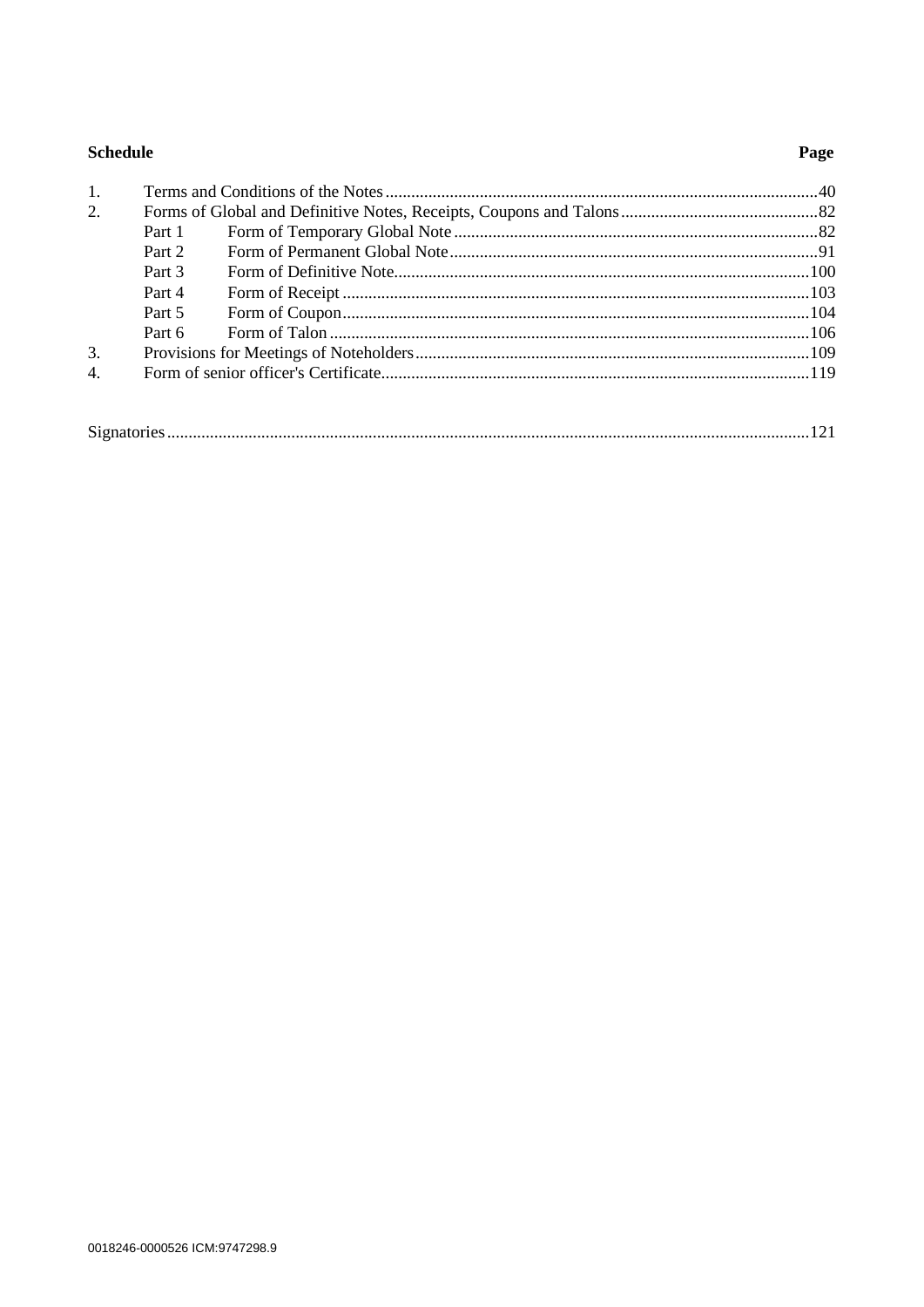#### **THIS TRUST DEED** is made on 12 February 2010

#### **BETWEEN**:

- (1) **ELECTRICITY SUPPLY BOARD**, a body corporate established in Ireland under the Electricity (Supply) Acts 1927 to 2004 of Ireland, whose headquarters is at 27 Lower Fitzwilliam Street, Dublin 2, Ireland (**ESB** as an issuer of Notes under the Programme and as **Guarantor** of Notes issued under the Programme by ESB Finance); and
- (2) **ESB FINANCE LIMITED**, a private company incorporated with limited liability in Ireland with registration number 480184, whose registered office is at 27 Lower Fitzwilliam Street, Dublin 2, Ireland (**ESB Finance** and together with ESB in its capacity as an issuer, the **Issuers** and each, an **Issuer**); and
- (3) **CITICORP TRUSTEE COMPANY LIMITED**, a company incorporated under the laws of England and Wales, whose registered office is at Citigroup Centre, Canada Square, Canary Wharf, London E14 5LB (the **Trustee**, which expression shall, wherever the context so admits, include such company and all other persons or companies for the time being the trustee or trustees of these presents) as trustee for the Noteholders, the Receiptholders and the Couponholders (each as defined below).

#### **WHEREAS**:

- (A) By a resolution of the Board of ESB passed on 20 January 2010 and the Board of Directors of ESB Finance passed on 11 February 2010, ESB and ESB Finance have resolved to establish a Euro Medium Term Note Programme pursuant to which the Issuers may from time to time issue Notes as set out herein up to a maximum nominal amount (calculated in accordance with Clause 3.5 of the Programme Agreement (as defined below)) from time to time outstanding of EUR3,000,000,000 (subject to increase as provided in the Programme Agreement) (the **Programme Limit**) may be issued pursuant to the said Programme.
- (B) By such resolution of the Board of ESB (in its capacity as the Guarantor) passed on 20 January 2010, the Guarantor has resolved to guarantee all Notes issued by ESB Finance under the said Programme.
- (C) The Trustee has agreed to act as trustee of these presents for the benefit of the Noteholders, the Receiptholders and the Couponholders upon and subject to the terms and conditions of these presents.

#### <span id="page-3-0"></span>**NOW THIS TRUST DEED WITNESSES AND IT IS AGREED AND DECLARED** as follows:

#### **1. DEFINITIONS**

**1.1** In these presents unless there is anything in the subject or context inconsistent therewith the following expressions shall have the following meanings:

**Agency Agreement** means the agreement dated 12 February 2010, as amended and/or supplemented and/or restated from time to time, pursuant to which the relevant Issuer and the Guarantor have appointed the Principal Paying Agent and the other Paying Agents in relation to all or any Series of the Notes and any other agreement for the time being in force appointing further or other Paying Agents or another Agent in relation to all or any Series of the Notes, or in connection with their duties, the terms of which have previously been approved in writing by the Trustee, together with any agreement for the time being in force amending or modifying with the prior written approval of the Trustee any of the aforesaid agreements;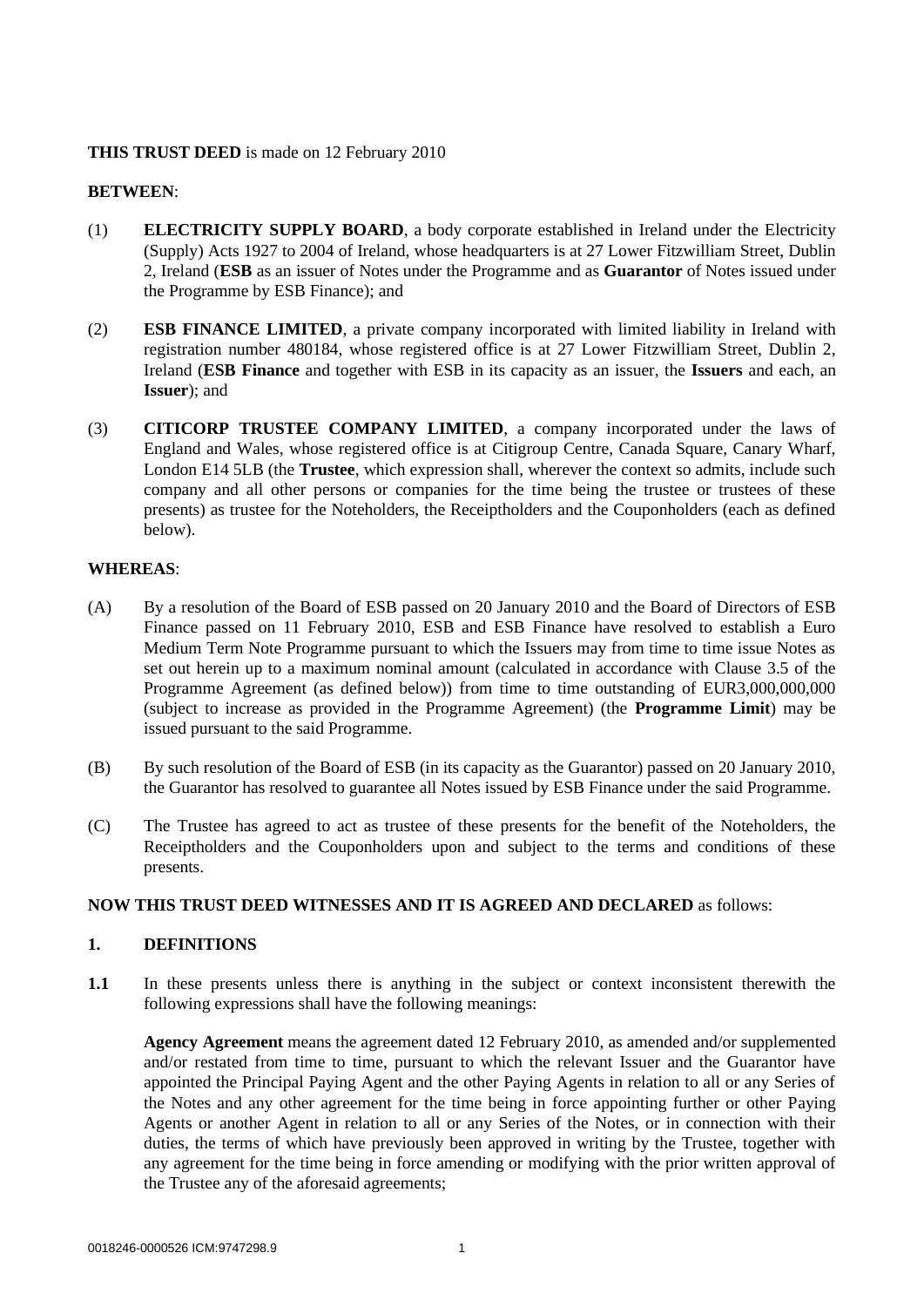**Appointee** means any attorney, manager, agent, delegate, nominee, custodian, receiver or other person appointed by the Trustee under these presents;

**Auditors** means the independent auditors for the time being of the relevant Issuer or, as the case may be, the Guarantor or, in the event of their being unable or unwilling promptly to carry out any action requested of them pursuant to the provisions of these presents, such other firm of accountants or such financial advisers as may be nominated or approved by the Trustee for the purposes of these presents;

**Calculation Agent** means, in relation to all or any Series of the Notes, the person initially appointed as calculation agent in relation to such Notes by the relevant Issuer and the Guarantor pursuant to the Agency Agreement or, if applicable, any Successor calculation agent in relation to all or any Series of the Notes;

**CGN** means a Temporary Global Note or a Permanent Global Note and in either case in respect of which the applicable Final Terms indicates is not a New Global Note;

**Clearstream, Luxembourg** means Clearstream Banking, société anonyme;

**Conditions** means, in relation to the Notes of any Series, the terms and conditions endorsed on or incorporated by reference into the Note or Notes constituting such Series, such terms and conditions being in or substantially in the form set out in [Schedule 1](#page-42-0) or in such other form, having regard to the terms of the Notes of the relevant Series, as may be agreed between the relevant Issuer, the Trustee and the relevant Dealer(s) as modified and supplemented by the Final Terms applicable to the Notes of the relevant Series, in each case as from time to time modified in accordance with the provisions of these presents;

**Coupon** means an interest coupon appertaining to a definitive Note (other than a Zero Coupon Note), such coupon being:

- (a) if appertaining to a Fixed Rate Note, in the form or substantially in the form set out in Part 5A of [Schedule 2](#page-84-0) or in such other form, having regard to the terms of issue of the Notes of the relevant Series, as may be agreed between the relevant Issuer, the Principal Paying Agent, the Trustee and the relevant Dealer(s); or
- (b) if appertaining to a Floating Rate Note or an Index Linked Interest Note, in the form or substantially in the form set out in Part 5B of [Schedule 2](#page-84-0) or in such other form, having regard to the terms of issue of the Notes of the relevant Series, as may be agreed between the relevant Issuer, the Principal Paying Agent, the Trustee and the relevant Dealer(s); or
- (c) if appertaining to a definitive Note which is neither a Fixed Rate Note nor a Floating Rate Note nor an Index Linked Interest Note, in such form as may be agreed between the relevant Issuer, the Principal Paying Agent, the Trustee and the relevant Dealer(s),

and includes, where applicable, the Talon(s) appertaining thereto and any replacements for Coupons and Talons issued pursuant to Condition 11 (*Replacement of Notes, Receipts, Coupons and Talons*);

**Couponholders** means the several persons who are for the time being holders of the Coupons and includes, where applicable, the Talonholders;

**Dealers** means Barclays Bank PLC, BNP Paribas, Crédit Agricole Corporate and Investment Bank, Citigroup Global Markets Limited, Danske Bank A/S, J&E Davy, Merrill Lynch International, Mitsubishi UFJ Securities International plc, Royal Bank of Canada Europe Limited and The Royal Bank of Scotland plc and any other entity which the relevant Issuer and the Guarantor may appoint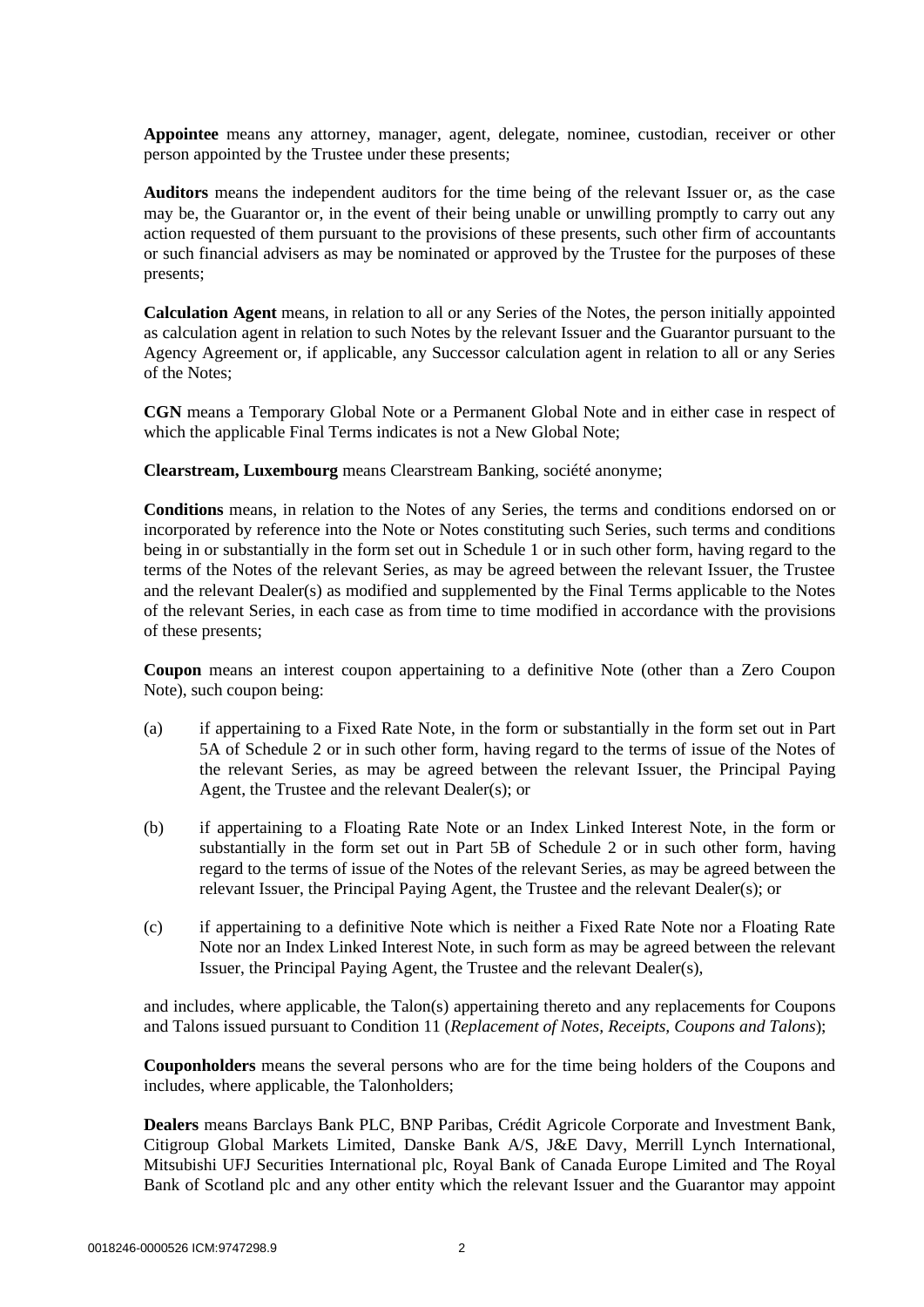as a Dealer and notice of whose appointment has been given to the Principal Paying Agent and the Trustee by the relevant Issuer in accordance with the provisions of the Programme Agreement but excluding any entity whose appointment has been terminated in accordance with the provisions of the Programme Agreement and notice of such termination has been given to the Principal Paying Agent and the Trustee by the relevant Issuer in accordance with the provisions of the Programme Agreement and references to a **relevant Dealer** or the **relevant Dealer(s)** mean, in relation to any Tranche or Series of Notes, the Dealer or Dealers with whom the relevant Issuer has agreed the issue of the Notes of such Tranche or Series and **Dealer** means any one of them;

**Definitive Note** means a Note in definitive form issued or, as the case may require, to be issued by the relevant Issuer in accordance with the provisions of the Programme Agreement or any other agreement between the relevant Issuer and the relevant Dealer(s), the Agency Agreement and these presents in exchange for either a Temporary Global Note or part thereof or a Permanent Global Note (all as indicated in the applicable Final Terms), such Note in definitive form being in the form or substantially in the form set out in [Part 3](#page-102-0) of [Schedule 2](#page-84-0) with such modifications (if any) as may be agreed between the relevant Issuer, the Principal Paying Agent, the Trustee and the relevant Dealer(s) and having the Conditions endorsed thereon or, if permitted by the relevant Stock Exchange, incorporating the Conditions by reference as indicated in the applicable Final Terms and having the relevant information supplementing, replacing or modifying the Conditions appearing in the applicable Final Terms endorsed thereon or attached thereto and (except in the case of a Zero Coupon Note) having Coupons and, where appropriate, Receipts and/or Talons attached thereto on issue;

**Dual Currency Interest Note** means a Note in respect of which payments of interest are made or to be made in such different currencies, and at rates of exchange calculated upon such basis, as the relevant Issuer and the relevant Dealer(s) may agree (as indicated in the applicable Final Terms);

**Dual Currency Note** means a Dual Currency Interest Note and/or a Dual Currency Redemption Note, as applicable;

**Dual Currency Redemption Note** means a Note in respect of which payments of principal are made or to be made in such different currencies, and at rates of exchange calculated upon such basis, as the relevant Issuer and the relevant Dealer(s) may agree (as indicated in the applicable Final Terms);

**Early Redemption Amount** has the meaning set out in Condition 7.7 (*Redemption and Purchase-Early Redemption Amounts*);

**Euroclear** means Euroclear Bank SA/NV;

**Eurosystem-eligible NGN** means a NGN which is intended to be held in a manner which would allow Eurosystem eligibility, as stated in the applicable Final Terms;

**Event of Default** means any of the conditions, events or acts provided in Condition 10 (*Events of Default and Enforcement*) to be events upon the happening of which the Notes of any Series would, subject only to notice by the Trustee as therein provided, become immediately due and repayable;

**Extraordinary Resolution** has the meaning set out in paragraph [1](#page-111-0) of [Schedule 3;](#page-111-1)

**Final Terms** has the meaning set out in the Programme Agreement;

**Fixed Rate Note** means a Note on which interest is calculated at a fixed rate payable in arrear on a fixed date or fixed dates in each year and on redemption or on such other dates as may be agreed between the relevant Issuer and the relevant Dealer(s) (as indicated in the applicable Final Terms);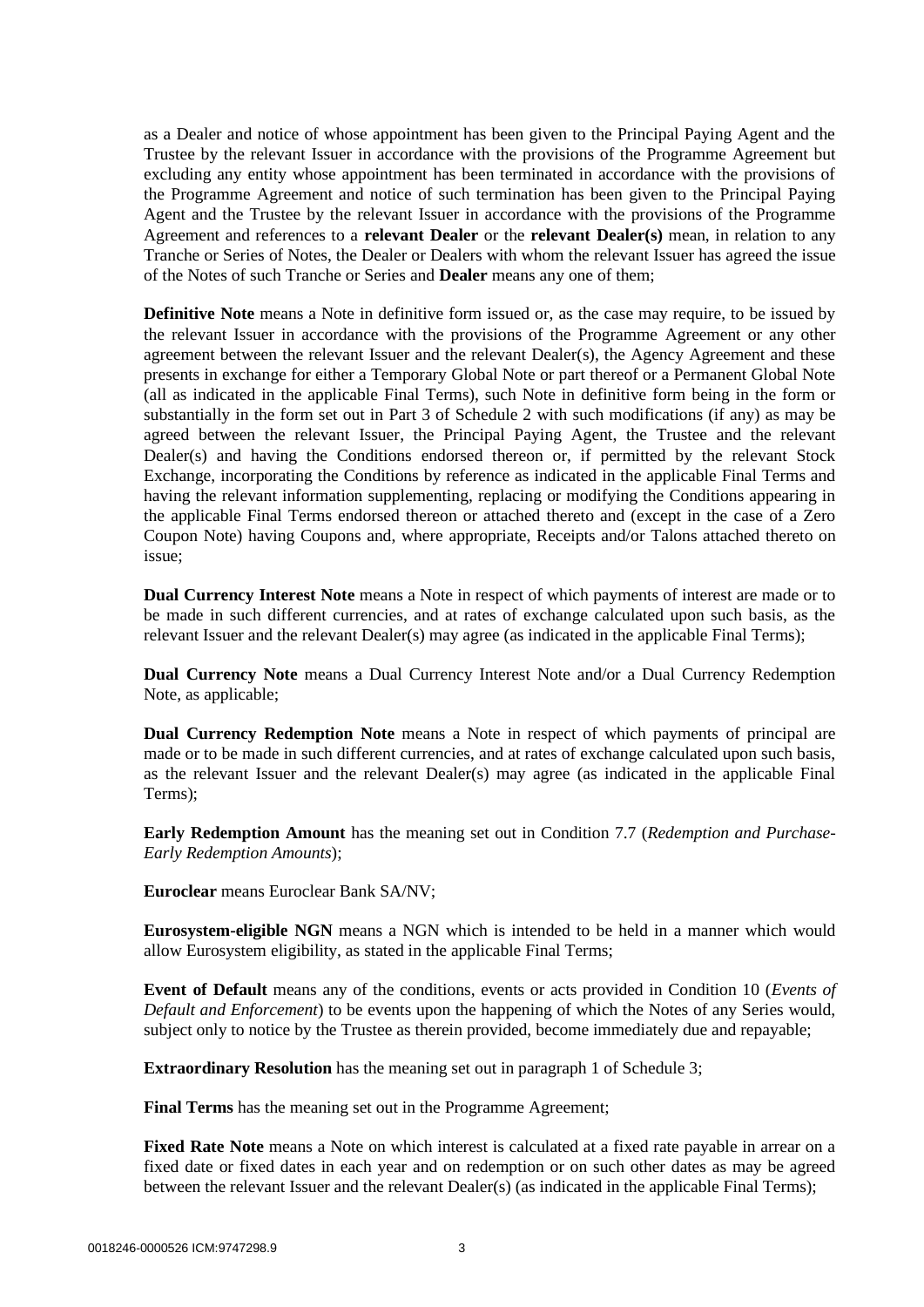**Floating Rate Note** means a Note on which interest is calculated at a floating rate payable in arrear in respect of such period or on such date(s) as may be agreed between the relevant Issuer and the relevant Dealer(s) (as indicated in the applicable Final Terms);

**FSMA** means the Financial Services and Markets Act 2000;

**Global Note** means a Temporary Global Note and/or a Permanent Global Note as the context may require;

**Index Linked Interest Note** means a Note in respect of which the amount payable in respect of interest is calculated by reference to an index and/or a formula as the relevant Issuer and the relevant Dealer(s) may agree (as indicated in the applicable Final Terms);

**Index Linked Note** means an Index Linked Interest Note and/or an Index Linked Redemption Note, as applicable;

**Index Linked Redemption Note** means a Note in respect of which the amount payable in respect of principal is calculated by reference to an index and/or a formula as the relevant Issuer and the relevant Dealer(s) may agree (as indicated in the applicable Final Terms);

**Interest Commencement Date** means, in the case of interest-bearing Notes, the date specified in the applicable Final Terms from (and including) which such Notes bear interest, which may or may not be the Issue Date;

**Interest Payment Date** means, in relation to any Floating Rate Note or Index Linked Interest Note, either:

- (a) the date which falls the number of months or other period specified as the **Specified Period** in the applicable Final Terms after the preceding Interest Payment Date or the Interest Commencement Date (in the case of the first Interest Payment Date); or
- (b) such date or dates as are indicated in the applicable Final Terms;

**Irish Stock Exchange** means the Irish Stock Exchange Limited or such other body to which its functions have been transferred;

**Issue Date** means, in respect of any Note, the date of issue and purchase of such Note pursuant to and in accordance with the Programme Agreement or any other agreement between the relevant Issuer and the relevant Dealer(s) being, in the case of any Definitive Note represented initially by a Global Note, the same date as the date of issue of the Global Note which initially represented such Note;

**Issue Price** means the price, generally expressed as a percentage of the nominal amount of the Notes, at which the Notes will be issued;

**Issuer** or **relevant Issuer** means the entity specified as such in the relevant Final Terms;

Liability means any loss, damage, cost, charge, claim, demand, expense, judgment, action, proceeding or other liability whatsoever (including, without limitation in respect of taxes, duties, levies, imposts and other charges) and including any value added tax or similar tax charged or chargeable in respect thereof and legal fees and expenses on a full indemnity basis;

**London Business Day** has the meaning set out in Condition 5.2(e) (*Interest-Interest on Floating Rate Notes and Index Linked Interest Notes-Notification of Rate of Interest and Interest Amounts*);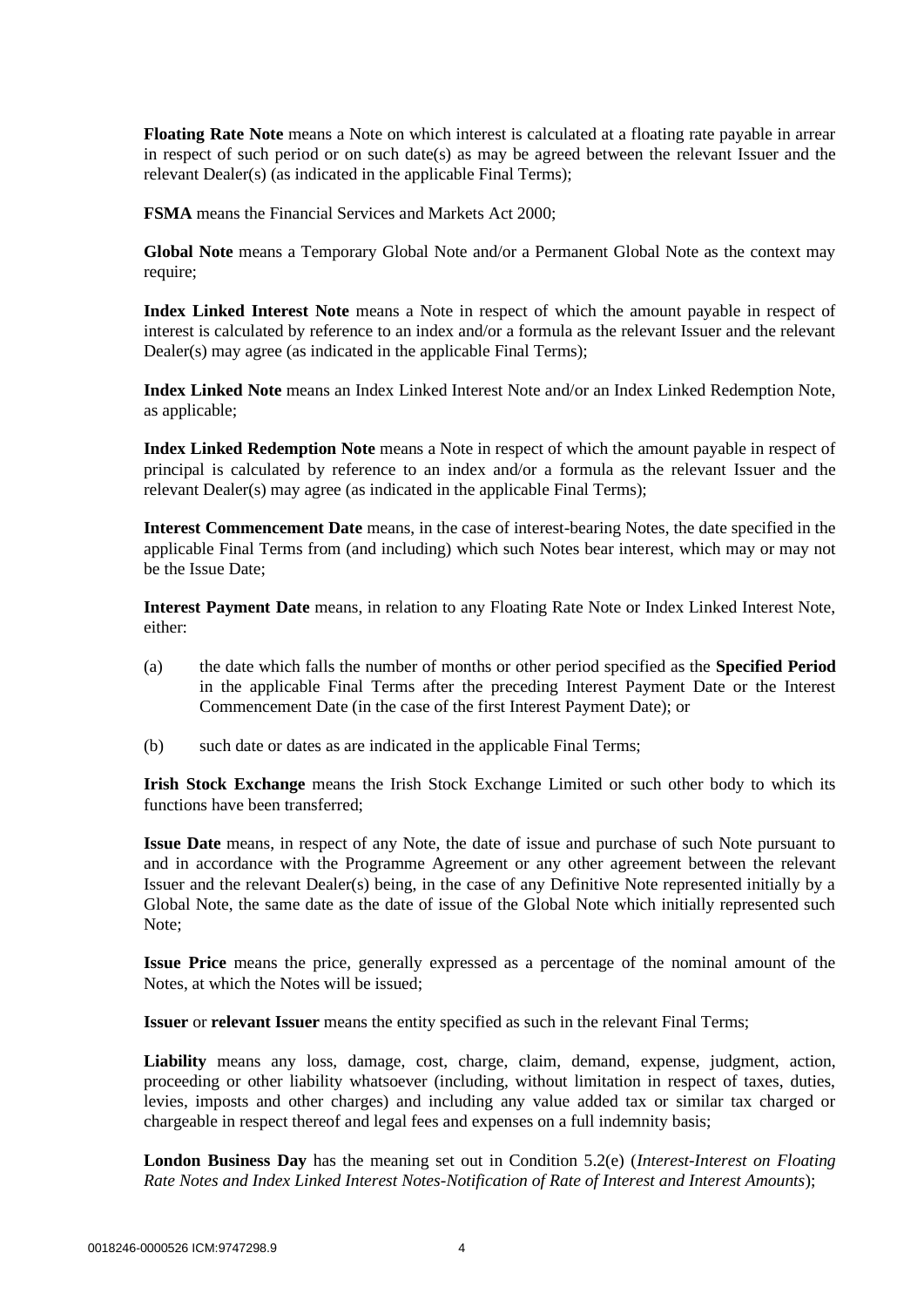**Maturity Date** means the date on which a Note is expressed to be redeemable;

**month** means calendar month;

**NGN** means a Temporary Global Note or a Permanent Global Note and in either case in respect of which the applicable Final Terms indicates is a New Global Note;

**Non-eligible NGN** means a NGN which is not intended to be held in a manner which would allow Eurosystem eligibility, as stated in the applicable Final Terms;

**Note** means a note issued pursuant to the Programme and denominated in such currency or currencies as may be agreed between the relevant Issuer and the relevant Dealer(s) which has such maturity and denomination as may be agreed between the relevant Issuer and the relevant Dealer(s) and issued or to be issued by the relevant Issuer pursuant to the Programme Agreement or any other agreement between the relevant Issuer and the relevant Dealer(s) relating to the Programme, the Agency Agreement and these presents and which shall initially be represented by, and comprised in, either (a) a Temporary Global Note which may (in accordance with the terms of such Temporary Global Note) be exchanged for Definitive Notes or a Permanent Global Note which Permanent Global Note may (in accordance with the terms of such Permanent Global Note) in turn be exchanged for Definitive Notes or (b) a Permanent Global Note which may (in accordance with the terms of such Permanent Global Note) be exchanged for Definitive Notes (all as indicated in the applicable Final Terms) and includes any replacements for a Note issued pursuant to Condition 11 (*Replacement of Notes, Receipts, Coupons and Talons*);

**Noteholders** means the several persons who are for the time being bearers of Notes save that, in respect of the Notes of any Series, for so long as such Notes or any part thereof are represented by a Global Note deposited with a common depositary (in the case of a CGN) or common safekeeper (in the case of a NGN) for Euroclear and Clearstream, Luxembourg or, in respect of Notes in definitive form held in an account with Euroclear and/or Clearstream, Luxembourg, each person who is for the time being shown in the records of Euroclear or Clearstream, Luxembourg (other than Clearstream, Luxembourg, if Clearstream, Luxembourg shall be an accountholder of Euroclear and Euroclear, if Euroclear shall be an accountholder of Clearstream, Luxembourg) as the holder of a particular nominal amount of the Notes of such Series shall be deemed to be the holder of such nominal amount of such Notes (and the holder of the relevant Note shall be deemed not to be the holder) for all purposes of these presents other than with respect to the payment of principal or interest on such nominal amount of such Notes, the rights to which shall be vested, as against the relevant Issuer, the Guarantor and the Trustee, solely in such common depositary or common safekeeper and for which purpose such common depositary or common safekeeper shall be deemed to be the holder of such nominal amount of such Notes in accordance with and subject to its terms and the provisions of these presents and the expressions **holder** and **holder of Notes** and related expressions shall (where appropriate) be construed accordingly;

**notice** means, in respect of a notice to be given to Noteholders, a notice validly given pursuant to Condition 14 (*Notices*);

**Ordinary Resolution** has the meaning given to it in paragraph [1,](#page-111-0) [Schedule 3;](#page-111-1)

**outstanding** means, in relation to the Notes of all or any Series, all the Notes of such Series issued other than:

- (a) those Notes which have been redeemed pursuant to these presents;
- (b) those Notes in respect of which the date (including, where applicable, any deferred date) for redemption in accordance with the Conditions has occurred and the redemption moneys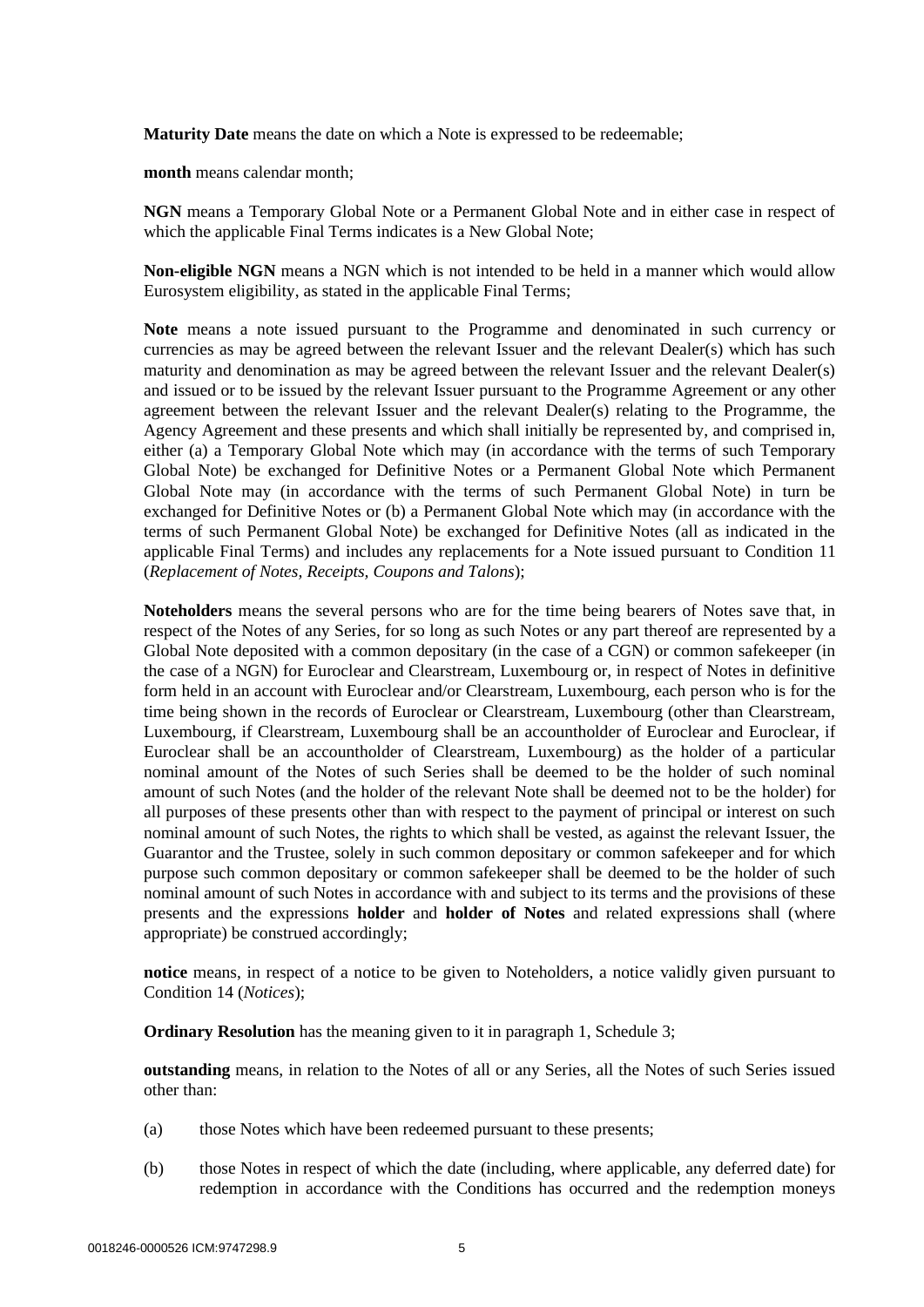(including all interest payable thereon) have been duly paid to the Trustee or to the Principal Paying Agent in the manner provided in the Agency Agreement (and where appropriate notice to that effect has been given to the relative Noteholders in accordance with Condition 14 (*Notices*)) and remain available for payment in accordance with the Conditions ;

- (c) those Notes which have been purchased and cancelled in accordance with Conditions 7.10 (*Redemption and Purchase-Purchases*) and 7.11 (*Redemption and Purchase-Cancellation*);
- (d) those Notes which have become void or in respect of which claims have become prescribed, in each case under Condition 9 (*Prescription*);
- (e) those mutilated or defaced Notes which have been surrendered and cancelled and in respect of which replacements have been issued pursuant to Condition 11 (*Replacement of Notes, Receipts, Coupons and Talons*);
- (f) (for the purpose only of ascertaining the nominal amount of the Notes outstanding and without prejudice to the status for any other purpose of the relevant Notes) those Notes which are alleged to have been lost, stolen or destroyed and in respect of which replacements have been issued pursuant to Condition 11 (*Replacement of Notes, Receipts, Coupons and Talons*); and
- (g) any Global Note to the extent that it shall have been exchanged for Definitive Notes or another Global Note pursuant to its provisions, the provisions of these presents and the Agency Agreement,

PROVIDED THAT for each of the following purposes, namely:

- (i) the right to attend and vote at any meeting of the holders of the Notes of any Series, an Extraordinary Resolution in writing or an Ordinary Resolution in writing or an Extraordinary Resolution by way of electronic consents through the relevant Clearing System(s) as envisaged by paragraph [1](#page-111-0) of [Schedule 3](#page-111-1) and any direction or request by the holders of the Notes of any Series;
- (ii) the determination of how many and which Notes of any Series are for the time being outstanding for the purposes of Clause [9.1,](#page-22-0) Conditions 10 (*Events of Default and Enforcement*) and 15 (*Meetings of Noteholders, Modification, Waiver and Substitution*) and paragraphs [2,](#page-113-0) [5,](#page-115-0) [6](#page-116-0) and [9](#page-117-0) o[f Schedule 3;](#page-111-1)
- (iii) any discretion, power or authority (whether contained in these presents or vested by operation of law) which the Trustee is required, expressly or impliedly, to exercise in or by reference to the interests of the holders of the Notes of any Series; and
- (iv) the determination by the Trustee whether any event, circumstance, matter or thing is, in its opinion, materially prejudicial to the interests of the holders of the Notes of any Series,

those Notes of the relevant Series (if any) which are for the time being held by or on behalf of or for the benefit of the relevant Issuer, the Guarantor, any Subsidiary of the relevant Issuer or the Guarantor, any holding company of the relevant Issuer or the Guarantor or any Subsidiary of any such holding company, in each case as beneficial owner, shall (unless and until ceasing to be so held) be deemed not to remain outstanding;

**Paying Agents** means, in relation to all or any Series of the Notes, the several institutions (including, where the context permits, the Principal Paying Agent) at their respective specified offices initially appointed as paying agents in relation to such Notes by the relevant Issuer and the Guarantor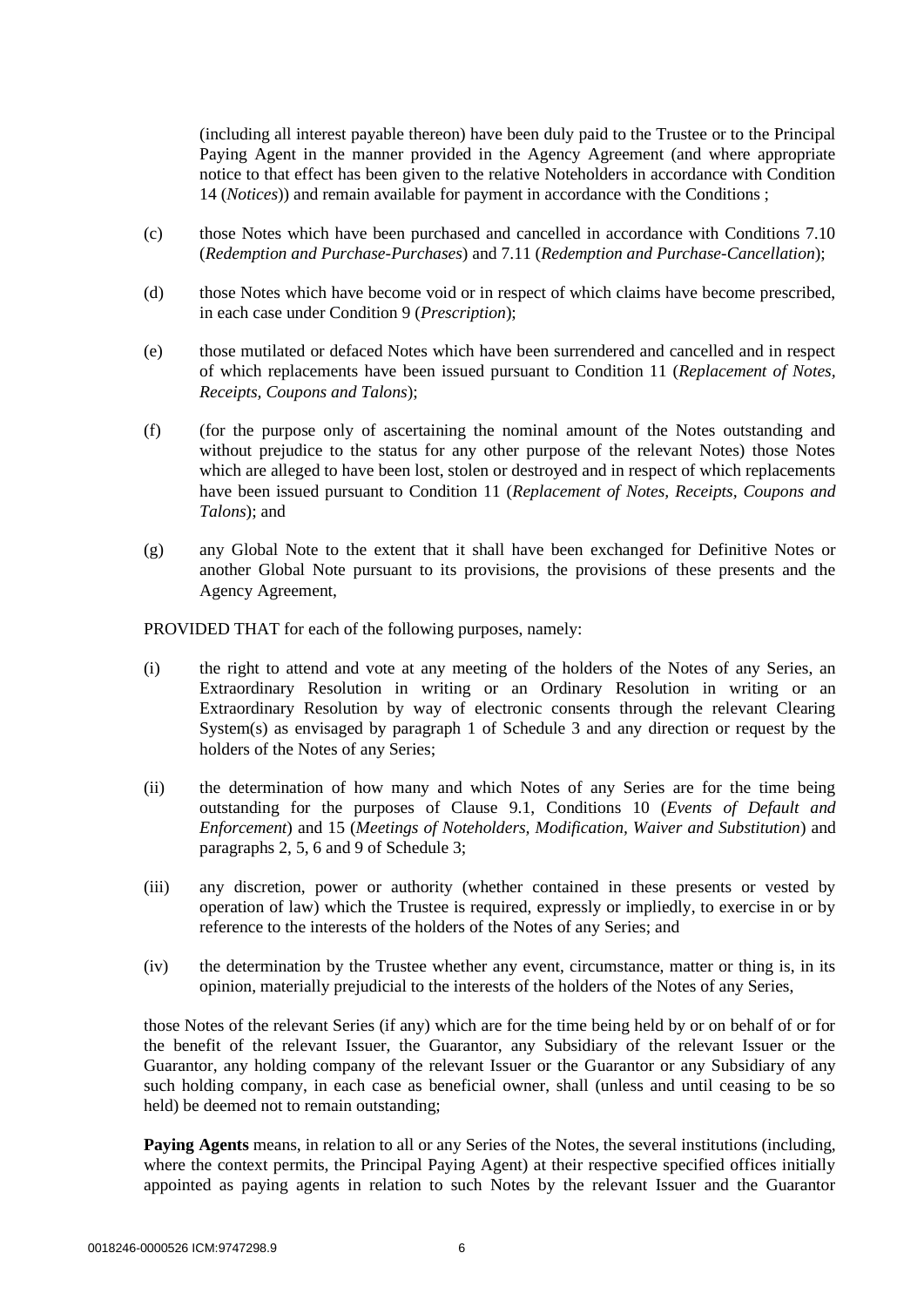pursuant to the Agency Agreement and/or, if applicable, any Successor paying agents at their respective specified offices;

**Permanent Global Note** means a global note in the form or substantially in the form set out in [Part](#page-93-0)  [2](#page-93-0) of [Schedule 2](#page-84-0) with such modifications (if any) as may be agreed between the relevant Issuer, the Principal Paying Agent, the Trustee and the relevant Dealer(s), together with the copy of the applicable Final Terms annexed thereto, comprising some or all of the Notes of the same Series, issued by the relevant Issuer pursuant to the Programme Agreement or any other agreement between the relevant Issuer and the relevant Dealer(s) relating to the Programme, the Agency Agreement and these presents either on issue or in exchange for the whole or part of any Temporary Global Note issued in respect of such Notes;

**Potential Event of Default** means any condition, event or act which, with the lapse of time and/or the issue, making or giving of any notice, certification, declaration, demand, determination and/or request and/or the taking of any similar action and/or the fulfilment of any similar condition, would constitute an Event of Default;

**Principal Paying Agent** means, in relation to all or any Series of the Notes, Citibank, N.A., London Branch, at its office at Citigroup Centre, Canada Square, Canary Wharf, London E14 5LB or, if applicable, any Successor agent in relation to all or any Series of the Notes;

<span id="page-9-1"></span>**Principal Subsidiary** means at any time a Subsidiary (other than a Special Purpose Subsidiary:

- (a) whose net profits (consolidated in the case of a Subsidiary which itself has Subsidiaries) or whose net assets (consolidated in the case of a Subsidiary which itself has Subsidiaries) represent in each case (or, in the case of a Subsidiary acquired after the end of the financial period to which the then latest audited consolidated accounts of ESB and its Subsidiaries relate, are equal to) not less than 10 per cent. of the consolidated net profits of ESB, or, as the case may be, consolidated net assets, of ESB and its Subsidiaries taken as a whole, all as calculated respectively by reference to the then latest audited accounts (consolidated or, as the case may be, unconsolidated) of such Subsidiary and the then latest audited consolidated accounts of ESB and its Subsidiaries, provided that:
	- $(i)$  if the then latest audited consolidated accounts of ESB and its Subsidiaries show  $(x)$ a net loss for the relevant financial period then there shall be substituted for the words "net profits" the words "gross revenues" for the purposes of this definition and/or (y) negative assets at the end of the relevant financial period then there shall be substituted for the words "net assets" the words "total assets" for the purposes of this definition;
	- (ii) in the case of a Subsidiary of ESB acquired after the end of the financial period to which the then latest audited consolidated accounts of ESB and its Subsidiaries relate, the reference to the then latest audited consolidated accounts of ESB and its Subsidiaries for the purposes of the calculation above shall, until consolidated accounts for the financial period in which the acquisition is made have been prepared and audited as aforesaid, be deemed to be a reference to such firstmentioned accounts as if such Subsidiary had been shown in such accounts by reference to its then latest relevant audited accounts, adjusted as deemed appropriate by ESB;
- <span id="page-9-0"></span>(b) to which is transferred the whole or substantially the whole of the undertaking and assets of a Subsidiary of ESB which immediately prior to such transfer is a Principal Subsidiary, provided that the transferor Subsidiary shall upon such transfer forthwith cease to be a Principal Subsidiary and the transferee Subsidiary shall cease to be a Principal Subsidiary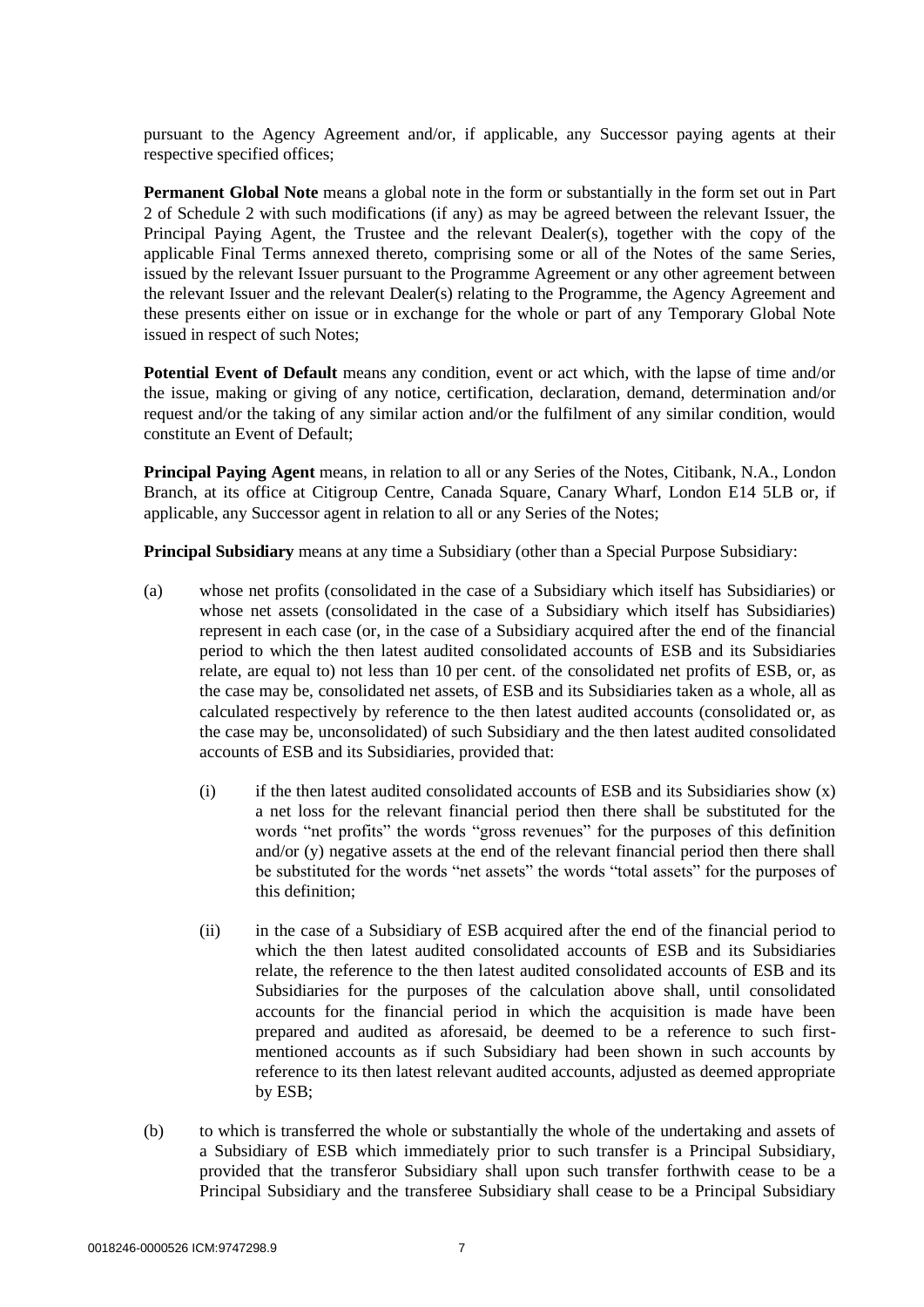pursuant to this subparagraph [\(b\)](#page-9-0) on the date on which the consolidated accounts of ESB and its Subsidiaries for the financial period current at the date of such transfer have been prepared and audited as aforesaid but so that such transferor Subsidiary or such transferee Subsidiary may be a Principal Subsidiary on or at any time after the date on which such consolidated accounts have been prepared and audited as aforesaid by virtue of the provisions of subparagraph [\(a\) above](#page-9-1) or, prior to or after such date, by virtue of any other applicable provision of this definition; or

<span id="page-10-0"></span>(c) to which is transferred an undertaking or assets which, taken together with the undertaking or assets of the transferee Subsidiary, generated (or, in the case of the transferee Subsidiary being acquired after the end of the financial period to which the then latest audited consolidated accounts of ESB and its Subsidiaries relate, generate net profits equal to) not less than 10 per cent. of the consolidated net profits of ESB, or represent (or, in the case aforesaid, are equal to) not less than 10 per cent. of the consolidated net assets of ESB and its Subsidiaries taken as a whole, all as calculated as referred to in subparagraph [\(a\) above,](#page-9-1) provided that the transferor Subsidiary (if a Principal Subsidiary) shall upon such transfer forthwith cease to be a Principal Subsidiary unless immediately following such transfer its undertaking and assets generate (or, in the case aforesaid, generate net profits equal to) not less than 10 per cent. of the consolidated net profits of ESB, or its assets represent (or, in the case aforesaid, are equal to) not less than 10 per cent. of the consolidated net assets of ESB and its Subsidiaries taken as a whole, all as calculated as referred to in subparagraph [\(a\)](#page-9-1)  [above,](#page-9-1) and the transferee Subsidiary shall cease to be a Principal Subsidiary pursuant to this subparagraph [\(c\)](#page-10-0) on the date on which the consolidated accounts of ESB and its Subsidiaries for the financial period current at the date of such transfer have been prepared and audited but so that such transferor Subsidiary or such transferee Subsidiary may be a Principal Subsidiary on or at any time after the date on which such consolidated accounts have been prepared and audited as aforesaid by virtue of the provisions of subparagraph [\(a\) above](#page-9-1) or, prior to or after such date, by virtue of any other applicable provision of this definition.

For the purposes of this definition:

- (i) if there shall not at any time be any relevant audited consolidated accounts of ESB and its Subsidiaries, references thereto herein shall be deemed to be references to a consolidation (which need not be audited) by ESB or such other person as the Trustee may in its absolute discretion approve of the relevant audited accounts of ESB and its Subsidiaries;
- (ii) if, in the case of a Subsidiary which itself has Subsidiaries, no consolidated accounts are prepared and audited, its consolidated net profits and consolidated net assets shall be determined on the basis of *pro forma* consolidated accounts (which need not be audited) of the relevant Subsidiary and its Subsidiaries prepared for this purpose by ESB or such other person as the Trustee may in its absolute discretion approve;
- (iii) if (A) any Subsidiary shall not in respect of any relevant financial period for whatever reason produce audited accounts or (B) any Subsidiary shall not have produced at the relevant time for the calculations required pursuant to this definition audited accounts for the same period as (or a period which the Trustee in its absolute discretion shall consider to be substantially comparable to) the period to which the latest audited accounts of ESB and its Subsidiaries relate, then there shall be substituted for the purposes of this definition the management accounts of such Subsidiary for such period, such accounts to be accompanied by a certificate addressed to the Trustee signed by a Senior Officer of ESB confirming that such accounts are the appropriate accounts to be used in making the calculations required by this definition;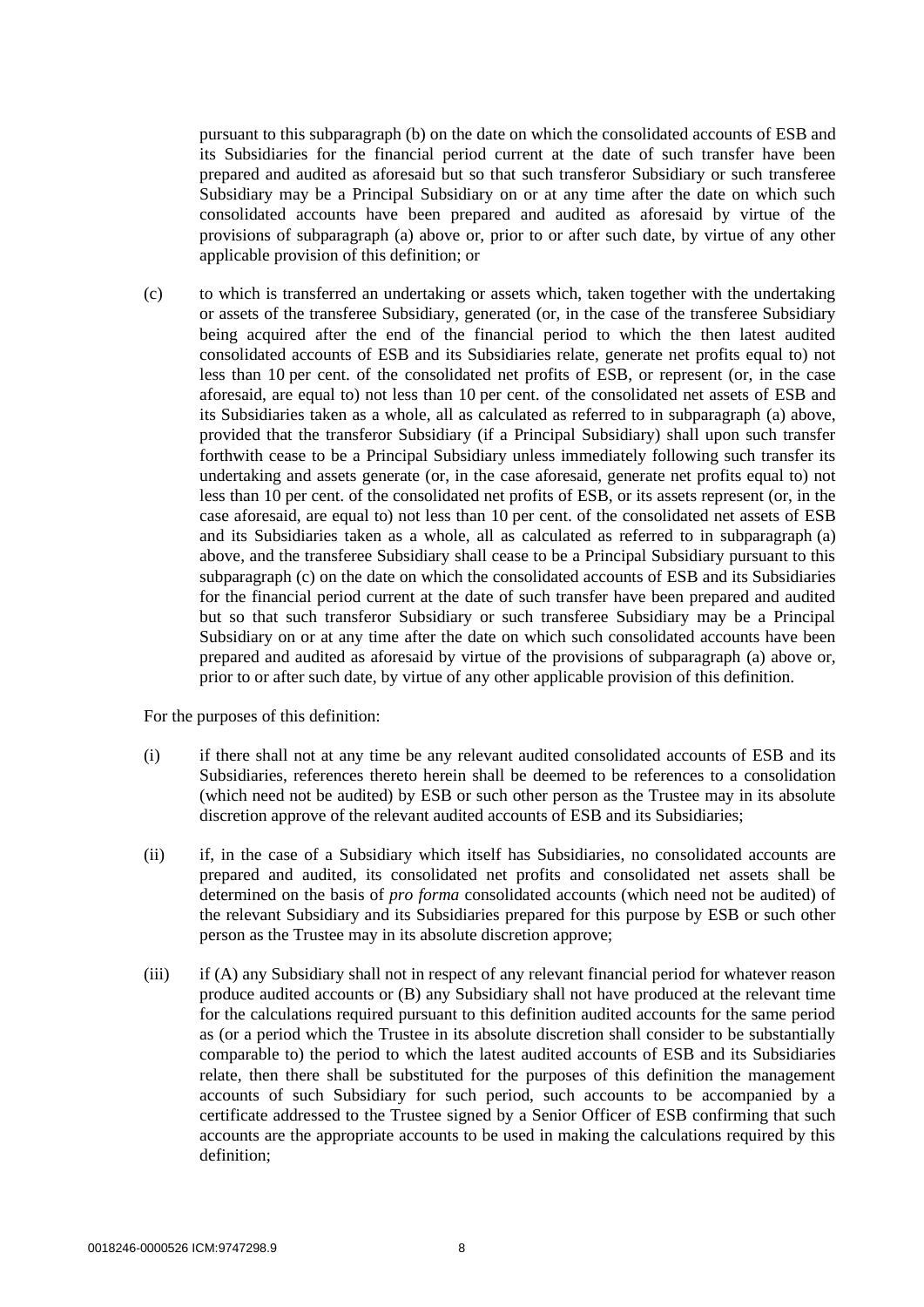- (iv) where any Subsidiary is not wholly owned by ESB there shall be excluded from all calculations all amounts attributable to minority interests;
- (v) in calculating any amount all amounts owing by or to ESB and any Subsidiary to or by ESB and any Subsidiary shall be excluded; and
- (vi) in the event that accounts of any companies being compared are prepared on the basis of different generally accepted accounting principles, there shall be made such adjustments to any relevant financial items as a Senior Officer of ESB shall certify in writing to the Trustee as being necessary to achieve a true and fair comparison of such financial items.

A report by a Senior Officer of ESB addressed to the Trustee that in their opinion a Subsidiary of ESB is or is not or was or was not at any particular time or throughout any specified period a Principal Subsidiary may be relied upon by the Trustee without further enquiry or evidence and, if relied upon by the Trustee, shall (in the absence of manifest error), be conclusive and binding on all parties;

**Programme** means the Euro Medium Term Note Programme established by, or otherwise contemplated in, the Programme Agreement;

**Programme Agreement** means the agreement of even date herewith between ESB, ESB Finance and the Dealers named therein (or deemed named therein) concerning the purchase of Notes to be issued pursuant to the Programme together with any agreement for the time being in force amending, replacing, novating or modifying such agreement and any accession letters and/or agreements supplemental thereto;

**Receipt** means a receipt attached on issue to a Definitive Note redeemable in instalments for the payment of an instalment of principal, such receipt being in the form or substantially in the form set out in [Part 4](#page-105-0) of [Schedule 2](#page-84-0) or in such other form as may be agreed between the relevant Issuer, the Principal Paying Agent, the Trustee and the relevant Dealer(s) and includes any replacements for Receipts issued pursuant to Condition 11 (*Replacement of Notes, Receipts, Coupons and Talons*);

**Receiptholders** means the several persons who are for the time being holders of the Receipts;

**Relevant Date** has the meaning set out in Condition 8 (*Taxation*);

**repay**, **redeem** and **pay** shall each include both of the others and cognate expressions shall be construed accordingly;

**Senior Financial Officer** has the meaning set out in Condition 3.3 (*Sales of Assets*);

**Senior Officers** means, in the case of ESB, each member of the Board for the time being of ESB and the Chief Executive, the Finance and Commercial Director, the Secretary and the Treasurer for the time being of ESB and, in the case of ESB Finance, the Board of Directors for the time being of ESB Finance and the Secretary for the time being of ESB Finance, and **Senior Officer** means any one of them;

**Series** means a Tranche of Notes together with any further Tranche or Tranches of Notes which are (a) expressed to be consolidated and form a single series and (b) identical in all respects (including as to listing) except for their respective Issue Dates, Interest Commencement Dates and/or Issue Prices and the expressions **Notes of the relevant Series**, **holders of Notes of the relevant Series** and related expressions shall (where appropriate) be construed accordingly;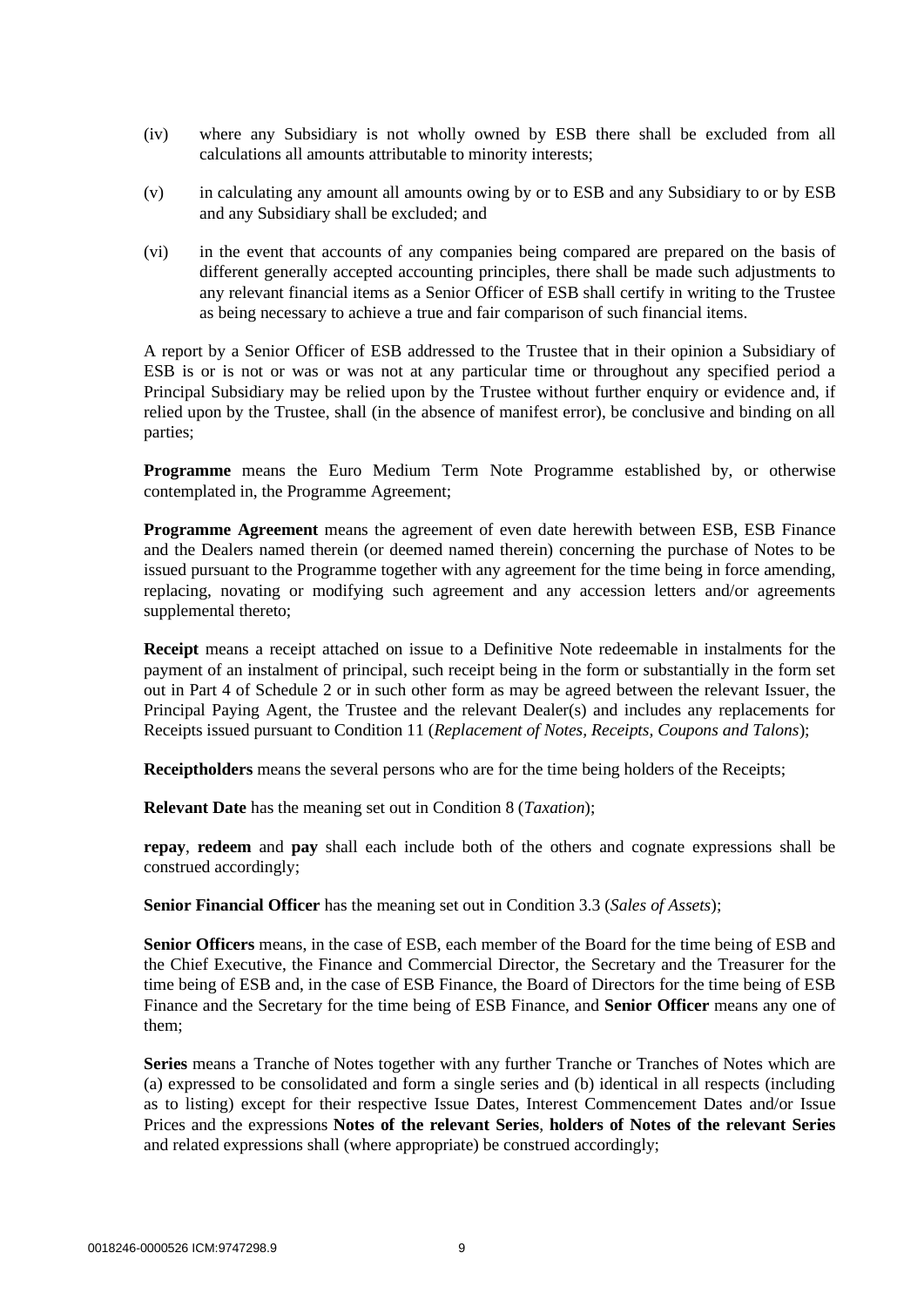**Special Purpose Subsidiary** has the meaning set out in Condition 3.2 (*Covenants - Negative Pledge applicable to the Guarantor*);

**Stock Exchange** means the Irish Stock Exchange or any other or further stock exchange(s) on which any Notes may from time to time be listed, and references in these presents to the **relevant Stock Exchange** shall, in relation to any Notes, be references to the Stock Exchange on which such Notes are, from time to time, or are intended to be, listed;

**Subsidiary** has the meaning set out in Condition 3.2 (*Covenants - Negative Pledge applicable to the Guarantor*);

**Successor** means, in relation to the Principal Paying Agent, the other Paying Agents and the Calculation Agent, any successor to any one or more of them in relation to the Notes which shall become such pursuant to the provisions of these presents and/or the Agency Agreement (as the case may be) and/or such other or further agent, paying agents and calculation agent (as the case may be) in relation to the Notes as may (with the prior approval of, and on terms previously approved by, the Trustee in writing) from time to time be appointed as such, and/or, if applicable, such other or further specified offices (in the case of the Principal Paying Agent being within the same city as those for which it is substituted) as may from time to time be nominated, in each case by the Issuer and the Guarantor, and (except in the case of the initial appointments and specified offices made under and specified in the Conditions and/or the Agency Agreement, as the case may be) notice of whose appointment or, as the case may be, nomination has been given to the Noteholders pursuant to Clause [14\(l\)](#page-25-0) in accordance with Condition 14 (*Notices*);

**Talonholders** means the several persons who are for the time being holders of the Talons;

**Talons** means the talons (if any) appertaining to, and exchangeable in accordance with the provisions therein contained for further Coupons appertaining to, the Definitive Notes (other than Zero Coupon Notes), such talons being in the form or substantially in the form set out in [Part 6](#page-108-0) of [Schedule 2](#page-84-0) or in such other form as may be agreed between the relevant Issuer, the Principal Paying Agent, the Trustee and the relevant Dealer(s) and includes any replacements for Talons issued pursuant to Condition 11 (*Replacement of Notes, Receipts, Coupons and Talons*);

**Temporary Global Note** means a temporary global note in the form or substantially in the form set out in [Part 1](#page-84-1) of [Schedule 2](#page-84-0) together with the copy of the applicable Final Terms annexed thereto with such modifications (if any) as may be agreed between the relevant Issuer, the Principal Paying Agent, the Trustee and the relevant Dealer(s), comprising some or all of the Notes of the same Series, issued by the relevant Issuer pursuant to the Programme Agreement or any other agreement between the relevant Issuer and the relevant Dealer(s) relating to the Programme, the Agency Agreement and these presents;

**these presents** means this Trust Deed and the Schedules and any trust deed supplemental hereto and the Schedules (if any) thereto and the Notes, the Receipts, the Coupons, the Talons, the Conditions and, unless the context otherwise requires, the Final Terms, all as from time to time modified in accordance with the provisions herein or therein contained;

**Tranche** means all Notes which are identical in all respects (including as to listing);

**Trust Corporation** means a corporation entitled by rules made under the Public Trustee Act 1906 of Great Britain or entitled pursuant to any other comparable legislation applicable to a trustee in any other jurisdiction to carry out the functions of a custodian trustee;

**Trustee Acts** means the Trustee Act 1925 and the Trustee Act 2000;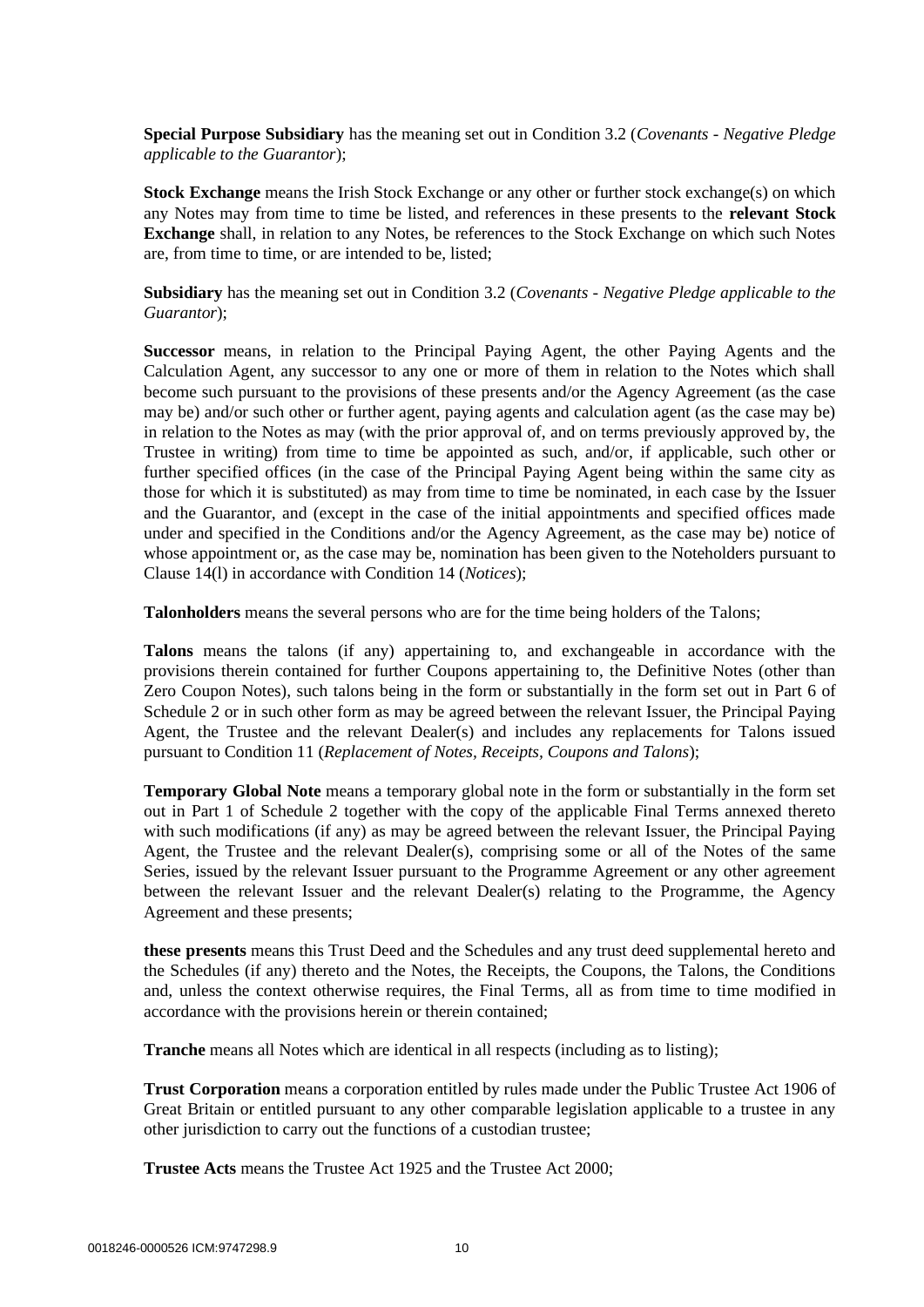**Zero Coupon Note** means a Note on which no interest is payable;

words denoting the singular shall include the plural and *vice versa*;

words denoting one gender only shall include the other genders; and

words denoting persons only shall include firms and corporations and *vice versa*.

- **1.2** (a) All references in these presents to principal and/or principal amount and/or interest in respect of the Notes or to any moneys payable by the Issuer or the Guarantor under these presents shall, unless the context otherwise requires, be construed in accordance with Condition 6.6 (*Payments-Interpretation of principal and interest*).
	- (b) All references in these presents to any statute or any provision of any statute shall be deemed also to refer to any statutory modification or re-enactment thereof or any statutory instrument, order or regulation made thereunder or under any such modification or re-enactment.
	- (b) All references in these presents to guarantees or to an obligation being guaranteed shall be deemed to include respectively references to indemnities or to an indemnity being given in respect thereof.
	- (c) All references in these presents to any action, remedy or method of proceeding for the enforcement of the rights of creditors shall be deemed to include, in respect of any jurisdiction other than England, references to such action, remedy or method of proceeding for the enforcement of the rights of creditors available or appropriate in such jurisdiction as shall most nearly approximate to such action, remedy or method of proceeding described or referred to in these presents.
	- (d) All references in these presents to Euroclear and/or Clearstream, Luxembourg shall, whenever the context so permits, (but not in the case of any NGN) be deemed to include references to any additional or alternative clearing system as is approved by the relevant Issuer, the Principal Paying Agent and the Trustee or as may otherwise be specified in the applicable Final Terms.
	- (e) Unless the context otherwise requires words or expressions used in these presents shall bear the same meanings as in the Companies Act 1985 and 2006 (as amended or re-enacted from time to time).
	- (f) In this Trust Deed references to Schedules, Clauses, subclauses, paragraphs and subparagraphs shall be construed as references to the Schedules to this Trust Deed and to the Clauses, subclauses, paragraphs and subparagraphs of this Trust Deed respectively.
	- (g) In these presents tables of contents and Clause headings are included for ease of reference and shall not affect the construction of these presents.
	- (h) All references in these presents to taking proceedings against the Issuer and/or the Guarantor shall be deemed to include references to proving in the winding up of the Issuer and/or the Guarantor (as the case may be).
	- (i) All references in these presents to the **records** of Euroclear and Clearstream, Luxembourg shall be to the records that each of Euroclear and Clearstream, Luxembourg holds for its customers which reflect the amount of such customers' interest in the Notes.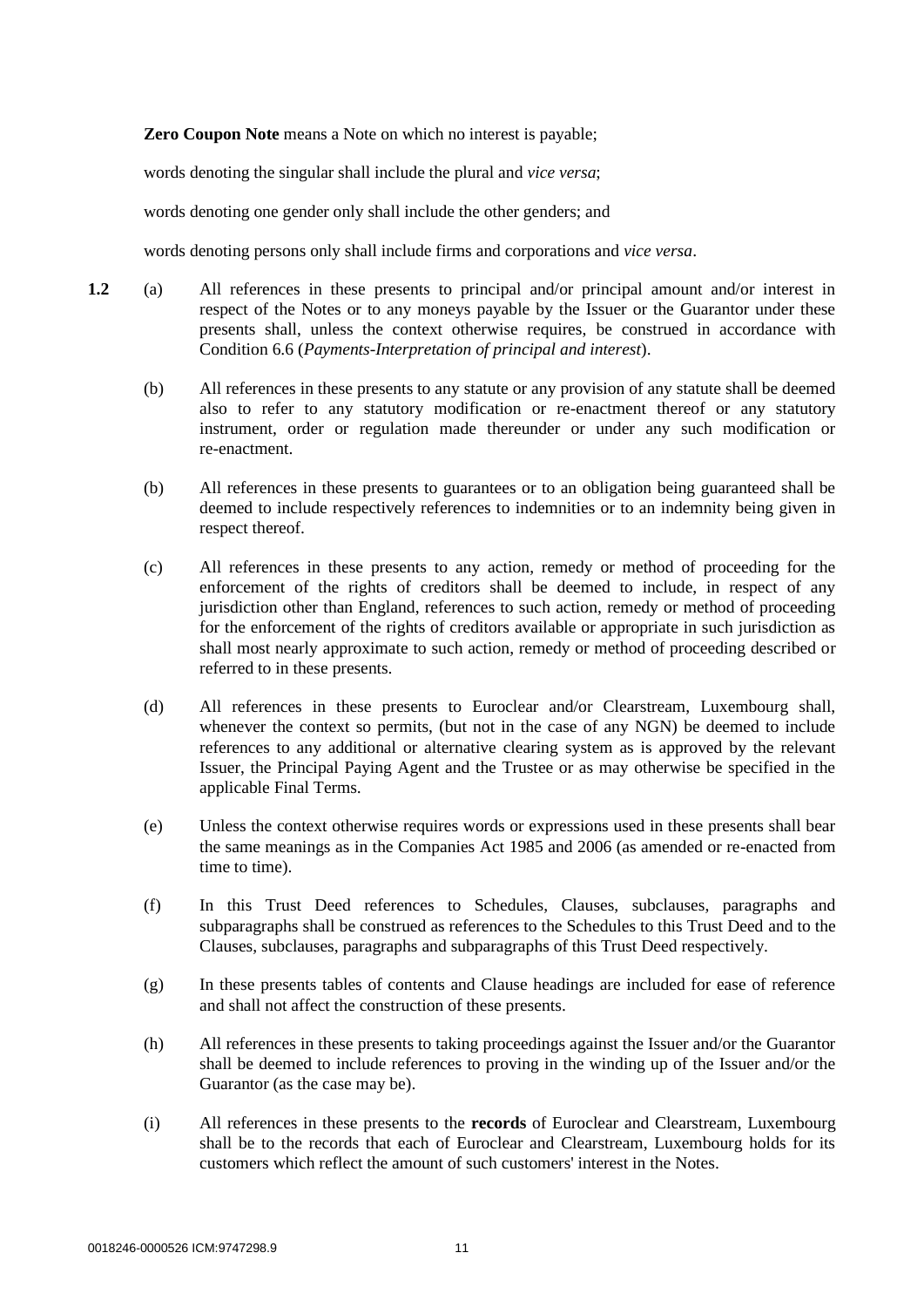- (j) References herein to the Guarantor shall only be applicable to Notes issued by ESB Finance.
- **1.3** Words and expressions defined in these presents (including the Conditions) or the Agency Agreement or used in the applicable Final Terms shall have the same meanings where used herein unless the context otherwise requires or unless otherwise stated provided that, in the event of inconsistency between the Agency Agreement and these presents, these presents shall prevail and, in the event of inconsistency between the Agency Agreement or these presents and the applicable Final Terms, the applicable Final Terms shall prevail.
- **1.4** Subject to the provisions of Condition 4 (*Redenomination*), all references in these presents to the **relevant currency** shall be construed as references to the currency in which payments in respect of the Notes and/or Receipts and/or Coupons of the relevant Series are to be made as indicated in the applicable Final Terms.
- **1.5** Any reference to a written notice or approval being given by the Trustee shall, for the avoidance of doubt, be deemed to include such notice being given by e-mail.

#### **2. AMOUNT AND ISSUE OF THE NOTES**

#### **2.1 Amount of the Notes, Final Terms and Legal Opinions**

The Notes will be issued in Series in an aggregate nominal amount from time to time outstanding not exceeding the Programme Limit from time to time and for the purpose of determining such aggregate nominal amount Clause 3.5 of the Programme Agreement shall apply.

By not later than 3.00 p.m. (London time) on the third London Business Day preceding each proposed Issue Date, the relevant Issuer shall deliver or cause to be delivered to the Trustee a copy of the applicable Final Terms and drafts of all legal opinions to be given in relation to the relevant issue and shall notify the Trustee in writing without delay of the relevant Issue Date and the nominal amount of the Notes to be issued. Upon the issue of the relevant Notes, such Notes shall become constituted by these presents without further formality.

Before the first issue of Notes occurring after each anniversary of this Trust Deed and on such other occasions as the Trustee so requests (on the basis that the Trustee considers it necessary in view of a change (or proposed change) in the law of Ireland or in English law affecting the relevant Issuer or, as the case may be, the Guarantor, these presents, the Programme Agreement or the Agency Agreement or the Trustee has other grounds), the Issuer or, as the case may be, the Guarantor will procure that (a) further legal opinion(s) (relating, if applicable, to any such change or proposed change) in such form and with such content as the Trustee may reasonably require from the legal advisers specified in the Programme Agreement or such other legal advisers as the Trustee may require is/are delivered to the Trustee. Whenever such a request is made with respect to any Notes to be issued, the receipt of such opinion in a form reasonably satisfactory to the Trustee shall be a further condition precedent to the issue of those Notes.

#### **2.2 Covenant to repay principal and to pay interest**

The relevant Issuer covenants with the Trustee that it will, as and when the Notes of any Series or any of them or any instalment of principal in respect thereof becomes due to be redeemed, or on such earlier date as the same or any part thereof may become due and repayable thereunder, in accordance with the Conditions, unconditionally pay or procure to be paid to or to the order of the Trustee in the relevant currency in immediately available funds the principal amount in respect of the Notes of such Series or the amount of such instalment becoming due for redemption on that date and (except in the case of Zero Coupon Notes) shall in the meantime and until redemption in full of the Notes of such Series (both before and after any judgment or other order of a court of competent jurisdiction)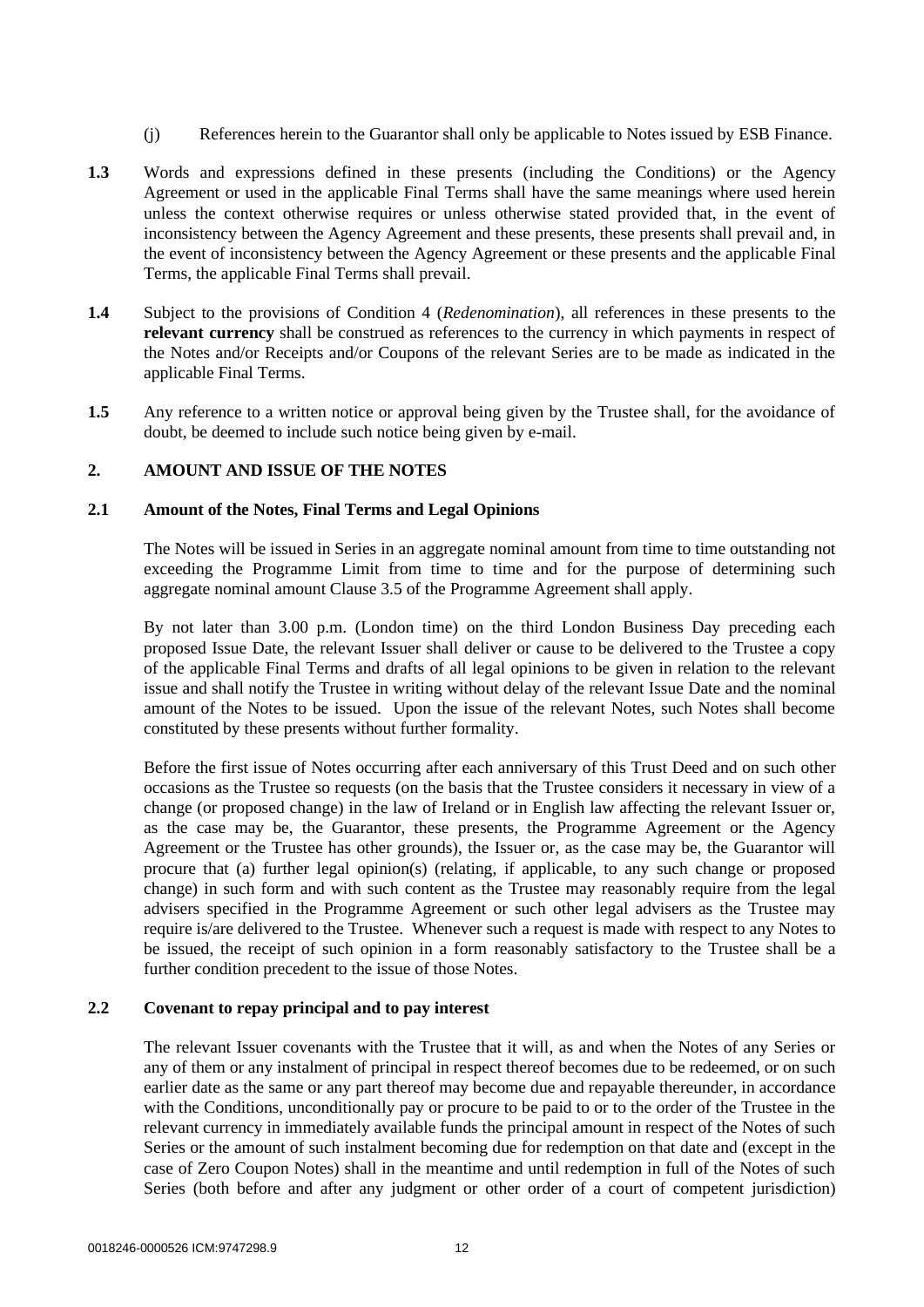unconditionally pay or procure to be paid to or to the order of the Trustee as aforesaid interest (which shall accrue from day to day) on the nominal amount of the Notes outstanding of such Series at rates and/or in amounts calculated from time to time in accordance with, or specified in, and on the dates provided for in, the Conditions (subject to Clause [2.4\)](#page-16-0) PROVIDED THAT:

- (a) every payment of principal or interest or other sum due in respect of the Notes made to or to the order of the Principal Paying Agent in the manner provided in the Agency Agreement shall be in satisfaction *pro tanto* of the relative covenant by the relevant Issuer in this Clause contained in relation to the Notes of such Series except to the extent that there is a default in the subsequent payment thereof in accordance with the Conditions to the relevant Noteholders, Receiptholders or Couponholders (as the case may be);
- <span id="page-15-0"></span>(b) in the case of any payment of principal which is not made to the Trustee or the Principal Paying Agent on or before the due date, interest shall continue to accrue on the nominal amount of the relevant Notes (except in the case of Zero Coupon Notes to which the provisions of Condition 7.12 (*Redemption and Purchase-Late payment on Zero Coupon Notes*) shall apply) (both before and after any judgment or other order of a court of competent jurisdiction) at the rates aforesaid (or, if higher, the rate of interest on judgment debts for the time being provided by English law) up to and including the date which the Trustee determines to be the date on and after which payment is to be made in respect thereof as stated in a notice given to the holders of such Notes (such date to be not later than 30 days after the day on which the whole of such principal amount, together with an amount equal to the interest which has accrued and is to accrue pursuant to this proviso up to and including that date, has been received by the Trustee or the Principal Paying Agent); and
- (c) in any case where payment of the whole or any part of the principal amount of any Note is improperly withheld or refused upon due presentation thereof (other than in circumstances contemplated by [\(b\) above\)](#page-15-0) interest shall accrue on the nominal amount of such Note (except in the case of Zero Coupon Notes to which the provisions of Condition 7.12 (*Redemption and Purchase-Late payment on Zero Coupon Notes*) shall apply) payment of which has been so withheld or refused (both before and after any judgment or other order of a court of competent jurisdiction) at the rates aforesaid (or, if higher, the rate of interest on judgment debts for the time being provided by English law) from and including the date of such withholding or refusal up to and including the date on which, upon further presentation of the relevant Note, payment of the full amount (including interest as aforesaid) in the relevant currency payable in respect of such Note is made or (if earlier) the seventh day after notice is given to the relevant Noteholder(s) (whether individually or in accordance with Condition 14 (*Notices*)) that the full amount (including interest as aforesaid) in the relevant currency in respect of such Note is available for payment, PROVIDED THAT, upon further presentation thereof being duly made, such payment is made.

The Trustee will hold the benefit of this covenant and the other covenants in this Trust Deed on trust for the Noteholders, the Receiptholders and the Couponholders and itself in accordance with these presents.

#### **2.3 Trustee's requirements regarding Paying Agents etc**

At any time after an Event of Default or a Potential Event of Default shall have occurred or the Notes of all or any Series shall otherwise have become due and repayable or the Trustee shall have received any money which it proposes to pay under Clause 10 to the relevant Noteholders, Receiptholders and/or Couponholders, the Trustee may: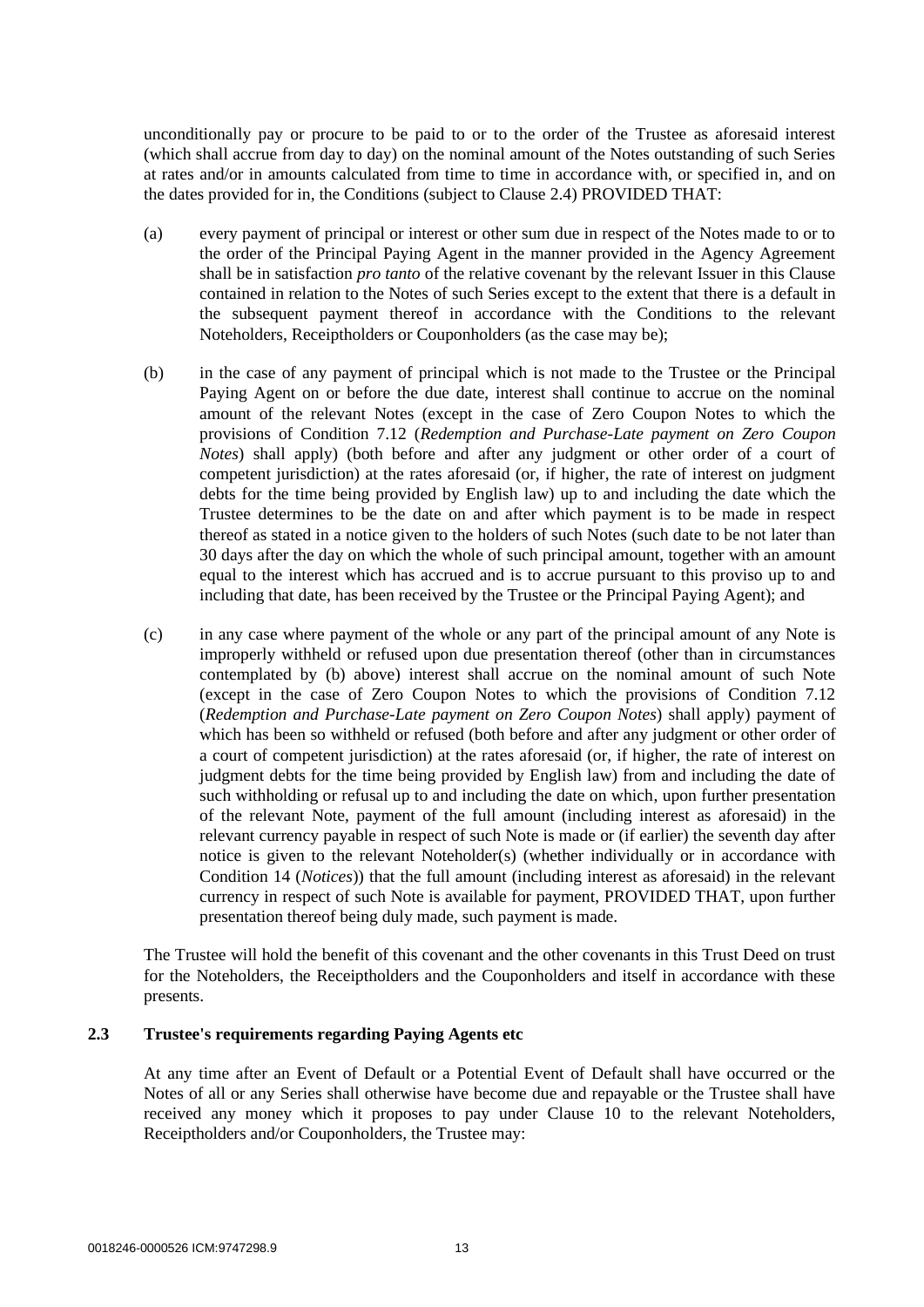- <span id="page-16-1"></span>(a) by notice in writing to the relevant Issuer, the Guarantor, the Principal Paying Agent and the other Paying Agents require the Principal Paying Agent and the other Paying Agents pursuant to the Agency Agreement:
	- (i) to act thereafter as Principal Paying Agent and other Paying Agents respectively of the Trustee in relation to payments to be made by or on behalf of the Trustee under the terms of these presents *mutatis mutandis* on the terms provided in the Agency Agreement (save that the Trustee's liability under any provisions thereof for the indemnification, remuneration and payment of out-of-pocket expenses of the Principal Paying Agent and the other Paying Agents shall be limited to the amounts for the time being held by the Trustee on the trusts of these presents relating to the Notes of the relevant Series and available for such purpose) and thereafter to hold all Notes, Receipts and Coupons and all sums, documents and records held by them in respect of Notes, Receipts and Coupons on behalf of the Trustee; or
	- (ii) to deliver up all Notes, Receipts and Coupons and all sums, documents and records held by them in respect of Notes, Receipts and Coupons to the Trustee or as the Trustee shall direct in such notice PROVIDED THAT such notice shall be deemed not to apply to any documents or records which the Principal Paying Agent or other Paying Agent is obliged not to release by any law or regulation; and
- (b) by notice in writing to the relevant Issuer and the Guarantor require each of them to make all subsequent payments in respect of the Notes, Receipts and Coupons to or to the order of the Trustee and not to the Principal Paying Agent and with effect from the issue of any such notice to the relevant Issuer and the Guarantor and until such notice is withdrawn proviso (a) to Clause 2.2 relating to the Notes shall cease to have effect.
- <span id="page-16-0"></span>**2.4** If the Floating Rate Notes or Index Linked Interest Notes of any Series become immediately due and repayable under Condition 10 (*Events of Default and Enforcement*) the rate and/or amount of interest payable in respect of them will be calculated by the Calculation Agent at the same intervals as if such Notes had not become due and repayable, the first of which will commence on the expiry of the Interest Period during which the Notes of the relevant Series become so due and repayable *mutatis mutandis* in accordance with the provisions of Condition 5 (*Interest*) except that the rates of interest need not be published.

#### **2.5 Currency of payments**

All payments in respect of, under and in connection with these presents and the Notes of any Series to the relevant Noteholders, Receiptholders and Couponholders shall be made in the relevant currency.

#### **2.6 Further Notes**

The relevant Issuer shall be at liberty from time to time (but subject always to the provisions of these presents) without the consent of the Noteholders, Receiptholders or Couponholders to create and issue further Notes having terms and conditions the same as the Notes of any Series (or the same in all respects save for the amount and date of the first payment of interest thereon) and so that the same shall be consolidated and form a single series with the outstanding Notes of a particular Series.

#### **2.7 Separate Series**

The Notes of each Series shall form a separate Series of Notes and accordingly, unless for any purpose the Trustee in its absolute discretion shall otherwise determine, the provisions of this Clause and of Clauses [3](#page-17-0) to [24](#page-37-0) (both inclusive) and [25.2](#page-38-0) and [Schedule 3](#page-111-1) shall apply *mutatis mutandis*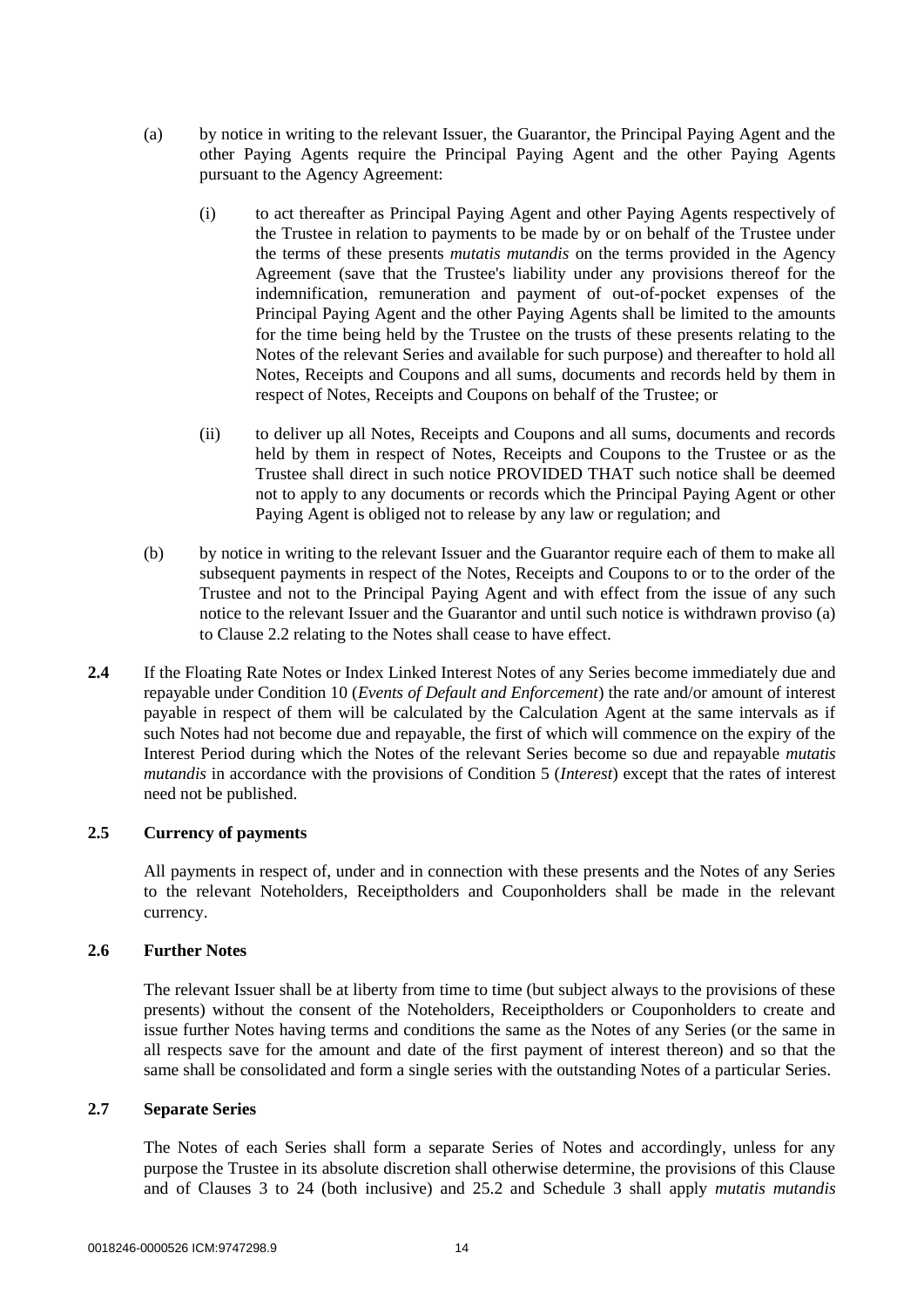separately and independently to the Notes of each Series and in such Clauses and Schedule the expressions **Notes**, **Noteholders**, **Receipts**, **Receiptholders**, **Coupons**, **Couponholders**, **Talons** and **Talonholders** shall (where appropriate) be construed accordingly.

#### <span id="page-17-0"></span>**3. FORMS OF THE NOTES**

#### **3.1 Global Notes**

- (a) The Notes of each Tranche will initially be represented by a single Temporary Global Note or a single Permanent Global Note, as indicated in the applicable Final Terms. Each Temporary Global Note shall be exchangeable, upon a request as described therein, for either Definitive Notes together with, where applicable, Receipts and (except in the case of Zero Coupon Notes) Coupons and, where applicable, Talons attached, or a Permanent Global Note in each case in accordance with the provisions of such Temporary Global Note. Each Permanent Global Note shall be exchangeable for Definitive Notes together with, where applicable, Receipts and (except in the case of Zero Coupon Notes) Coupons and, where applicable, Talons attached, in accordance with the provisions of such Permanent Global Note. All Global Notes shall be prepared, completed and delivered to a common depositary (in the case of a CGN) or common safekeeper (in the case of a NGN) for Euroclear and Clearstream, Luxembourg in accordance with the provisions of the Programme Agreement or to another appropriate depositary in accordance with any other agreement between the relevant Issuer and the relevant Dealer(s) and, in each case, the Agency Agreement.
- (b) Each Temporary Global Note shall be printed or typed in the form or substantially in the form set out in [Part 1](#page-84-1) of [Schedule 2](#page-84-0) and may be a facsimile. Each Temporary Global Note shall have annexed thereto a copy of the applicable Final Terms and shall be signed manually or in facsimile by a person duly authorised by the relevant Issuer on behalf of the relevant Issuer, shall be authenticated by or on behalf of the Principal Paying Agent and shall, in the case of a Eurosystem-eligible NGN or in the case of a Non-eligible NGN in respect of which effectuation is to be applicable, be effectuated by the common safekeeper acting on the instructions of the Principal Paying Agent. Each Temporary Global Note so executed and authenticated shall be a binding and valid obligation of the relevant Issuer and title thereto shall pass by delivery.
- (c) Each Permanent Global Note shall be printed or typed in the form or substantially in the form set out in [Part 2](#page-93-0) of [Schedule 2](#page-84-0) and may be a facsimile. Each Permanent Global Note shall have annexed thereto a copy of the applicable Final Terms and shall be signed manually or in facsimile by a person duly authorised by the relevant Issuer on behalf of the relevant Issuer, shall be authenticated by or on behalf of the Principal Paying Agent and shall, in the case of a Eurosystem-eligible NGN or in the case of a Non-eligible NGN in respect of which effectuation is to be applicable, be effectuated by the common safekeeper acting on the instructions of the Principal Paying Agent. Each Permanent Global Note so executed and authenticated shall be a binding and valid obligation of the relevant Issuer and title thereto shall pass by delivery.

#### **3.2 Definitive Notes**

(a) The Definitive Notes, the Receipts, the Coupons and the Talons shall be to bearer in the respective forms or substantially in the respective forms set out in [Part 3,](#page-102-0) [Part 4,](#page-105-0) [Part 5](#page-106-0) and [Part 6,](#page-108-0) respectively, of [Schedule 2.](#page-84-0) The Definitive Notes, the Receipts, the Coupons and the Talons shall be serially numbered and, if listed or quoted, shall be security printed in accordance with the requirements (if any) from time to time of the relevant Stock Exchange and the relevant Conditions may be incorporated by reference into such Definitive Notes unless not so permitted by the relevant Stock Exchange (if any), or the Definitive Notes shall be endorsed with or have attached thereto the relevant Conditions, and, in either such case, the Definitive Notes shall have endorsed thereon or attached thereto a copy of the applicable Final Terms (or the relevant provisions thereof). Title to the Definitive Notes, the Receipts, the Coupons and the Talons shall pass by delivery.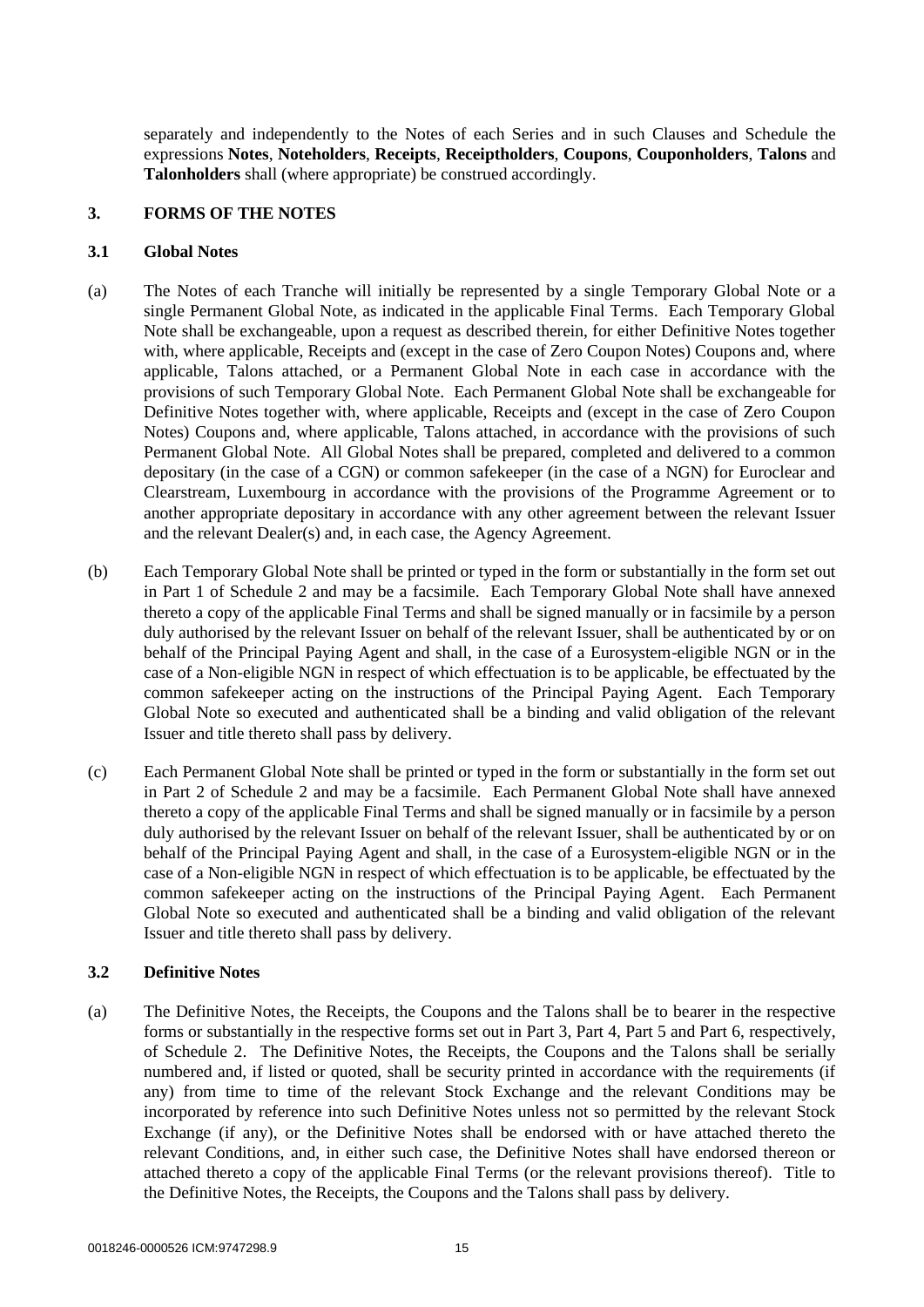(b) The Definitive Notes shall be signed manually or in facsimile by a person duly authorised by the relevant Issuer on behalf of the relevant Issuer and shall be authenticated by or on behalf of the Principal Paying Agent. The Definitive Notes so executed and authenticated, and the Receipts, the Coupons and Talons, upon execution and authentication of the relevant Definitive Notes, shall be binding and valid obligations of the relevant Issuer. The Receipts, the Coupons and the Talons shall not be signed. No Definitive Note and none of the Receipts, Coupons or Talons appertaining to such Definitive Note shall be binding or valid until such Definitive Note shall have been executed and authenticated as aforesaid.

#### **3.3 Facsimile signatures**

The relevant Issuer may use the facsimile signature of any person who at the date such signature is affixed to a Note is duly authorised by the relevant Issuer notwithstanding that at the time of issue of any of the Notes he may have ceased for any reason to be so authorised.

#### **3.4 Persons to be treated as Noteholders**

Except as ordered by a court of competent jurisdiction or as required by law, the relevant Issuer, the Guarantor, the Trustee, the Principal Paying Agent and the other Paying Agents (notwithstanding any notice to the contrary and whether or not it is overdue and notwithstanding any notation of ownership or writing thereon or notice of any previous loss or theft thereof) may (a) for the purpose of making payment thereon or on account thereof deem and treat the bearer of any Global Note, Definitive Note, Receipt, Coupon or Talon as the absolute owner thereof and of all rights thereunder free from all encumbrances, and shall not be required to obtain proof of such ownership or as to the identity of the bearer and (b) for all other purposes deem and treat:

- (i) the bearer of any Definitive Note, Receipt, Coupon or Talon; and
- (ii) each person for the time being shown in the records of Euroclear or Clearstream, Luxembourg or such other additional or alternative clearing system approved by the relevant Issuer, the Trustee and the Principal Paying Agent, as having a particular nominal amount of Notes credited to his securities account,

as the absolute owner thereof free from all encumbrances and shall not be required to obtain proof of such ownership (other than, in the case of any person for the time being so shown in such records, a certificate or letter of confirmation signed on behalf of Euroclear or Clearstream, Luxembourg or any other form of record made by any of them) or as to the identity of the bearer of any Global Note, Definitive Note, Receipt, Coupon or Talon.

#### **3.5 Reliance on Certification of a Clearing System**

Without prejudice to the provisions of Clause [16\(ee\),](#page-34-0) the Trustee may call for any certificate or other document to be issued by Euroclear or Clearstream, Luxembourg as to the nominal amount of Notes represented by a Global Note standing to the account of any person. Any such certificate or other document shall, in the absence of manifest error, be conclusive and binding for all purposes. Any such certificate or other document may comprise any form of statement or print out of electronic records provided by the relevant clearing system (including Euroclear's EUCLID or Clearstream, Luxembourg's Creation Online system) in accordance with its usual procedures and in which the holder of a particular principal amount of Notes is clearly identified together with the amount of such holding. The Trustee shall not be liable to any person by reason of having accepted as valid or not having rejected any certificate or other document to such effect purporting to be issued by Euroclear or Clearstream, Luxembourg and subsequently found to be forged or not authentic.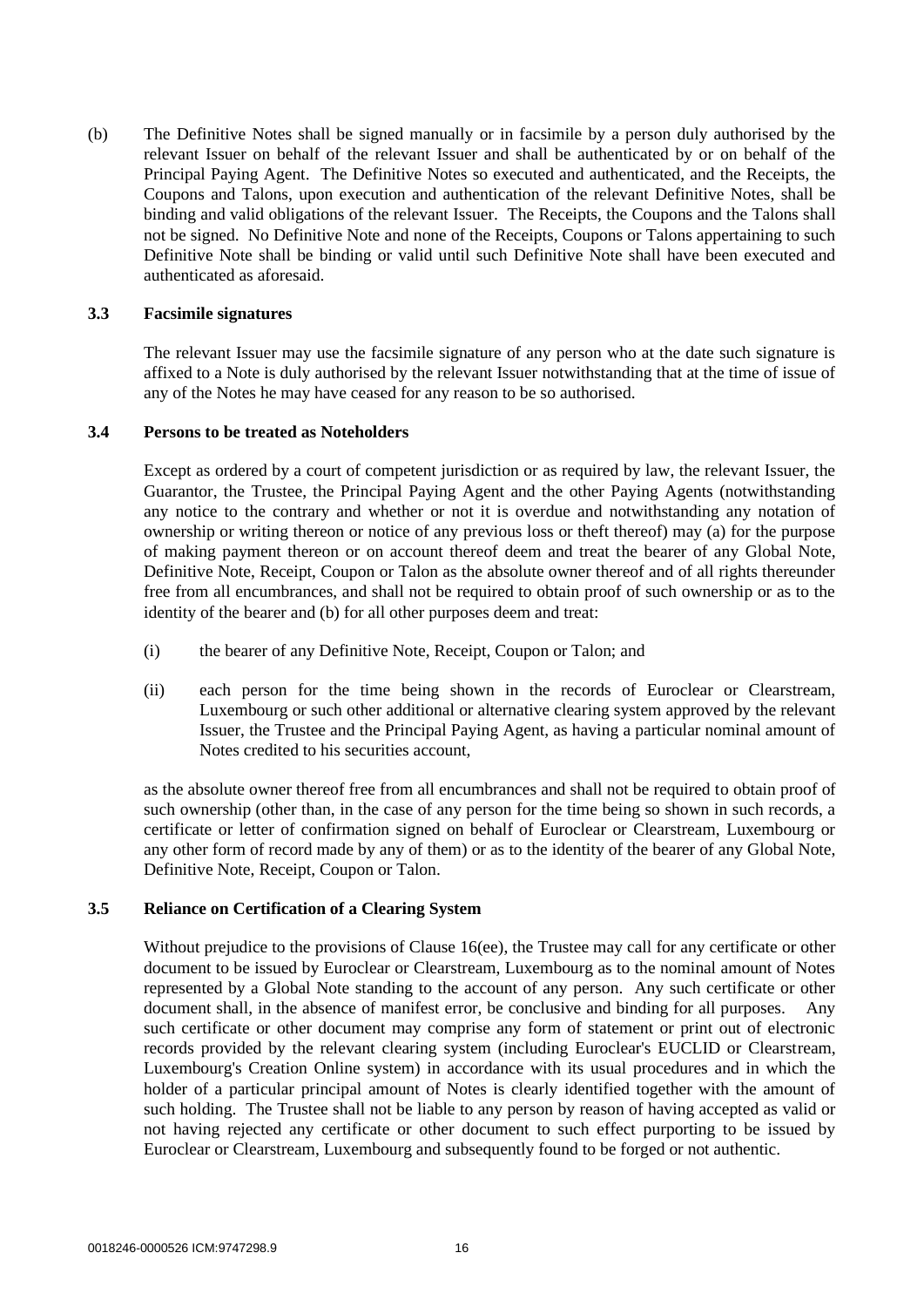#### **4. FEES, DUTIES AND TAXES**

The relevant Issuer will pay any stamp, issue, registration, documentary and other fees, duties and taxes, including interest and penalties, payable on or in connection with (a) the execution and delivery of these presents, (b) the constitution and original issue of the Notes, the Receipts and the Coupons and (c) any action taken by or on behalf of the Trustee or (where permitted under these presents so to do) any Noteholder, Receiptholder or Couponholder to enforce, or to resolve any doubt concerning, or for any other purpose in relation to, these presents.

#### **5. COVENANT OF COMPLIANCE**

Each of the relevant Issuer and the Guarantor severally covenants with the Trustee that it will comply with and perform and observe all the provisions of these presents which are expressed to be binding on it. The Conditions shall be binding on the relevant Issuer, the Guarantor, the Noteholders, the Receiptholders and the Couponholders. The Trustee shall be entitled to enforce the obligations of the relevant Issuer and the Guarantor under the Notes, the Receipts and the Coupons as if the same were set out and contained in this Trust Deed, which shall be read and construed as one document with the Notes, the Receipts and the Coupons. The Trustee shall hold the benefit of this covenant upon trust for itself and the Noteholders, the Receiptholders and the Couponholders according to its and their respective interests.

## **6. CANCELLATION OF NOTES AND RECORDS**

- **6.1** The relevant Issuer shall procure that all Notes issued by it which are (a) redeemed or (b) purchased by or on behalf of the relevant Issuer, the Guarantor or any Subsidiary of the relevant Issuer or the Guarantor and surrendered for cancellation or (c) which, being mutilated or defaced, have been surrendered and replaced pursuant to Condition 11 (*Replacement of Notes, Receipts, Coupons and Talons*) (together in each case, in the case of Definitive Notes, with all unmatured Receipts and Coupons attached thereto or delivered therewith), and all Receipts and Coupons paid in accordance with the relevant Conditions or which, being mutilated or defaced, have been surrendered and replaced pursuant to Condition 11 (*Replacement of Notes, Receipts, Coupons and Talons*), shall forthwith be cancelled by or on behalf of the relevant Issuer and a certificate stating:
	- (i) the aggregate nominal amount of Notes which have been redeemed and the aggregate amounts in respect of Receipts and Coupons which have been paid;
	- (ii) the serial numbers of such Notes in definitive form and Receipts;
	- (iii) the total numbers (where applicable, of each denomination) by maturity date of such Receipts and Coupons;
	- (iv) the aggregate amount of interest paid (and the due dates of such payments) on Global Notes;
	- (v) the aggregate nominal amount of Notes (if any) which have been purchased by or on behalf of the relevant Issuer, the Guarantor or any Subsidiary of the relevant Issuer or the Guarantor and cancelled and the serial numbers of such Notes in definitive form and, in the case of Definitive Notes, the total number (where applicable, of each denomination) by maturity date of the Receipts, Coupons and Talons attached thereto or surrendered therewith;
	- (vi) the aggregate nominal amounts of Notes and Receipts and the aggregate amounts in respect of Coupons which have been so surrendered and replaced and the serial numbers of such Notes in definitive form and the total number (where applicable, of each denomination) by maturity date of such Coupons and Talons;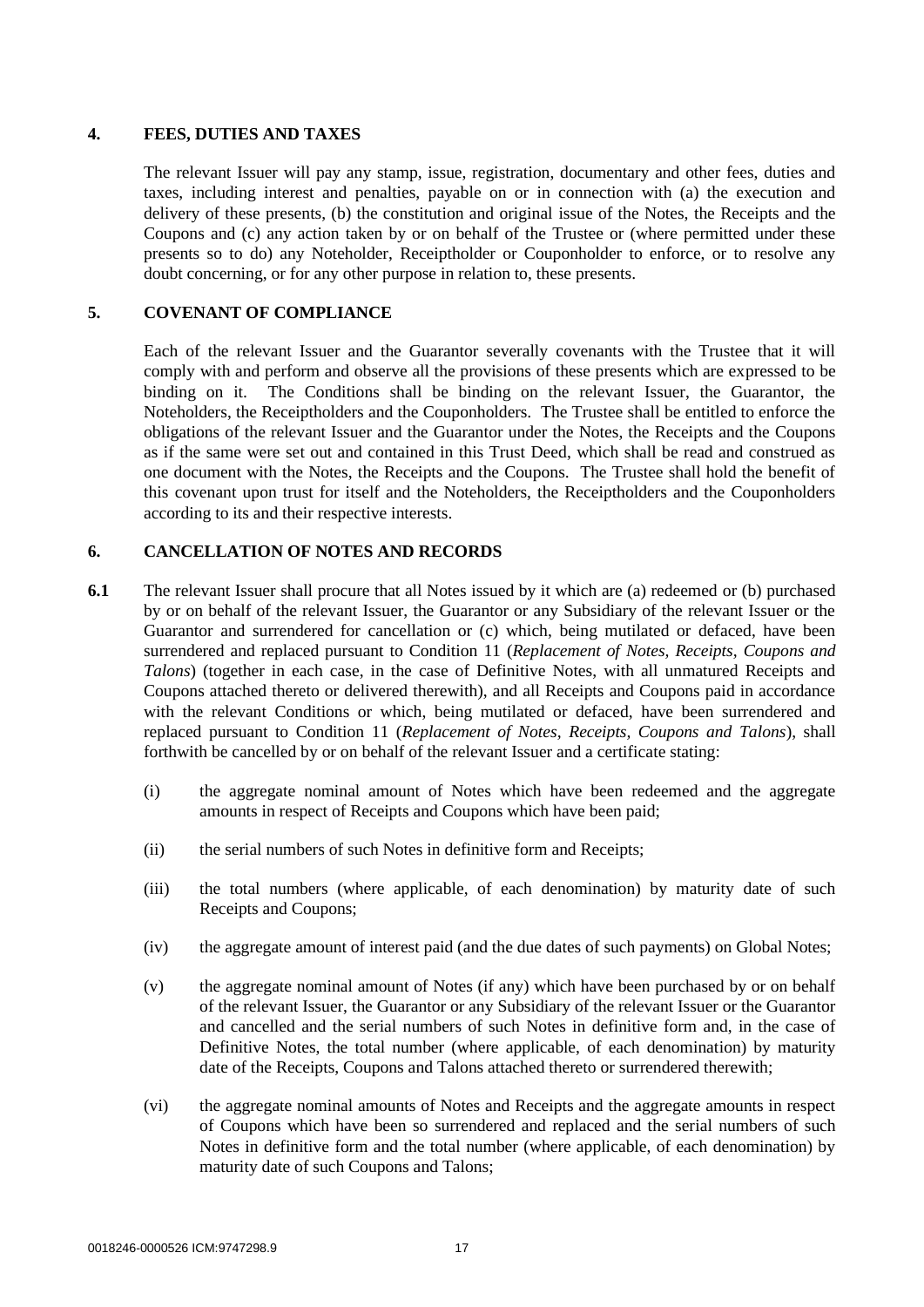- (vii) the total number (where applicable, of each denomination) by maturity date of the unmatured Coupons missing from Definitive Notes bearing interest at a fixed rate which have been redeemed or surrendered and replaced and the serial numbers of the Definitive Notes to which such missing unmatured Coupons appertained; and
- (viii) the total number (where applicable, of each denomination) by maturity date of Talons which have been exchanged for further Coupons,

shall be given to the Trustee by or on behalf of the relevant Issuer as soon as possible and in any event within one month after the end of each calendar quarter during which any such redemption, purchase, payment, exchange or replacement (as the case may be) takes place. The Trustee may accept such certificate as conclusive evidence of redemption, purchase, payment, exchange or replacement *pro tanto* of the Notes or payment of interest thereon or exchange of the relative Talons respectively and of cancellation of the relative Notes and Coupons.

**6.2** The relevant Issuer shall procure (a) that the Principal Paying Agent shall keep a full and complete record of all Notes, Receipts, Coupons and Talons issued by it (other than serial numbers of Receipts and Coupons) and of their redemption, any cancellation or any payment (as the case may be) and of all replacement notes, receipts, coupons or talons issued in substitution for lost, stolen, mutilated, defaced or destroyed Notes, Receipts, Coupons or Talons, (b) that the Principal Paying Agent shall in respect of the Coupons of each maturity retain (in the case of Coupons other than Talons) until the expiry of ten years from the Relevant Date in respect of such Coupons and (in the case of Talons indefinitely) either all paid or exchanged Coupons of that maturity or a list of the serial numbers of Coupons of that maturity still remaining unpaid or unexchanged and (c) that such records and Coupons (if any) shall be made available to the Trustee at all reasonable times.

#### **7. GUARANTEE**

- **7.1** The Guarantor hereby irrevocably and unconditionally, and notwithstanding the release of any other guarantor or any other person under the terms of any composition or arrangement with any creditors of ESB Finance or any other Subsidiary of the Guarantor, guarantees to the Trustee:
	- (a) the due and punctual payment in accordance with the provisions of these presents of the principal of and interest on all Notes issued by ESB Finance and of any other amounts payable by ESB Finance under these presents; and
	- (b) the due and punctual performance and observance by ESB Finance of each of the other provisions of these presents to be performed or observed by ESB Finance.
- **7.2** If ESB Finance fails for any reason whatsoever punctually to pay any such principal, interest or other amount, the Guarantor shall cause each and every such payment to be made as if the Guarantor instead of ESB Finance were expressed to be the primary obligor under these presents and not merely as surety (but without affecting the nature of ESB Finance's obligations) to the intent that the holder of the relevant Note, Receipt or Coupon or the Trustee (as the case may be) shall receive the same amounts in respect of principal, interest or such other amount as would have been receivable had such payments been made by ESB Finance.
- **7.3** If any payment received by the Trustee or any Noteholder, Receiptholder or Couponholder pursuant to the provisions of these presents shall (whether on the subsequent bankruptcy, insolvency or corporate reorganisation of ESB Finance or, without limitation, on any other event) be avoided or set aside for any reason, such payment shall not be considered as discharging or diminishing the liability of the Guarantor and this guarantee shall continue to apply as if such payment had at all times remained owing by ESB Finance and the Guarantor shall indemnify the Trustee and the relative Noteholders and/or Receiptholders and/or Couponholders (as the case may be) in respect thereof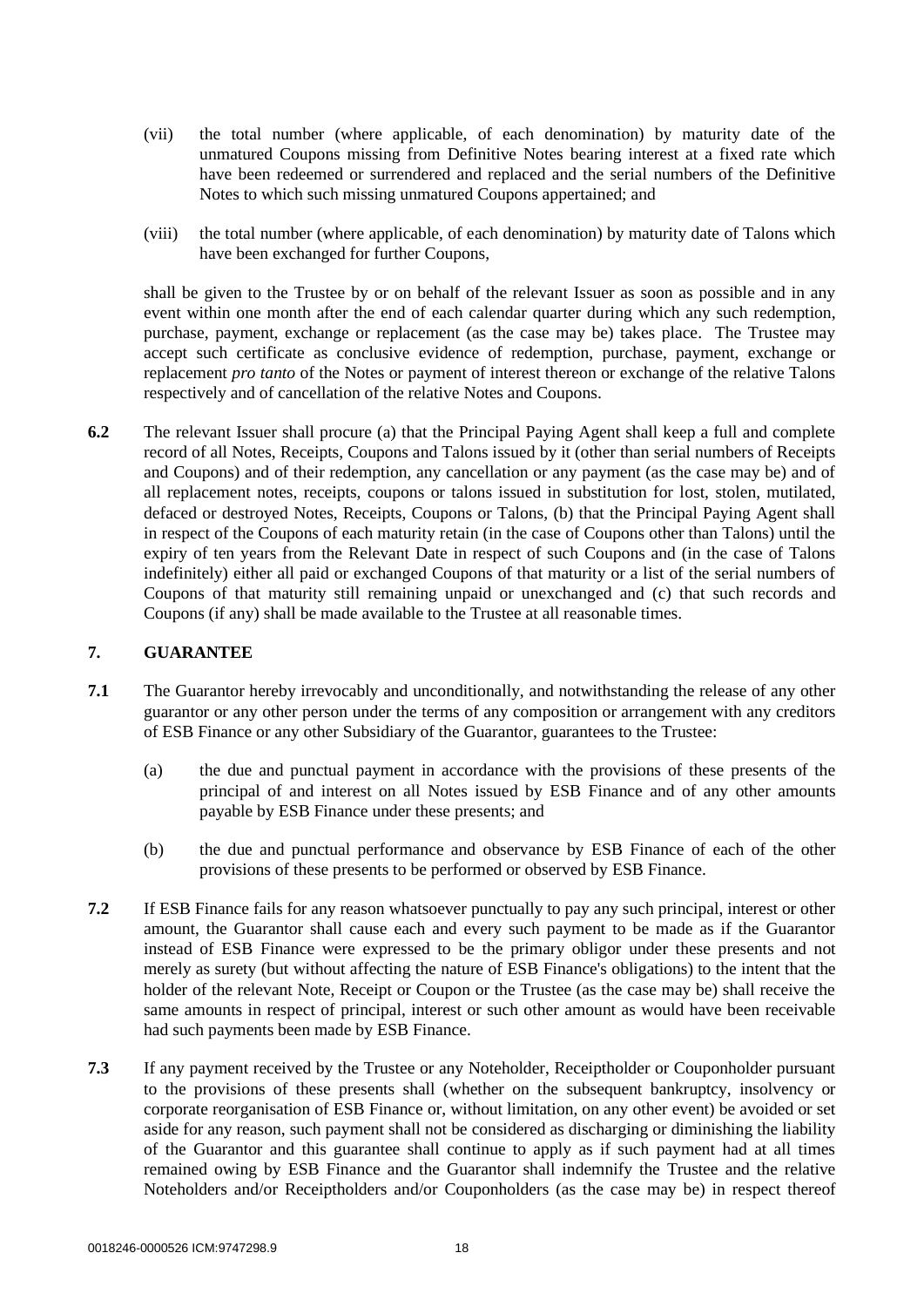PROVIDED THAT the obligations of ESB Finance and/or the Guarantor under this subclause shall, as regards each payment made to the Trustee or any Noteholder, Receiptholder or Couponholder which is avoided or set aside, be contingent upon such payment being reimbursed to ESB Finance or other persons entitled through ESB Finance.

- **7.4** The Guarantor hereby agrees that its obligations hereunder shall be unconditional and that the Guarantor shall be fully liable irrespective of the validity, regularity, legality or enforceability against ESB Finance of, or of any defence or counter-claim whatsoever available to ESB Finance in relation to, its obligations under these presents, whether or not any action has been taken to enforce the same or any judgment obtained against ESB Finance, whether or not any of the other provisions of these presents have been modified, whether or not any time, indulgence, waiver, authorisation or consent has been granted to ESB Finance by or on behalf of the relative Noteholders or the relative Receiptholders or Couponholders or the Trustee, whether or not any determination has been made by the Trustee pursuant to Clause [19,](#page-35-0) whether or not there have been any dealings or transactions between ESB Finance, any of the relative Noteholders, Receiptholders or Couponholders or the Trustee, whether or not ESB Finance has been dissolved, liquidated, merged, consolidated, bankrupted or has changed its status, functions, control or ownership, whether or not ESB Finance has been prevented from making payment by foreign exchange provisions applicable at its place of registration or incorporation and whether or not any other circumstances have occurred which might otherwise constitute a legal or equitable discharge of or defence to a guarantor. Accordingly, the validity of this guarantee shall not be affected by reason of any invalidity, irregularity, illegality or unenforceability of all or any of the obligations of ESB Finance under these presents and this guarantee shall not be discharged nor shall the liability of the Guarantor under these presents be affected by any act, thing or omission or means whatever whereby its liability would not have been discharged if it had been the principal debtor.
- **7.5** Without prejudice to the provisions of Clause [9.1,](#page-22-0) the Trustee may determine from time to time whether or not it will enforce this guarantee which it may do without making any demand of or taking any proceedings against ESB Finance and may from time to time make any arrangement or compromise with the Guarantor in relation to this guarantee which the Trustee may consider expedient in the interests of the relative Noteholders, Receiptholders or Couponholders.
- **7.6** The Guarantor hereby waives diligence, presentment, demand of payment, filing of claims with a court in the event of dissolution, liquidation, merger or bankruptcy of ESB Finance, any right to require a proceeding first against ESB Finance, protest or notice with respect to these presents or the indebtedness evidenced thereby and all demands whatsoever and hereby covenants that this guarantee shall be a continuing guarantee, shall extend to the ultimate balance of all sums payable and obligations owed by ESB Finance under these presents, shall not be discharged except by complete performance of the obligations contained in these presents and is additional to, and not instead of, any security or other guarantee or indemnity at any time existing in favour of any person, whether from the Guarantor or otherwise.
- <span id="page-21-0"></span>**7.7** If any moneys shall become payable by the Guarantor under this guarantee, the Guarantor shall not, so long as the same remain unpaid, without the prior written consent of the Trustee:
	- (a) in respect of any amounts paid by it under this guarantee, exercise any rights of subrogation or contribution or, without limitation, any other right or remedy which may accrue to it in respect of or as a result of any such payment; or
	- (b) in respect of any other moneys for the time being due to the Guarantor by ESB Finance, claim payment thereof or exercise any other right or remedy;

(including in either case claiming the benefit of any security or right of set-off or, on the liquidation of ESB Finance, proving in competition with the Trustee). If, notwithstanding the foregoing, upon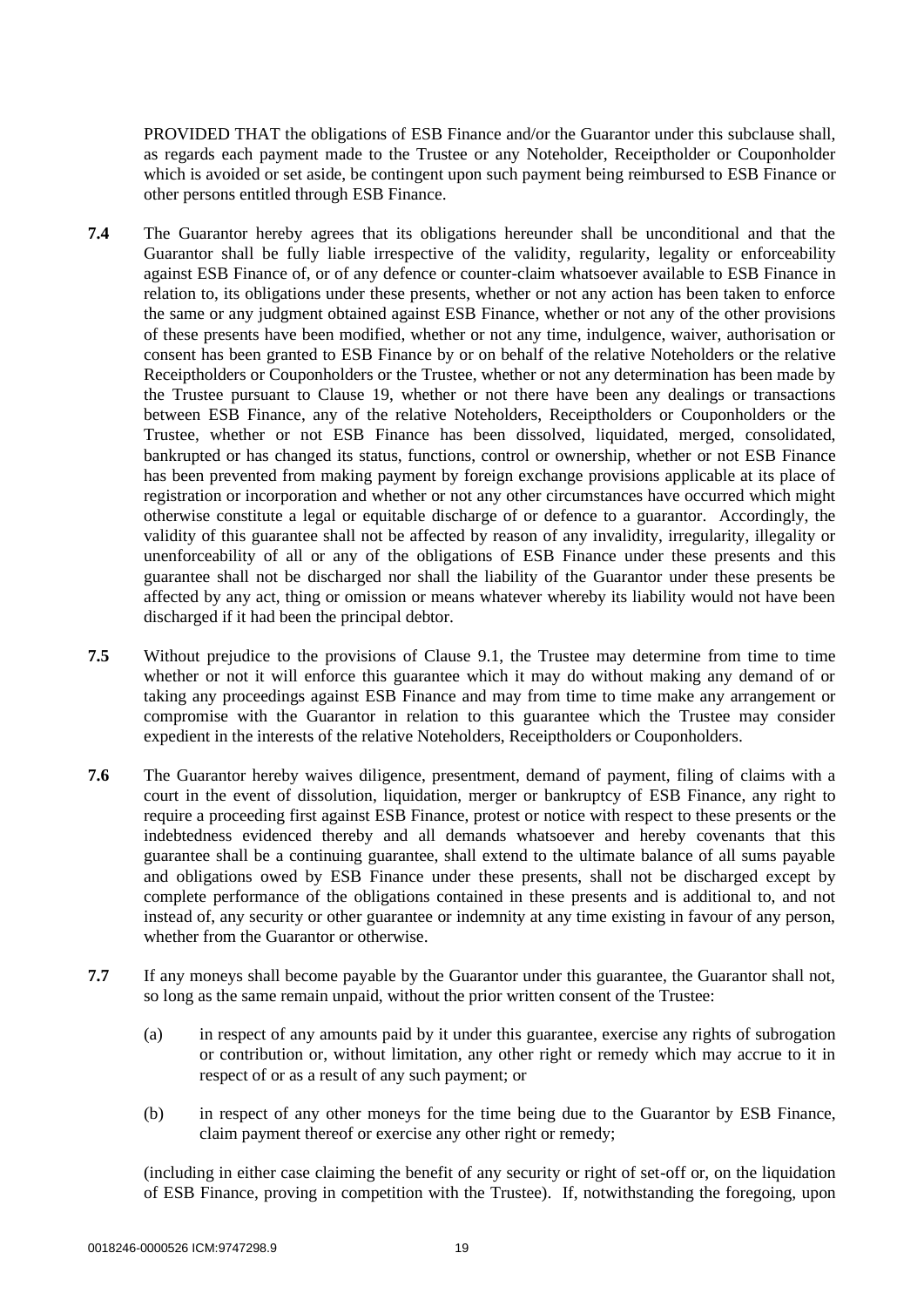the bankruptcy, insolvency or liquidation of ESB Finance any payment or distribution of assets of ESB Finance of any kind or character, whether in cash, property or securities, shall be received by the Guarantor before payment in full of all amounts payable under these presents shall have been made to the relative Noteholders, Receiptholders, Couponholders and the Trustee, such payment or distribution shall be received by the Guarantor on trust to pay the same over immediately to the Trustee for application in or towards the payment of all sums due and unpaid under these presents in accordance with Clause [10](#page-22-1) on the basis that Clause [10](#page-22-1) does not apply separately and independently to each Series of the Notes, save that nothing in this subclause [7.7](#page-21-0) shall operate so as to create any charge by the Guarantor over any such payment or distribution.

- **7.8** Until all amounts which may be or become payable by ESB Finance under these presents have been irrevocably paid in full, the Trustee may:
	- (a) refrain from applying or enforcing any other moneys, security or rights held or received by the Trustee in respect of those amounts, or apply and enforce the same in such manner and order as it sees fit (whether against those amounts or otherwise), and the Guarantor shall not be entitled to the benefit of the same; and
	- (b) hold in a suspense account any moneys received from the Guarantor or on account of the Guarantor's liability under this guarantee, without liability to pay interest on those moneys.
- **7.9** The obligations of the Guarantor under these presents constitute direct, unconditional and (subject to the provisions of Condition 3 (*Covenants*)) unsecured obligations of the Guarantor and (subject as aforesaid) rank and will rank *pari passu* with all other outstanding unsecured and unsubordinated obligations of the Guarantor, present and future, but, in the event of insolvency, only to the extent permitted by applicable laws relating to creditors' rights.

#### **8. NON-PAYMENT**

Proof that as regards any specified Note, Receipt or Coupon the relevant Issuer or, as the case may be, the Guarantor has made default in paying any amount due in respect of such Note, Receipt or Coupon shall (unless the contrary be proved) be sufficient evidence that the same default has been made as regards all other Notes, Receipts or Coupons (as the case may be) in respect of which the relevant amount is due and payable.

#### <span id="page-22-0"></span>**9. PROCEEDINGS, ACTION AND INDEMNIFICATION**

- **9.1** The Trustee shall not be bound to take any action or proceedings mentioned in Condition 10 (*Events of Default and Enforcement*) or any other action in relation to these presents unless respectively directed or requested to do so (a) by an Extraordinary Resolution or (b) in writing by the holders of at least one-fifth in aggregate nominal amount of the Notes then outstanding and in either case then only if it shall be indemnified and/or secured and/or prefunded to its satisfaction against all Liabilities to which it may thereby render itself liable or which it may incur by so doing.
- **9.2** Only the Trustee may enforce the provisions of these presents. No Noteholder, Receiptholder or Couponholder shall be entitled to proceed directly against the relevant Issuer or the Guarantor to enforce the performance of any of the provisions of these presents unless the Trustee having become bound as aforesaid to take proceedings fails to do so within a reasonable period and such failure is continuing.

#### <span id="page-22-1"></span>**10. APPLICATION OF MONEYS**

All moneys received by the Trustee under these presents from the relevant Issuer or, as the case may be, the Guarantor shall, unless and to the extent attributable, in the opinion of the Trustee, to a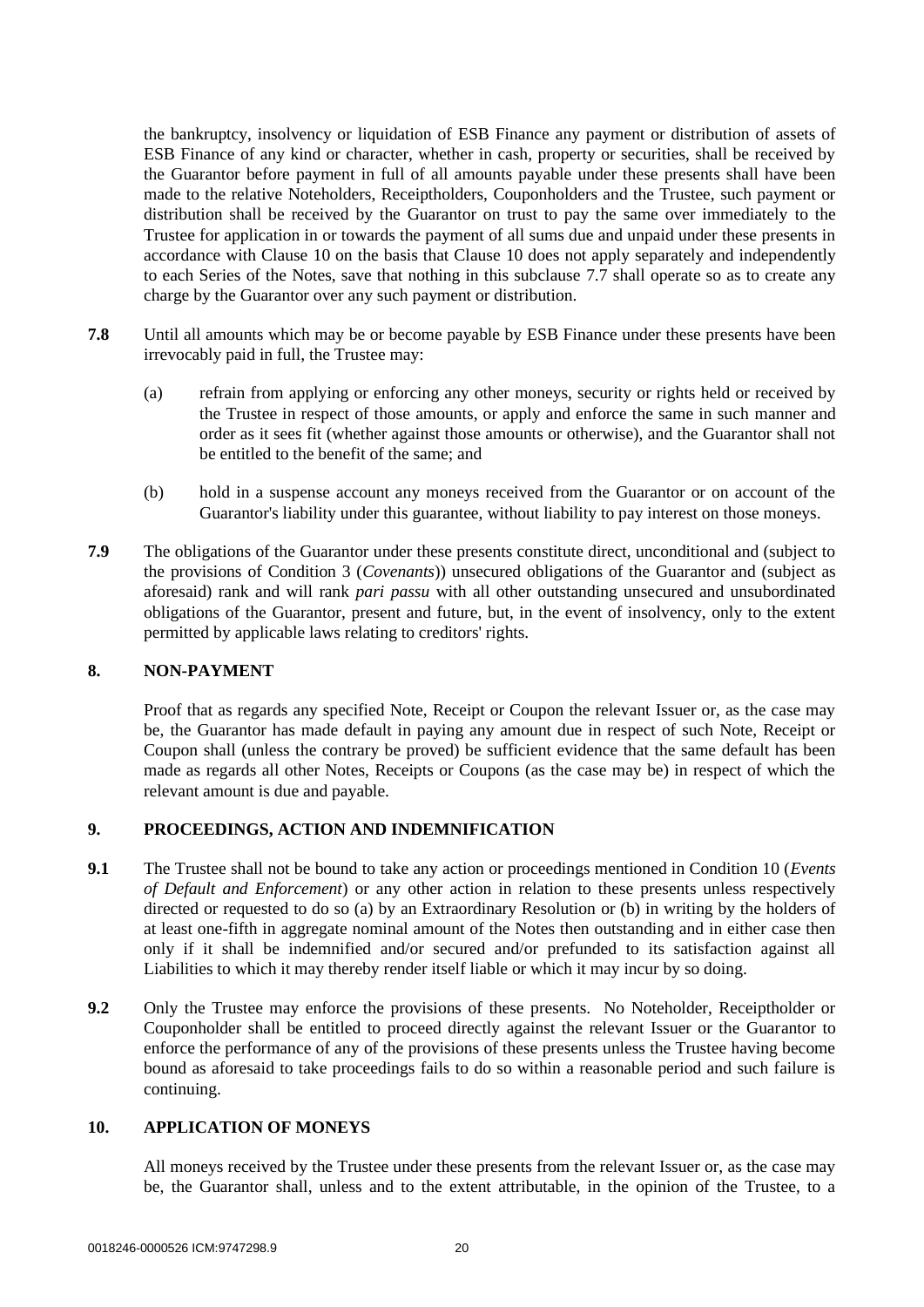particular Series of the Notes, be apportioned *pari passu* and rateably between each Series of the Notes, and all moneys received by the Trustee under these presents from the relevant Issuer or, as the case may be, the Guarantor to the extent attributable in the opinion of the Trustee to a particular Series of the Notes or which are apportioned to such Series as aforesaid, be held by the Trustee upon trust to apply them (subject to Clause [12\)](#page-23-0):

**First** in payment or satisfaction of all amounts then due and unpaid under Clauses [15](#page-28-0) and/or [16\(j\)](#page-31-0) to the Trustee and/or any Appointee;

**Secondly** in or towards payment *pari passu* and rateably of all principal and interest then due and unpaid in respect of the Notes of that Series;

**Thirdly** in or towards payment *pari passu* and rateably of all principal and interest then due and unpaid in respect of the Notes of each other Series; and

**Fourthly** in payment of the balance (if any) to the relevant Issuer (without prejudice to, or liability in respect of, any question as to how such payment to the relevant Issuer shall be dealt with as between the relevant Issuer, the Guarantor and any other person).

Without prejudice to this Clause [10,](#page-22-1) if the Trustee holds any moneys which represent principal or interest in respect of Notes which have become void or in respect of which claims have been prescribed under Condition 9 (*Prescription*), the Trustee will hold such moneys on the above trusts.

## **11. NOTICE OF PAYMENTS**

The Trustee shall give notice to the relevant Noteholders in accordance with Condition 14 (*Notices*) of the day fixed for any payment to them under Clause [10.](#page-22-1) Such payment may be made in accordance with Condition 6 (*Payments*) and any payment so made shall be a good discharge to the Trustee.

#### <span id="page-23-0"></span>**12. INVESTMENT BY TRUSTEE**

- **12.1** The Trustee may at its discretion and pending payment invest moneys at any time available for the payment of principal and interest on the Notes of any Series in some or one of the investments hereinafter authorised for such periods as it may consider expedient with power from time to time at the like discretion to vary such investments and to accumulate such investments and the resulting interest and other income derived therefrom. The accumulated investments shall be applied under Clause [10.](#page-22-1) All interest and other income deriving from such investments shall be applied first in payment or satisfaction of all amounts then due and unpaid under Clauses [15](#page-28-0) and/or [16\(j\)](#page-31-0) to the Trustee and/or any Appointee and otherwise held for the benefit of and paid to the Noteholders of such Series or the holders of the related Receipts and/or Coupons, as the case may be.
- **12.2** Any moneys which under the trusts of these presents ought to or may be invested by the Trustee may be invested in the name or under the control of the Trustee in any investments or other assets in any part of the world whether or not they produce income or by placing the same on deposit in the name or under the control of the Trustee at such bank or other financial institution and in such currency as the Trustee may think fit. If that bank or institution is the Trustee or a Subsidiary, holding or associated company of the Trustee, it need only account for an amount of interest equal to the amount of interest which would, at then current rates, be payable by it on such a deposit to an independent customer. The Trustee may at any time vary any such investments for or into other investments or convert any moneys so deposited into any other currency and shall not be responsible for any loss resulting from any such investments or deposits, whether due to depreciation in value, fluctuations in exchange rates or otherwise.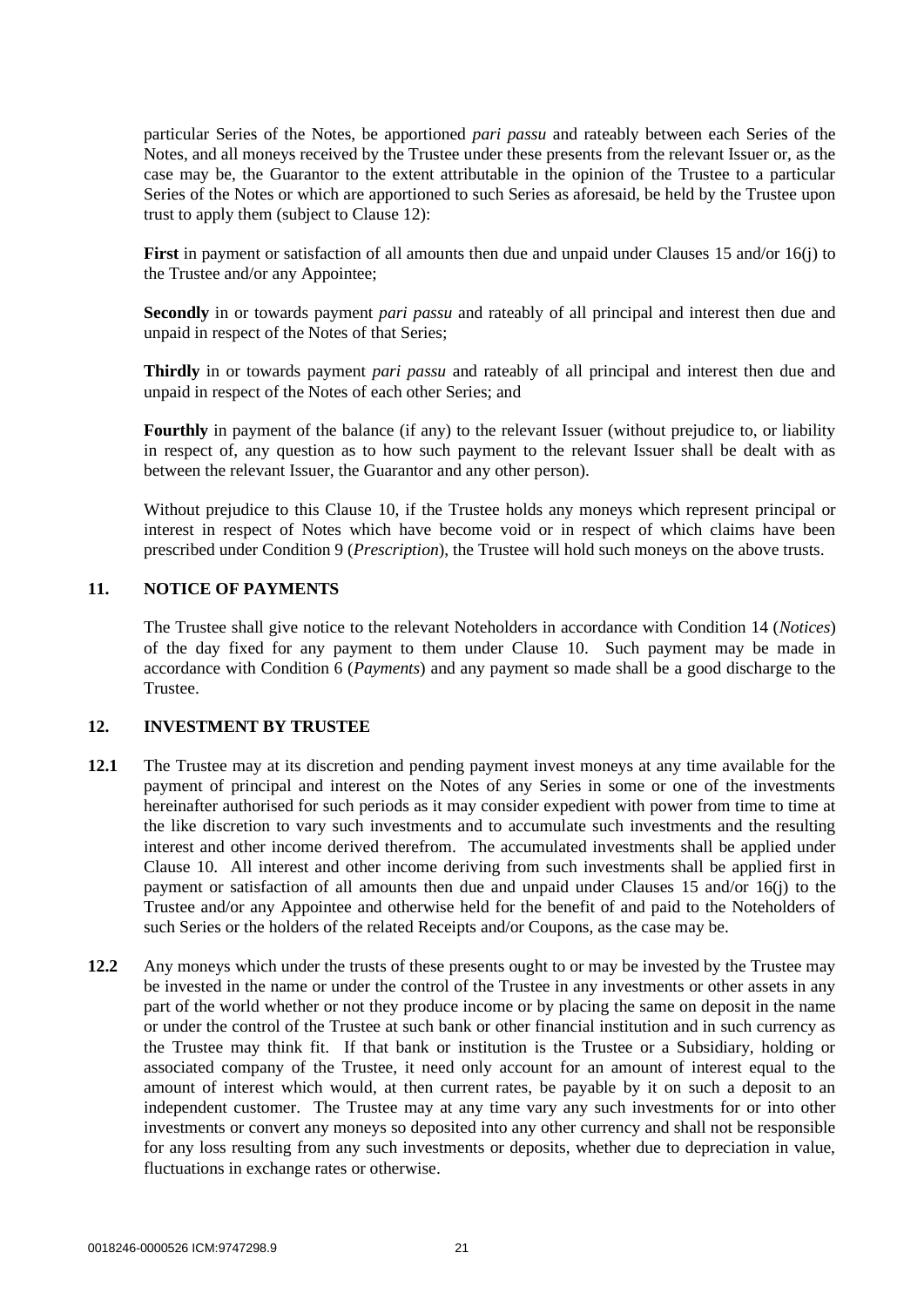#### **13. PARTIAL PAYMENTS**

Upon any payment under Clause [10](#page-22-1) (other than payment in full against surrender of a Note, Receipt or Coupon) the Note, Receipt or Coupon in respect of which such payment is made shall be produced to the Trustee or the Paying Agent by or through whom such payment is made and (except in the case of a NGN) the Trustee shall or shall cause such Paying Agent to enface thereon a memorandum of the amount and the date of payment but the Trustee may in any particular case dispense with such production and enfacement upon such indemnity being given as it shall think sufficient.

## **14. COVENANTS BY THE ISSUER AND THE GUARANTOR**

Each of the relevant Issuer and the Guarantor severally covenants with the Trustee that, so long as any of the Notes remains outstanding (or, in the case of paragraphs [\(g\),](#page-25-1) [\(h\),](#page-25-2) [\(l\),](#page-25-0) [\(m\),](#page-26-0) [\(o\)](#page-26-1) and [\(q\)](#page-26-2) so long as any of such Notes or the relative Receipts or Coupons remains liable to prescription or, in the case of paragraph [\(n\),](#page-26-3) until the expiry of a period of 30 days after the Relevant Date in respect of the payment of principal in respect of all such Notes remaining outstanding at such time) it shall:

- (a) give or procure to be given to the Trustee such opinions, certificates, information and evidence as it shall require and in such form as it shall require (including without limitation the procurement by the relevant Issuer or the Guarantor (as the case may be) of all such certificates called for by the Trustee pursuant to Clause  $16(c)$  for the purpose of the discharge or exercise of the duties, trusts, powers, authorities and discretions vested in it under these presents or by operation of law;
- (b) cause to be prepared and certified by its Auditors in respect of each financial accounting period accounts in such form as will comply with all relevant legal and accounting requirements and all requirements for the time being of the relevant Stock Exchange;
- (c) at all times keep and procure its Principal Subsidiaries to keep proper books of account and allow and procure its Principal Subsidiaries to allow the Trustee and any person appointed by the Trustee to whom the relevant Issuer, the Guarantor or the relevant Principal Subsidiary (as the case may be) shall have no reasonable objection free access to such books of account at all reasonable times during normal business hours;
- (d) send to the Trustee (in addition to any copies to which it may be entitled as a holder of any securities of the relevant Issuer or the Guarantor) two copies in English of every balance sheet, profit and loss account, report, circular and notice of general meeting and every other publicly available document issued or sent to its shareholders together with any of the foregoing, and every publicly available document issued or sent to holders of securities other than its shareholders (including the Noteholders) as soon as practicable after the issue or publication thereof;
- (e) forthwith give notice in writing to the Trustee of the coming into existence of any security interest which would require any security to be given to the Notes pursuant to Condition 3 (*Covenants*) or of the occurrence of any Event of Default, Potential Event of Default, Event Risk Put Event or Change of Control Event;
- <span id="page-24-0"></span>(f) give to the Trustee (i) within seven days after demand by the Trustee therefor and (ii) (without the necessity for any such demand) promptly after the publication of its audited accounts in respect of each financial period commencing with the financial period ending 31 December 2009 and in any event not later than 180 days after the end of each such financial period a certificate in or substantially in the form set out in [Schedule 4](#page-121-0) signed by a Senior Officer of the relevant Issuer and a Senior Officer of the Guarantor to the effect that as at a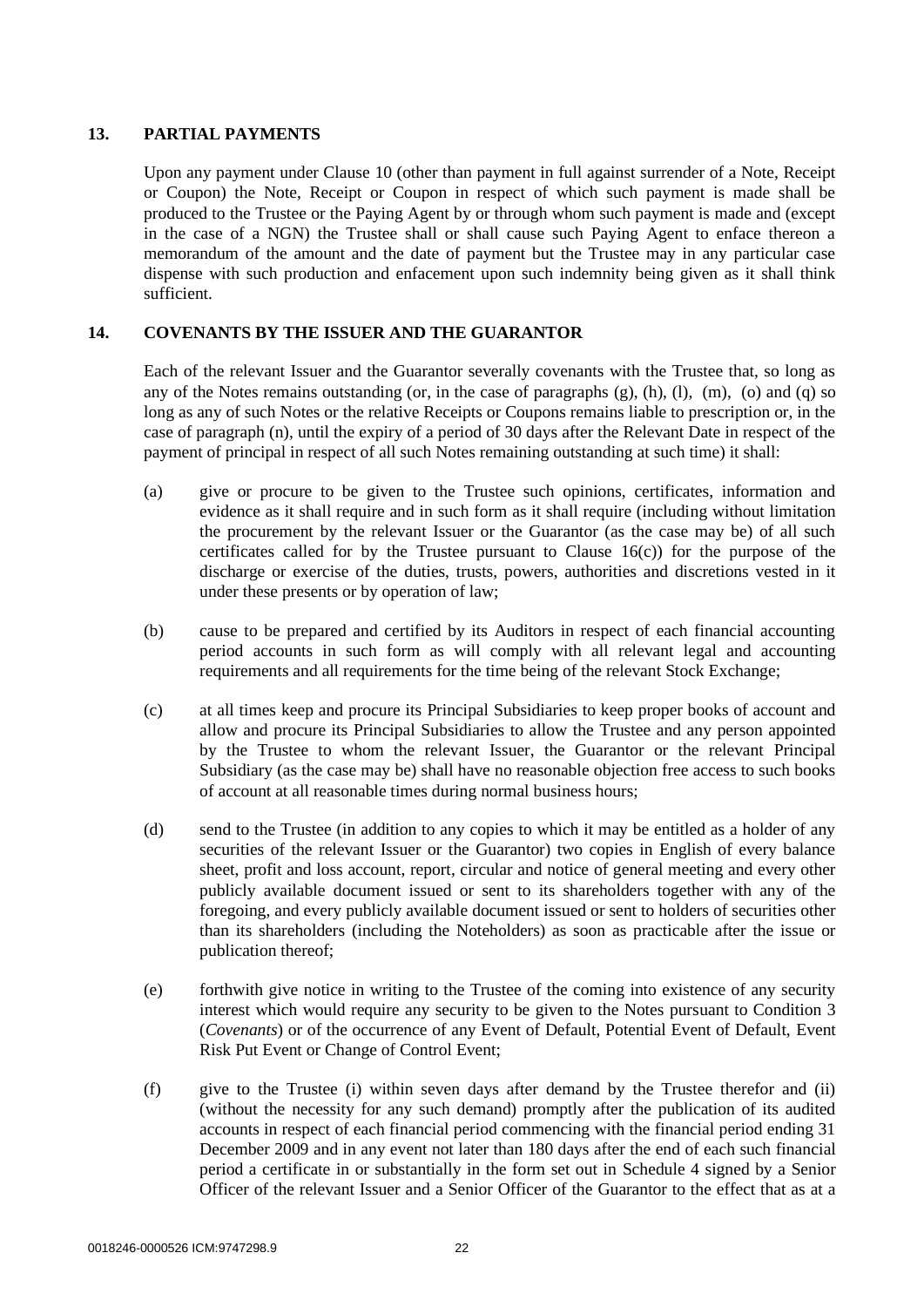date not more than seven days before delivering such certificate (the **relevant certification date**) there did not exist and had not existed since the relevant certification date of the previous certificate (or, in the case of the first such certificate, the date hereof) any Event of Default, Potential Event of Default, Event Risk Put Event or Change of Control Event (or if such exists or existed specifying the same) and that during the period from and including the relevant certification date of the last such certificate (or, in the case of the first such certificate, the date hereof) to and including the relevant certification date of such certificate that each of the relevant Issuer and the Guarantor has complied with all its obligations contained in these presents or (if such is not the case) specifying the respects in which it has not complied;

- <span id="page-25-1"></span>(g) at all times execute and do all such further documents, acts and things as may be necessary at any time or times in the opinion of the Trustee to give effect to these presents;
- <span id="page-25-2"></span>(h) at all times maintain a Principal Paying Agent and other Paying Agents in accordance with the Conditions;
- (i) procure the Principal Paying Agent to notify the Trustee forthwith in the event that it does not, on or before the due date for any payment in respect of the Notes or any of the relative Receipts or Coupons, receive unconditionally pursuant to the Agency Agreement payment of the full amount in the requisite currency of the moneys payable on such due date on all such Notes, Receipts or Coupons as the case may be;
- (j) in the event of the unconditional payment to the Principal Paying Agent or the Trustee of any sum due in respect of the Notes or any of them or any of the relative Receipts or Coupons being made after the due date for payment thereof forthwith give or procure to be given notice to the relevant Noteholders in accordance with Condition 14 (*Notices*) that such payment has been made;
- (k) use its best endeavours to maintain the listing on the relevant Stock Exchange of those of the Notes which are listed on the relevant Stock Exchange or, if it is unable to do so having used its best endeavours or if the Trustee considers that the maintenance of such listings is unduly onerous and the Trustee is of the opinion that to do so would not be materially prejudicial to the interests of the Noteholders, use its best endeavours to obtain and maintain a quotation or listing of such Notes on such other stock exchange or exchanges or securities market or markets as the relevant Issuer may (with the prior written approval of the Trustee) decide and also upon obtaining a quotation or listing of such Notes issued by it on such other stock exchange or exchanges or securities market or markets enter into a trust deed supplemental to this Trust Deed to effect such consequential amendments to these presents as the Trustee may require or as shall be requisite to comply with the requirements of any such stock exchange or securities market;
- <span id="page-25-0"></span>(l) give notice to the Noteholders in accordance with Condition 14 (*Notices*) of any appointment, resignation or removal of any Principal Paying Agent, Calculation Agent or other Paying Agent (other than the appointment of the initial Principal Paying Agent, Calculation Agent and other Paying Agents) after having obtained the prior written approval of the Trustee thereto or any change of any Paying Agent's specified office and (except as provided by the Agency Agreement or the Conditions) at least 30 days prior to such event taking effect; PROVIDED ALWAYS THAT so long as any of the Notes remains outstanding in the case of the termination of the appointment of the Calculation Agent or so long as any of the Notes, Receipts or Coupons remains liable to prescription in the case of the termination of the appointment of the Principal Paying Agent no such termination shall take effect until a new Principal Paying Agent or Calculation Agent (as the case may be) has been appointed on terms previously approved in writing by the Trustee;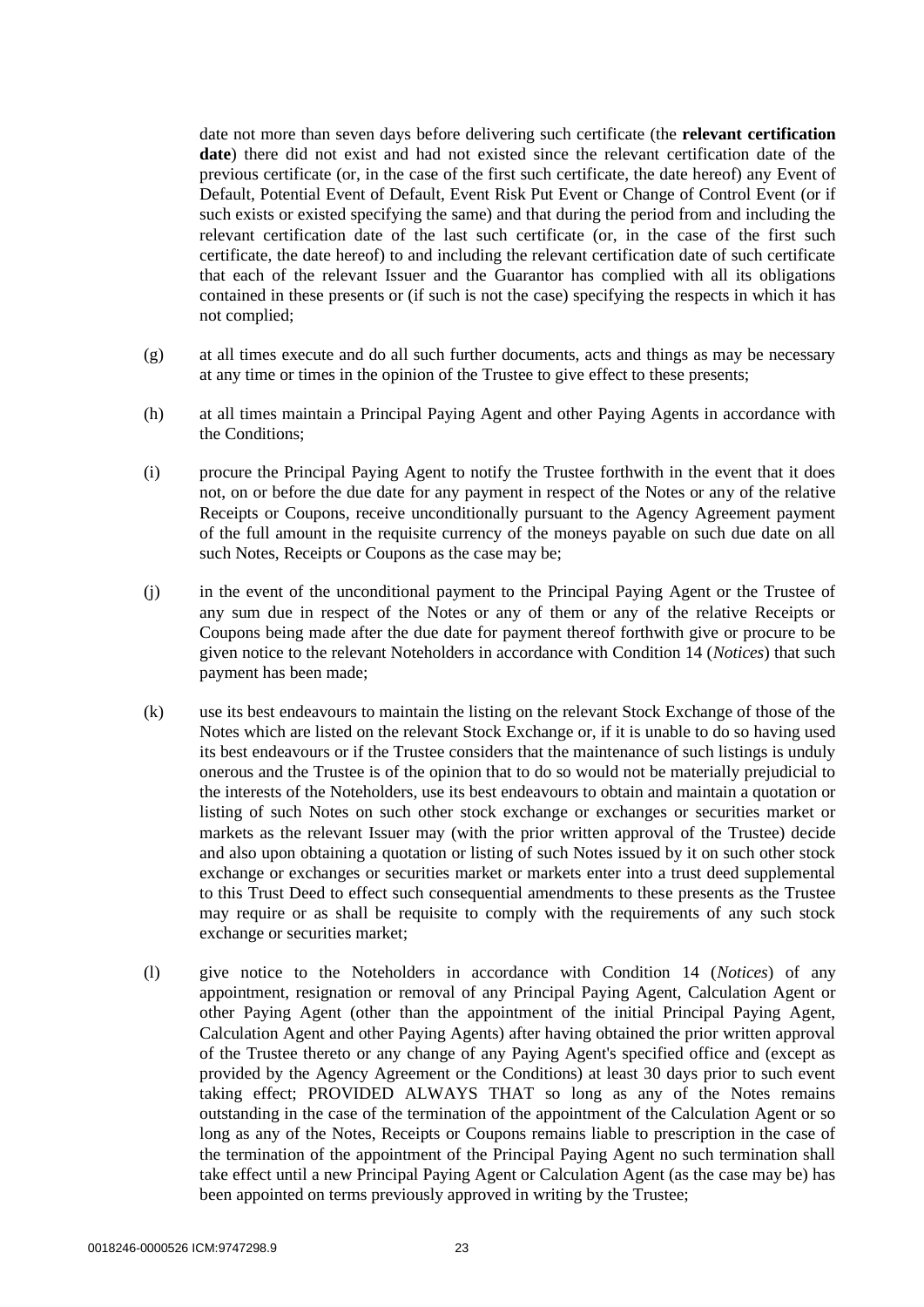- <span id="page-26-0"></span>(m) where practicable, send to the Trustee, not less than 14 days prior to which any such notice is to be given, the form of every notice to be given to Noteholders in accordance with Condition 14 (*Notices*) and obtain the prior written approval of the Trustee to, and promptly give to the Trustee two copies of, the final form of every notice to be given to the Noteholders in accordance with Condition 14 (*Notices*) (such approval, unless so expressed, not to constitute approval for the purposes of Section 21 of the FSMA of a communication within the meaning of Section 21 of the FSMA);
- <span id="page-26-3"></span>(n) if payments by the relevant Issuer or the Guarantor of principal or interest in respect of the Notes or relative Receipts or Coupons shall become subject generally to the taxing jurisdiction of any territory or any political sub-division or any authority therein or thereof having power to tax other than or in addition to Ireland or any such political sub-division or any such authority therein or thereof, immediately upon becoming aware thereof notify the Trustee of such event and (unless the Trustee otherwise agrees) enter forthwith into a trust deed supplemental to this Trust Deed, giving to the Trustee an undertaking or covenant in form and manner satisfactory to the Trustee in terms corresponding to the terms of Condition 8 (*Taxation*) with the substitution for (or, as the case may be, the addition to) the references therein to Tax Jurisdiction of references to that other or additional territory or any political sub-division or any authority therein or thereof having power to tax to whose taxing jurisdiction such payments shall have become subject as aforesaid; such supplemental trust deed also (where applicable) to modify Condition 7.2 (*Redemption and Purchase-Redemption for tax reasons*) so that such Condition shall make reference to the other or additional territory, any political sub-division and any authority therein or thereof having power to tax;
- <span id="page-26-1"></span>(o) comply with and perform all its obligations under the Agency Agreement and use its reasonable endeavours to procure that the Principal Paying Agent and the other Paying Agents comply with and perform all their respective obligations thereunder and any notice given by the Trustee pursuant to Clause [2.3\(a\)](#page-16-1) and not make any amendment or modification to such Agreement without the prior written approval of the Trustee (such approval not to be unreasonably withheld or delayed) and use all reasonable endeavours to make such amendments to such Agreement as the Trustee may require;
- <span id="page-26-4"></span>(p) in order to enable the Trustee to ascertain the nominal amount of the Notes of each Series for the time being outstanding for any of the purposes referred to in the proviso to the definition of **outstanding** in Clause [1,](#page-3-0) deliver to the Trustee as soon as practicable upon being so requested in writing by the Trustee a certificate in writing signed by a Senior Officer of the relevant Issuer or a Senior Officer of the Guarantor (as appropriate) setting out the total number and aggregate nominal amount of the Notes of each Series issued which:
	- (i) up to and including the date of such certificate have been purchased by the relevant Issuer, the Guarantor, any Subsidiary of the relevant Issuer or the Guarantor, any holding company of the relevant Issuer or the Guarantor or any other Subsidiary of such holding company and cancelled; and
	- (ii) are at the date of such certificate held by, for the benefit of, or on behalf of, the relevant Issuer, the Guarantor, any Subsidiary of the relevant Issuer or the Guarantor, any holding company of the relevant Issuer or the Guarantor or any other Subsidiary of such holding company;
- <span id="page-26-2"></span>(q) procure its Subsidiaries to comply with all applicable provisions of Condition 7.10 (*Redemption-Purchase*s);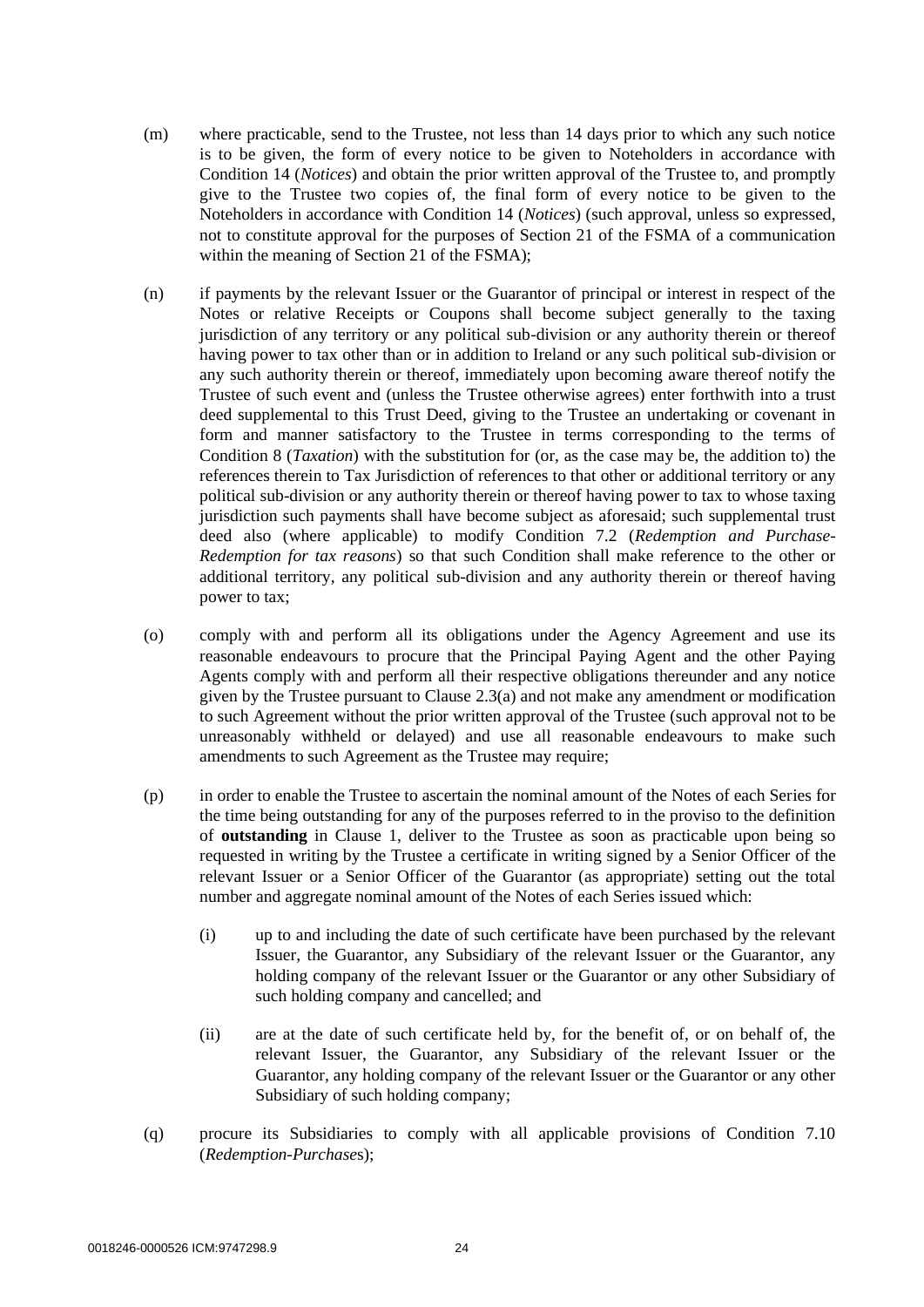- (r) procure that each Paying Agent makes available for inspection during normal business hours by Noteholders, Receiptholders and Couponholders at its specified office copies of these presents, the Agency Agreement and the then latest audited balance sheet and profit and loss account (consolidated if applicable) of the relevant Issuer and the Guarantor;
- (s) if, in accordance with the provisions of the Conditions, interest in respect of the Notes becomes payable at the specified office of any Paying Agent in the United States of America promptly give notice thereof to the relative Noteholders in accordance with Condition 14 (*Notices*);
- (t) give prior notice to the Trustee of any proposed redemption pursuant to Condition 7.2 (*Redemption and Purchase-Redemption for tax reasons*) or 7.3 (*Redemption and Purchases-Redemption at the option of the Issuer* (*Issuer call*)) or 7.5 (*Redemption as a result of a Change of Control of the Issuer*) or 7.6 (*Redemption for Indexation Reasons*) and, if it shall have given notice to the Noteholders of its intention to redeem any Notes pursuant to Condition 7.3 (*Redemption and Purchase-Redemption at the option of the Issuer* (*Issuer call*)), duly proceed to make drawings (if appropriate) and to redeem Notes accordingly;
- (u) promptly provide the Trustee with copies of all supplements and/or amendments and/or restatements of the Programme Agreement;
- (v) give to the Trustee (i) on the date hereof and (ii) at the same time as sending to it the certificates referred to in paragraph [\(f\) above,](#page-24-0) a certificate by a Senior Officer of ESB addressed to the Trustee (with a form and content satisfactory to the Trustee) listing those Subsidiaries of ESB which as at the date hereof, as at the relevant certification date (as defined in paragraph (vii) above) of the relevant certificate given under paragraph [\(f\) above](#page-24-0) or, as the case may be, as at the first day on which the then latest audited consolidated accounts of ESB became available were Principal Subsidiaries;
- (w) give to the Trustee, as soon as reasonably practicable after the acquisition or disposal of any company which thereby becomes or ceases to be a Principal Subsidiary or after any transfer is made to any Subsidiary of ESB which thereby becomes a Principal Subsidiary, a certificate by a Senior Officer of ESB addressed to the Trustee (with a form and content satisfactory to the Trustee) to such effect;
- (x) upon due surrender in accordance with the Conditions, pay the face value of all Coupons (including Coupons issued in exchange for Talons) appertaining to all Notes purchased by the relevant Issuer, the Guarantor or any other Subsidiary of ESB;
- (y) prior to making any modification or amendment or supplement to these presents, procure the delivery of such legal opinion(s) as to English and any other relevant law, addressed to the Trustee, dated the date of such modification or amendment or supplement, as the case may be, and in a form acceptable to the Trustee from legal advisers acceptable to the Trustee;
- (z) at all times use all reasonable endeavours to minimise taxes and any other costs arising in connection with its payment obligations in respect of the Notes; and
- (aa) use its best endeavours to procure that Euroclear and/or Clearstream, Luxembourg (as the case may be) issue(s) any record, certificate or other document requested by the Trustee under Clause 16(ee) or otherwise as soon as practicable after such request.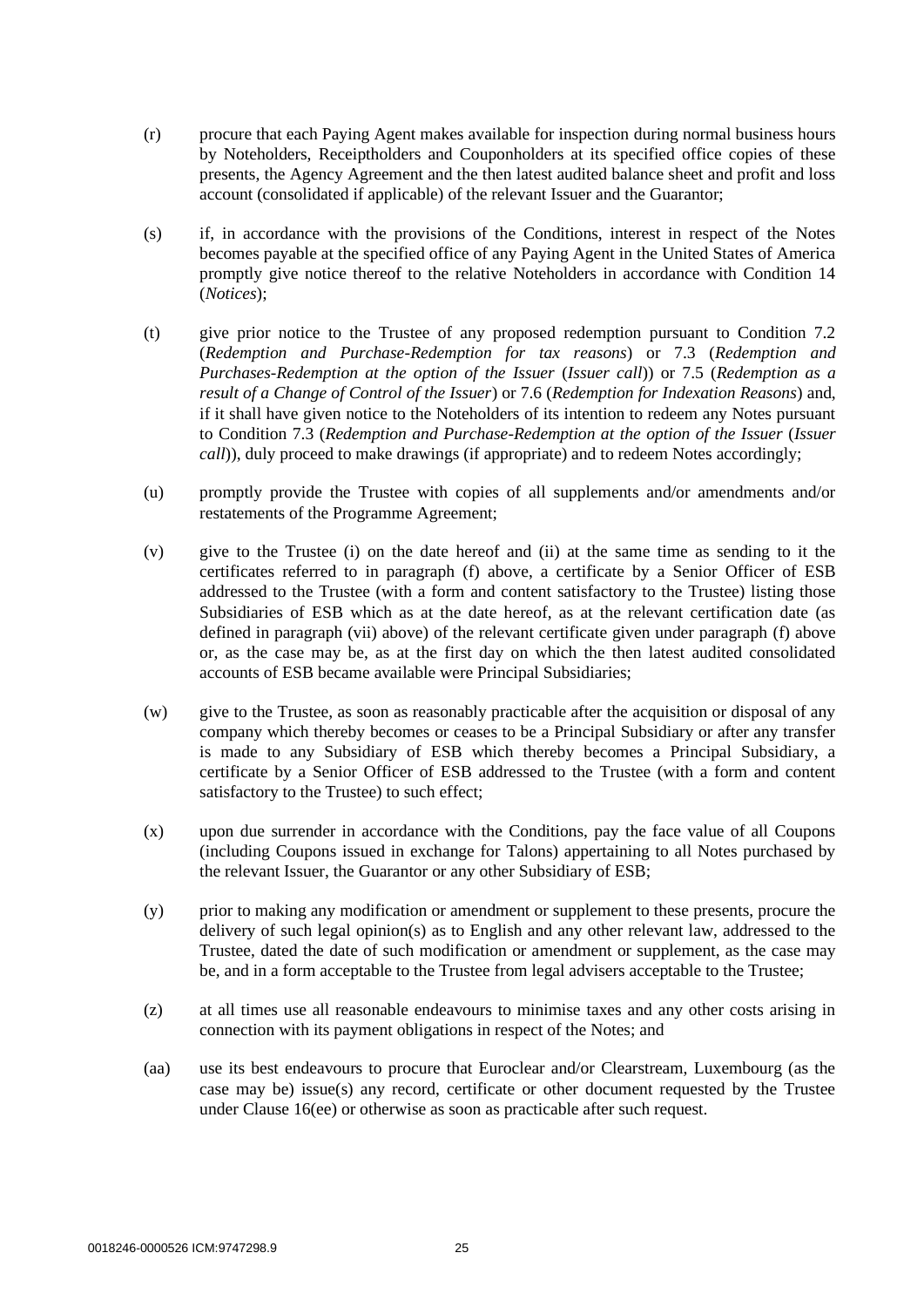#### <span id="page-28-1"></span><span id="page-28-0"></span>**15. REMUNERATION AND INDEMNIFICATION OF TRUSTEE**

- **15.1** The relevant Issuer shall pay to the Trustee, by way of remuneration for its services as trustee of these presents, such amount as shall be agreed from time to time by exchange of letters between the relevant Issuer and the Trustee. Such remuneration shall accrue from day to day and be payable (in priority to payments to Noteholders, Receiptholders and Couponholders) up to and including the date when, all the Notes having become due for redemption, the redemption moneys and interest thereon to the date of redemption have been paid to the Principal Paying Agent or the Trustee PROVIDED THAT if upon due presentation of any Note, Receipt or Coupon or any cheque payment of the moneys due in respect thereof is improperly withheld or refused, remuneration will be deemed not to have ceased to accrue and will continue to accrue until payment to such Noteholder, Receiptholder or Couponholder is duly made.
- <span id="page-28-2"></span>**15.2** In the event of the occurrence of an Event of Default, Potential Event of Default, Event Risk Put Event or Change of Control Event, the Issuer hereby agrees that the Trustee shall be entitled to be paid additional remuneration, which may be calculated at its normal hourly rates in force from time to time. In any other case, if the Trustee considers it expedient or necessary or is requested by the relevant Issuer or the Guarantor to undertake duties which the Trustee and the relevant Issuer agree to be of an exceptional nature or otherwise outside the scope of the normal duties of the Trustee under these presents the relevant Issuer shall pay to the Trustee such additional remuneration at the Trustee's usual hourly rates as shall be in force from time to time and as shall be agreed between them (and which may be calculated by reference to the Trustee's normal hourly rates in force from time to time).
- **15.3** The relevant Issuer shall in addition pay to the Trustee an amount equal to the amount of any value added tax or similar tax chargeable in respect of its remuneration under these presents.
- **15.4** In the event of the Trustee and the relevant Issuer failing to agree:
	- (a) (in a case to which subclause [15.1 above](#page-28-1) applies) upon the amount of the remuneration; or
	- (b) (in a case to which subclause [15.2 above](#page-28-2) applies) upon whether such duties shall be of an exceptional nature or otherwise outside the scope of the normal duties of the Trustee under these presents, or upon such additional remuneration,

such matters shall be determined by a person (acting as an expert and not as an arbitrator) selected by the Trustee and approved by the relevant Issuer or, failing such approval, nominated (on the application of the Trustee) by the President for the time being of The Law Society of England and Wales (the expenses involved in such nomination and the fees of such person being payable by the relevant Issuer) and the determination of any such person shall be final and binding upon the Trustee and the relevant Issuer.

- <span id="page-28-3"></span>**15.5** The relevant Issuer shall also pay or discharge all Liabilities properly incurred by the Trustee and every Appointee in relation to the preparation and execution of the exercise of its powers and the performance of its duties under, and in any other manner in relation to, these presents, including but not limited to travelling expenses and any stamp, issue, registration, documentary and other taxes or duties paid or payable by the Trustee in connection with any action taken or contemplated by or on behalf of the Trustee for enforcing, or resolving any doubt concerning, or for any other purpose in relation to, these presents.
- **15.6** All amounts payable pursuant to subclause [15.5 above](#page-28-3) and/or Clause [16\(j\)](#page-31-0) shall be payable by the relevant Issuer on the date specified in a demand by the Trustee and in the case of payments actually made by the Trustee prior to such demand shall carry interest at a rate equivalent to the Trustee's cost of borrowing (on the date on which payment was made by the Trustee) from the date such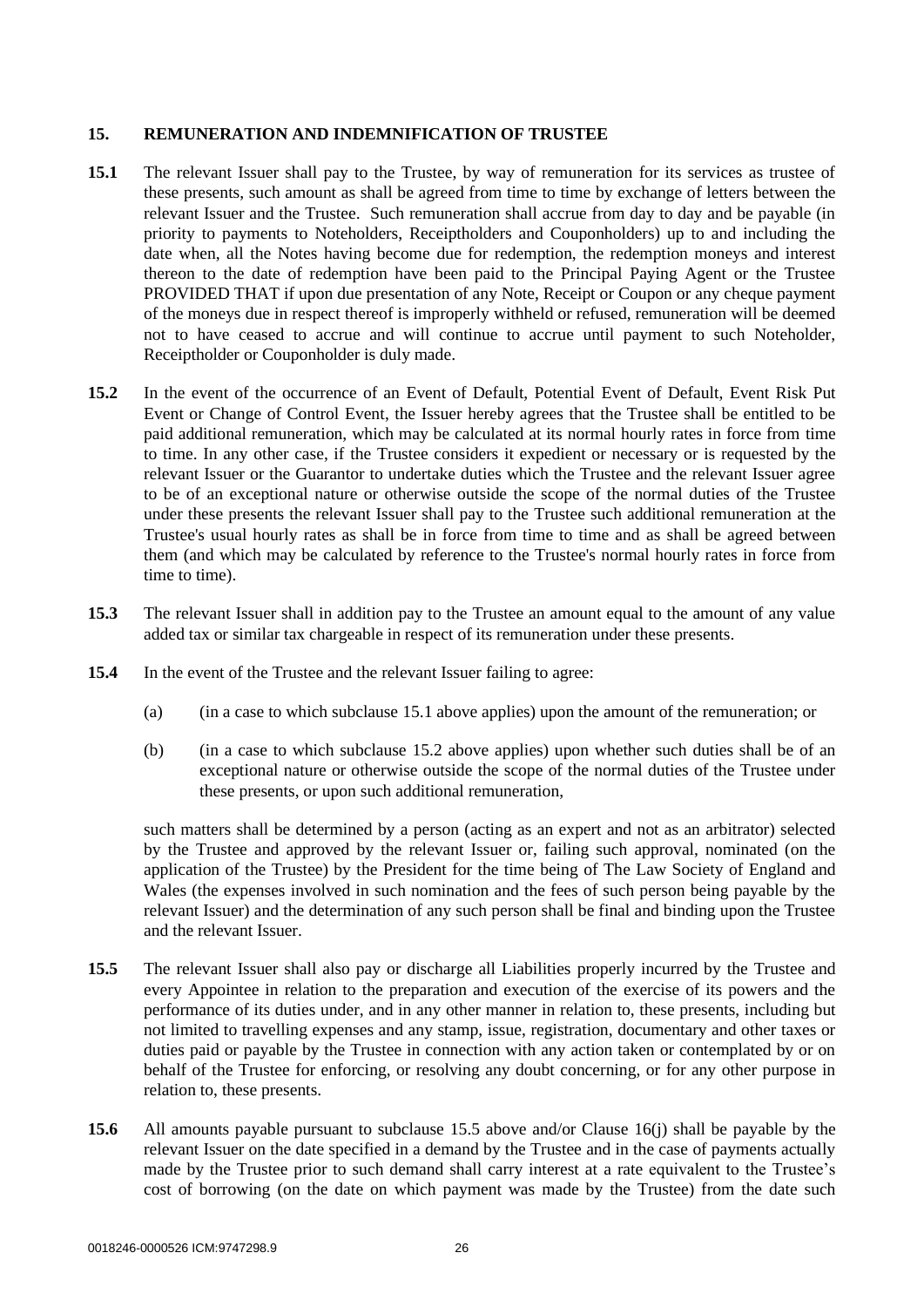demand is made and in all other cases shall (if not paid within 30 days after the date of such demand or, if such demand specifies that payment is to be made on an earlier date, on such earlier date) carry interest at such rate from such thirtieth day of such other date specified in such demand. All remuneration payable to the Trustee shall carry interest at such rate from the due date therefor. A certificate from the Trustee as to the Trustee's cost of borrowing on any particular date or during any particular period shall be conclusive and binding on the Issuer.

- **15.7** The relevant Issuer hereby further undertakes to the Trustee that all monies payable by the relevant Issuer to the Trustee under this Clause shall be made without set-off, counterclaim, deduction or withholding unless compelled by law in which event the relevant Issuer will pay such additional amounts as will result in the receipt by the Trustee of the amounts which would otherwise have been payable by the relevant Issuer to the Trustee under this Clause in the absence of any such set-off, counterclaim, deduction or withholding, provided however, that no additional amount shall be payable in respect of any amount withheld pursuant to the Issuer's statutory obligation to make deductions from certain payments in respect of professional services pursuant to Part 18 of the Taxes Consolidation Act 1997 of Ireland.
- **15.8** Unless otherwise specifically stated in any discharge of these presents the provisions of this Clause and Clause [16\(j\)](#page-31-0) shall continue in full force and effect notwithstanding such discharge.
- **15.9** The Trustee shall be entitled in its absolute discretion to determine in respect of which Series of Notes any Liabilities incurred under these presents have been incurred or to allocate any such Liabilities between the Notes of any Series.

#### **16. SUPPLEMENT TO TRUSTEE ACTS**

Section 1 of the Trustee Act 2000 shall not apply to the duties of the Trustee in relation to the trusts constituted by these presents. Where there are any inconsistencies between the Trustee Acts and the provisions of these presents, the provisions of these presents shall, to the extent allowed by law, prevail and, in the case of any such inconsistency with the Trustee Act 2000, the provisions of these presents shall constitute a restriction or exclusion for the purposes of that Act. The Trustee shall have all the powers conferred upon trustees by the Trustee Acts and by way of supplement thereto it is expressly declared as follows:

- (a) The Trustee may in relation to these presents act on the advice or opinion of or any information (whether addressed to the Trustee or not) obtained from any lawyer, valuer, accountant, surveyor, banker, broker, auctioneer or other expert whether obtained by the relevant Issuer, the Guarantor, the Trustee or otherwise and shall not be responsible for any Liability occasioned by so acting.
- (b) Any such advice, opinion or information may be sent or obtained by letter, telex, telegram, facsimile transmission, electronic mail or cable and the Trustee shall not be liable for acting on any advice, opinion or information purporting to be conveyed by any such letter, telex, telegram, facsimile transmission, electronic mail or cable although the same shall contain some error or shall not be authentic.
- <span id="page-29-0"></span>(c) The Trustee may call for and shall be at liberty to accept as sufficient evidence of any fact or matter or the expediency of any transaction or thing a certificate signed by a Senior Officer, or in the case of a certificate pursuant to Condition 3.3, a Senior Financial Officer of the relevant Issuer and/or by a Senior Officer of the Guarantor and the Trustee shall not be bound in any such case to call for further evidence or be responsible for any Liability that may be occasioned by it or any other person acting on such certificate.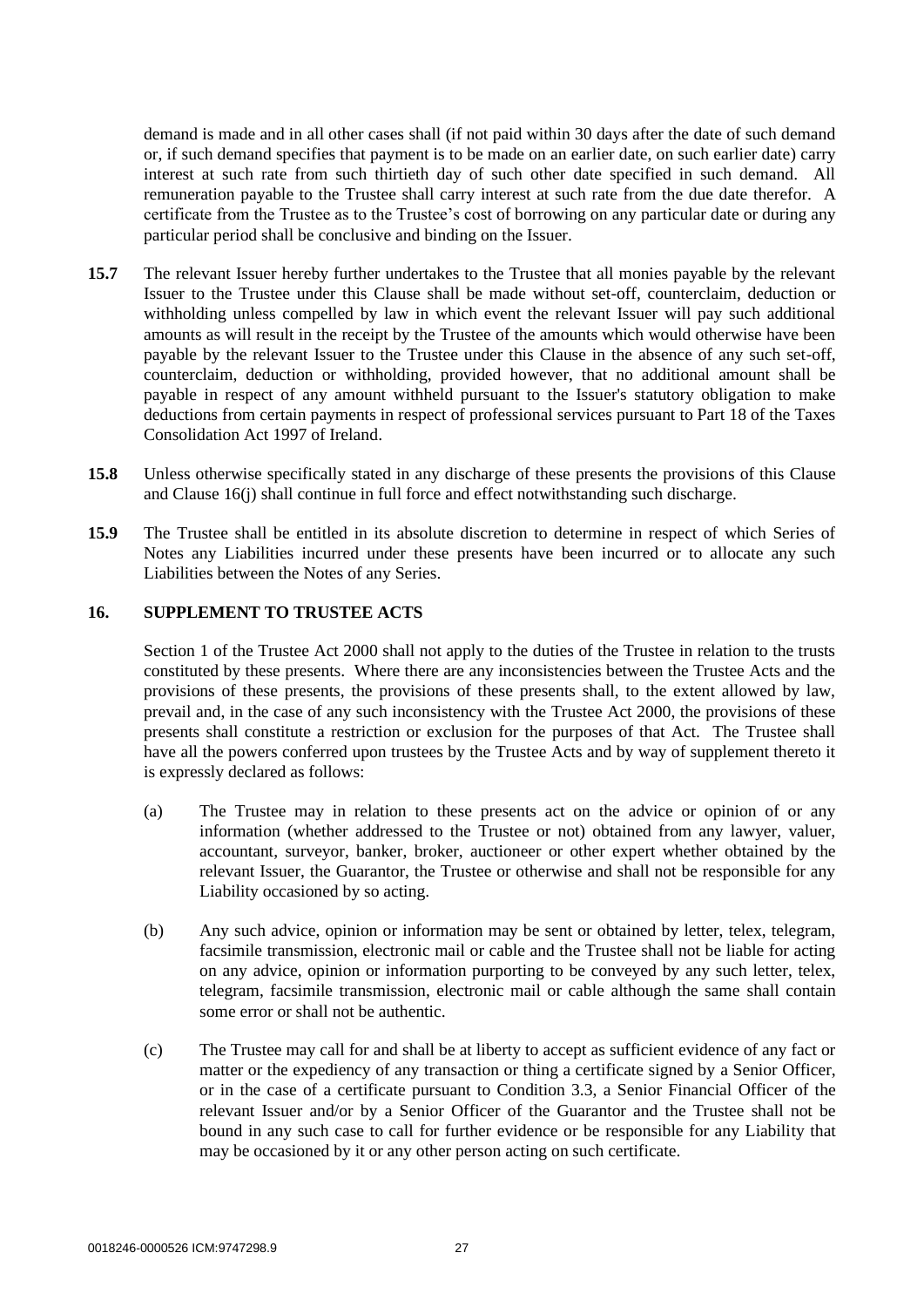- (d) The Trustee shall be at liberty to hold these presents and any other documents relating thereto or to deposit them in any part of the world with any banker or banking company or company whose business includes undertaking the safe custody of documents or lawyer or firm of lawyers considered by the Trustee to be of good repute and the Trustee shall not be responsible for or required to insure against any Liability incurred in connection with any such holding or deposit and may pay all sums required to be paid on account of or in respect of any such deposit.
- (e) The Trustee shall not be responsible for the receipt or application of the proceeds of the issue of any of the Notes by the relevant Issuer, the exchange of any Global Note for another Global Note or Definitive Notes or the delivery of any Global Note or Definitive Notes to the person(s) entitled to it or them.
- (f) The Trustee shall not be bound to give notice to any person of the execution of any documents comprised or referred to in these presents or to take any steps to ascertain whether any Event of Default, Potential Event of Default, Event Risk Put Event or Change of Control Event has occurred and, until it shall have actual knowledge or express notice pursuant to these presents to the contrary, the Trustee shall be entitled to assume that no Event of Default, Potential Event of Default, Event Risk Put Event or Change of Control Event has occurred or (in the case of Index Linked Redemption Notes) that the Index has not ceased to be published and that each of the relevant Issuer and the Guarantor is observing and performing all its obligations under these presents.
- (g) Save as expressly otherwise provided in these presents, the Trustee shall have absolute and uncontrolled discretion as to the exercise or non-exercise of its trusts, powers, authorities and discretions under these presents (the exercise or non-exercise of which as between the Trustee and the Noteholders, the Receiptholders and Couponholders shall be conclusive and binding on the Noteholders, the Receiptholders and Couponholders) and shall not be responsible for any Liability which may result from their exercise or non-exercise and in particular the Trustee shall not be bound to act at the request or direction of the Noteholders or otherwise under any provision of these presents or to take at such request or direction or otherwise any other action under any provision of these presents, without prejudice to the generality of Clause [9.1,](#page-22-0) unless it shall first be indemnified and/or secured and/or prefunded to its satisfaction against all Liabilities to which it may render itself liable or which it may incur by so doing.
- (h) The Trustee shall not be liable to any person by reason of having acted upon any Extraordinary Resolution in writing or any Extraordinary Resolution or Ordinary Resolution or other resolution purporting to have been passed at any meeting of the holders of Notes of all or any Series in respect whereof minutes have been made and signed or any Extraordinary Resolution passed by way of electronic consents received through the relevant Clearing System(s) in accordance with these presents or any direction or request of the holders of the Notes of all or any Series even though subsequent to its acting it may be found that there was some defect in the constitution of the meeting or the passing of the resolution, or in the case of an Extraordinary Resolution in writing, a direction, or a request it was not signed by the requisite number of holders) or (in the case of an Extraordinary Resolution passed by electronic consents received through the relevant Clearing System(s)) it was not approved by the requisite number of Noteholders or that for any reason the resolution, direction or request was not valid or binding upon such holders and the relative Receiptholders and Couponholders.
- (i) The Trustee shall not be liable to any person by reason of having accepted as valid or not having rejected any Note, Receipt or Coupon purporting to be such and subsequently found to be forged or not authentic.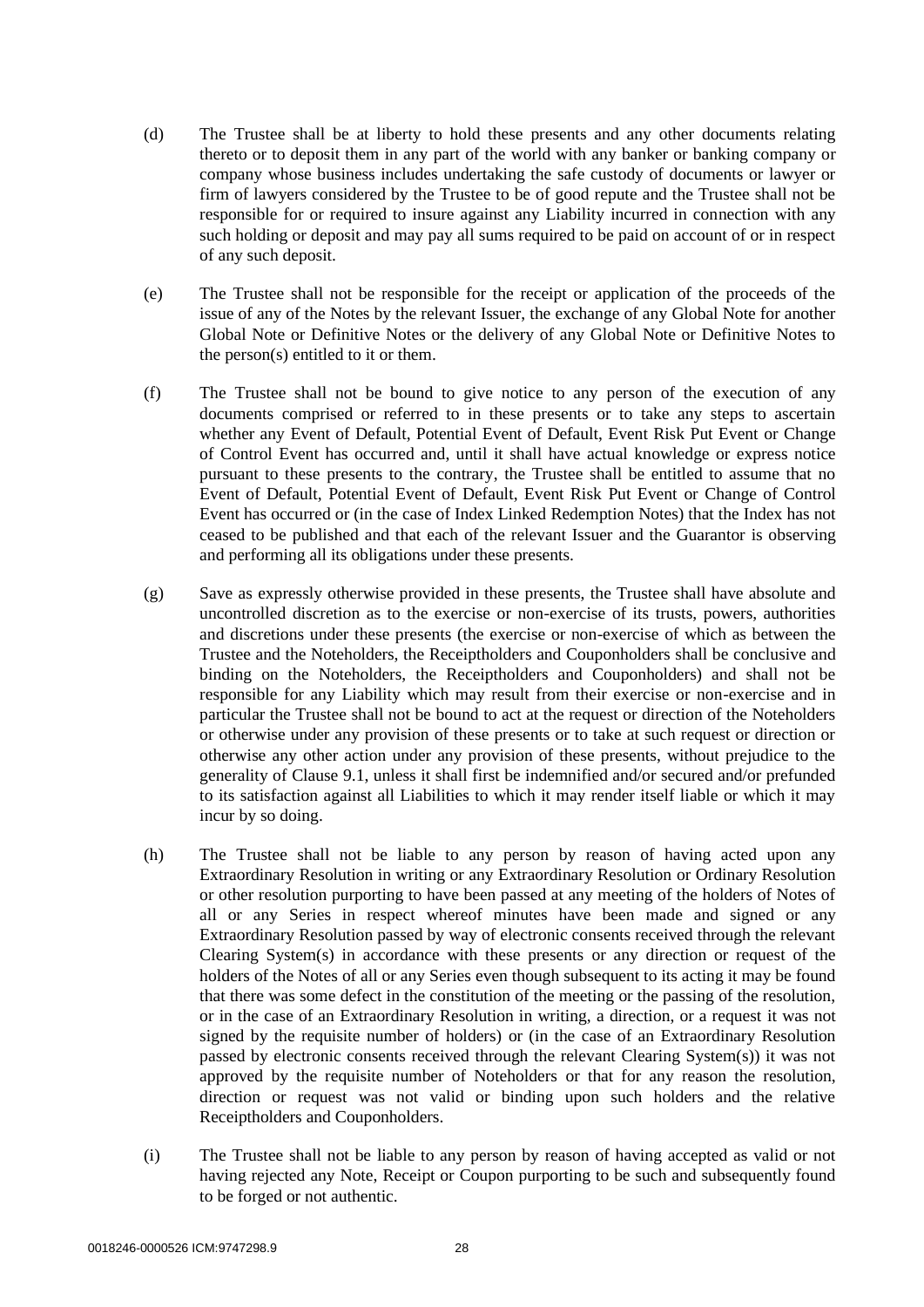- <span id="page-31-0"></span>(j) Without prejudice to the right of indemnity by law given to trustees, each of the relevant Issuer and the Guarantor shall severally indemnify the Trustee and every Appointee and keep it or him indemnified against all Liabilities to which it or he may be or become subject or which may be incurred by it or him in the preparation and execution or purported execution of any of its or his trusts, powers, authorities and discretions under these presents or its or his functions under any such appointment or in respect of any other matter or thing done or omitted in any way relating to these presents or any such appointment (including all Liabilities incurred in disputing or defending any of the foregoing).
- (k) Any consent or approval given by the Trustee for the purposes of these presents may be given on such terms and subject to such conditions (if any) as the Trustee thinks fit and notwithstanding anything to the contrary in these presents may be given retrospectively. The Trustee may give any consent or approval, exercise any power, authority or discretion or take any similar action (whether or not such consent, approval, power, authority, discretion or action is specifically referred to in these presents) if it is satisfied that the interests of the Noteholders will not be materially prejudiced thereby. For any avoidance of doubt, the Trustee shall not have any duty to the Noteholders in relation to such matters other than that which is contained in the preceding sentence.
- (l) The Trustee shall not (unless and to the extent ordered so to do by a court of competent jurisdiction) be required to disclose to any Noteholder, Receiptholder or Couponholder any information (including, without limitation, information of a confidential, financial or price sensitive nature) made available to the Trustee by the relevant Issuer, the Guarantor or any other person in connection with these presents and no Noteholder, Receiptholder or Couponholder shall be entitled to take any action to obtain from the Trustee any such information.
- (m) Where it is necessary or desirable for any purpose in connection with these presents to convert any sum from one currency to another it shall (unless otherwise provided by these presents or required by law) be converted at such rate or rates, in accordance with such method and as at such date for the determination of such rate of exchange, as may be agreed by the Trustee in consultation with the relevant Issuer or the Guarantor as relevant and any rate, method and date so agreed shall be binding on the relevant Issuer, the Guarantor, the Noteholders, the Receiptholders and the Couponholders.
- (n) The Trustee may certify that any of the conditions, events and acts set out in paragraphs (b) to (d) (other than the winding up or dissolution of the relevant Issuer or the Guarantor, if applicable), (e) to (g) and (i) (both inclusive) of Condition 10.1 (*Events of Default and Enforcement*) (each of which conditions, events and acts shall, unless in any case the Trustee in its absolute discretion shall otherwise determine, for all the purposes of these presents be deemed to include the circumstances resulting therein and the consequences resulting therefrom) is in its opinion materially prejudicial to the interests of the Noteholders and any such certificate shall be conclusive and binding upon the relevant Issuer, the Guarantor, the Noteholders and the Couponholders.
- (o) The Trustee as between itself and the Noteholders, the Receiptholders and the Couponholders may determine all questions and doubts arising in relation to any of the provisions of these presents. Every such determination, whether or not relating in whole or in part to the acts or proceedings of the Trustee, shall be conclusive and shall bind the Trustee and the Noteholders, the Receiptholders and the Couponholders.
- (p) In connection with the exercise by it of any of its trusts, powers, authorities and discretions under these presents (including, without limitation, any modification, waiver, authorisation, determination or substitution), the Trustee shall have regard to the general interests of the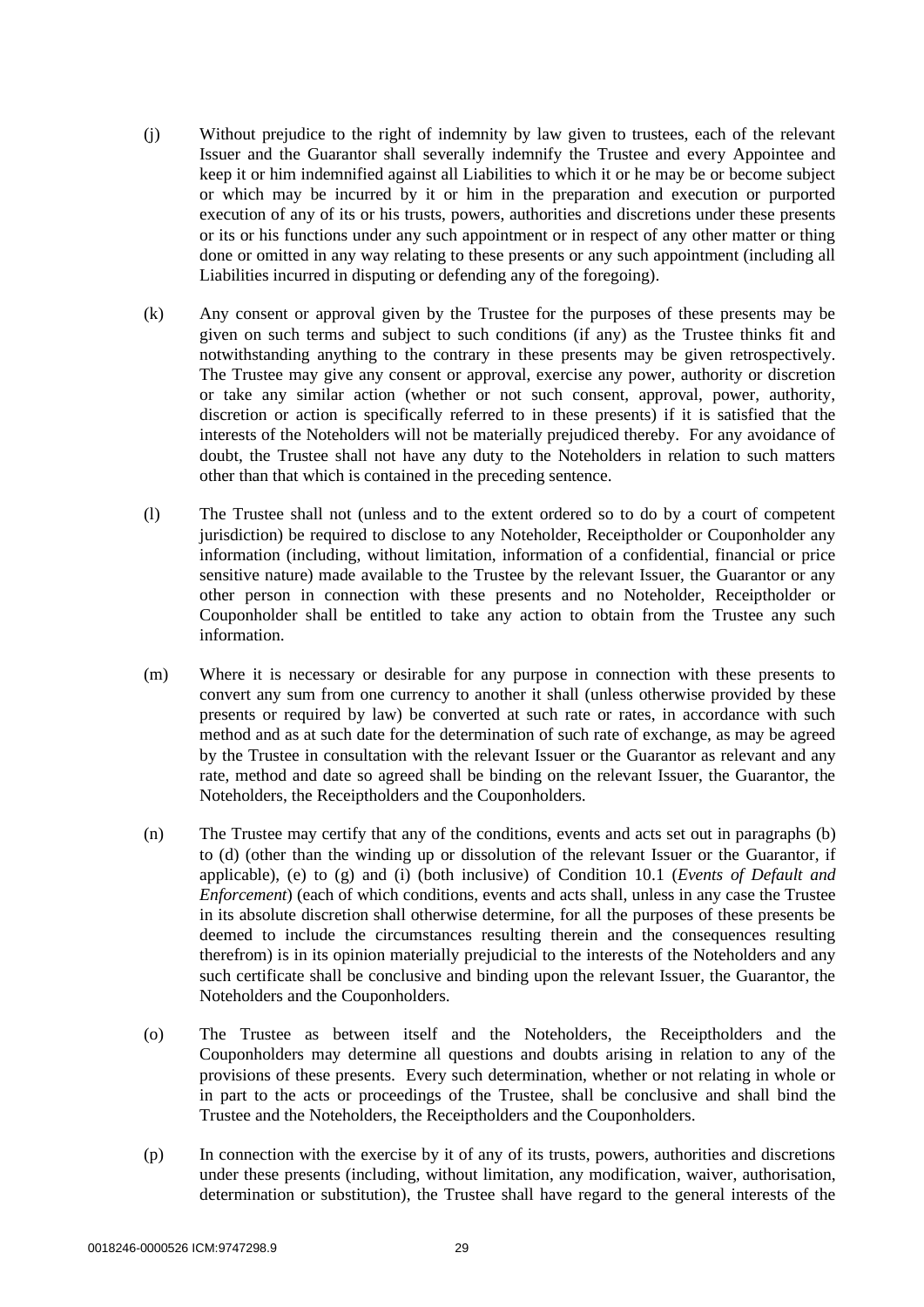Noteholders as a class and shall not have regard to any interests arising from circumstances particular to individual Noteholders, Receiptholders or Couponholders (whatever their number) and, in particular but without limitation, shall not have regard to the consequences of any such exercise for individual Noteholders, Receiptholders or Couponholders (whatever their number) resulting from their being for any purpose domiciled or resident in, or otherwise connected with, or subject to the jurisdiction of, any particular territory or any political sub-division thereof and the Trustee shall not be entitled to require, nor shall any Noteholder, Receiptholder or Couponholder be entitled to claim, from the relevant Issuer, the Guarantor, the Trustee or any other person any indemnification or payment in respect of any tax consequence of any such exercise upon individual Noteholders, Receiptholders or Couponholders except to the extent already provided for in Condition 8 (*Taxation*) and/or any undertaking given in addition thereto or in substitution therefor under these presents.

- (q) Any trustee of these presents being a lawyer, accountant, broker or other person engaged in any profession or business shall be entitled to charge and be paid all usual professional and other charges for business transacted and acts done by him or his firm in connection with the trusts of these presents and also his proper charges in addition to disbursements for all other work and business done and all time spent by him or his firm in connection with matters arising in connection with these presents.
- (r) The Trustee may whenever it thinks fit delegate by power of attorney or otherwise to any person or persons or fluctuating body of persons (whether being a joint trustee of these presents or not) all or any of its trusts, powers, authorities and discretions under these presents. Such delegation may be made upon such terms (including power to sub-delegate) and subject to such conditions and regulations as the Trustee may in the interests of the Noteholders think fit. The Trustee shall not be under any obligation to supervise the proceedings or acts of any such delegate or sub-delegate or be in any way responsible for any Liability incurred by reason of any misconduct or default on the part of any such delegate or sub-delegate. The Trustee shall within a reasonable time after any such delegation or any renewal, extension or termination thereof give notice thereof to the relevant Issuer.
- (s) The Trustee may in the conduct of the trusts of these presents instead of acting personally employ and pay an agent (whether being a lawyer or other professional person) to transact or conduct, or concur in transacting or conducting, any business and to do, or concur in doing, all acts required to be done in connection with these presents (including the receipt and payment of money). The Trustee shall not be in any way responsible for any Liability incurred by reason of any misconduct or default on the part of any such agent or be bound to supervise the proceedings or acts of any such agent.
- (t) The Trustee may appoint and pay any person to act as a custodian or nominee on any terms in relation to such assets of the trusts constituted by these presents as the Trustee may determine, including for the purpose of depositing with a custodian these presents or any document relating to the trusts constituted by these presents and the Trustee shall not be responsible for any Liability incurred by reason of the misconduct, omission or default on the part of any person appointed by it hereunder or be bound to supervise the proceedings or acts of such person; the Trustee is not obliged to appoint a custodian if the Trustee invests in securities payable to bearer.
- (u) The Trustee shall not be responsible for the execution, delivery, legality, effectiveness, adequacy, genuineness, validity, performance, enforceability or admissibility in evidence of these presents or any other document relating or expressed to be supplemental thereto and shall not be liable for any failure to obtain any licence, consent or other authority for the execution, delivery, legality, effectiveness, adequacy, genuineness, validity, performance,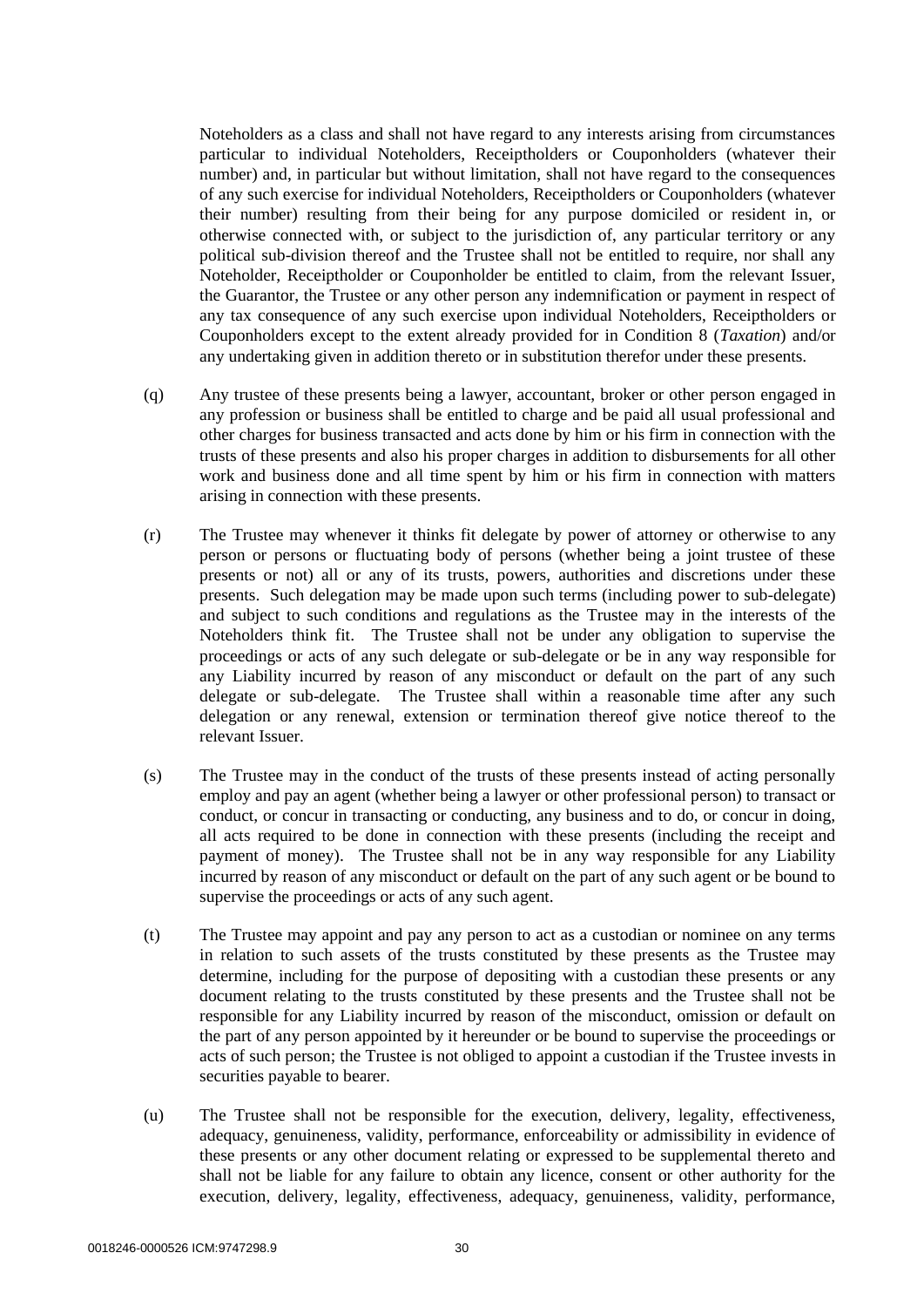enforceability or admissibility in evidence of these presents or any other document relating or expressed to be supplemental thereto.

- (v) The Trustee shall not be responsible to any person for failing to request, require or receive any legal opinion relating to the Notes or for checking or commenting upon the content of any such legal opinion and shall not be responsible for any Liability incurred thereby.
- (w) Subject to the requirements, if any, of the relevant Stock Exchange, any corporation into which the Trustee shall be merged or with which it shall be consolidated or any company resulting from any such merger or consolidation shall be a party hereto and shall be the Trustee under these presents without executing or filing any paper or document or any further act on the part of the parties thereto.
- (x) The Trustee shall not be bound to take any action in connection with these presents or any obligations arising pursuant thereto, including, without prejudice to the generality of the foregoing, forming any opinion or employing any financial adviser, where it is not satisfied that it will be indemnified and/or secured and/or prefunded against all Liabilities which may be incurred in connection with such action and may demand prior to taking any such action that there be paid to it in advance such sums as it reasonably considers (without prejudice to any further demand) shall be sufficient so to indemnify and/or secure and/or prefund it.
- (y) No provision of these presents shall require the Trustee to do anything which may (i) be illegal or contrary to applicable law or regulation; or (ii) cause it to expend or risk its own funds or otherwise incur any Liability in the performance of any of its duties or in the exercise of any of its rights, powers or discretions, if it shall have reasonable grounds for believing that repayment of such funds or adequate indemnity and/or prefunding against such risk or Liability is not assured to it.
- (z) Unless notified to the contrary, the Trustee shall be entitled to assume without enquiry (other than requesting a certificate pursuant to Clause [14\(p\)\)](#page-26-4) that no Notes are held by, for the benefit of, or on behalf of, the relevant Issuer, the Guarantor, any other Subsidiary of the Guarantor, any holding company of the relevant Issuer or any other Subsidiary of such holding company.
- (aa) The Trustee shall have no responsibility whatsoever to the relevant Issuer, the Guarantor, any Noteholder, Receiptholder or Couponholder or any other person for the maintenance of or failure to maintain any rating of any of the Notes by any rating agency.
- (bb) Any certificate or report of the Auditors or any other person called for by or provided to the Trustee (whether or not addressed to the Trustee) in accordance with or for the purposes of these presents may be relied upon by the Trustee as sufficient evidence of the facts stated therein notwithstanding that such certificate or report and/or any engagement letter or other document entered into by the Trustee in connection therewith contains a monetary or other limit on the liability of the Auditors or such other person in respect thereof and notwithstanding that the scope and/or basis of such certificate or report may be limited by any engagement or similar letter or by the terms of the certificate or report itself.
- (cc) The Trustee shall not be responsible for, or for investigating any matter which is the subject of, any recital, statement, representation, warranty or covenant of any person contained in these presents, or any other agreement or document relating to the transactions contemplated in these presents or under such other agreement or document.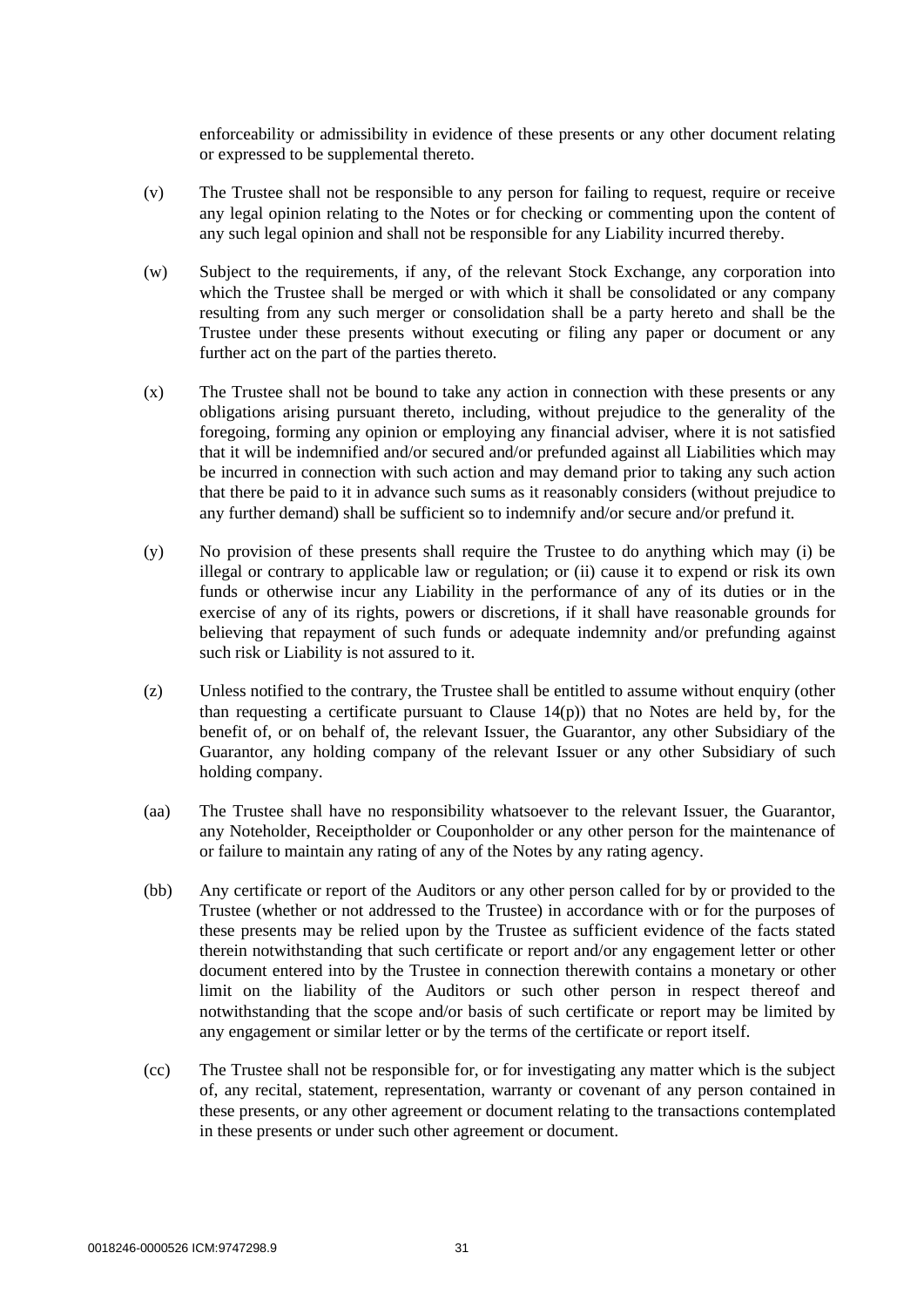- (dd) The Trustee shall not be liable or responsible for any Liabilities or inconvenience which may result from anything done or omitted to be done by it in accordance with the provisions of these presents.
- <span id="page-34-0"></span>(ee) The Trustee may call for and shall rely on any records, certificate or other document of or to be issued by Euroclear or Clearstream, Luxembourg in relation to any determination of the nominal amount of Notes represented by a NGN. Any such records, certificate or other document shall be conclusive and binding for all purposes. The Trustee shall not be liable to any person by reason of having accepted as valid or not having rejected any such records, certificate or other document to such effect purporting to be issued by Euroclear or Clearstream, Luxembourg and subsequently found to be forged or not authentic.
- (ff) When determining whether an indemnity or any security is satisfactory to it, the Trustee shall be entitled to evaluate its risk in any given circumstance by considering the worst-case scenario and, for this purpose, it may take into account, without limitation, the potential costs of defending or commencing proceedings in England or elsewhere and the risk, however remote, of any award of damages against it in England or elsewhere.
- (gg) The Trustee shall be entitled to require that any indemnity or security given to it by the Noteholders or any of them be given on a joint and several basis and be supported by evidence satisfactory to it as to the financial standing and creditworthiness of each counterparty and/or as to the value of the security and an opinion as to the capacity, power and authority of each counterparty and/or the validity and effectiveness of the security.

#### **17. TRUSTEE'S LIABILITY**

Nothing in these presents shall in any case in which the Trustee has failed to show the degree of care and diligence required of it as trustee having regard to the provisions of these presents conferring on it any trusts, powers, authorities or discretions exempt the Trustee from or indemnify it against any liability for breach of trust in relation to its duties (whether owing to the Noteholders or an Issuer or the Guarantor) under these presents.

#### **18. TRUSTEE CONTRACTING WITH THE RELEVANT ISSUER AND THE GUARANTOR**

Neither the Trustee nor any director or officer or holding company, Subsidiary or associated company of a corporation acting as a trustee under these presents shall by reason of its or his fiduciary position be in any way precluded from:

- <span id="page-34-1"></span>(a) entering into or being interested in any contract or financial or other transaction or arrangement with the relevant Issuer or the Guarantor or any person or body corporate associated with the relevant Issuer or the Guarantor (including without limitation any contract, transaction or arrangement of a banking or insurance nature or any contract, transaction or arrangement in relation to the making of loans or the provision of financial facilities or financial advice to, or the purchase, placing or underwriting of or the subscribing or procuring subscriptions for or otherwise acquiring, holding or dealing with, or acting as paying agent in respect of, the Notes or any other notes, bonds, stocks, shares, debenture stock, debentures or other securities of, the relevant Issuer, the Guarantor or any person or body corporate associated as aforesaid); or
- <span id="page-34-2"></span>(b) accepting or holding the trusteeship of any other trust deed constituting or securing any other securities issued by or relating to the relevant Issuer or the Guarantor or any such person or body corporate so associated or any other office of profit under the relevant Issuer or the Guarantor or any such person or body corporate so associated,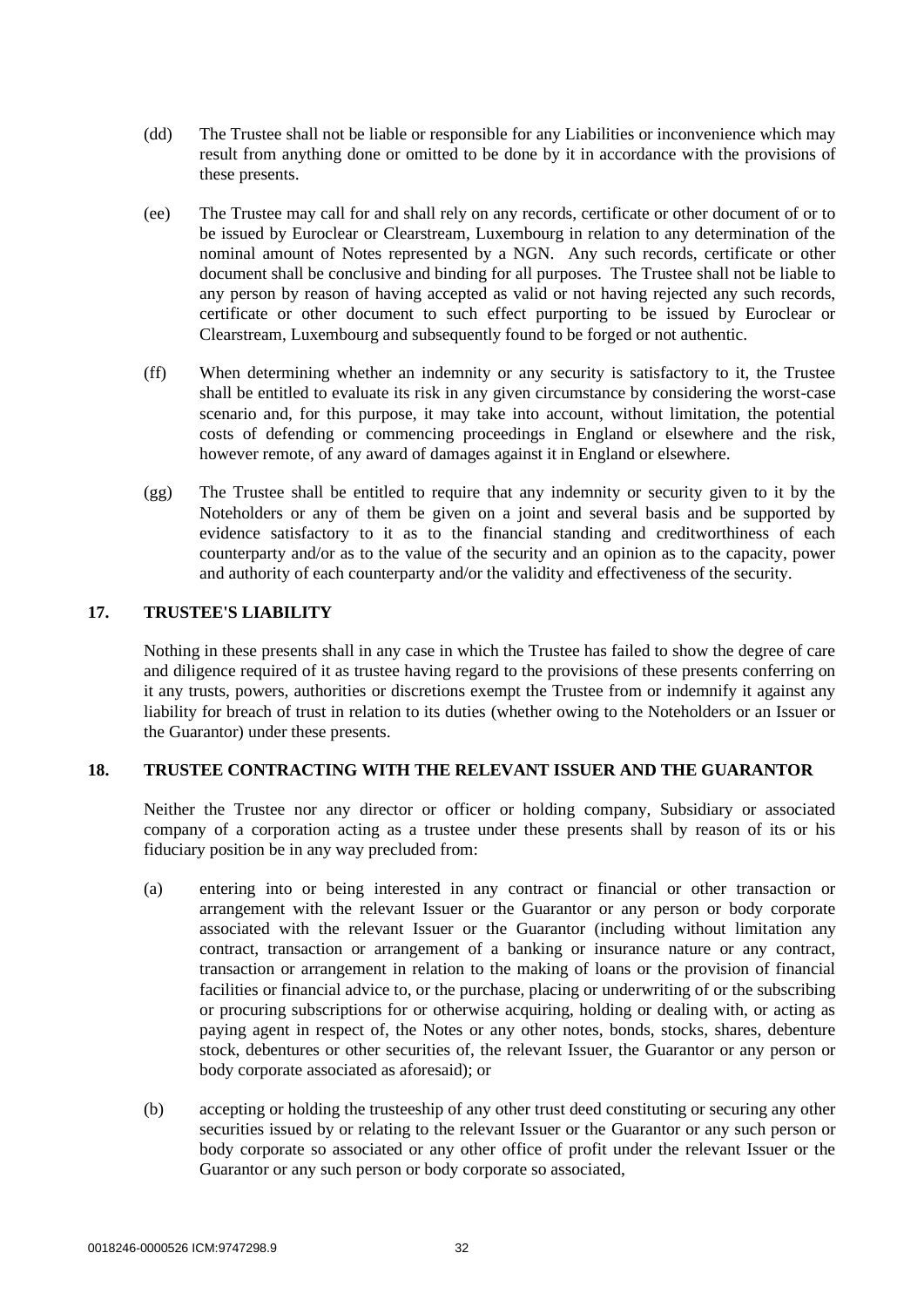and shall be entitled to exercise and enforce its rights, comply with its obligations and perform its duties under or in relation to any such contract, transaction or arrangement as is referred to in [\(a\)](#page-34-1)  [above](#page-34-1) or, as the case may be, any such trusteeship or office of profit as is referred to in [\(b\) above](#page-34-2) without regard to the interests of the Noteholders and notwithstanding that the same may be contrary or prejudicial to the interests of the Noteholders and shall not be responsible for any Liability occasioned to the Noteholders thereby and shall be entitled to retain and shall not be in any way liable to account for any profit made or share of brokerage or commission or remuneration or other amount or benefit received thereby or in connection therewith.

Where any holding company, Subsidiary or associated company of the Trustee or any director or officer of the Trustee acting other than in his capacity as such a director or officer has any information, the Trustee shall not thereby be deemed also to have knowledge of such information and, unless it shall have actual knowledge of such information, shall not be responsible for any loss suffered by Noteholders resulting from the Trustee's failing to take such information into account in acting or refraining from acting under or in relation to these presents.

#### <span id="page-35-0"></span>**19. WAIVER, AUTHORISATION AND DETERMINATION**

The Trustee may without the consent or sanction of the Noteholders, the Receiptholders or the Couponholders and without prejudice to its rights in respect of any subsequent breach, Event of Default or Potential Event of Default from time to time and at any time but only if and in so far as in its opinion the interests of the Noteholders shall not be materially prejudiced thereby waive or authorise any breach or proposed breach by the relevant Issuer or the Guarantor of any of the covenants or provisions contained in these presents or determine that any Event of Default or Potential Event of Default shall not be treated as such for the purposes of these presents PROVIDED ALWAYS THAT the Trustee shall not exercise any powers conferred on it by this Clause in contravention of any express direction given by Extraordinary Resolution or by a request under Condition 10 (*Events of Default and Enforcement*) but so that no such direction or request shall affect any waiver, authorisation or determination previously given or made. Any such waiver, authorisation or determination may be given or made on such terms and subject to such conditions (if any) as the Trustee may determine, shall be binding on the Noteholders, the Receiptholders and the Couponholders and, if, but only if, the Trustee shall so require, shall be notified by the relevant Issuer to the Noteholders in accordance with Condition 14 (*Notices*) as soon as practicable thereafter.

## <span id="page-35-1"></span>**20. MODIFICATION**

The Trustee may without the consent or sanction of the Noteholders, the Receiptholders or the Couponholders at any time and from time to time concur with the relevant Issuer and the Guarantor in making any modification (a) to these presents or the Agency Agreement which in the opinion of the Trustee it may be proper to make PROVIDED THAT the Trustee is of the opinion that such modification will not be materially prejudicial to the interests of the Noteholders or (b) to these presents or the Agency Agreement if in the opinion of the Trustee such modification is of a formal, minor or technical nature or to correct a manifest error. Any such modification may be made on such terms and subject to such conditions (if any) as the Trustee may determine, shall be binding upon the Noteholders, the Receiptholders and the Couponholders and, unless the Trustee agrees otherwise, shall be notified by the relevant Issuer to the Noteholders in accordance with Condition 14 (*Notices*) as soon as practicable thereafter.

#### **21. BREACH**

Any breach of or failure to comply by the relevant Issuer or the Guarantor with any such terms and conditions as are referred to in Clauses [19](#page-35-0) and [20](#page-35-1) shall constitute a default by the relevant Issuer or the Guarantor (as the case may be) in the performance or observance of a covenant or provision binding on it under or pursuant to these presents.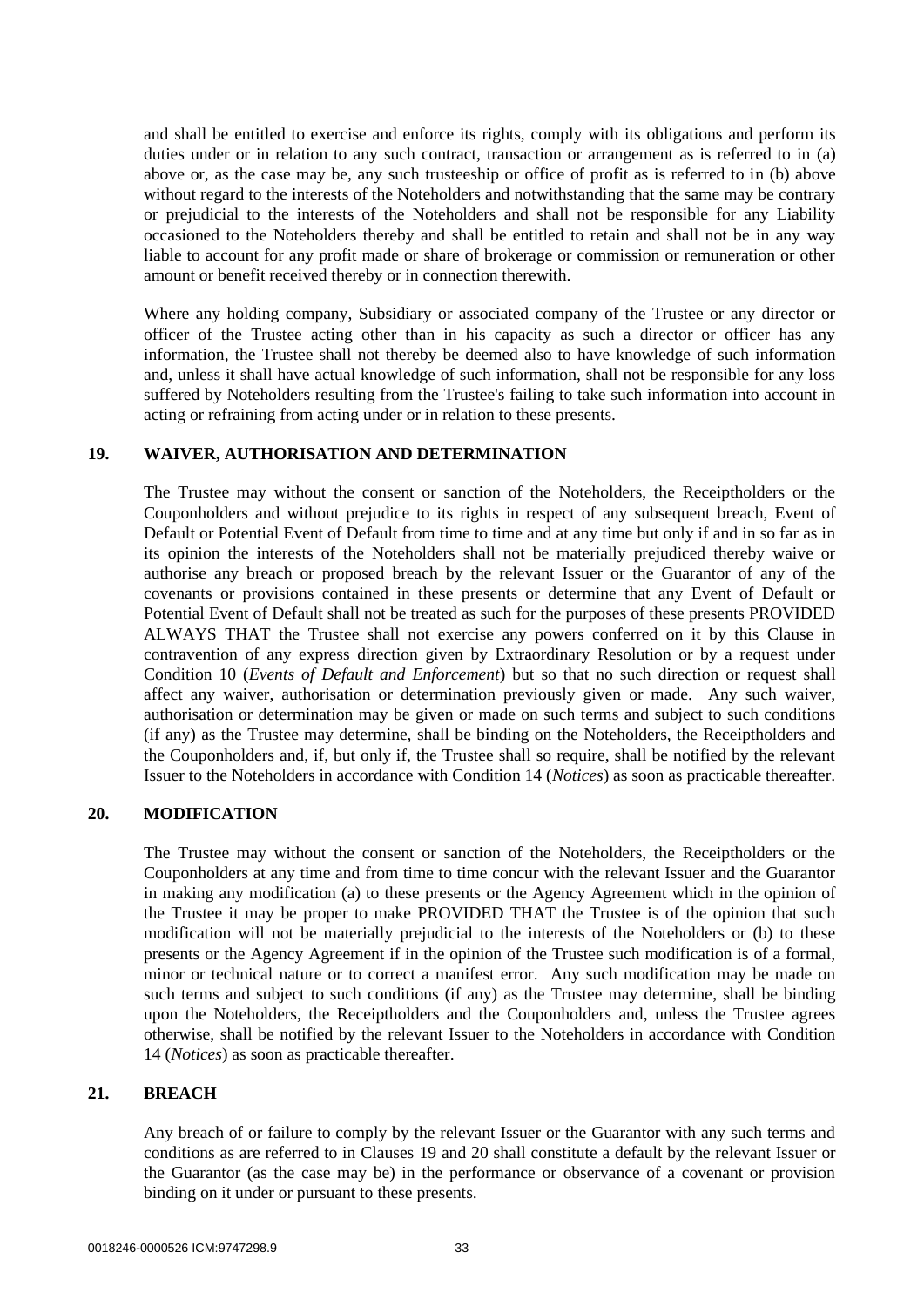# **22. HOLDER OF DEFINITIVE NOTE ASSUMED TO BE RECEIPTHOLDER AND COUPONHOLDER**

**22.1** Wherever in these presents the Trustee is required or entitled to exercise a power, trust, authority or discretion under these presents, except as ordered by a court of competent jurisdiction or as required by applicable law, the Trustee shall, notwithstanding that it may have express notice to the contrary, assume that each Noteholder is the holder of all Receipts and Coupons appertaining to each Definitive Note of which he is the holder.

### **NO NOTICE TO RECEIPTHOLDERS OR COUPONHOLDERS**

**22.2** Neither the Trustee nor the relevant Issuer nor the Guarantor shall be required to give any notice to the Receiptholders or Couponholders for any purpose under these presents and the Receiptholders or Couponholders shall be deemed for all purposes to have notice of the contents of any notice given to Noteholders in accordance with Condition 14 (*Notices*).

### **23. SUBSTITUTION**

### **23.1 Substitution at relevant Issuer's request**

- <span id="page-36-0"></span>(a) (i) The Trustee may without the consent of the Noteholders, Receiptholders or Couponholders at any time agree (a) with the Issuer (where the Issuer is ESB Finance) and the Guarantor for the purposes of this Clause 23.1 to the substitution in place of the relevant Issuer (or of the previous substitute of the Issuer under this Clause) as the principal debtor under these presents of ESB or any other Subsidiary of ESB or (b) with ESB (in its capacity as either Issuer or Guarantor) (or of any previous substitute of ESB in either capacity pursuant to this clause 23.1) as the principal debtor under these presents or under the Guarantee (as the case may be) of another company (such substituted company being called the **New Company** for the purposes of this clause 23.1) provided that a trust deed is executed or some other form of undertaking is given by the New Company in form and manner satisfactory to the Trustee, agreeing to be bound by the provisions of these presents with any consequential amendments which the Trustee may deem appropriate as fully as if the New Company had been named in these presents as the principal debtor in place of the relevant Issuer or as guarantor in place of the Guarantor (or of the previous substitute under this Clause) and provided further that (where a Subsidiary of ESB is the New Company) ESB unconditionally and irrevocably guarantees all amounts payable by the New Company under these presents to the satisfaction of the Trustee.
- (b) The following further conditions shall apply to [\(i\) above:](#page-36-0)
	- (i) the relevant Issuer, the Guarantor and the New Company shall comply with such other requirements as the Trustee may direct in the interests of the Noteholders;
	- (ii) where the New Company is incorporated, domiciled or resident in, or subject generally to the taxing jurisdiction of, a territory other than or in addition to the Tax Jurisdiction, undertakings or covenants shall be given by the New Company in terms corresponding to the provisions of Condition 8 (*Taxation*) with the substitution for (or, as the case may be, the addition to) the references to Ireland in the definition of Tax Jurisdiction of references to that other or additional territory in which the New Company is incorporated, domiciled or resident or to whose taxing jurisdiction it is subject and (where applicable) Condition 7.2 (*Redemption and Purchase - Redemption for Taxation Reasons*) shall be modified accordingly;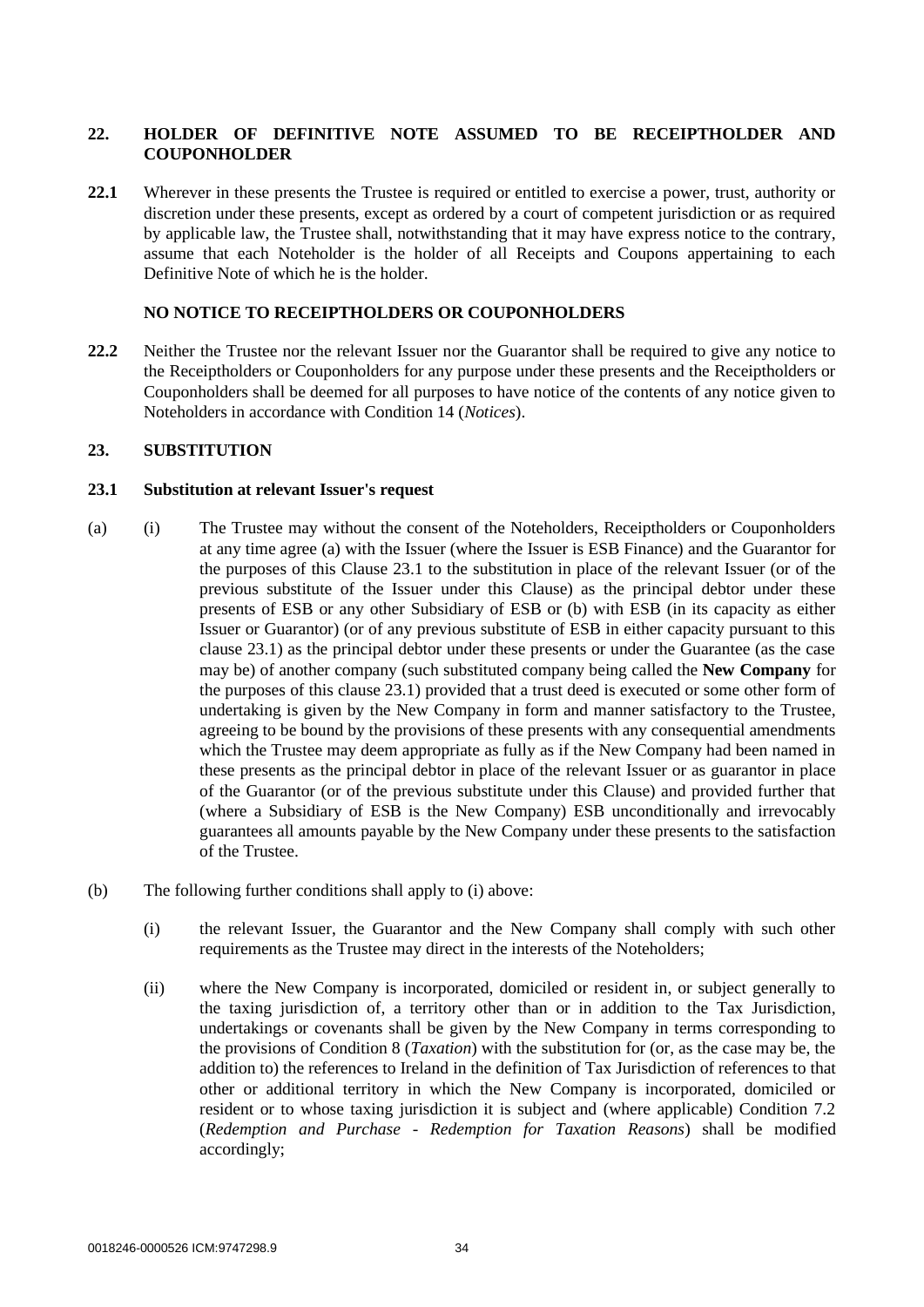- (iii) without prejudice to the rights of reliance of the Trustee under the immediately following paragraph (iv), the Trustee is satisfied that the relevant transaction is not materially prejudicial to the interests of the Noteholders; and
- (iv) if two directors of the New Company (or other officers acceptable to the Trustee) shall certify that the New Company is solvent both at the time at which the relevant transaction is proposed to be effected and immediately thereafter (which certificate the Trustee may rely upon absolutely) the Trustee shall not be under any duty to have regard to the financial condition, profits or prospects of the New Company or to compare the same with those of the relevant Issuer or the previous substitute under this Clause as applicable.
- **23.2** Any such trust deed or undertaking under this Clause 23 shall, if so expressed, operate to release the relevant Issuer or, if applicable, the Guarantor or the previous substitute as aforesaid from all of its obligations as principal debtor under these presents. Not later than 14 days after the execution of such documents and compliance with such requirements, the New Company or any substituted principal debtor or guarantor shall give notice thereof in a form previously approved by the Trustee to the Noteholders in the manner provided in Condition 14 (*Notices*). Upon the execution of such documents and compliance with such requirements, the New Company or any substituted principal debtor or guarantor shall be deemed to be named in these presents as the principal debtor in place of the relevant Issuer of, if applicable, the Guarantor (or in place of the previous substitute under this Clause) under these presents and these presents shall be deemed to be modified in such manner as shall be necessary to give effect to the above provisions and, without limitation, references in these presents to the relevant Issuer or, as the case may be, the Guarantor shall, unless the context otherwise requires, be deemed to be or include references to the New Company or, as the case may be, the new guarantor(s).

#### **24. CURRENCY INDEMNITY**

Each of the relevant Issuer and the Guarantor shall severally indemnify the Trustee, every Appointee, the Noteholders, the Receiptholders and the Couponholders and keep them indemnified against:

- (a) any Liability incurred by any of them arising from the non-payment by the relevant Issuer or the Guarantor of any amount due to the Trustee or the holders of the Notes and the relative Receiptholders or Couponholders under these presents by reason of any variation in the rates of exchange between those used for the purposes of calculating the amount due under a judgment or order in respect thereof and those prevailing at the date of actual payment by the relevant Issuer or the Guarantor; and
- (b) any deficiency arising or resulting from any variation in rates of exchange between (i) the date as of which the local currency equivalent of the amounts due or contingently due under these presents (other than this Clause) is calculated for the purposes of any bankruptcy, insolvency or liquidation of the relevant Issuer or, as the case may be, the Guarantor and (ii) the final date for ascertaining the amount of claims in such bankruptcy, insolvency or liquidation. The amount of such deficiency shall be deemed not to be reduced by any variation in rates of exchange occurring between the said final date and the date of any distribution of assets in connection with any such bankruptcy, insolvency or liquidation.

The above indemnities shall constitute obligations of the relevant Issuer and the Guarantor separate and independent from their other obligations under the other provisions of these presents and shall apply irrespective of any indulgence granted by the Trustee or the Noteholders, the Receiptholders or the Couponholders from time to time and shall continue in full force and effect notwithstanding the judgment or filing of any proof or proofs in any bankruptcy, insolvency or liquidation of the relevant Issuer or, as the case may be, the Guarantor for a liquidated sum or sums in respect of amounts due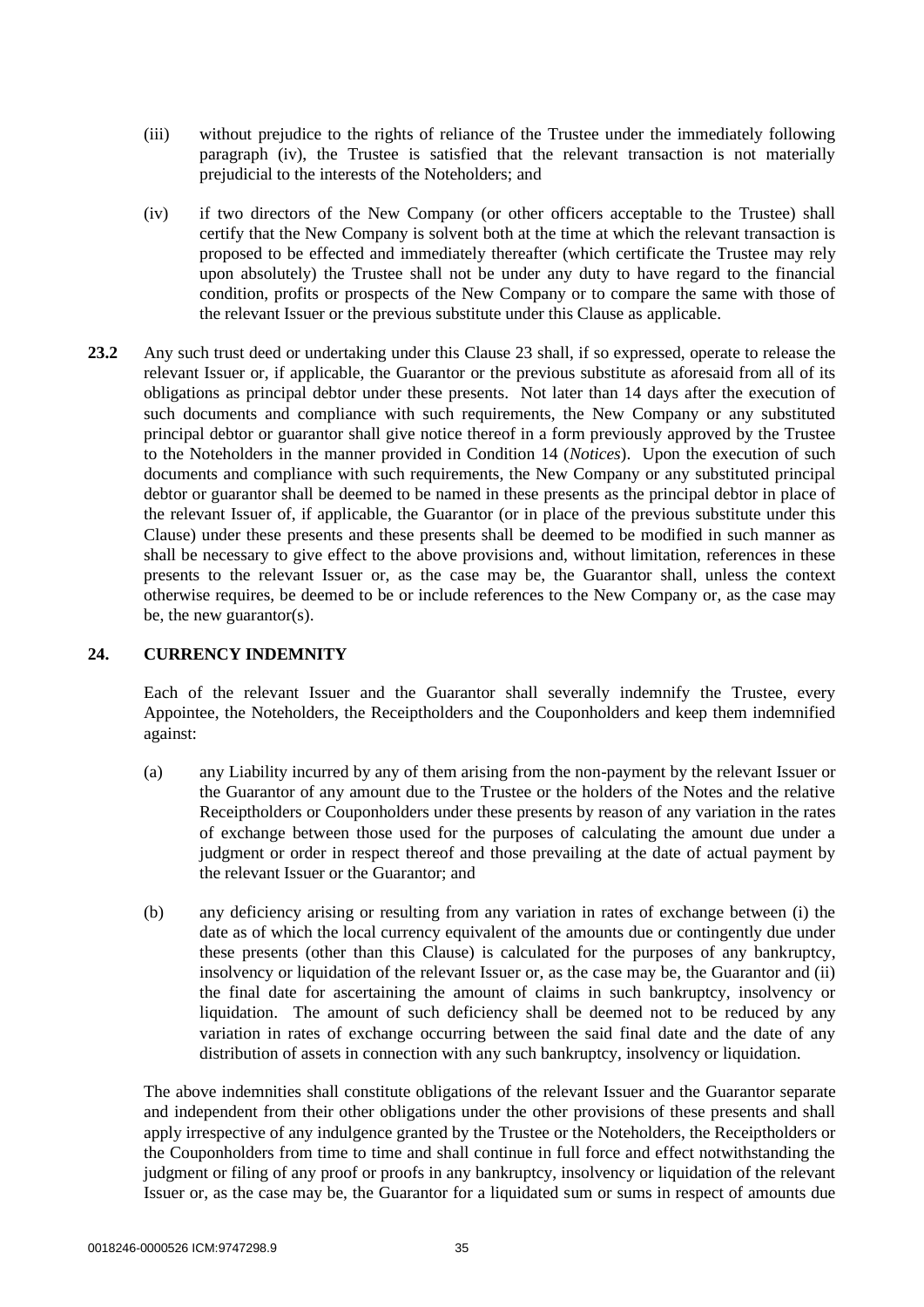under these presents (other than this Clause). Any such deficiency as aforesaid shall be deemed to constitute a loss suffered by the Noteholders, the Receiptholders and the Couponholders and no proof or evidence of any actual loss shall be required by the relevant Issuer or the Guarantor or their liquidator or liquidators.

# **25. NEW TRUSTEE**

<span id="page-38-0"></span>**25.1** The power to appoint a new trustee of these presents shall, subject as hereinafter provided, be vested solely in the relevant Issuer and the Guarantor jointly but no person shall be appointed who shall not previously have been approved by an Extraordinary Resolution. One or more persons may hold office as trustee or trustees of these presents but such trustee or trustees shall be or include a Trust Corporation. Whenever there shall be more than two trustees of these presents the majority of such trustees shall be competent to execute and exercise all the duties, powers, trusts, authorities and discretions vested in the Trustee by these presents provided that a Trust Corporation shall be included in such majority. Any appointment of a new trustee of these presents shall as soon as practicable thereafter be notified by the Issuer to the Principal Paying Agent and the Noteholders.

### **SEPARATE AND CO-TRUSTEES**

- <span id="page-38-1"></span>**25.2** Notwithstanding the provisions of subclause [25.1 above,](#page-38-0) the Trustee may, upon giving prior notice to the relevant Issuer and the Guarantor (but without the consent of the relevant Issuer, the Guarantor, the Noteholders, Receiptholders or Couponholders), appoint any person established or resident in any jurisdiction (whether a Trust Corporation or not) to act either as a separate trustee or as a co-trustee jointly with the Trustee:
	- (a) if the Trustee considers such appointment to be in the interests of the Noteholders;
	- (b) for the purposes of conforming to any legal requirements, restrictions or conditions in any jurisdiction in which any particular act or acts is or are to be performed; or
	- (c) for the purposes of obtaining a judgment in any jurisdiction or the enforcement in any jurisdiction of either a judgment already obtained or any of the provisions of these presents against the relevant Issuer and/or the Guarantor.

Each of the Issuer and the Guarantor irrevocably appoints the Trustee to be its attorney in its name and on its behalf to execute any such instrument of appointment. Such a person shall (subject always to the provisions of these presents) have such trusts, powers, authorities and discretions (not exceeding those conferred on the Trustee by these presents) and such duties and obligations as shall be conferred or imposed by the instrument of appointment. The Trustee shall have power in like manner to remove any such person. Such reasonable remuneration as the Trustee may pay to any such person, together with any attributable Liabilities incurred by it in performing its function as such separate trustee or co-trustee, shall for the purposes of these presents be treated as Liabilities incurred by the Trustee.

# **26. TRUSTEE'S RETIREMENT AND REMOVAL**

A trustee of these presents may retire at any time on giving not less than 60 days' prior written notice to the relevant Issuer and the Guarantor without giving any reason and without being responsible for any Liabilities incurred by reason of such retirement. The Noteholders may by Extraordinary Resolution remove any trustee or trustees for the time being of these presents. The relevant Issuer and the Guarantor each undertakes that in the event of the only trustee of these presents which is a Trust Corporation (for the avoidance of doubt, disregarding for this purpose any separate or cotrustee appointed under Clause [25.2\)](#page-38-1) giving notice under this Clause or being removed by Extraordinary Resolution they will use their best endeavours to procure that a new trustee of these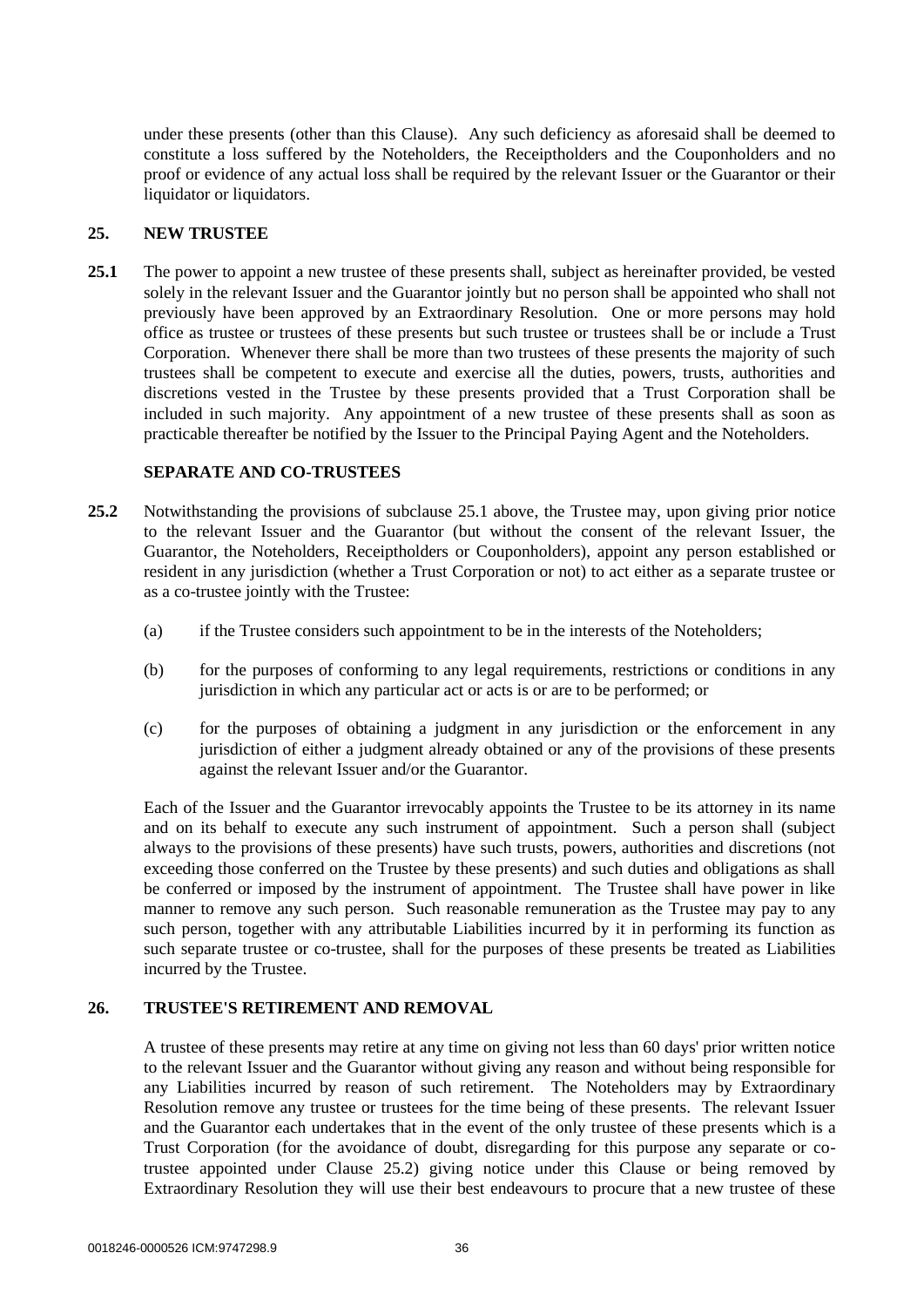presents being a Trust Corporation is appointed as soon as reasonably practicable thereafter. The retirement or removal of any such trustee shall not become effective until a successor trustee being a Trust Corporation is appointed. If, in such circumstances, no appointment of such a new trustee has become effective within 60 days of the date of such notice or Extraordinary Resolution, the Trustee shall be entitled to appoint a Trust Corporation as trustee of these presents, but no such appointment shall take effect unless previously approved by an Extraordinary Resolution.

# **27. TRUSTEE'S POWERS TO BE ADDITIONAL**

The powers conferred upon the Trustee by these presents shall be in addition to any powers which may from time to time be vested in the Trustee by the general law or as a holder of any of the Notes, Receipts or Coupons.

# <span id="page-39-0"></span>**28. NOTICES**

Any notice or demand to the relevant Issuer, the Guarantor or the Trustee to be given, made or served for any purposes under these presents shall be given, made or served by sending the same by pre-paid post (first class if inland, first class airmail if overseas) or facsimile transmission or by delivering it by hand as follows:

| to ESB:         | <b>Electricity Supply Board</b><br>27 Lower Fitzwilliam Street<br>Dublin 2<br>Ireland |
|-----------------|---------------------------------------------------------------------------------------|
|                 | (Attention: The Secretary)                                                            |
|                 | Facsimile No. +353 1 702 7060                                                         |
|                 | (with a copy to the Group Treasurer)                                                  |
| to ESB Finance: | <b>ESB</b> Finance Limited<br>27 Lower Fitzwilliam Street<br>Dublin 2<br>Ireland      |
|                 | (Attention: The Company Secretary)                                                    |
|                 | Facsimile No.+353 1 702 7060                                                          |
|                 | (with a copy to the Group Treasurer of ESB)                                           |
| to the Trustee: | Citigroup Centre<br>Canada Square<br>Canary Wharf<br>London E14 5LB                   |
|                 | (Attention: Agency & Trust)                                                           |
|                 | Facsimile No. +44 (0)20 7500 5857                                                     |

or to such other address or facsimile number as shall have been notified (in accordance with this Clause) to the other parties hereto and any notice or demand sent by post as aforesaid shall be deemed to have been given, made or served two days in the case of inland post or seven days in the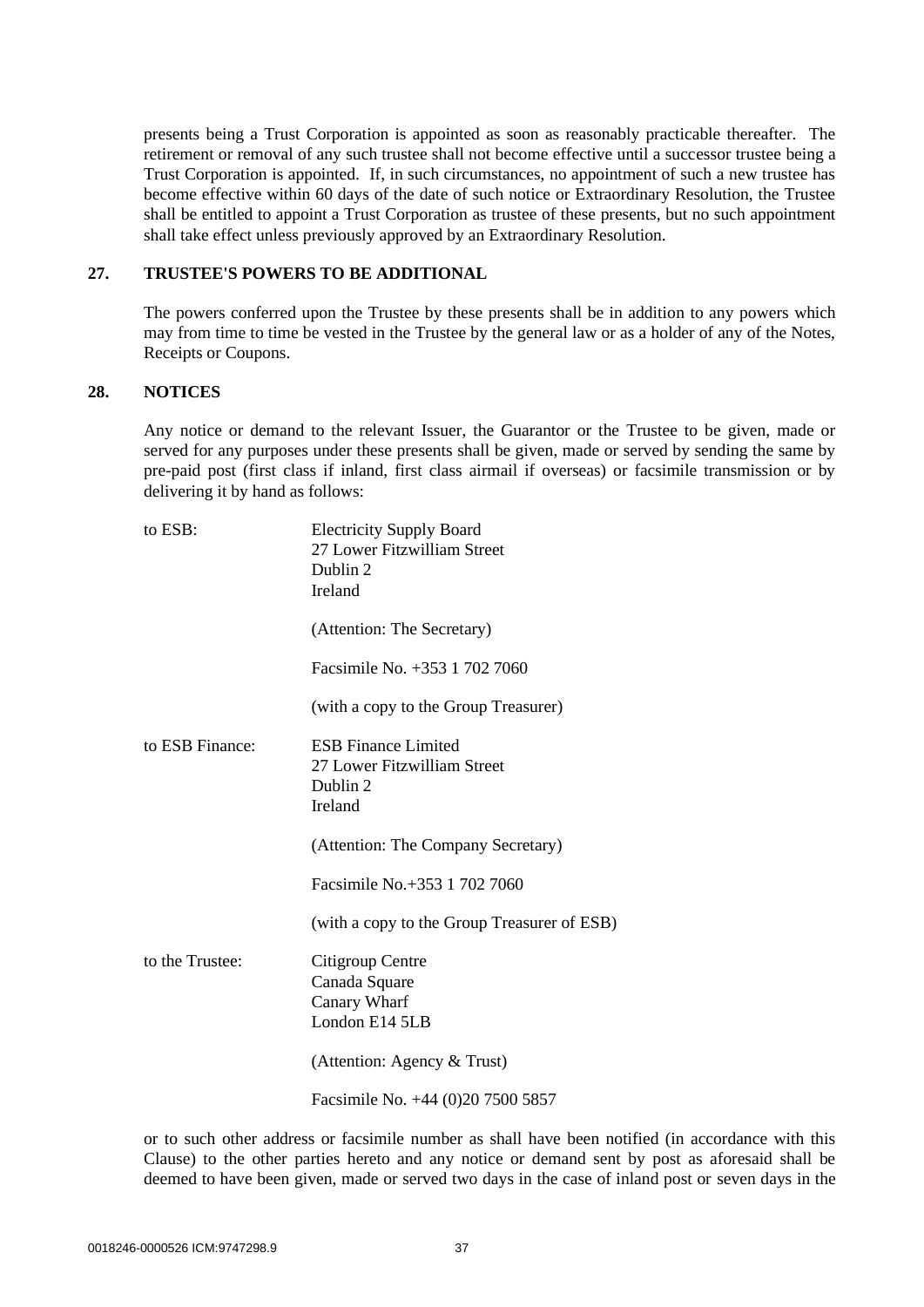case of overseas post after despatch and any notice or demand sent by facsimile transmission as aforesaid shall be deemed to have been given, made or served at the time of despatch PROVIDED THAT in the case of a notice or demand given by facsimile transmission a confirmation of transmission is received by the sending party and such notice or demand shall forthwith be confirmed by post. The failure of the addressee to receive such confirmation shall not invalidate the relevant notice or demand given by facsimile transmission.

# **29. GOVERNING LAW**

These presents and any non-contractual obligations arising out of or in connection with these presents are governed by, and shall be construed in accordance with, English law.

# **30. CONTRACTS (RIGHTS OF THIRD PARTIES) ACT 1999**

A person who is not a party to these presents has no right under the Contracts (Rights of Third Parties) Act 1999 to enforce any term of these presents, but this does not affect any right or remedy of a third party which exists or is available apart from that Act.

# **31. SUBMISSION TO JURISDICTION**

- **31.1** Each of ESB and ESB Finance irrevocably agrees for the benefit of the Trustee, the Noteholders, the Receiptholders and the Couponholders that the courts of England are to have exclusive jurisdiction to settle any dispute which may arise out of or in connection with these presents and that accordingly any suit, action or proceedings arising out of or in connection with these presents (together referred to as **Proceedings**) may be brought in the courts of England. Each of ESB and ESB Finance irrevocably and unconditionally waives and agrees not to raise any objection which it may have now or subsequently to the laying of the venue of any Proceedings in the courts of England and any claims that any Proceedings have been brought in an inconvenient or inappropriate forum and unconditionally agrees that a judgment in any Proceedings brought in the courts of England shall be conclusive and binding upon it and may be enforced in the courts of any other jurisdiction. The Trustee, the Noteholders, the Receiptholders and the Couponholders may take any suit, action or proceeding arising out of or in connection with this Trust Deed (together referred to as **Proceedings**) against each of ESB and ESB Finance in any other court of competent jurisdiction and concurrent Proceedings in any number of jurisdictions.
- **31.2** Each of ESB and ESB Finance irrevocably and unconditionally appoint Jordans International at its registered office at 21 St Thomas Street, Bristol BS1 6JS for the time being and in the event of its ceasing so to act will appoint such other person as the Trustee may approve and as ESB and ESB Finance may nominate in writing to the Trustee for the purpose to accept service of process on its behalf in England in respect of any Proceedings. Each of ESB and ESB Finance:
	- (a) agrees to procure that, so long as any of the Notes remains liable to prescription, there shall be in force an appointment of such a person approved by the Trustee with an office in London with authority to accept service as aforesaid;
	- (b) agrees that failure by any such person to give notice of such service of process to ESB or ESB Finance shall not impair the validity of such service or of any judgment based thereon;
	- (c) consents to the service of process in respect of any Proceedings by the airmailing of copies, postage prepaid, to ESB or ESB Finance (as the case may be) in accordance with Clause [28;](#page-39-0) and
	- (d) agrees that nothing in these presents shall affect the right to serve process in any other manner permitted by law.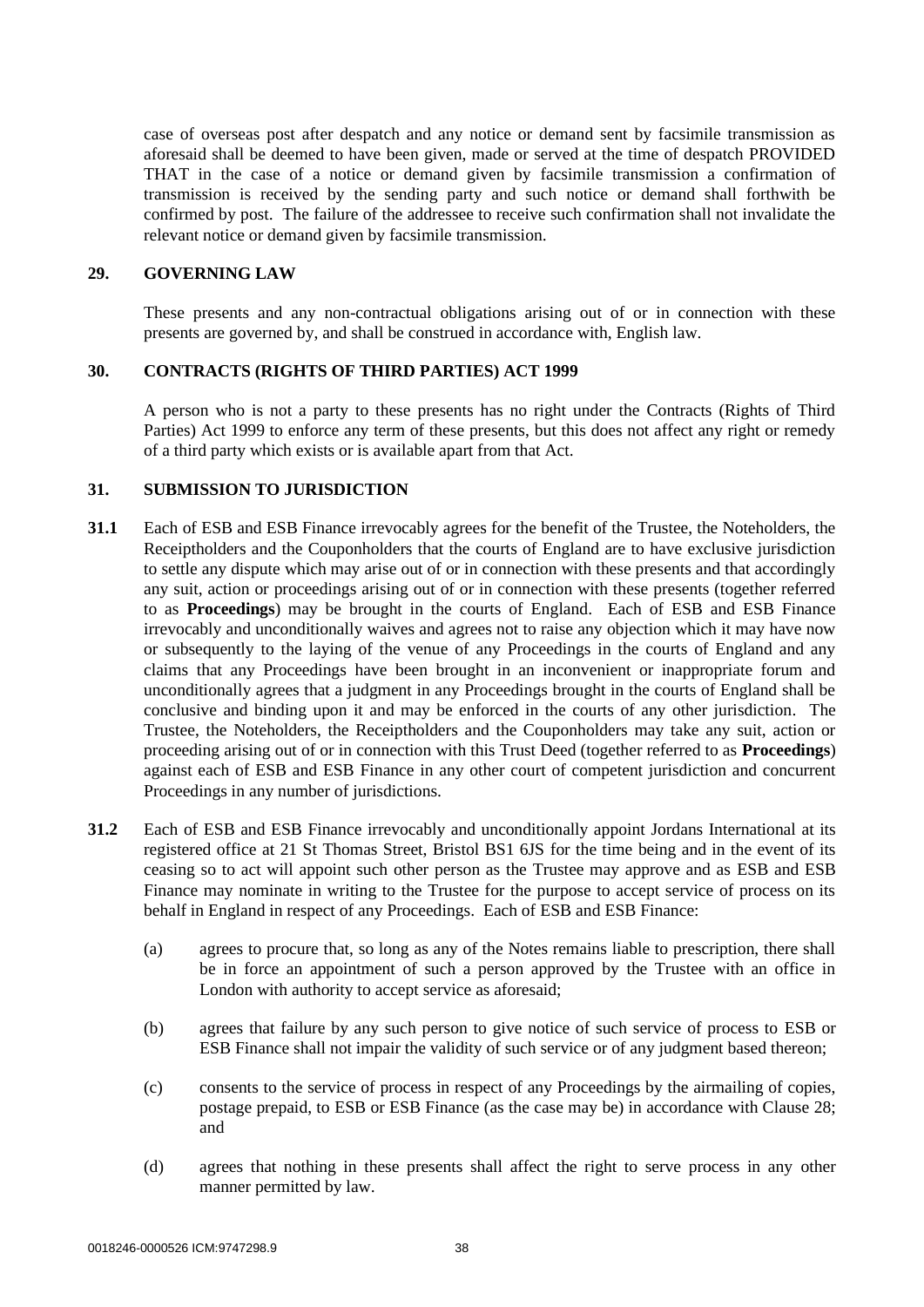**31.3** Each of ESB and ESB Finance irrevocably and unconditionally waives and agrees not to raise with respect to these presents any right to claim sovereign or other immunity from jurisdiction or execution and any similar defence, and irrevocably and unconditionally consents to the giving of any relief or the issue of any process, including, without limitation, the making, enforcement or execution against any property whatsoever (irrespective of its use or intended use) of any order or judgment made or given in connection with any Proceedings.

# **32. COUNTERPARTS**

This Trust Deed and any trust deed supplemental hereto may be executed and delivered in any number of counterparts, all of which, taken together, shall constitute one and the same deed and any party to this Trust Deed or any trust deed supplemental hereto may enter into the same by executing and delivering a counterpart.

**IN WITNESS** whereof this Trust Deed has been executed as a deed by the relevant Issuer, the Guarantor and the Trustee and delivered on the date first stated on page 1.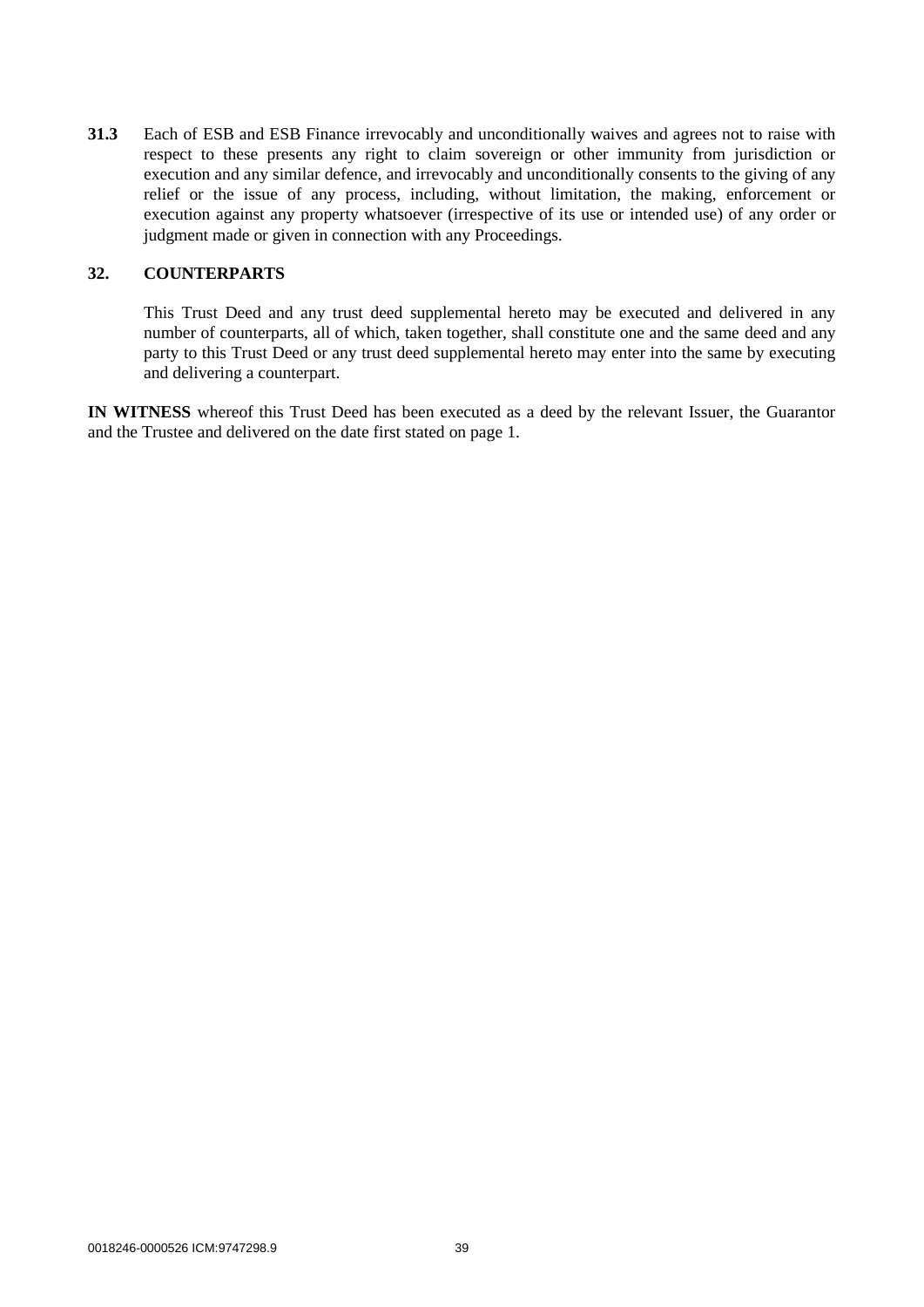# **SCHEDULE 1**

### **TERMS AND CONDITIONS OF THE NOTES**

This Note is one of a Series (as defined below) of Notes issued by either Electricity Supply Board (**ESB**) or ESB Finance Limited (**ESB Finance**) as specified in the applicable Final Terms (the **Issuer**) constituted by a Trust Deed (such Trust Deed as modified and/or supplemented and/or restated from time to time, the **Trust Deed**) dated 12 February 2010 made between ESB and ESB Finance as issuers, ESB as guarantor of Notes issued by ESB Finance (the **Guarantor**) and Citicorp Trustee Company Limited (the **Trustee**, which expression shall include any successor as Trustee).

References herein to the **Notes** shall be references to the Notes of this Series and shall mean:

- (a) in relation to any Notes represented by a global Note (a **Global Note**), units of each Specified Denomination in the Specified Currency;
- (b) any Global Note; and
- (c) any definitive Notes issued in exchange for a Global Note.

The Notes, the Receipts (as defined below) and the Coupons (as defined below) have the benefit of an Agency Agreement (such Agency Agreement as amended and/or supplemented and/or restated from time to time, the **Agency Agreement**) dated 12 February 2010 and made between ESB and ESB Finance as issuers, the Guarantor, the Trustee, Citibank, N.A., London Branch as issuing and principal paying agent and agent bank (the **Agent**, which expression shall include any successor agent) and the other paying agents named therein (together with the Agent, the **Paying Agents**, which expression shall include any additional or successor paying agents).

Interest bearing definitive Notes have interest coupons (**Coupons**) and, if indicated in the applicable Final Terms, talons for further Coupons (**Talons**) attached on issue. Any reference herein to Coupons or coupons shall, unless the context otherwise requires, be deemed to include a reference to Talons or talons. Definitive Notes repayable in instalments have receipts (**Receipts**) for the payment of the instalments of principal (other than the final instalment) attached on issue. Global Notes do not have Receipts, Coupons or Talons attached on issue.

The final terms for this Note (or the relevant provisions thereof) are set out in Part A of the Final Terms attached to or endorsed on this Note which supplement these Terms and Conditions (the **Conditions**) and may specify other terms and conditions which shall, to the extent so specified or to the extent inconsistent with the Conditions, replace or modify the Conditions for the purposes of this Note. References to the **applicable Final Terms** are to Part A of the Final Terms (or the relevant provisions thereof) attached to or endorsed on this Note.

The Trustee acts for the benefit of the holders for the time being of the Notes (the **Noteholders**, which expression shall, in relation to any Notes represented by a Global Note, be construed as provided below), the holders of the Receipts (the **Receiptholders**) and the holders of the Coupons (the **Couponholders**, which expression shall, unless the context otherwise requires, include the holders of the Talons), in accordance with the provisions of the Trust Deed.

As used herein, **Tranche** means Notes which are identical in all respects (including as to listing and admission to trading) and **Series** means a Tranche of Notes together with any further Tranche or Tranches of Notes which are (a) expressed to be consolidated and form a single series and (b) identical in all respects (including as to listing and admission to trading) except for their respective Issue Dates, Interest Commencement Dates and/or Issue Prices.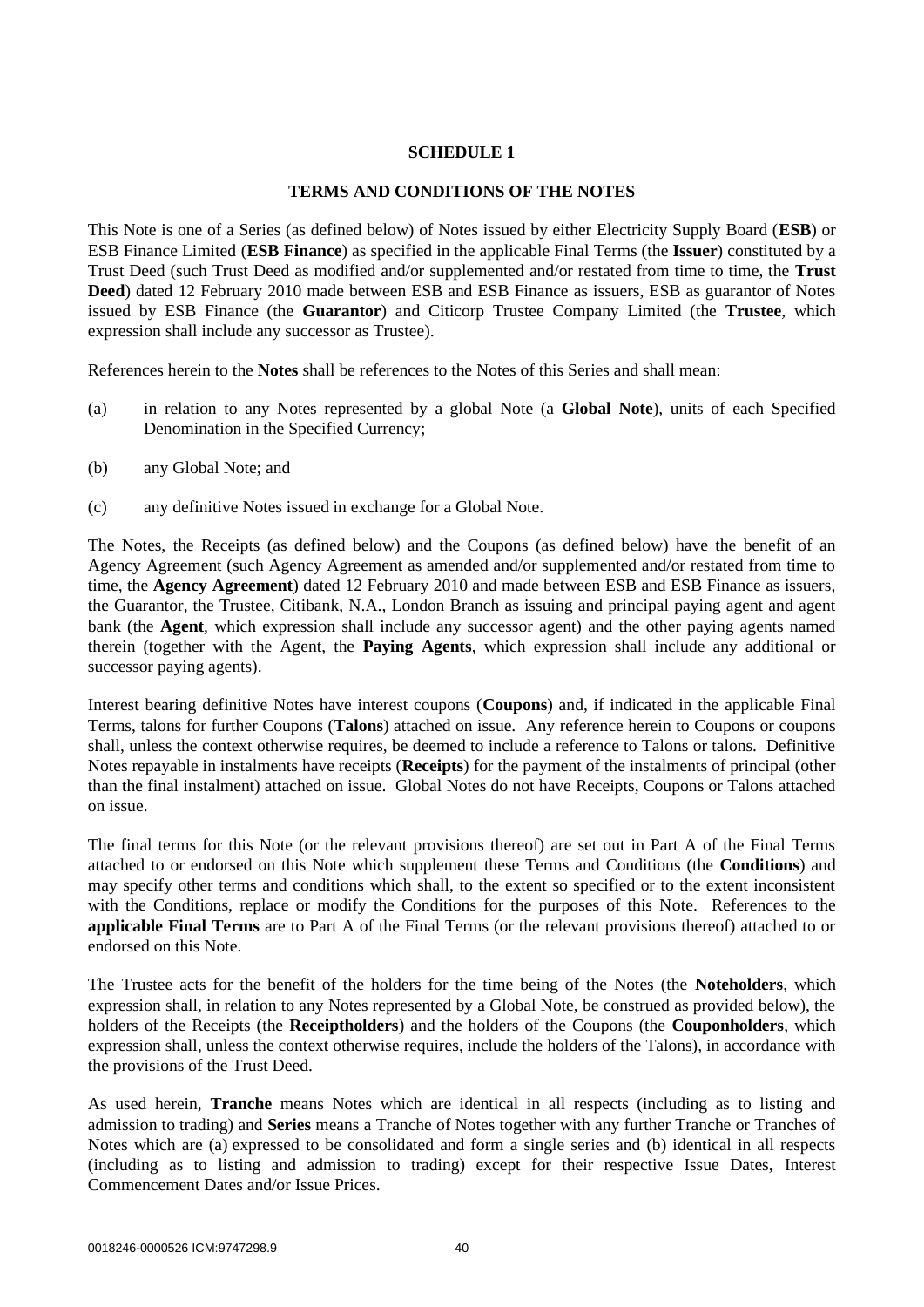Copies of the Trust Deed and the Agency Agreement are available for inspection during normal business hours at the registered office for the time being of the Trustee being at 12 February 2010 at Citigroup Centre, Canada Square, London E14 5LB, United Kingdom and at the specified office of each of the Paying Agents. Copies of the applicable Final Terms are available for viewing at the registered office of the Issuer and of the Agent and copies may be obtained from those offices save that, if this Note is neither admitted to trading on a regulated market in the European Economic Area nor offered in the European Economic Area in circumstances where a prospectus is required to be published under the Prospectus Directive, the applicable Final Terms will only be obtainable by a Noteholder holding one or more Notes and such Noteholder must produce evidence satisfactory to the Issuer, the Guarantor (where the Issuer is ESB Finance), the Trustee and the relevant Paying Agent as to its holding of such Notes and identity. The Noteholders, the Receiptholders and the Couponholders are deemed to have notice of, are bound by and are entitled to the benefit of, all the provisions of the Trust Deed, the Agency Agreement and the applicable Final Terms which are applicable to them. The statements in the Conditions include summaries of, and are subject to, the detailed provisions of the Trust Deed and the Agency Agreement.

Words and expressions defined in the Trust Deed, the Agency Agreement or used in the applicable Final Terms shall have the same meanings where used in the Conditions unless the context otherwise requires or unless otherwise stated and provided that, in the event of inconsistency between the Trust Deed and the Agency Agreement, the Trust Deed will prevail and, in the event of inconsistency between the Trust Deed or the Agency Agreement and the applicable Final Terms, the applicable Final Terms will prevail.

# **1. FORM, DENOMINATION AND TITLE**

The Notes are in bearer form and, in the case of definitive Notes, serially numbered, in the Specified Currency and the Specified Denomination(s). Notes of one Specified Denomination may not be exchanged for Notes of another Specified Denomination.

This Note may be a Fixed Rate Note, a Floating Rate Note, a Zero Coupon Note, an Index Linked Interest Note, a Dual Currency Interest Note or a combination of any of the foregoing, depending upon the Interest Basis shown in the applicable Final Terms.

This Note may be an Index Linked Redemption Note, an Instalment Note, a Dual Currency Redemption Note, a Partly Paid Note or a combination of any of the foregoing, depending upon the Redemption/Payment Basis shown in the applicable Final Terms.

Definitive Notes are issued with Coupons attached, unless they are Zero Coupon Notes in which case references to Coupons and Couponholders in the Conditions are not applicable.

Subject as set out below, title to the Notes, Receipts and Coupons will pass by delivery. The Issuer, the Guarantor (where the Issuer is ESB Finance), the Paying Agents and the Trustee will (except as otherwise required by law) deem and treat the bearer of any Note, Receipt or Coupon as the absolute owner thereof (whether or not overdue and notwithstanding any notice of ownership or writing thereon or notice of any previous loss or theft thereof) for all purposes but, in the case of any Global Note, without prejudice to the provisions set out in the next succeeding paragraph.

For so long as any of the Notes is represented by a Global Note held on behalf of Euroclear Bank SA/NV (**Euroclear**) and/or Clearstream Banking, société anonyme (**Clearstream, Luxembourg**), each person (other than Euroclear or Clearstream, Luxembourg) who is for the time being shown in the records of Euroclear or of Clearstream, Luxembourg as the holder of a particular nominal amount of such Notes (in which regard any certificate or other document issued by Euroclear or Clearstream, Luxembourg as to the nominal amount of such Notes standing to the account of any person shall be conclusive and binding for all purposes save in the case of manifest error) shall be treated by the Issuer, the Guarantor (where the Issuer is ESB Finance), the Paying Agents and the Trustee as the holder of such nominal amount of such Notes for all purposes other than with respect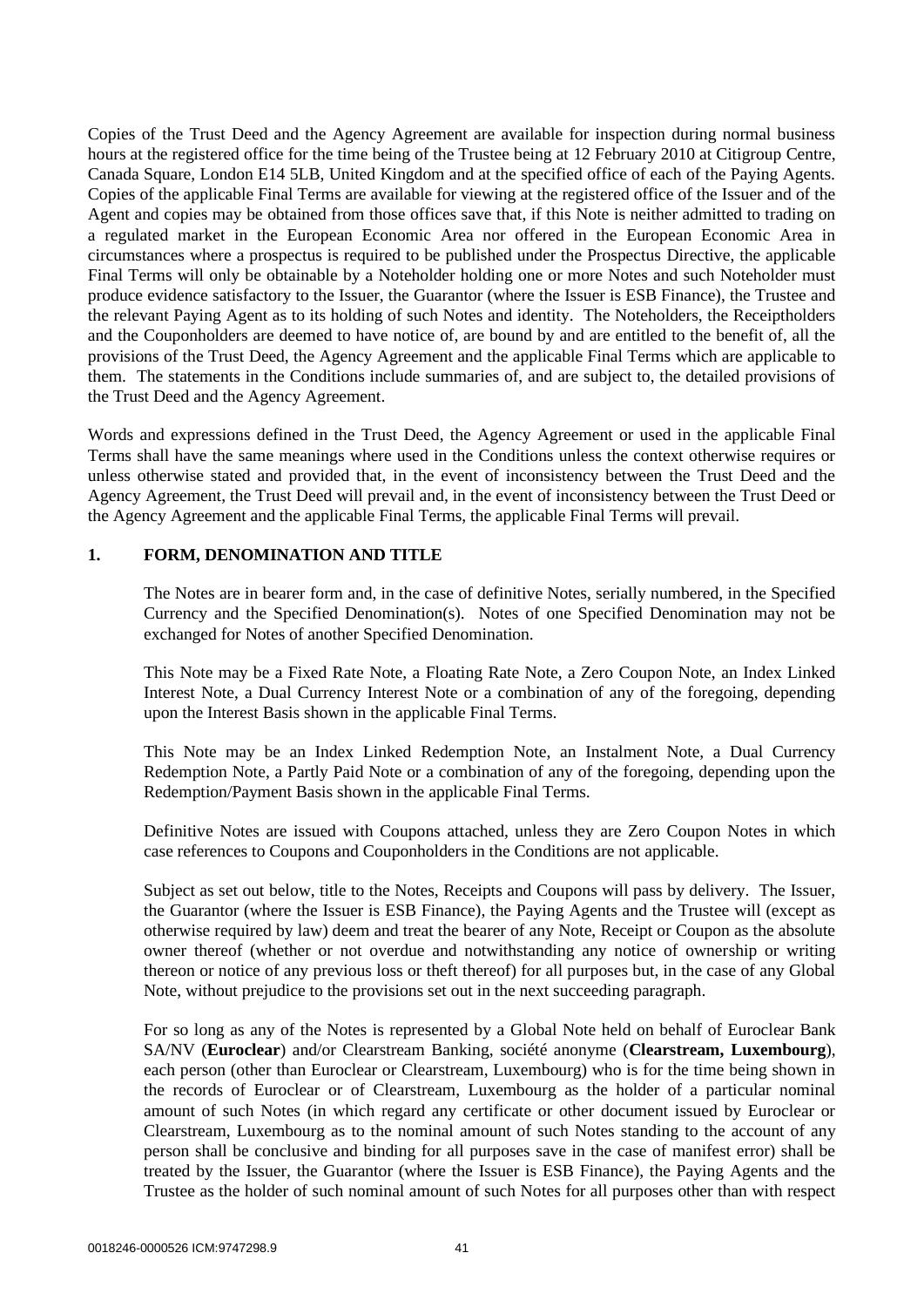to the payment of principal or interest on such nominal amount of such Notes, for which purpose the bearer of the relevant Global Note shall be treated by the Issuer, the Guarantor (where the Issuer is ESB Finance), any Paying Agent and the Trustee as the holder of such nominal amount of such Notes in accordance with and subject to the terms of the relevant Global Note and the expressions **Noteholder** and **holder of Notes** and related expressions shall be construed accordingly. In determining whether a particular person is entitled to a particular nominal amount of Notes as aforesaid, the Trustee may rely on such evidence and/or information and/or certification as it shall, in its absolute discretion, think fit and, if it does so rely, such evidence and/or information and/or certification shall, in the absence of manifest error, be conclusive and binding on all concerned.

Notes which are represented by a Global Note will be transferable only in accordance with the rules and procedures for the time being of Euroclear and Clearstream, Luxembourg, as the case may be. References to Euroclear and/or Clearstream, Luxembourg shall, whenever the context so permits, be deemed to include a reference to any additional or alternative clearing system specified in the applicable Final Terms or as may otherwise be approved by the Issuer, the Agent and the Trustee.

### **2. STATUS OF THE NOTES**

#### **2.1 Status of the Notes**

The Notes and any relative Receipts and Coupons are direct, unconditional, unsubordinated and (subject to the provisions of Condition 3 (*Covenants*)) unsecured obligations of the Issuer and rank *pari passu* among themselves and (subject as aforesaid and save for certain obligations required to be preferred by law) equally with all other unsecured obligations (other than subordinated obligations, if any) of the Issuer, from time to time outstanding.

#### **2.2 Status of the Guarantee**

Where the Issuer is ESB Finance, the payment of principal and interest in respect of the Notes and all other moneys payable by the Issuer under or pursuant to the Trust Deed has been unconditionally and irrevocably guaranteed by the Guarantor in the Trust Deed (the **Guarantee**). The obligations of the Guarantor under the Guarantee are direct, unconditional, unsubordinated and (subject to the provisions of Condition 3 (*Covenants*)) unsecured obligations of the Guarantor and (subject as aforesaid and save for certain obligations required to be preferred by law) rank equally with all other unsecured obligations (other than subordinated obligations, if any) of the Guarantor, from time to time outstanding.

### **3. COVENANTS**

#### **3.1 Negative pledge applicable to the Issuer**

The Issuer undertakes that so long as any of the Notes remains outstanding (as defined in the Trust Deed) it will not and, where the Issuer is ESB, shall ensure that none of its Principal Subsidiaries (as defined below) will, create or permit to subsist any mortgage, charge, pledge, lien or other form of encumbrance or security interest (each a **Security Interest**) upon the whole or any part of its/their respective assets or revenues of whatever nature present or future, to secure any Relevant Debt (other than Non Recourse Indebtedness, as defined in Condition 3.2 below), or any guarantee of or indemnity in respect of any Relevant Debt (other than Non Recourse Indebtedness), unless at the same time or prior thereto the Issuer's obligations under the Notes (a) are secured equally and rateably therewith or benefit from a Security Interest or guarantee or indemnity in substantially identical terms (to the extent permitted by Irish or other applicable law or regulation) thereto or (b) have the benefit of such other security, guarantee, indemnity or other arrangement as the Trustee shall deem not to be materially less beneficial to the Noteholders or as shall be approved by an Extraordinary Resolution.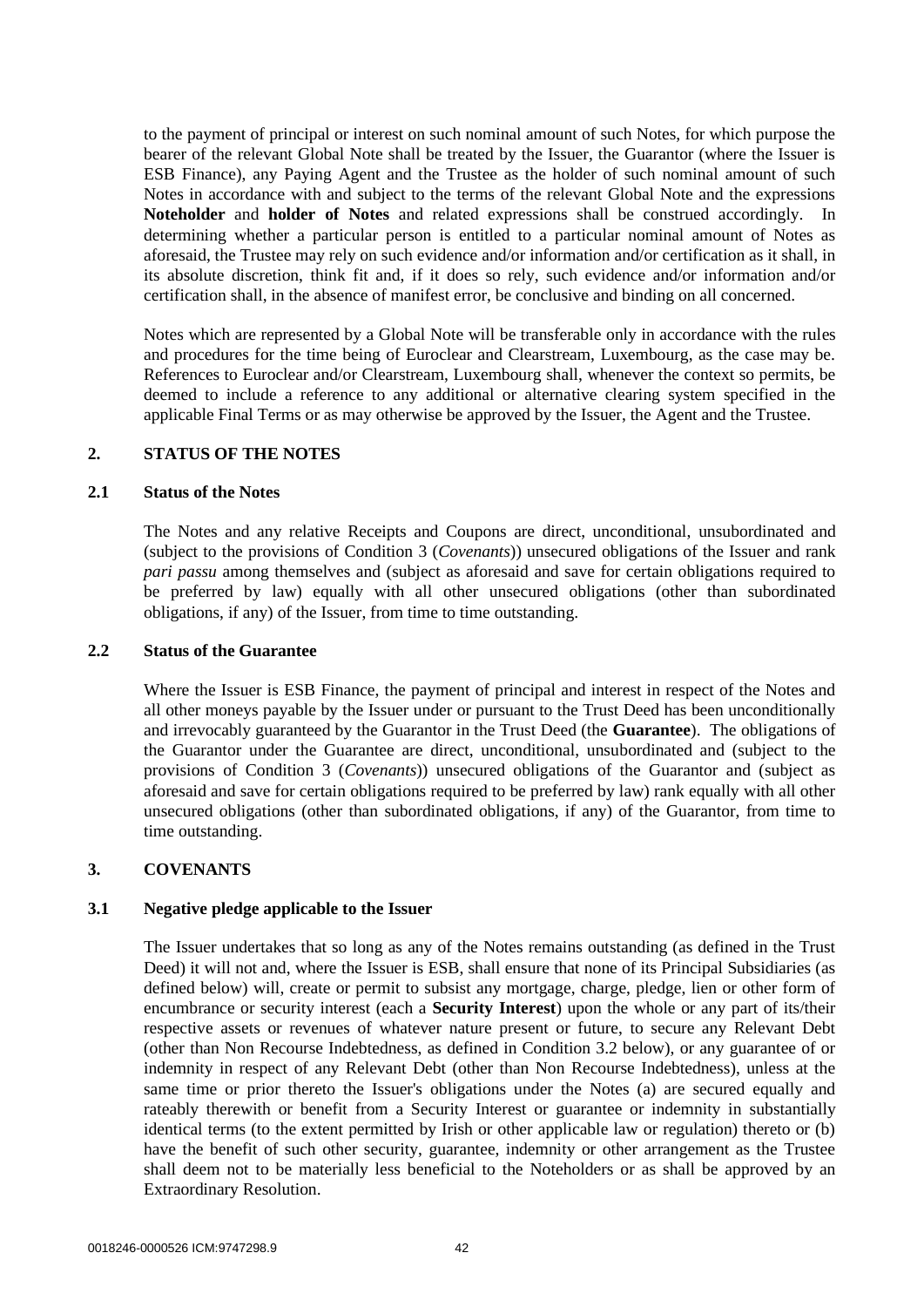### **3.2 Negative Pledge applicable to the Guarantor**

The Guarantor undertakes that so long as any of the Notes issued by ESB Finance remain outstanding it will not, and shall ensure that none of its Principal Subsidiaries will, create or permit to subsist any Security Interest upon the whole or any part of its/their respective assets or revenues of whatever nature present or future, to secure any Relevant Debt (other than Non Recourse Indebtedness), or any guarantee of or indemnity in respect of any Relevant Debt (other than Non Recourse Indebtedness), unless at the same time or prior thereto the Guarantor's obligations under the Guarantee (a) are secured equally and rateably therewith or benefit from a Security Interest or guarantee or indemnity in substantially identical terms (to the extent permitted by Irish or other applicable law or regulation) thereto or (b) have the benefit of such other security, guarantee, indemnity or other arrangement as the Trustee shall deem not to be materially less beneficial to the Noteholders or as shall be approved by an Extraordinary Resolution.

For the purposes of these Conditions:

**Group** means ESB and its Subsidiaries taken as a whole.

**Non Recourse Indebtedness** means any Relevant Debt incurred by a member of the Group on terms that the provider(s) of the Relevant Debt shall have recourse for repayment of such Relevant Debt and for payment of interest thereon only to revenues generated by and/or the proceeds of realisation of, specified asset(s) held by such member of the Group.

**Principal Subsidiary** means at any time a Subsidiary (other than a Special Purpose Subsidiary) of ESB:

- (a) whose net profits (consolidated in the case of a Subsidiary which itself has Subsidiaries) or whose net assets (consolidated in the case of a Subsidiary which itself has Subsidiaries) represent in each case (or, in the case of a Subsidiary acquired after the end of the financial period to which the then latest audited consolidated accounts of ESB and its Subsidiaries relate, are equal to) not less than 10 per cent. of the consolidated net profits of ESB, or, as the case may be, consolidated net assets, of ESB and its Subsidiaries taken as a whole, all as calculated respectively by reference to the then latest audited accounts (consolidated or, as the case may be, unconsolidated) of such Subsidiary and the then latest audited consolidated accounts of ESB and its Subsidiaries, provided that:
	- $(i)$  if the then latest audited consolidated accounts of ESB and its Subsidiaries show  $(x)$ a net loss for the relevant financial period then there shall be substituted for the words "net profits" the words "gross revenues" for the purposes of this definition and/or (y) negative assets at the end of the relevant financial period then there shall be substituted for the words "net assets" the words "total assets" for the purposes of this definition;
	- (ii) in the case of a Subsidiary of ESB acquired after the end of the financial period to which the then latest audited consolidated accounts of ESB and its Subsidiaries relate, the reference to the then latest audited consolidated accounts of ESB and its Subsidiaries for the purposes of the calculation above shall, until consolidated accounts for the financial period in which the acquisition is made have been prepared and audited as aforesaid, be deemed to be a reference to such firstmentioned accounts as if such Subsidiary had been shown in such accounts by reference to its then latest relevant audited accounts, adjusted as deemed appropriate by ESB;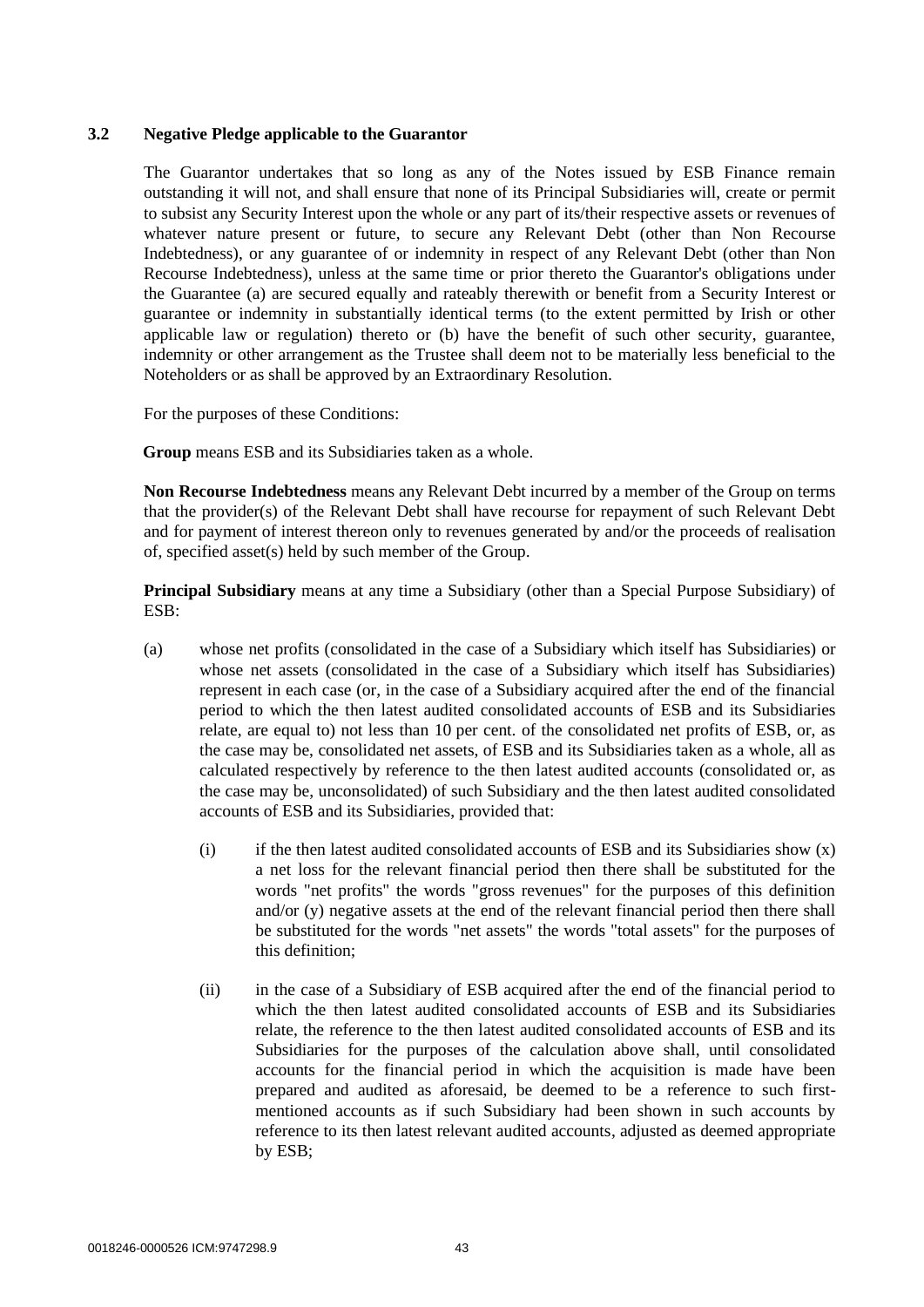- (b) to which is transferred the whole or substantially the whole of the undertaking and assets of a Subsidiary of ESB which immediately prior to such transfer is a Principal Subsidiary, provided that the transferor Subsidiary shall upon such transfer forthwith cease to be a Principal Subsidiary and the transferee Subsidiary shall cease to be a Principal Subsidiary pursuant to this subparagraph (b) on the date on which the consolidated accounts of ESB and its Subsidiaries for the financial period current at the date of such transfer have been prepared and audited as aforesaid but so that such transferor Subsidiary or such transferee Subsidiary may be a Principal Subsidiary on or at any time after the date on which such consolidated accounts have been prepared and audited as aforesaid by virtue of the provisions of subparagraph (a) above or, prior to or after such date, by virtue of any other applicable provision of this definition; or
- (c) to which is transferred an undertaking or assets which, taken together with the undertaking or assets of the transferee Subsidiary, generated (or, in the case of the transferee Subsidiary being acquired after the end of the financial period to which the then latest audited consolidated accounts of ESB and its Subsidiaries relate, generate net profits equal to) not less than 10 per cent. of the consolidated net profits of ESB, or represent (or, in the case aforesaid, are equal to) not less than 10 per cent. of the consolidated net assets of ESB and its Subsidiaries taken as a whole, all as calculated as referred to in subparagraph (a) above, provided that the transferor Subsidiary (if a Principal Subsidiary) shall upon such transfer forthwith cease to be a Principal Subsidiary unless immediately following such transfer its undertaking and assets generate (or, in the case aforesaid, generate net profits equal to) not less than 10 per cent. of the consolidated net profits of ESB, or its assets represent (or, in the case aforesaid, are equal to) not less than 10 per cent. of the consolidated net assets of ESB and its Subsidiaries taken as a whole, all as calculated as referred to in subparagraph (a) above, and the transferee Subsidiary shall cease to be a Principal Subsidiary pursuant to this subparagraph (c) on the date on which the consolidated accounts of ESB and its Subsidiaries for the financial period current at the date of such transfer have been prepared and audited but so that such transferor Subsidiary or such transferee Subsidiary may be a Principal Subsidiary on or at any time after the date on which such consolidated accounts have been prepared and audited as aforesaid by virtue of the provisions of subparagraph (a) above or, prior to or after such date, by virtue of any other applicable provision of this definition,

all as more particularly defined in the Trust Deed.

A report by two Directors of ESB addressed to the Trustee that in their opinion a Subsidiary of ESB is or is not or was or was not at any particular time or throughout any specified period a Principal Subsidiary may be relied upon by the Trustee without further enquiry or evidence and, if relied upon by the Trustee, shall, in the absence of manifest error, be conclusive and binding on all parties.

**Relevant Debt** means any present or future indebtedness for borrowed money in the form of, or represented by, bonds, notes or other securities which are for the time being, or are capable of being, quoted, listed or ordinarily dealt in on any stock exchange or other organised securities market.

**Special Purpose Subsidiary** means at any time a Subsidiary of ESB which itself has no Subsidiaries (other than a Subsidiary which is a company which falls within paragraph (a) or (b) of this definition) and which either:

(a) is established to be the holding company of a company of the type described in paragraph (b) of this definition and the business of which is comprised wholly or substantially of holding shares or other equity interests in a company of the type described in paragraph (b) of this definition; or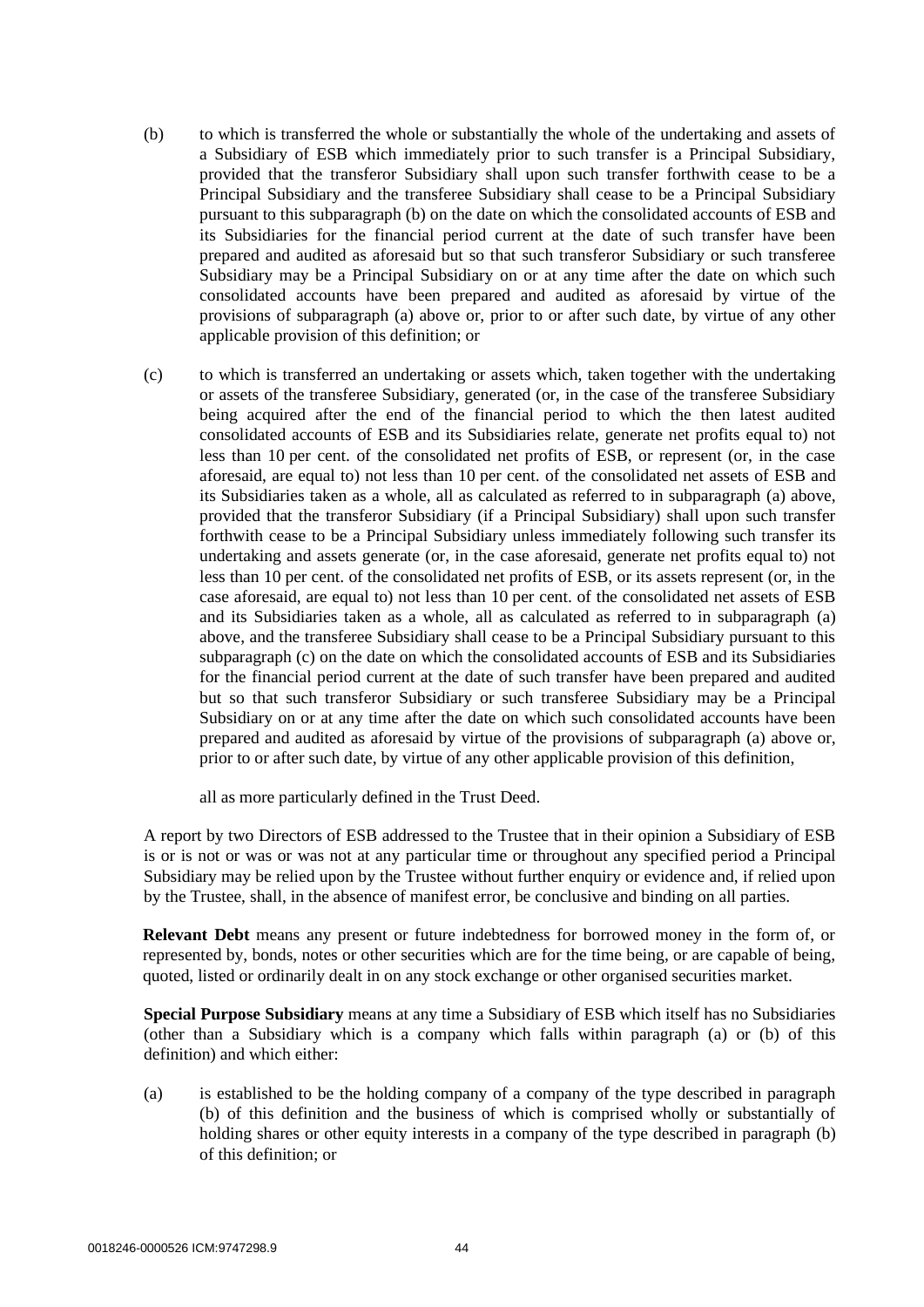(b) is established solely for the purposes of (i) the design or structure or building of a specified asset or project and/or (ii) holding a specified asset or project and/or receiving revenues therefrom, and/or (iii) incurring Non Recourse Indebtedness, and matters ancillary thereto.

**Subsidiary** means an entity of which a person has direct or indirect control or owns directly or indirectly more than 50 per cent. of the voting capital or similar right of ownership.

#### **3.3 Sales of Assets**

- (c) ESB will not, and will not permit any Subsidiary to, sell, lease or otherwise dispose of all or any substantial part (as defined in paragraph (b) of this Condition 3.3) of the assets of ESB or the Group (whether by a single transaction or a number of related transactions and whether at the same time or over a period of time), *provided, however,* that:
	- (i) ESB or the Issuer where the Issuer is ESB Finance (or any other Subsidiary substituted as issuer pursuant to Condition 15.2) may sell, lease or otherwise dispose of all or substantially all of its assets to any other Person (an **Acquiror**) if (x) such Acquiror (1) is a solvent entity organised under the laws of any Approved Jurisdiction and a certificate of two directors of the Acquiror (or other officers acceptable to the Trustee) that the Acquiror is solvent both at the time at which the relevant transaction is proposed to be effected and immediately thereafter and is organised under the laws of any Approved Jurisdiction shall be conclusive evidence thereof and binding on all parties, (2) is immediately thereafter engaged (on a consolidated basis) in any similar line of business as ESB and its Subsidiaries on a consolidated basis, and (3) executes a trust deed or some other form of undertaking is given by the Acquiror in form and manner satisfactory to the Trustee, agreeing to be bound by the provisions of the Trust Deed and these Conditions with any consequential amendments (including where the Acquiror is incorporated, domiciled or resident in, or subject generally to the taxing jurisdiction of, a territory other than or in addition to the Tax Jurisdiction (as defined in Condition 8), the giving of undertakings or covenants by the Acquiror in terms corresponding to the provisions of Condition 8 (*Taxation*) with the substitution for (or, as the case may be, the addition to) the references to Ireland in the definition of Tax Jurisdiction of references to that other or additional territory in which the Acquiror is incorporated, domiciled or resident or to whose taxing jurisdiction it is subject and (where applicable) Condition 7.2 (*Redemption and Purchase – Redemption for Taxation Reasons*) shall be modified accordingly) which the Trustee may deem appropriate as fully as if the Acquiror had been named in the Trust Deed and these Conditions as the principal debtor in place of the relevant Issuer, and (y) at the time of such transaction and after giving effect thereto, no Event of Default or potential Event of Default shall have occurred and be continuing; and
	- (ii) any Subsidiary (other than the Issuer where the Issuer is ESB Finance) may sell, lease or otherwise dispose of all or substantially all of its assets to ESB or any other Subsidiary so long as (x) in any such transaction not involving ESB, ESB shall have at least the same degree of voting control and economic interest with respect to the Acquiror as it had with respect to the Subsidiary that sells, leases or otherwise disposes of all of its assets, (y) if such Subsidiary has been substituted as guarantor pursuant to Condition 15.2, the Acquiror executes a trust deed or some other form of undertaking is given by the Acquiror in form and manner satisfactory to the Trustee, agreeing to be bound by the provisions of the Trust Deed and these Conditions with any consequential amendments (including where the Acquiror is incorporated, domiciled or resident in, or subject generally to the taxing jurisdiction of, a territory other than or in addition to the Tax Jurisdiction (as defined in Condition 8), the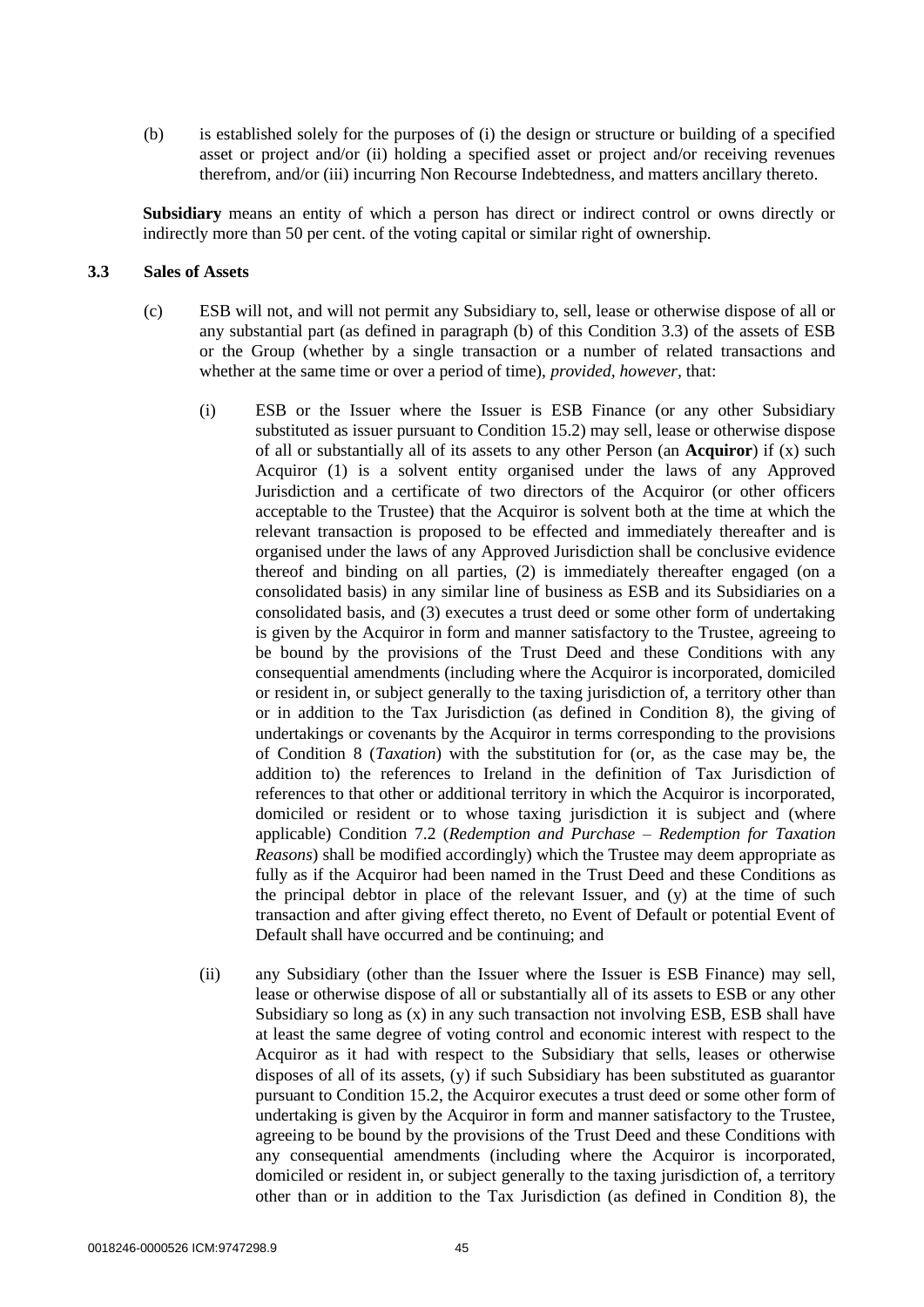giving of undertakings or covenants by the Acquiror in terms corresponding to the provisions of Condition 8 (*Taxation*) with the substitution for (or, as the case may be, the addition to) the references to Ireland in the definition of Tax Jurisdiction of references to that other or additional territory in which the Acquiror is incorporated, domiciled or resident or to whose taxing jurisdiction it is subject and (where applicable) Condition 7.2 (*Redemption and Purchase – Redemption for Taxation Reasons*) shall be modified accordingly) which the Trustee may deem appropriate as fully as if the Acquiror had been named in the Trust Deed and these Conditions in place of the Guarantor, and (z) at the time of such transaction and after giving effect thereto no Event of Default or potential Event of Default shall have occurred and be continuing; and

*provided, further*, that in the event of a sale described in subparagraph (x) of paragraph (i) or subparagraph  $(y)$  of paragraph  $(ii)$  of this Condition 3.3(a):

(X) the Trustee shall have received an opinion of independent counsel to the Acquiror, which opinion shall be acceptable to the Trustee, as to (i) the due organisation, valid existence and, if legally applicable, good standing of the Acquiror, (ii) the due authorisation, execution and delivery of any required assumption agreement by the Acquiror, and (iii) the valid, binding and enforceable nature of the obligations of the Acquiror under such assumption agreement subject to reasonable and customary exceptions, assumptions and/or qualifications under the circumstances; and

(Y) the Trustee shall have received from ESB, in the case where the Acquiror shall be the primary obligor of the Notes, unconditional and irrevocable written confirmation and reaffirmation as to its obligations under the Guarantee, provided that the written confirmation is in form and substance satisfactory to the Trustee.

(d) As used in this Condition 3.3, a sale, lease or other disposition of assets shall be deemed to be a *"substantial part"* of the assets of ESB or the Group only if the book value of such assets, (i) when added to the book value of all other assets sold, leased or otherwise disposed of by ESB or its Subsidiaries taken as a whole during the 365-day period ending on the date on which such sale, lease or other disposition occurs, exceeds 20 per cent. of Consolidated Total Assets as of the immediately preceding Year-End Date or (ii) when added to the book value of all other assets sold, leased or otherwise disposed of by ESB or its Subsidiaries during the period from the Issue Date of the first Tranche of Notes of this Series to and including the date that such sale, lease or other disposition occurs, exceeds 30 per cent. of Consolidated Total Assets as of the immediately preceding Year-End Date.

Computations under this paragraph (b) shall include all issues or sales of any shares (or other equity interests) of any class (including as "shares" for the purposes of this Condition 3.3, any warrants, rights or options to purchase or otherwise acquire shares, other equity interests or other Securities exchangeable for or convertible into shares or equity interests) of any Subsidiary (valued at the aggregate net book value of the assets of such Subsidiary multiplied by a fraction, the numerator of which is the aggregate number of shares (or other equity interests) of such Subsidiary issued or sold and the denominator of which is the aggregate number of shares (or other equity interests) of such Subsidiary outstanding immediately prior to such issuance or sale) to any Person other than the Guarantor or a Subsidiary over which ESB shall have at least the same degree of voting control and economic interest as it did with respect to the Subsidiary issuing or selling such shares (or other equity interests) or whose shares (or other equity interests) are being sold, except shares (or other equity interests) issued or sold for the purpose of qualifying directors, or except shares (or other equity interests) issued or sold in satisfaction of the validly preexisting preemptive rights of minority shareholders (or equity holders) in connection with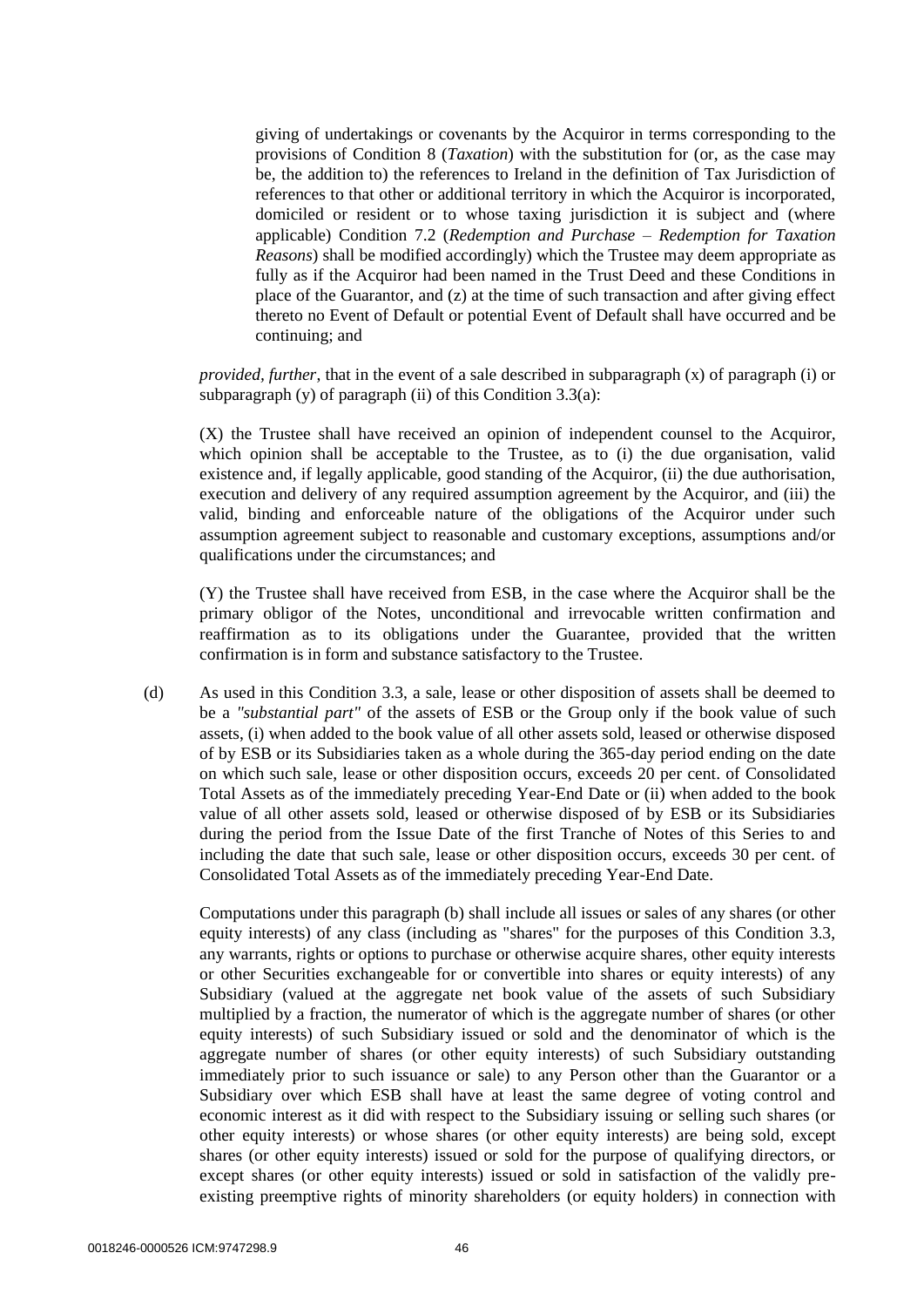the simultaneous issuance of stock (or equity interests) to ESB and/or Subsidiaries whereby ESB and/or such Subsidiaries maintain their same proportionate interest in such Subsidiary. In the event of a sale of shares, any liabilities or obligations which are assumed by or otherwise become liabilities or obligations of the acquiring Person shall be netted against the assets or shares sold or otherwise disposed of by ESB or any Subsidiary. Computations under this paragraph (b) shall not include sales, leases or other dispositions made:

- (i) in the ordinary course of business of ESB or any Subsidiary (including any sale or securitisation of receivables for cash in an amount not less than the fair market value (as determined in good faith by a Senior Financial Officer and certified to the Trustee upon request) thereof; *provided* that the value of any securitisation of receivables contemplated hereby, together with the value of all other such receivable securitisations having occurred during the 365-day period ending on the date on which such securitisation is completed) shall not exceed 5 per cent. of Consolidated Total Assets as of the immediately preceding Year-End Date;
- (ii) by ESB to a Wholly-Owned Subsidiary (which is not a Special Purpose Subsidiary) or by a Subsidiary to ESB or another Subsidiary (which is not a Special Purpose Subsidiary) with respect to which ESB shall have at least the same degree of voting control and economic interest as it had with respect to the Subsidiary selling, leasing or otherwise disposing of such assets;
- (iii) by a Special Purpose Subsidiary to another Special Purpose Subsidiary;
- (iv) to the extent that, substantially concurrently therewith (and in any event within a period of 60 days), ESB or the Subsidiary involved receives, in exchange therefor, assets which are to be used in the business of ESB or a Subsidiary and are of at least substantially equal value;
- (v) for fair market value (as determined in good faith by a Senior Financial Officer and certified to the Trustee upon request), to the extent that the Net Proceeds Amount of such transaction (or an equal amount) has been or is applied within 545 days before or after the date of such transaction to either or both of:
	- (A) the purchase, acquisition, development, redevelopment or construction of non-financial assets which are to be used or useful in the business of ESB and/or a Subsidiary and a certificate of two directors of ESB addressed to the Trustee that such purchase, acquisition, development, redevelopment or construction are to be used or useful in the business of ESB and/or a Subsidiary shall be conclusive evidence thereof and binding on all parties, or
	- (B) the repayment or prepayment of unsubordinated Financial Indebtedness of ESB or a Subsidiary (other than unsubordinated Financial Indebtedness owed by a member of the Group to another member of the Group); *provided* that ESB shall contemporaneously make an offer to purchase some or all of the Notes pursuant to Condition 7.10 in aggregate amount calculated by multiplying the aggregate amount of unsubordinated Financial Indebtedness of ESB or any Subsidiary to be prepaid pursuant to this clause (B) by a fraction, (a) the numerator of which is the aggregate unpaid principal amount of Notes outstanding at the time of such offer and (b) the denominator of which is aggregate unpaid principal amount of unsubordinated Financial Indebtedness (including the Notes) of ESB or any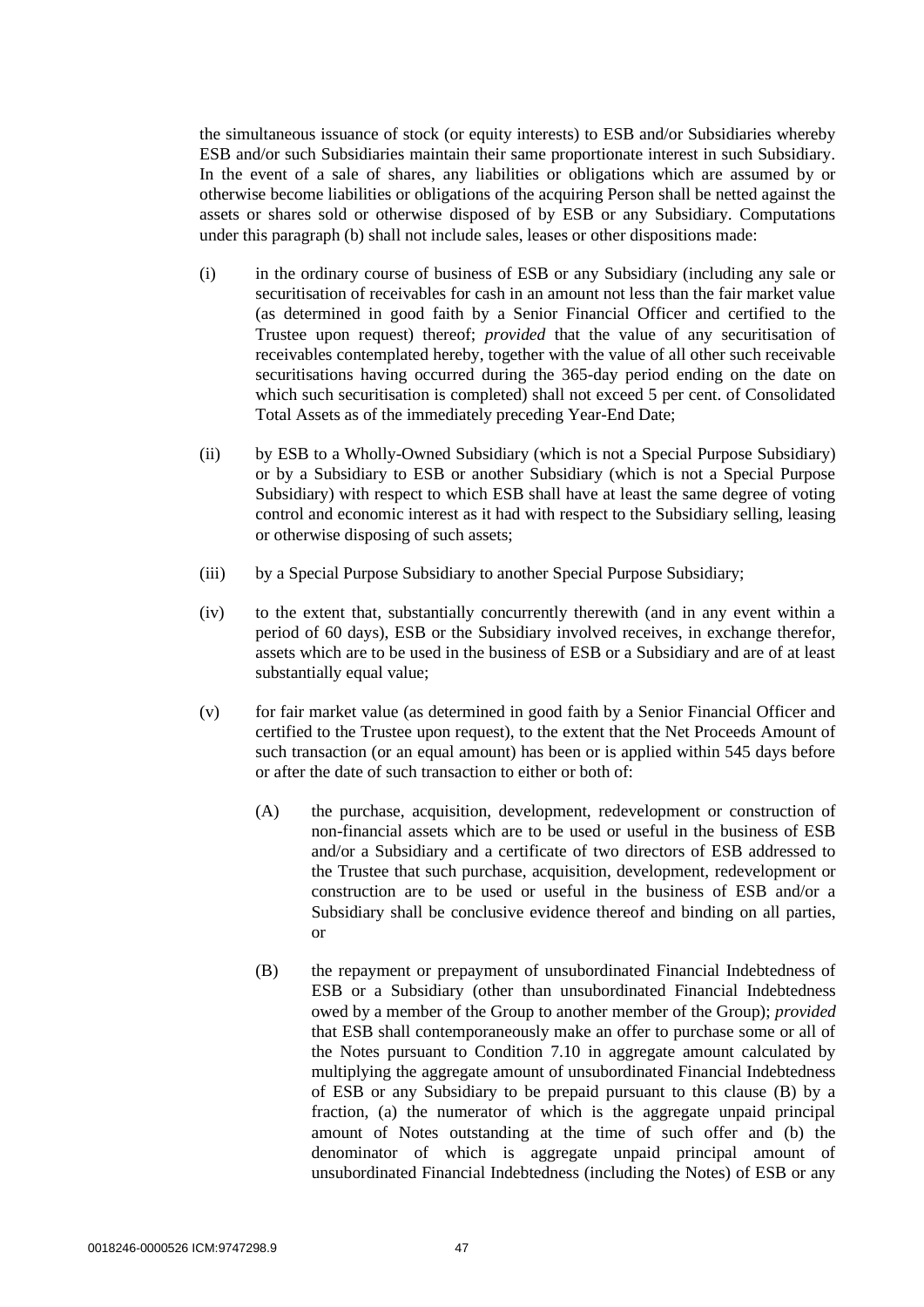Subsidiary at the time of such offer that is to be the subject of any prepayment pursuant to this clause (B);

it being understood that the failure to apply (or have applied) such Net Proceeds Amount of such transaction within such 545 day period will not give rise to a claim by the Trustee or any holder of Notes against the acquirer of such assets; or

(vi) with respect to assets acquired in an acquisition subsequent to the Issue Date of the first Tranche of Notes of this Series if (a) such assets are outside the principal business areas to which the assets acquired, taken as a whole, relate, and (b) such assets are sold or disposed of for cash or any other consideration which represents the fair market value of such assets.

For the purposes of these Conditions:

**Approved Jurisdiction** means and includes any one of the following jurisdictions: Ireland, the United States, the United Kingdom, Canada, Australia, Switzerland, and any member of the OECD as of 12 February 2010 (other than Greece, Italy, Spain, Turkey, Portugal, Slovenia, the Czech Republic, the Slovak Republic, Hungary, Poland, Korea or Mexico);

**Consolidated Total Assets** means, without duplication, at any time, the aggregate value of the assets of the Group calculated on a consolidated basis in accordance with generally accepted accounting principles in Ireland (**GAAP**);

**Net Proceeds Amount** means, with respect to any sale, lease or disposition of property by any Person, an amount equal to the result of (a) the aggregate amount of the consideration (valued at the fair market value of such consideration at the time of the consummation of such sale, lease or disposition) received by such Person in respect of such sale, lease or disposition, minus (b) all outof-pocket costs and expenses actually incurred by such Person in connection with, and taxes in respect of, such sale, lease or disposition;

**Person** means an individual, partnership, corporation, limited liability guarantor, association, trust, unincorporated organisation, or a government or agency or political subdivision thereof;

**Senior Financial Officer** means the chief financial officer, finance director, principal accounting officer, treasurer or controller of ESB;

**Wholly-Owned Subsidiary** means, at any time, any Subsidiary 100 per cent. of all of the equity interests (except directors' qualifying shares) and voting interests of which are owned by any one or more of ESB's other Wholly-Owned Subsidiaries at such time and/or employees or directors of ESB or any Subsidiary at such time (provided that the percentage of the equity interests and voting interests of such Subsidiary owned by such employees and directors shall not exceed 5 per cent. of the equity interests and voting interests of such Subsidiary in the aggregate); and

**Year-End Date** means December 31 of any year or any such other date that ESB shall specify in writing as its fiscal year-end date.

# **4. REDENOMINATION**

### **4.1 Redenomination**

Where redenomination is specified in the applicable Final Terms as being applicable, the Issuer may, without the consent of the Noteholders, the Receiptholders and the Couponholders but after prior consultation with the Trustee, on giving prior notice to the Agent, Euroclear and Clearstream,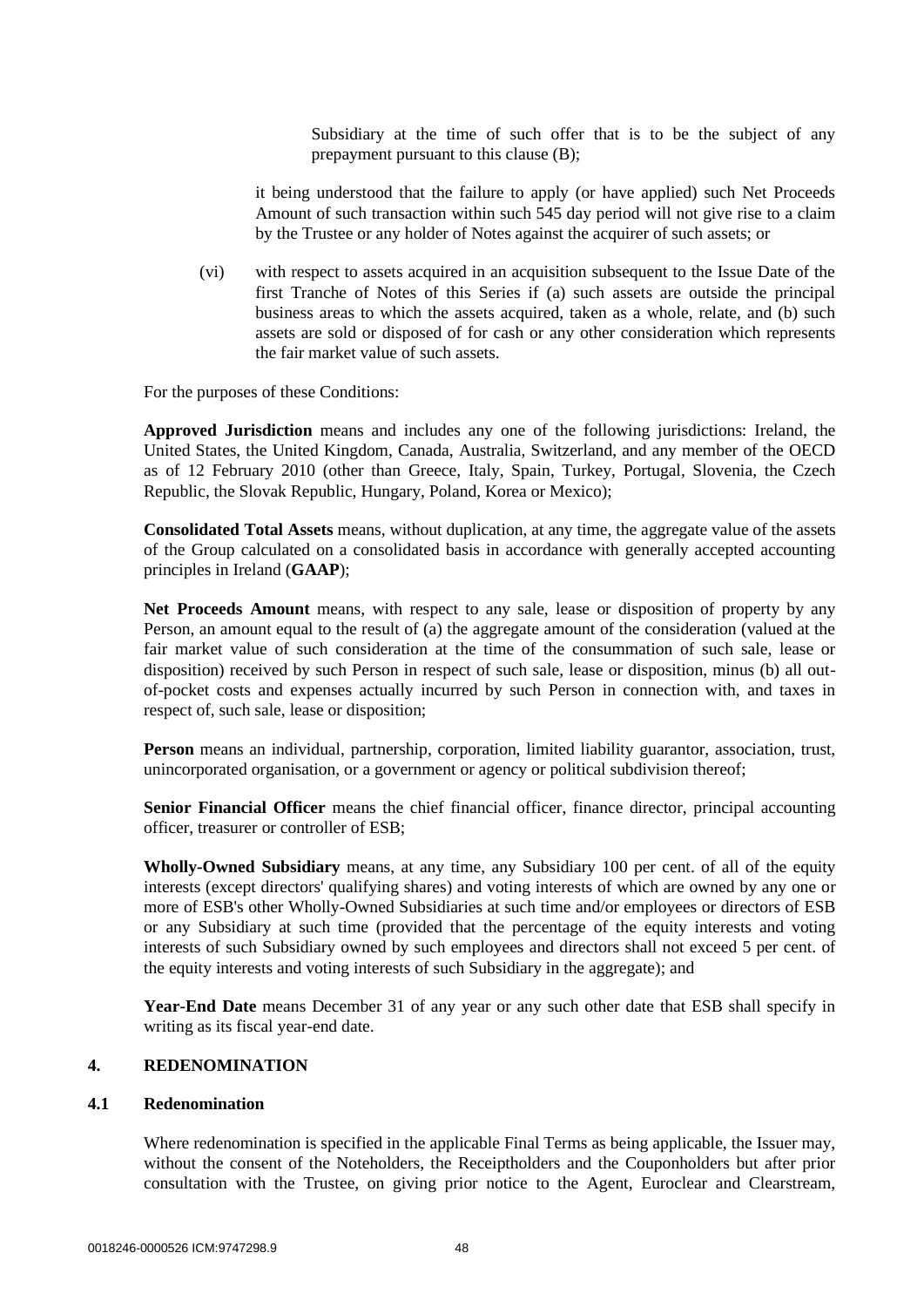Luxembourg and at least 30 days' prior notice to the Noteholders in accordance with Condition 14 (*Notices*), elect that, with effect from the Redenomination Date specified in the notice, the Notes shall be redenominated in euro.

The election will have effect as follows:

- (e) the Notes and the Receipts shall be deemed to be redenominated in euro in the denomination of EUR 0.01 with a nominal amount for each Note and Receipt equal to the nominal amount of that Note or Receipt in the Specified Currency, converted into euro at the Established Rate, provided that, if the Issuer determines, with the agreement of the Agent and the Trustee, that the then market practice in respect of the redenomination in euro of internationally offered securities is different from the provisions specified above, such provisions shall be deemed to be amended so as to comply with such market practice and the Issuer shall promptly notify the Noteholders, the stock exchange (if any) on which the Notes may be listed and the Paying Agents of such deemed amendments;
- (f) save to the extent that an Exchange Notice has been given in accordance with paragraph (d) below, the amount of interest due in respect of the Notes will be calculated by reference to the aggregate nominal amount of Notes presented (or, as the case may be, in respect of which Coupons are presented) for payment by the relevant holder and the amount of such payment shall be rounded down to the nearest EUR 0.01;
- (g) if definitive Notes are required to be issued after the Redenomination Date, they shall be issued at the expense of the Issuer (i) in the case of Relevant Notes in the denomination of EUR 50,000 and/or such higher amounts as the Agent may determine and notify to the Noteholders and any remaining amounts less than EUR 50,000 shall be redeemed by the Issuer and paid to the Noteholders in euro in accordance with Condition 6 (*Payments*); and (ii) in the case of Notes which are not Relevant Notes, in the denominations of EUR 1,000, EUR 10,000, EUR 100,000 and (but only to the extent of any remaining amounts less than EUR 1,000 or such smaller denominations as the Agent and the Trustee may approve) EUR 0.01 and such other denominations as the Agent shall determine and notify to the Noteholders;
- (h) if issued prior to the Redenomination Date, all unmatured Coupons denominated in the Specified Currency (whether or not attached to the Notes) will become void with effect from the date on which the Issuer gives notice (the **Exchange Notice**) that replacement eurodenominated Notes, Receipts and Coupons are available for exchange (provided that such securities are so available) and no payments will be made in respect of them. The payment obligations contained in any Notes and Receipts so issued will also become void on that date although those Notes and Receipts will continue to constitute valid exchange obligations of the Issuer. New euro-denominated Notes, Receipts and Coupons will be issued in exchange for Notes, Receipts and Coupons denominated in the Specified Currency in such manner as the Agent may specify and as shall be notified to the Noteholders in the Exchange Notice. No Exchange Notice may be given less than 15 days prior to any date for payment of principal or interest on the Notes;
- (i) after the Redenomination Date, all payments in respect of the Notes, the Receipts and the Coupons, other than payments of interest in respect of periods commencing before the Redenomination Date, will be made solely in euro as though references in the Notes to the Specified Currency were to euro. Payments will be made in euro by credit or transfer to a euro account (or any other account to which euro may be credited or transferred) specified by the payee or, at the option of the payee, by a euro cheque;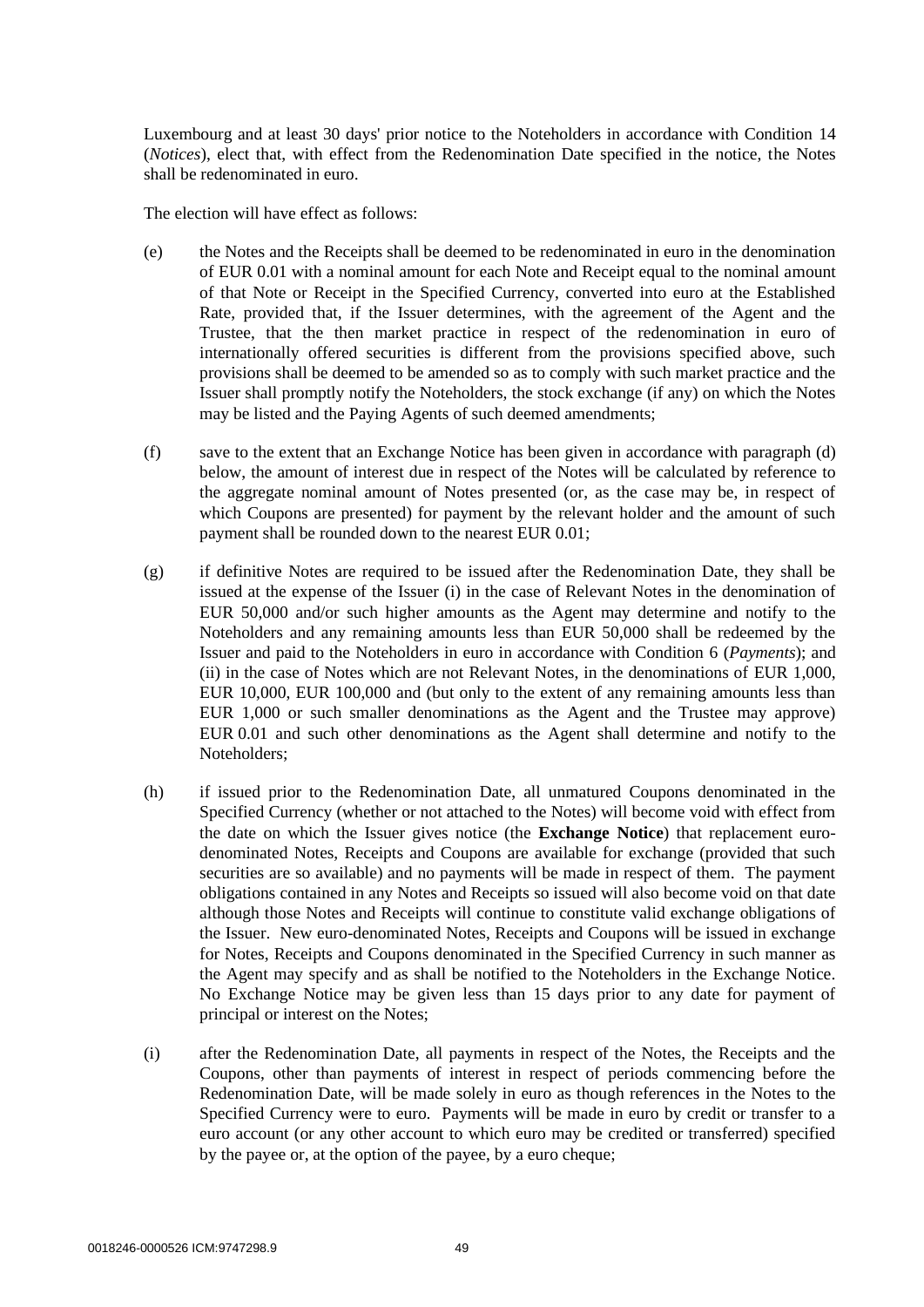- (j) if the Notes are Fixed Rate Notes and interest for any period ending on or after the Redenomination Date is required to be calculated for a period ending other than on an Interest Payment Date, it will be calculated:
	- (i) in the case of the Notes represented by a Global Note, by applying the Rate of Interest to the aggregate outstanding nominal amount of the Notes represented by such Global Note; and
	- (ii) in the case of definitive Notes, by applying the Rate of Interest to the Calculation Amount;

and, in each case, multiplying such sum by the applicable Day Count Fraction, and rounding the resultant figure to the nearest sub-unit of the relevant Specified Currency, half of any such sub-unit being rounded upwards or otherwise in accordance with applicable market convention. Where the Specified Denomination of a Fixed Rate Note in definitive form is a multiple of the Calculation Amount, the amount of interest payable in respect of such Fixed Rate Note shall be the product of the amount (determined in the manner provided above) for the Calculation Amount and the amount by which the Calculation Amount is multiplied to reach the Specified Denomination, without any further rounding; and

(k) if the Notes are Floating Rate Notes, the applicable Final Terms will specify any relevant changes to the provisions relating to interest.

# **4.2 Definitions**

In the Conditions, the following expressions have the following meanings:

**Established Rate** means the rate for the conversion of the Specified Currency (including compliance with rules relating to roundings in accordance with applicable European Community regulations) into euro established by the Council of the European Union pursuant to Article 123 of the Treaty;

**euro** means the currency introduced at the start of the third stage of European economic and monetary union pursuant to the Treaty;

**Redenomination Date** means (in the case of interest bearing Notes) any date for payment of interest under the Notes or (in the case of Zero Coupon Notes) any date, in each case specified by the Issuer in the notice given to the Noteholders pursuant to Condition 4.1 above and which falls on or after the date on which the country of the Specified Currency first participates in the third stage of European economic and monetary union;

**Relevant Notes** means all Notes where the applicable Final Terms provide for a minimum Specified Denomination in the Specified Currency which is equivalent to at least EUR 50,000 and which are admitted to trading on a regulated market in the European Economic Area;

**Treaty** means the Treaty establishing the European Community, as amended.

# **5. INTEREST**

### **5.1 Interest on Fixed Rate Notes**

Each Fixed Rate Note bears interest from (and including) the Interest Commencement Date at the rate(s) per annum equal to the Rate(s) of Interest. Interest will be payable in arrear on the Interest Payment Date(s) in each year up to (and including) the Maturity Date.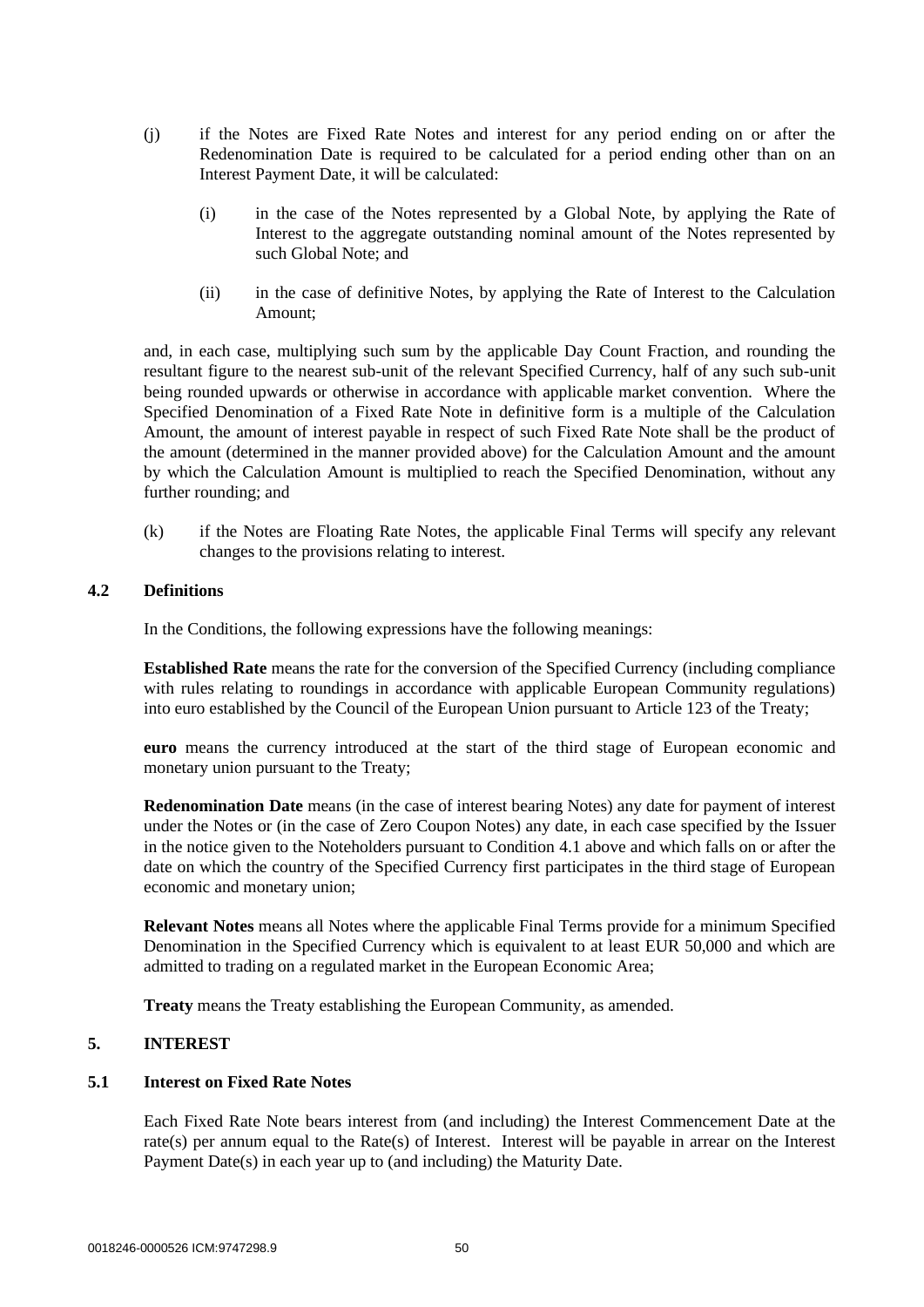If the Notes are in definitive form, except as provided in the applicable Final Terms, the amount of interest payable on each Interest Payment Date in respect of the Fixed Interest Period ending on (but excluding) such date will amount to the Fixed Coupon Amount. Payments of interest on any Interest Payment Date will, if so specified in the applicable Final Terms, amount to the Broken Amount so specified.

As used in the Conditions, **Fixed Interest Period** means the period from (and including) an Interest Payment Date (or the Interest Commencement Date) to (but excluding) the next (or first) Interest Payment Date.

Except in the case of Notes in definitive form where an applicable Fixed Coupon Amount or Broken Amount is specified in the applicable Final Terms, interest shall be calculated in respect of any period by applying the Rate of Interest to:

- (A) in the case of Fixed Rate Notes which are represented by a Global Note, the aggregate outstanding nominal amount of the Fixed Rate Notes represented by such Global Note (or, if they are Partly Paid Notes, the aggregate amount paid up); or
- (B) in the case of Fixed Rate Notes in definitive form, the Calculation Amount;

and, in each case, multiplying such sum by the applicable Day Count Fraction, and rounding the resultant figure to the nearest sub-unit of the relevant Specified Currency, half of any such sub-unit being rounded upwards or otherwise in accordance with applicable market convention. Where the Specified Denomination of a Fixed Rate Note in definitive form is a multiple of the Calculation Amount, the amount of interest payable in respect of such Fixed Rate Note shall be the product of the amount (determined in the manner provided above) for the Calculation Amount and the amount by which the Calculation Amount is multiplied to reach the Specified Denomination, without any further rounding.

**Day Count Fraction** means, in respect of the calculation of an amount of interest in accordance with this Condition 5.1:

- (l) if "Actual/Actual (ICMA)" is specified in the applicable Final Terms:
	- (i) in the case of Notes where the number of days in the relevant period from (and including) the most recent Interest Payment Date (or, if none, the Interest Commencement Date) to (but excluding) the relevant payment date (the **Accrual Period**) is equal to or shorter than the Determination Period during which the Accrual Period ends, the number of days in such Accrual Period divided by the product of (I) the number of days in such Determination Period and (II) the number of Determination Dates (as specified in the applicable Final Terms) that would occur in one calendar year; or
	- (ii) in the case of Notes where the Accrual Period is longer than the Determination Period during which the Accrual Period ends, the sum of:
		- (A) the number of days in such Accrual Period falling in the Determination Period in which the Accrual Period begins divided by the product of  $(x)$  the number of days in such Determination Period and (y) the number of Determination Dates that would occur in one calendar year; and
		- (B) the number of days in such Accrual Period falling in the next Determination Period divided by the product of (x) the number of days in such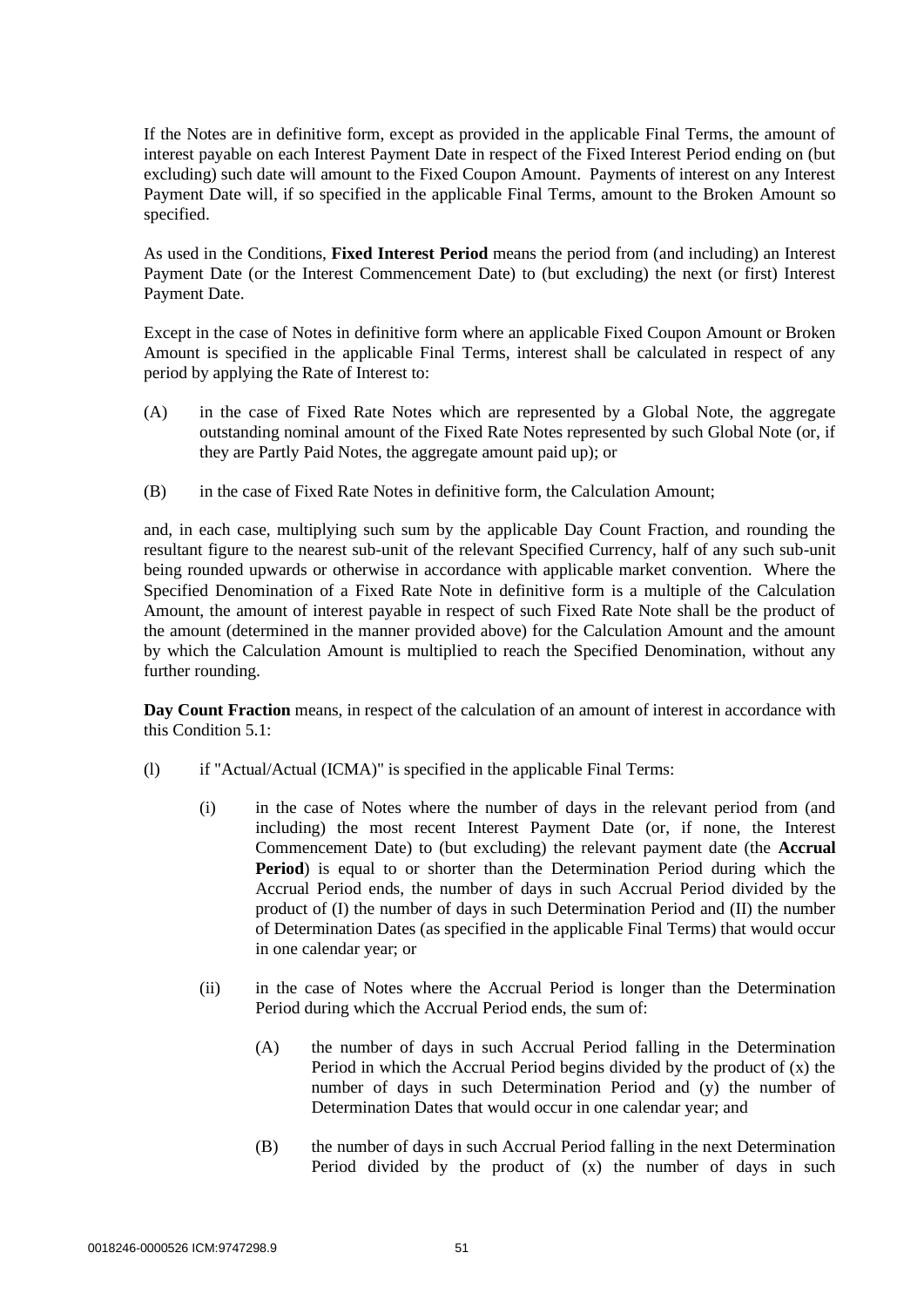Determination Period and (y) the number of Determination Dates that would occur in one calendar year; and

(m) if "30/360" is specified in the applicable Final Terms, the number of days in the period from (and including) the most recent Interest Payment Date (or, if none, the Interest Commencement Date) to (but excluding) the relevant payment date (such number of days being calculated on the basis of a year of 360 days with 12 30-day months) divided by 360.

In the Conditions:

**Determination Period** means each period from (and including) a Determination Date to (but excluding) the next Determination Date (including, where either the Interest Commencement Date or the final Interest Payment Date is not a Determination Date, the period commencing on the first Determination Date prior to, and ending on the first Determination Date falling after, such date); and

**sub-unit** means, with respect to any currency other than euro, the lowest amount of such currency that is available as legal tender in the country of such currency and, with respect to euro, one cent.

### **5.2 Interest on Floating Rate Notes and Index Linked Interest Notes**

#### **(n) Interest Payment Dates**

Each Floating Rate Note and Index Linked Interest Note bears interest from (and including) the Interest Commencement Date and such interest will be payable in arrear on either:

- $(i)$  the Specified Interest Payment Date(s) in each year specified in the applicable Final Terms; or
- (ii) if no Specified Interest Payment Date(s) is/are specified in the applicable Final Terms, each date (each such date, together with each Specified Interest Payment Date, an **Interest Payment Date**) which falls the number of months or other period specified as the Specified Period in the applicable Final Terms after the preceding Interest Payment Date or, in the case of the first Interest Payment Date, after the Interest Commencement Date.

Such interest will be payable in respect of each Interest Period (which expression shall, in the Conditions, mean the period from (and including) an Interest Payment Date (or the Interest Commencement Date) to (but excluding) the next (or first) Interest Payment Date).

If a Business Day Convention is specified in the applicable Final Terms and  $(x)$  if there is no numerically corresponding day in the calendar month in which an Interest Payment Date should occur or (y) if any Interest Payment Date would otherwise fall on a day which is not a Business Day, then, if the Business Day Convention specified is:

(A) in any case where Specified Periods are specified in accordance with Condition  $5.2(a)(ii)$  above, the Floating Rate Convention, such Interest Payment Date (a) in the case of (x) above, shall be the last day that is a Business Day in the relevant month and the provisions of (ii) below shall apply *mutatis mutandis* or (b) in the case of (y) above, shall be postponed to the next day which is a Business Day unless it would thereby fall into the next calendar month, in which event (i) such Interest Payment Date shall be brought forward to the immediately preceding Business Day and (ii) each subsequent Interest Payment Date shall be the last Business Day in the month which falls the Specified Period after the preceding applicable Interest Payment Date occurred; or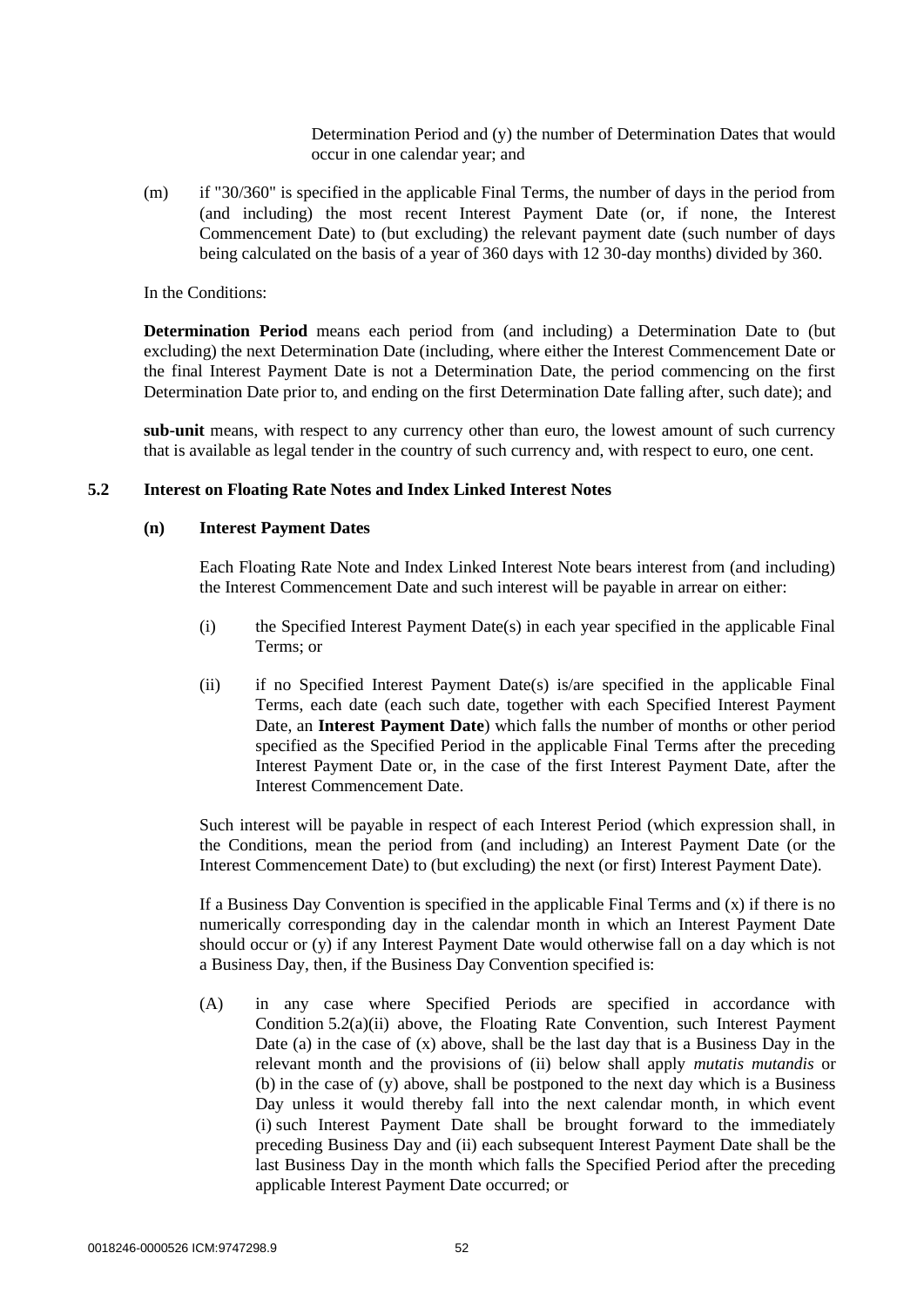- (B) the Following Business Day Convention, such Interest Payment Date shall be postponed to the next day which is a Business Day; or
- (C) the Modified Following Business Day Convention, such Interest Payment Date shall be postponed to the next day which is a Business Day unless it would thereby fall into the next calendar month, in which event such Interest Payment Date shall be brought forward to the immediately preceding Business Day; or
- (D) the Preceding Business Day Convention, such Interest Payment Date shall be brought forward to the immediately preceding Business Day.

#### In the Conditions, **Business Day** means a day which is both:

- (a) a day on which commercial banks and foreign exchange markets settle payments and are open for general business (including dealing in foreign exchange and foreign currency deposits) in London and each Additional Business Centre specified in the applicable Final Terms; and
- (b) either (i) in relation to any sum payable in a Specified Currency other than euro, a day on which commercial banks and foreign exchange markets settle payments and are open for general business (including dealing in foreign exchange and foreign currency deposits) in the principal financial centre of the country of the relevant Specified Currency (if other than London and any Additional Business Centre and which if the Specified Currency is Australian dollars or New Zealand dollars shall be Sydney and Auckland, respectively) or (ii) in relation to any sum payable in euro, a day on which the Trans-European Automated Real-Time Gross Settlement Express Transfer (TARGET2) System (the **TARGET2 System**) is open.

### **(o) Rate of Interest**

The Rate of Interest payable from time to time in respect of Floating Rate Notes and Index Linked Interest Notes will be determined in the manner specified in the applicable Final Terms.

(i) ISDA Determination for Floating Rate Notes

Where ISDA Determination is specified in the applicable Final Terms as the manner in which the Rate of Interest is to be determined, the Rate of Interest for each Interest Period will be the relevant ISDA Rate plus or minus (as indicated in the applicable Final Terms) the Margin (if any). For the purposes of this subparagraph (i), **ISDA Rate** for an Interest Period means a rate equal to the Floating Rate that would be determined by the Agent under an interest rate swap transaction if the Agent were acting as Calculation Agent for that swap transaction under the terms of an agreement incorporating the 2006 ISDA Definitions, as published by the International Swaps and Derivatives Association, Inc. and as amended and updated as at the Issue Date of the first Tranche of the Notes (the **ISDA Definitions**) and under which:

- (A) the Floating Rate Option is as specified in the applicable Final Terms;
- (B) the Designated Maturity is a period specified in the applicable Final Terms; and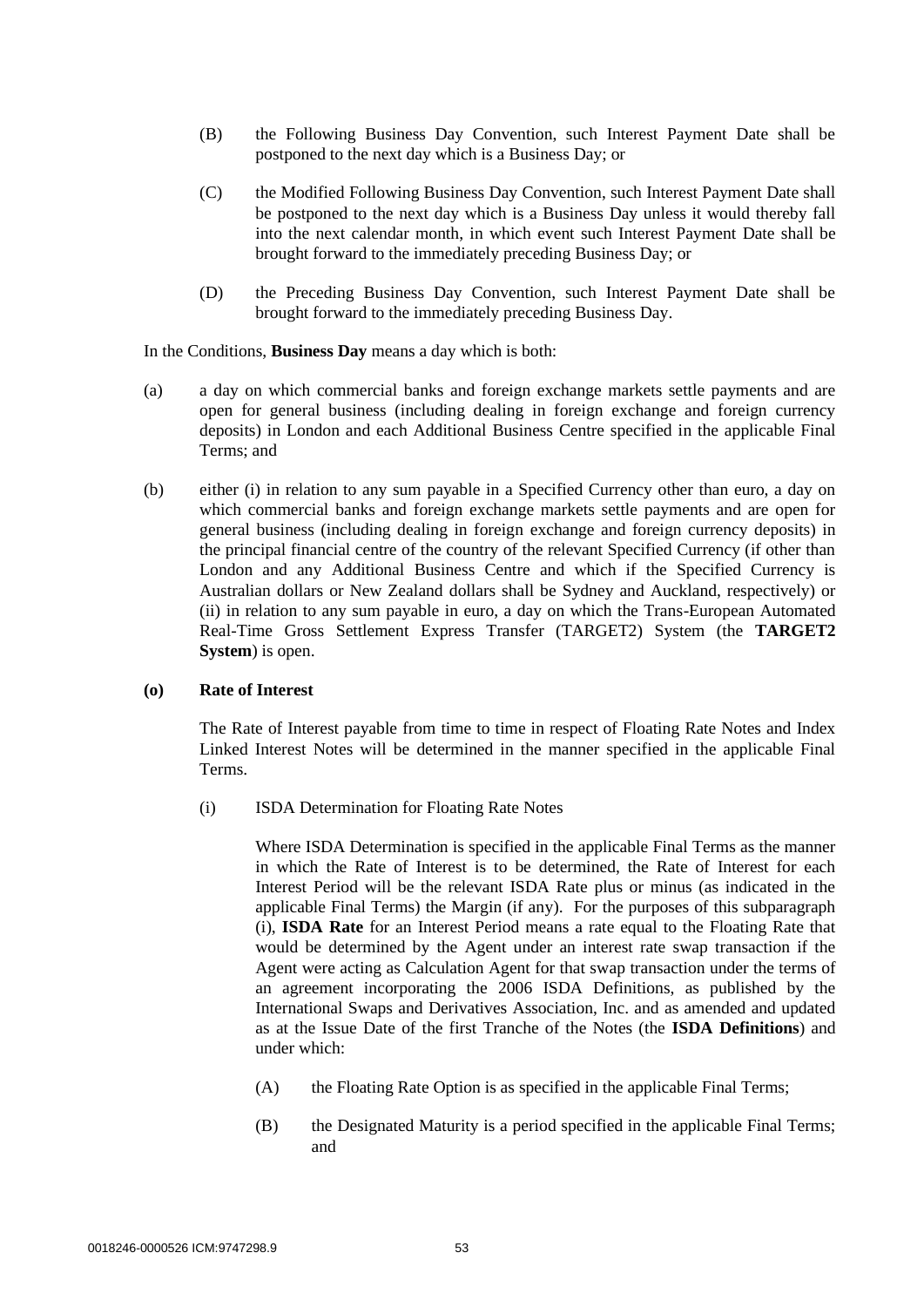(C) the relevant Reset Date is either (a) if the applicable Floating Rate Option is based on the London interbank offered rate (**LIBOR**) or on the Euro-zone interbank offered rate (**EURIBOR**), the first day of that Interest Period or (b) in any other case, as specified in the applicable Final Terms.

For the purposes of this subparagraph (i), **Floating Rate**, **Calculation Agent**, **Floating Rate Option**, **Designated Maturity** and **Reset Date** have the meanings given to those terms in the ISDA Definitions.

Unless otherwise stated in the applicable Final Terms the Minimum Rate of Interest shall be deemed to be zero.

(ii) Screen Rate Determination for Floating Rate Notes

Where Screen Rate Determination is specified in the applicable Final Terms as the manner in which the Rate of Interest is to be determined, the Rate of Interest for each Interest Period will, subject as provided below, be either:

- (A) the offered quotation; or
- (B) the arithmetic mean (rounded if necessary to the fifth decimal place, with 0.000005 being rounded upwards) of the offered quotations,

(expressed as a percentage rate per annum) for the Reference Rate which appears or appear, as the case may be, on the Relevant Screen Page as at 11.00 a.m. (London time, in the case of LIBOR, or Brussels time, in the case of EURIBOR) on the Interest Determination Date in question plus or minus (as indicated in the applicable Final Terms) the Margin (if any), all as determined by the Agent. If five or more of such offered quotations are available on the Relevant Screen Page, the highest (or, if there is more than one such highest quotation, one only of such quotations) and the lowest (or, if there is more than one such lowest quotation, one only of such quotations) shall be disregarded by the Agent for the purpose of determining the arithmetic mean (rounded as provided above) of such offered quotations.

The Agency Agreement contains provisions for determining the Rate of Interest in the event that the Relevant Screen Page is not available or if, in the case of (A) above, no such offered quotation appears or, in the case of (B) above, fewer than three such offered quotations appear, in each case as at the time specified in the preceding paragraph.

If the Reference Rate from time to time in respect of Floating Rate Notes is specified in the applicable Final Terms as being other than LIBOR or EURIBOR, the Rate of Interest in respect of such Notes will be determined as provided in the applicable Final Terms.

# **(p) Minimum Rate of Interest and/or Maximum Rate of Interest**

If the applicable Final Terms specifies a Minimum Rate of Interest for any Interest Period, then, in the event that the Rate of Interest in respect of such Interest Period determined in accordance with the provisions of paragraph (b) above is less than such Minimum Rate of Interest, the Rate of Interest for such Interest Period shall be such Minimum Rate of Interest.

If the applicable Final Terms specifies a Maximum Rate of Interest for any Interest Period, then, in the event that the Rate of Interest in respect of such Interest Period determined in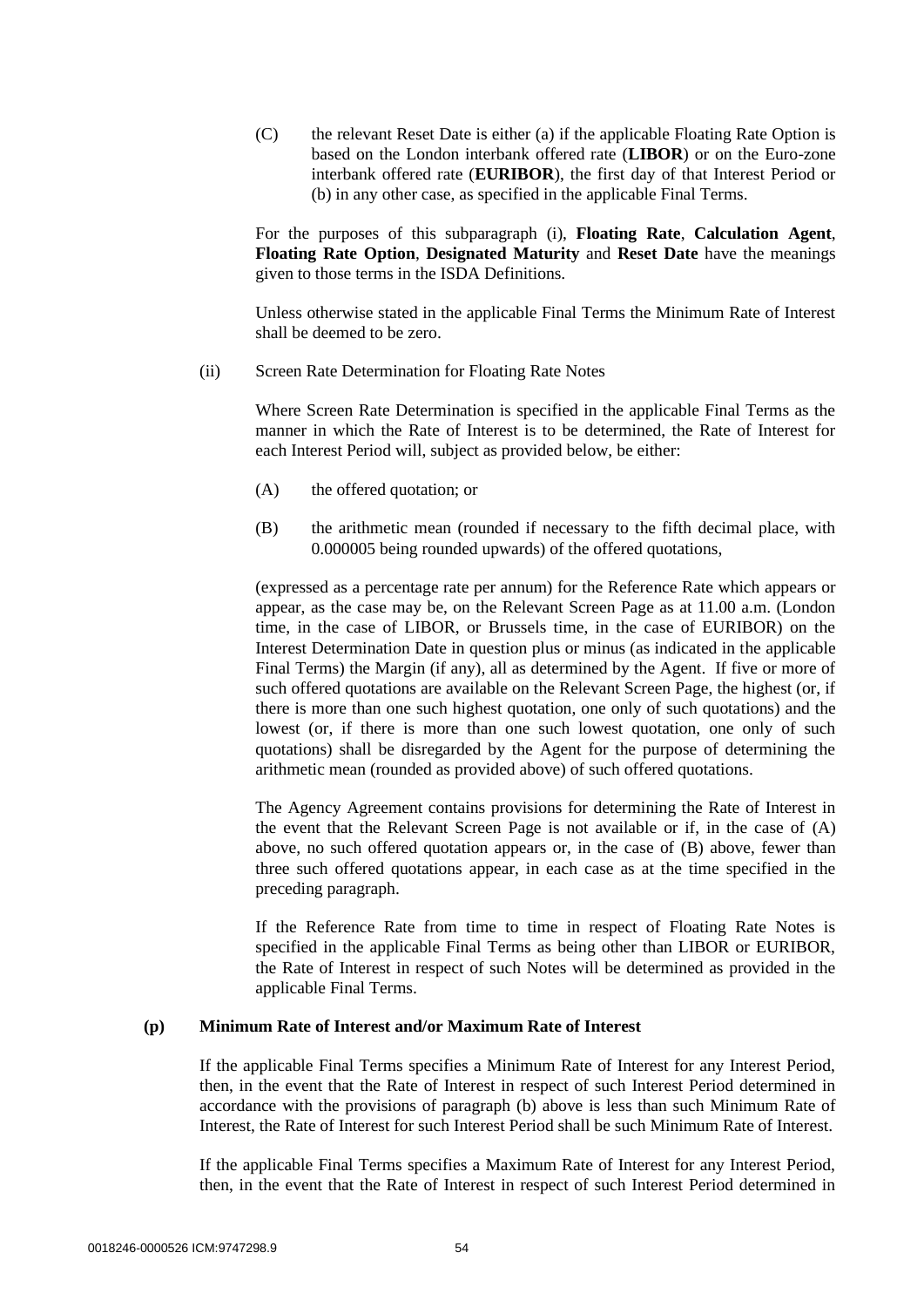accordance with the provisions of paragraph (b) above is greater than such Maximum Rate of Interest, the Rate of Interest for such Interest Period shall be such Maximum Rate of Interest.

### **(q) Determination of Rate of Interest and calculation of Interest Amounts**

The Agent, in the case of Floating Rate Notes, and the Calculation Agent, in the case of Index Linked Interest Notes, will at or as soon as practicable after each time at which the Rate of Interest is to be determined, determine the Rate of Interest for the relevant Interest Period. In the case of Index Linked Interest Notes, the Calculation Agent will notify the Agent of the Rate of Interest for the relevant Interest Period as soon as practicable after calculating the same.

The Agent will calculate the amount of interest (the **Interest Amount**) payable on the Floating Rate Notes or Index Linked Interest Notes (subject to Conditions 5.6 and 5.7 where applicable) for the relevant Interest Period by applying the Rate of Interest to:

- (A) in the case of Floating Rate Notes or Index Linked Interest Notes which are represented by a Global Note, the aggregate outstanding nominal amount of the Notes represented by such Global Note (or, if they are Partly Paid Notes, the aggregate amount paid up); or
- (B) in the case of Floating Rate Notes or Index Linked Interest Notes in definitive form, the Calculation Amount;

and, in each case, multiplying such sum by the applicable Day Count Fraction, and rounding the resultant figure to the nearest sub-unit of the relevant Specified Currency, half of any such sub-unit being rounded upwards or otherwise in accordance with applicable market convention. Where the Specified Denomination of a Floating Rate Note or an Index Linked Interest Note in definitive form is a multiple of the Calculation Amount, the Interest Amount payable in respect of such Note shall be the product of the amount (determined in the manner provided above) for the Calculation Amount and the amount by which the Calculation Amount is multiplied to reach the Specified Denomination, without any further rounding.

**Day Count Fraction** means, in respect of the calculation of an amount of interest in accordance with this Condition 5.2:

- (i) if "Actual/Actual (ISDA)" or "Actual/Actual" is specified in the applicable Final Terms, the actual number of days in the Interest Period divided by 365 (or, if any portion of that Interest Period falls in a leap year, the sum of (I) the actual number of days in that portion of the Interest Period falling in a leap year divided by 366 and (II) the actual number of days in that portion of the Interest Period falling in a nonleap year divided by 365);
- (ii) if "Actual/365 (Fixed)" is specified in the applicable Final Terms, the actual number of days in the Interest Period divided by 365;
- (iii) if "Actual/365 (Sterling)" is specified in the applicable Final Terms, the actual number of days in the Interest Period divided by 365 or, in the case of an Interest Payment Date falling in a leap year, 366;
- (iv) if "Actual/360" is specified in the applicable Final Terms, the actual number of days in the Interest Period divided by 360;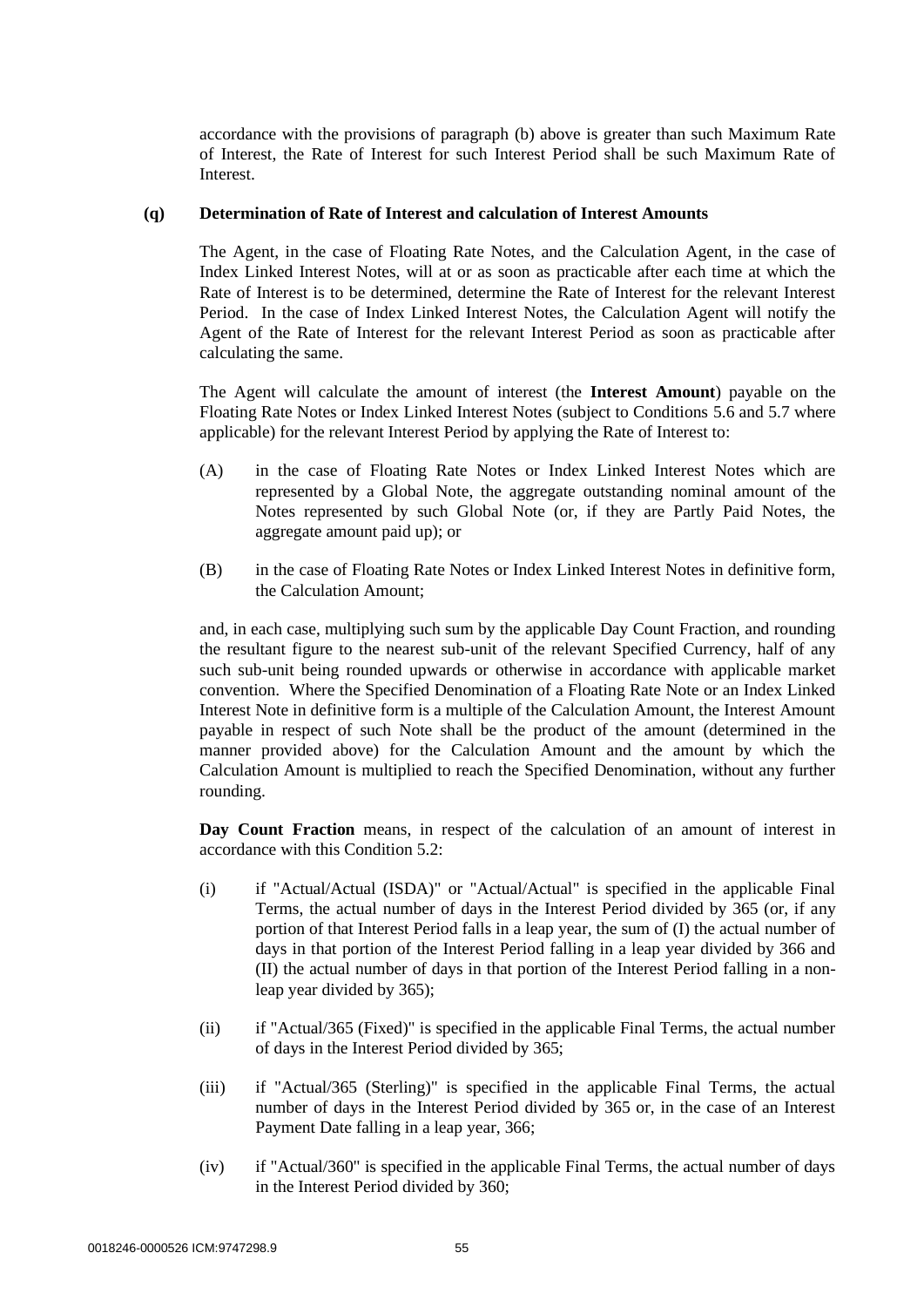(v) if "30/360", "360/360" or "Bond Basis" is specified in the applicable Final Terms, the number of days in the Interest Period divided by 360, calculated on a formula basis as follows:

Day Count Fraction = 360  $[360 \times (Y_2 - Y_1)] + [30 \times (M_2 - M_1)] + (D_2 - D_1)$ 

where:

" $Y_1$ " is the year, expressed as a number, in which the first day of the Interest Period falls;

" $Y_2$ " is the year, expressed as a number, in which the day immediately following the last day of the Interest Period falls;

"M1" is the calendar month, expressed as a number, in which the first day of the Interest Period falls;

"M<sub>2</sub>" is the calendar month, expressed as a number, in which the day immediately following the last day of the Interest Period falls;

"D1" is the first calendar day, expressed as a number, of the Interest Period, unless such number is 31, in which case  $D_1$  will be 30; and

"D2" is the calendar day, expressed as a number, immediately following the last day included in the Interest Period, unless such number would be  $31$  and  $D_1$  is greater than 29, in which case  $D_2$  will be 30;

(vi) if "30E/360" or "Eurobond Basis" is specified in the applicable Final Terms, the number of days in the Interest Period divided by 360, calculated on a formula basis as follows:

Day Count Fraction = 360  $[360 \times (Y_2 - Y_1)] + [30 \times (M_2 - M_1)] + (D_2 - D_1)$ 

where:

" $Y_1$ " is the year, expressed as a number, in which the first day of the Interest Period falls;

" $Y_2$ " is the year, expressed as a number, in which the day immediately following the last day of the Interest Period falls;

"M<sub>1</sub>" is the calendar month, expressed as a number, in which the first day of the Interest Period falls;

"M2" is the calendar month, expressed as a number, in which the day immediately following the last day of the Interest Period falls;

"D1" is the first calendar day, expressed as a number, of the Interest Period, unless such number would be 31, in which case  $D_1$  will be 30; and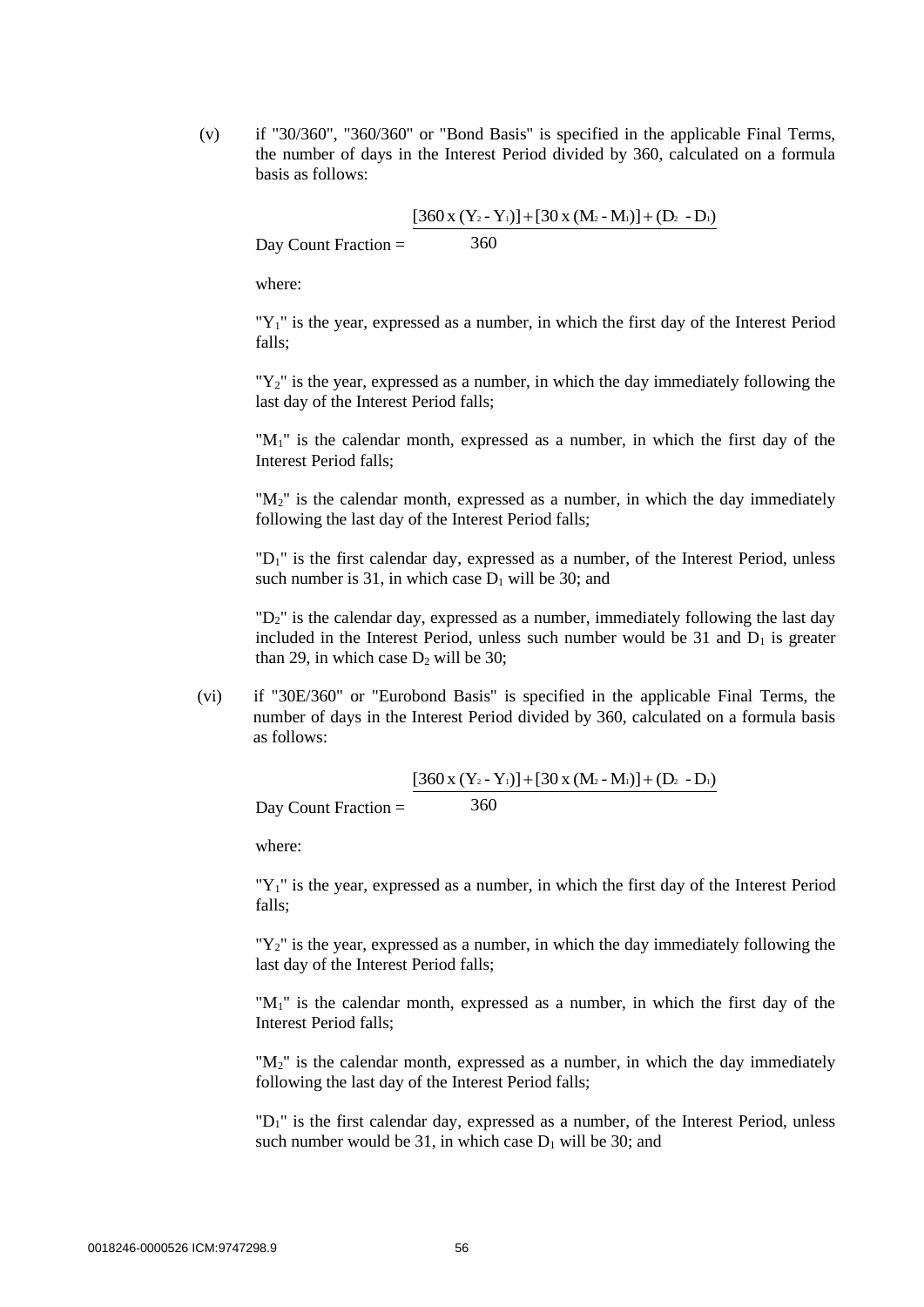"D<sub>2</sub>" is the calendar day, expressed as a number, immediately following the last day included in the Interest Period, unless such number would be  $31$ , in which case  $D_2$ will be 30;

(vii) if "30E/360 (ISDA)" is specified in the applicable Final Terms, the number of days in the Interest Period divided by 360, calculated on a formula basis as follows:

$$
Day Count Fraction = \frac{[360 x (Y_2 - Y_1)] + [30 x (M_2 - M_1)] + (D_2 - D_1)}{360}
$$

where:

"Y<sub>1</sub>" is the year, expressed as a number, in which the first day of the Interest Period falls;

"Y2" is the year, expressed as a number, in which the day immediately following the last day of the Interest Period falls;

"M<sub>1</sub>" is the calendar month, expressed as a number, in which the first day of the Interest Period falls;

 $M_2$ " is the calendar month, expressed as a number, in which the day immediately following the last day of the Interest Period falls;

"D1" is the first calendar day, expressed as a number, of the Interest Period, unless (i) that day is the last day of February or (ii) such number would be 31, in which case  $D_1$  will be 30; and

" $D<sub>2</sub>$ " is the calendar day, expressed as a number, immediately following the last day included in the Interest Period, unless (i) that day is the last day of February but not the Maturity Date or (ii) such number would be 31, in which case  $D_2$  will be 30.

#### **(r) Notification of Rate of Interest and Interest Amounts**

The Agent will cause the Rate of Interest and each Interest Amount for each Interest Period and the relevant Interest Payment Date to be notified to the Issuer, the Guarantor (if the Issuer is ESB Finance), the Trustee and any stock exchange on which the relevant Floating Rate Notes or Index Linked Interest Notes are for the time being listed and notice thereof to be published in accordance with Condition 14 (*Notices*) as soon as possible after their determination but in no event later than the fourth London Business Day thereafter. Each Interest Amount and Interest Payment Date so notified may subsequently be amended (or appropriate alternative arrangements made by way of adjustment) without prior notice in the event of an extension or shortening of the Interest Period. Any such amendment will be promptly notified to each stock exchange on which the relevant Floating Rate Notes or Index Linked Interest Notes are for the time being listed and to the Noteholders in accordance with Condition 14 (*Notices*). For the purposes of this paragraph, the expression **London Business Day** means a day (other than a Saturday or a Sunday) on which banks and foreign exchange markets are open for general business in London.

#### **(s) Determination or Calculation by Trustee**

If for any reason at any relevant time the Agent or, as the case may be, the Calculation Agent defaults in its obligation to determine the Rate of Interest or the Agent defaults in its obligation to calculate any Interest Amount in accordance with subparagraph (b)(i) or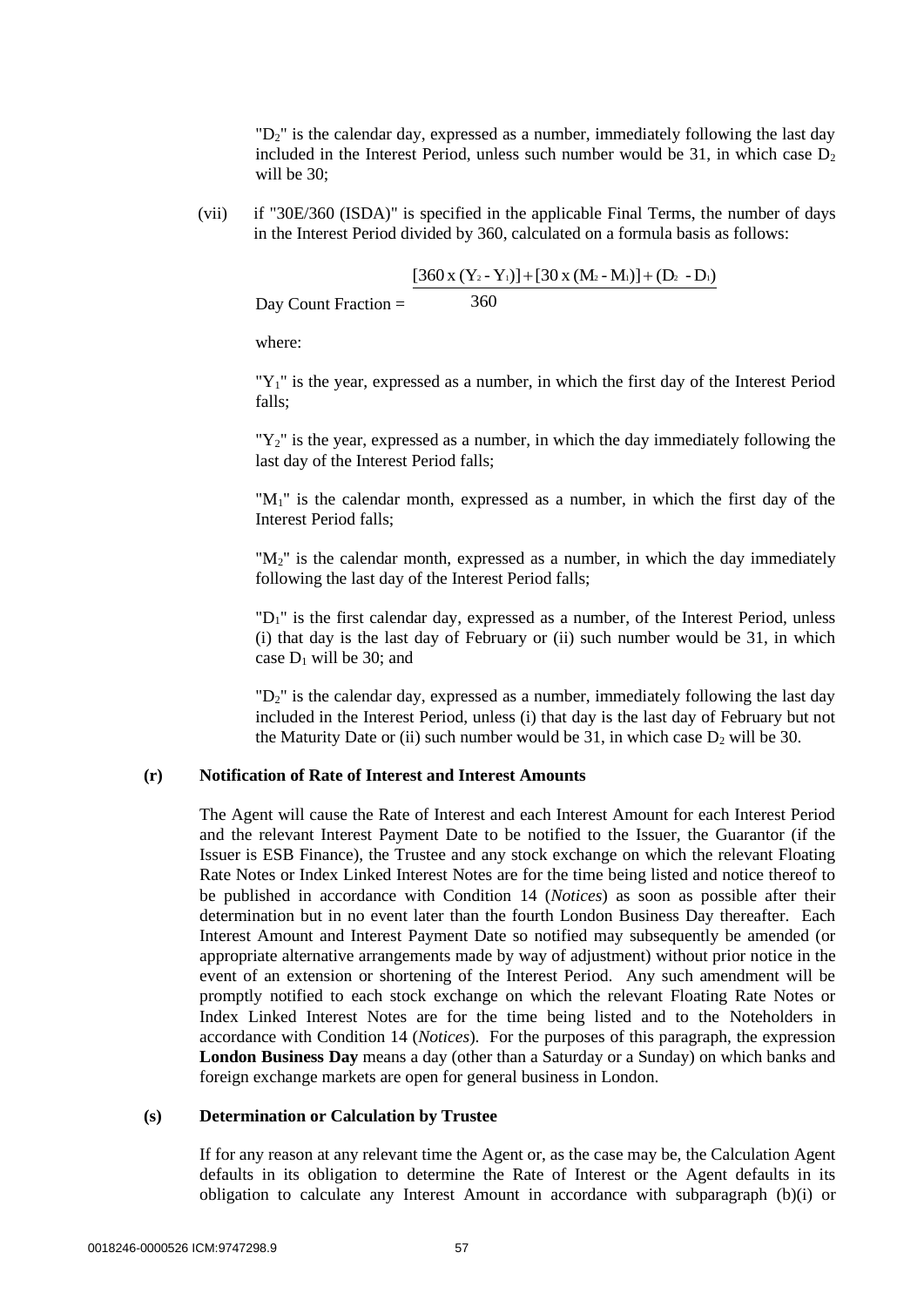subparagraph (b)(ii) above or as otherwise specified in the applicable Final Terms, as the case may be, and in each case in accordance with paragraph (d) above, the Trustee shall (or shall, at the expense of the Issuer, appoint an expert to) determine the Rate of Interest at such rate as, in its absolute discretion (having such regard as it shall think fit to the foregoing provisions of this Condition, but subject always to any Minimum Rate of Interest or Maximum Rate of Interest specified in the applicable Final Terms), it shall deem fair and reasonable in all the circumstances or, as the case may be, the Trustee shall (or shall, at the expense of the Issuer, appoint an expert to) calculate the Interest Amount(s) in such manner as it shall deem fair and reasonable in all the circumstances and each such determination or calculation shall be deemed to have been made by the Agent or the Calculation Agent, as applicable.

# **(t) Certificates to be final**

All certificates, communications, opinions, determinations, calculations, quotations and decisions given, expressed, made or obtained for the purposes of the provisions of this Condition 5.2, whether by the Agent or, if applicable, the Calculation Agent, shall (in the absence of wilful default, bad faith and manifest error) be binding on the Issuer, the Guarantor (if the Issuer is ESB Finance), the Agent, the Calculation Agent (if applicable), the other Paying Agents, the Trustee and all Noteholders, Receiptholders and Couponholders and (in the absence of wilful default and bad faith) no liability to the Issuer, the Guarantor (if the Issuer is ESB Finance), the Trustee, the Noteholders, the Receiptholders or the Couponholders shall attach to the Agent or, if applicable, the Calculation Agent or the Trustee (or its expert) in connection with the exercise or non-exercise by it of its powers, duties and discretions pursuant to such provisions.

# **5.3 Interest on Dual Currency Interest Notes**

The rate or amount of interest payable in respect of Dual Currency Interest Notes shall be determined in the manner specified in the applicable Final Terms.

#### **5.4 Interest on Partly Paid Notes**

In the case of Partly Paid Notes (other than Partly Paid Notes which are Zero Coupon Notes), interest will accrue as aforesaid on the paid-up nominal amount of such Notes and otherwise as specified in the applicable Final Terms.

#### **5.5 Accrual of interest**

Each Note (or in the case of the redemption of part only of a Note, that part only of such Note) will cease to bear interest (if any) from the date for its redemption unless, upon due presentation thereof, payment of principal is improperly withheld or refused. In such event, interest will continue to accrue as provided in the Trust Deed.

#### **5.6 Indexation**

In the case of Index Linked Interest Notes or Index Linked Redemption Notes (unless the contrary appears within the applicable Final Terms), the following provisions of Condition 5.6 shall apply.

# **(u) Indexation of principal**

If the Notes are specified as Index Linked Redemption Notes in the applicable Final Terms the Final Redemption Amount payable pursuant to Condition 7.1 and the Early Redemption Amount payable pursuant to Conditions 7.2, 7.3, 7.4, 7.5 or 10 shall be the Final Redemption Amount or Early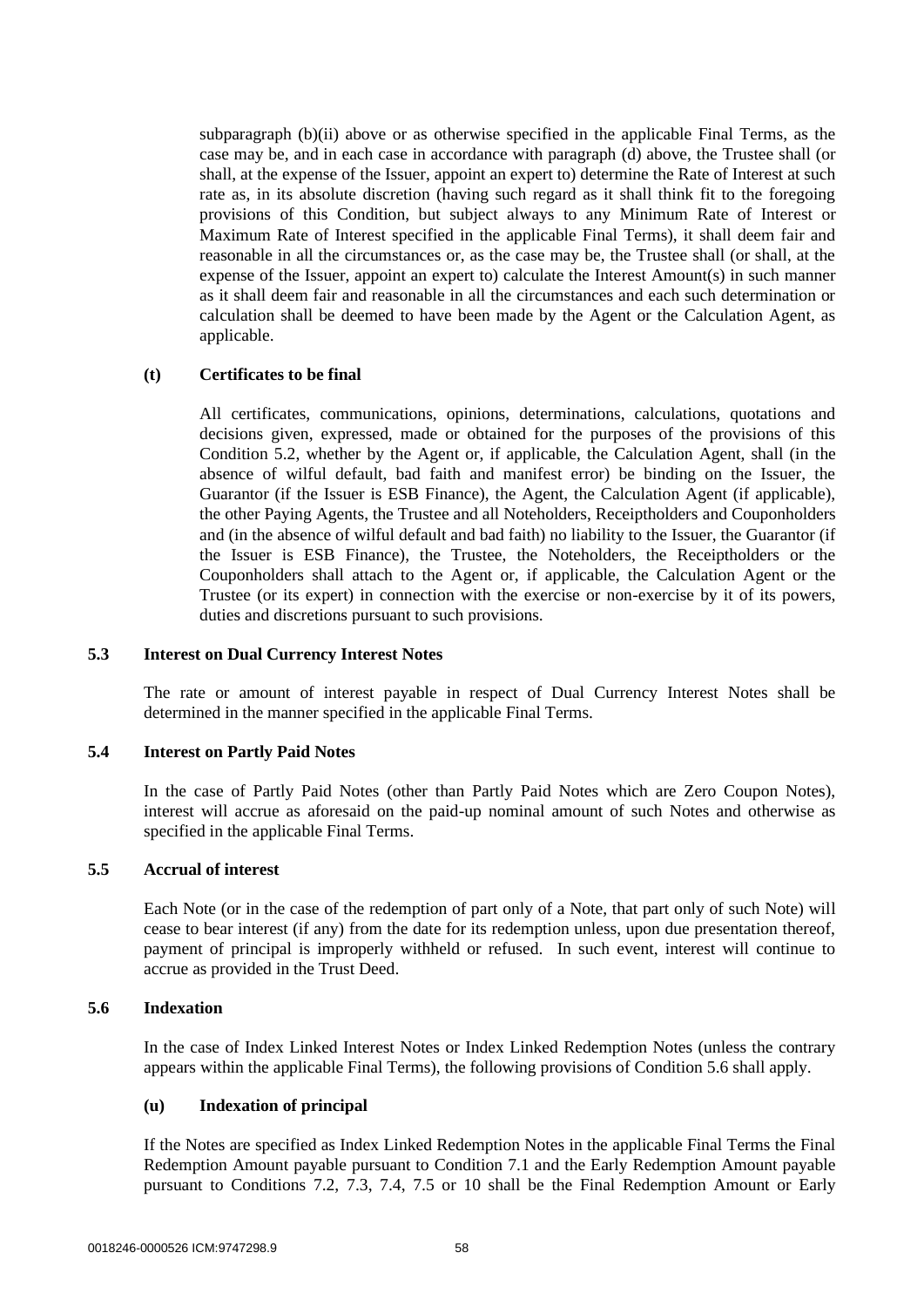Redemption Amount (as the case may be) multiplied by the Index Ratio or Limited Index Ratio, in the case of Limited Index Linked Notes, applicable to the date on which the Final Redemption Amount or the Early Redemption Amount (as the case may be) becomes payable.

The Calculation Agent will calculate such Final Redemption Amount or Early Redemption Amount (as the case may be) as soon as practicable after each time such amount is capable of being determined and will notify the Agent thereof as soon as practicable after calculating the same. The Agent will as soon as practicable thereafter notify the Issuer and any stock exchange on which the Notes are for the time being listed thereof and cause notice thereof to be published in accordance with Condition 14 (*Notices*).

# **(v) Definitions**

For the purposes of these Conditions:

**Base Index Figure** means (subject to Condition 5.7) the base index figure relevant to the Interest Commencement Date as specified in the applicable Final Terms;

**Calculation Date** means any date when an Interest Amount, Final Redemption Amount or Early Redemption Amount, as applicable, falls due;

**Expert** means an independent investment bank or other expert in London appointed by the Issuer and approved by the Trustee or (failing such appointment within ten days after the Trustee shall have requested such appointment or failing such approval by the Trustee) appointed by the Trustee;

**Index** or **Index Figure** means, in relation to any Calculation Date, subject as provided in Condition 5.7 below, the Index or Index Figure as specified in the applicable Final Terms for the indexation of inflation as published by the government department of the Sovereign responsible for the publication of such index and applicable to that Calculation Date or, if that index is not published for any Calculation Date, any substituted index or index figures published by the government department responsible for the publication of such index or the comparable index which replaces such index for the purpose of calculating the amount payable on repayment of the Reference Gilt;

Any reference to the **Index Figure applicable** to a particular Calculation Date shall, subject as provided in Condition 5.7 below;

(i) if the applicable Final Terms specify that interpolation will apply, be calculated in accordance with the following formula:

 $(RPI_{m-x} - RPI_{m-v})$  $RPI_{m-y} + \frac{(Day \ of \ Calculation \ Date-1)}{(Day \sin month \ of \ Calculation \ Date)} \times (RPI_{m-x} - RPI_{m-y})$ 

and rounded to five decimal places (0.000005 being rounded upwards) and where:

 $RPI_{m-v}$  means the Index Figure for the first day of the month that is the number of months as specified in the applicable Final Terms (**Indexation Month Reference Period Y**) prior to the month in which the payment falls due; and

 $RPI_{m-x}$  means the Index Figure for the first day of the month that is the number of months as specified in the applicable Final Terms (**Indexation Month Reference Period X**) prior to the month in which the payment falls due; or

(ii) otherwise means the Index Figure for the first day of the month that is the number of months as specified in the applicable Final Terms prior to the month in which the payment falls due;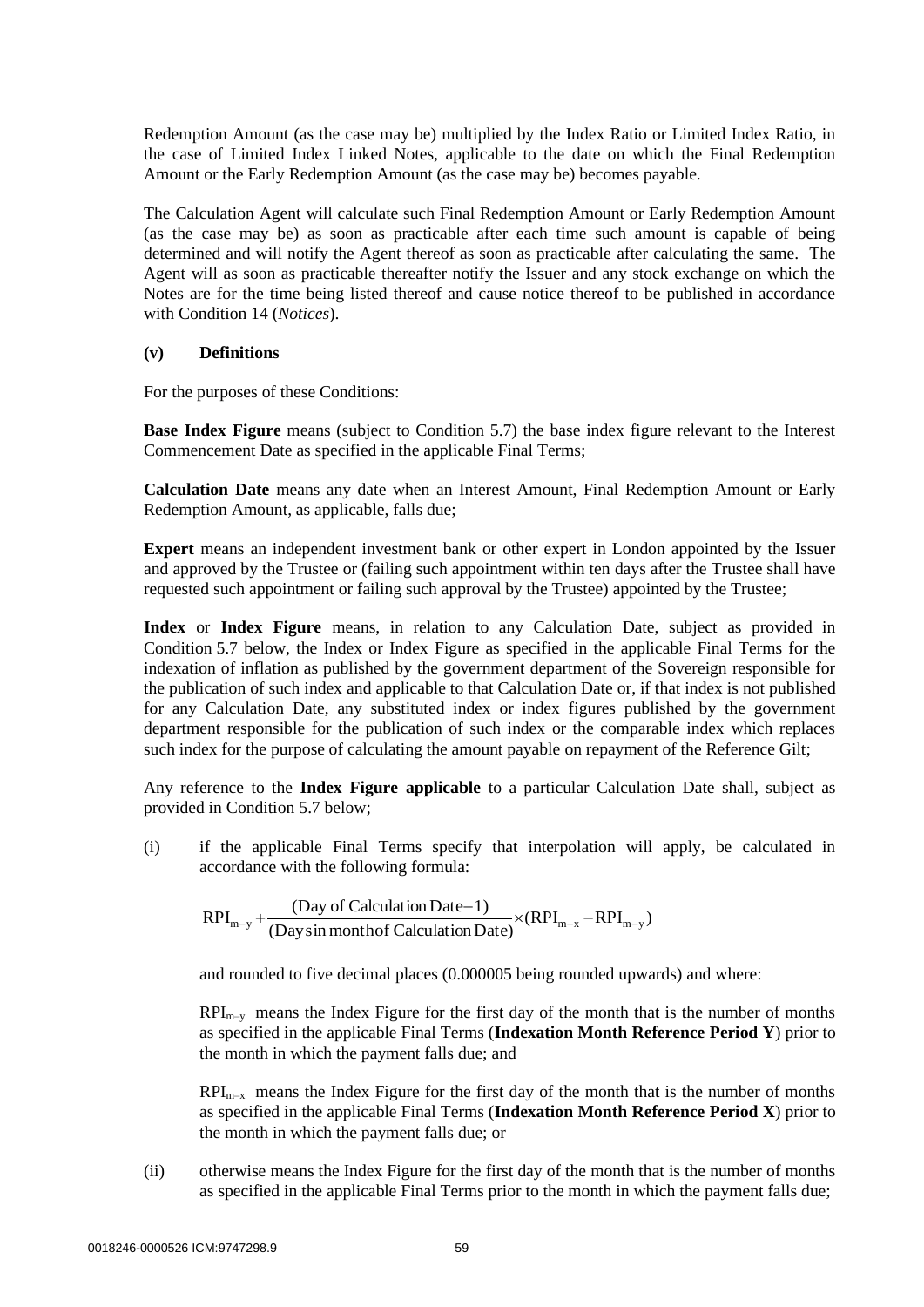the **Index Ratio** applicable to any Calculation Date means the Index Figure applicable to such date divided by the Base Index Figure and rounded to five decimal places (0.000005 being rounded upwards);

**Limited Index Ratio** means (a) in respect of any month or date, as the case may be, prior to the relevant Issue Date, the Index Ratio for that month or date, as the case may be, (b) in respect of any Limited Indexation Date after the relevant Issue Date, the product of the Limited Indexation Factor for that month or date, as the case may be, and the Limited Index Ratio as previously calculated in respect of the month or date, as the case may be, the number of months prior thereto (as specified in the applicable Final Terms (**Limited Indexation Month Reference Period**)); and (c) in respect of any other month or date, as the case may be, the Limited Index Ratio as previously calculated in respect of the most recent Limited Indexation Month;

**Limited Indexation Date** means any date falling during the period specified in the relevant Final Terms for which a Limited Indexation Factor is to be calculated;

**Limited Indexation Factor** means, in respect of a Limited Indexation Month or Limited Indexation Date, as the case may be, the ratio of the Index Figure applicable to that month or date, as the case may be, divided by the Index Figure applicable to the month or date, as the case may be, the number of months prior thereto (as specified in the applicable Final Terms (Limited Indexation Month Reference Period)), provided that (a) if such ratio is greater than the Maximum Indexation Factor specified in the relevant Final Terms, it shall be deemed to be equal to such Maximum Indexation Factor and (b) if such ratio is less than the Minimum Indexation Factor specified in the applicable Final Terms, it shall be deemed to be equal to such Minimum Indexation Factor;

**Limited Indexation Month** means any month specified in the applicable Final Terms for which a Limited Indexation Factor is to be calculated;

**Limited Index Linked Instruments** means Index Linked Instruments to which a Maximum Indexation Factor and/or a Minimum Indexation Factor (as specified in the applicable Final Terms) applies;

the **Rate of Interest** applicable to any amount payable unless stated otherwise in the applicable Final Terms shall be the amount calculated by reference to Condition 5.2(d) and rounded to six decimal places (0.0000005 being rounded upwards); and

**Reference Gilt** means Treasury Stock specified as such in the applicable Final Terms for so long as such stock is in issue, and thereafter such issue of index-linked Treasury Stock determined to be appropriate by a gilt-edged market maker or other adviser selected by the Issuer (an **Indexation Adviser**).

### **5.7 Change in circumstances affecting the Index**

#### **(w) Change in base**

If at any time the Index is changed by the substitution of a new base for it, then with effect from (and including) the date from and including that on which such substitution takes effect:

 $(i)$  the definition of Index in Condition 5.6(b) shall be deemed to refer to the new date in substitution for the Commencement Date of the Index, as specified in the applicable Final Terms (or, as the case may be, for such other date or month as may have been substituted for it); and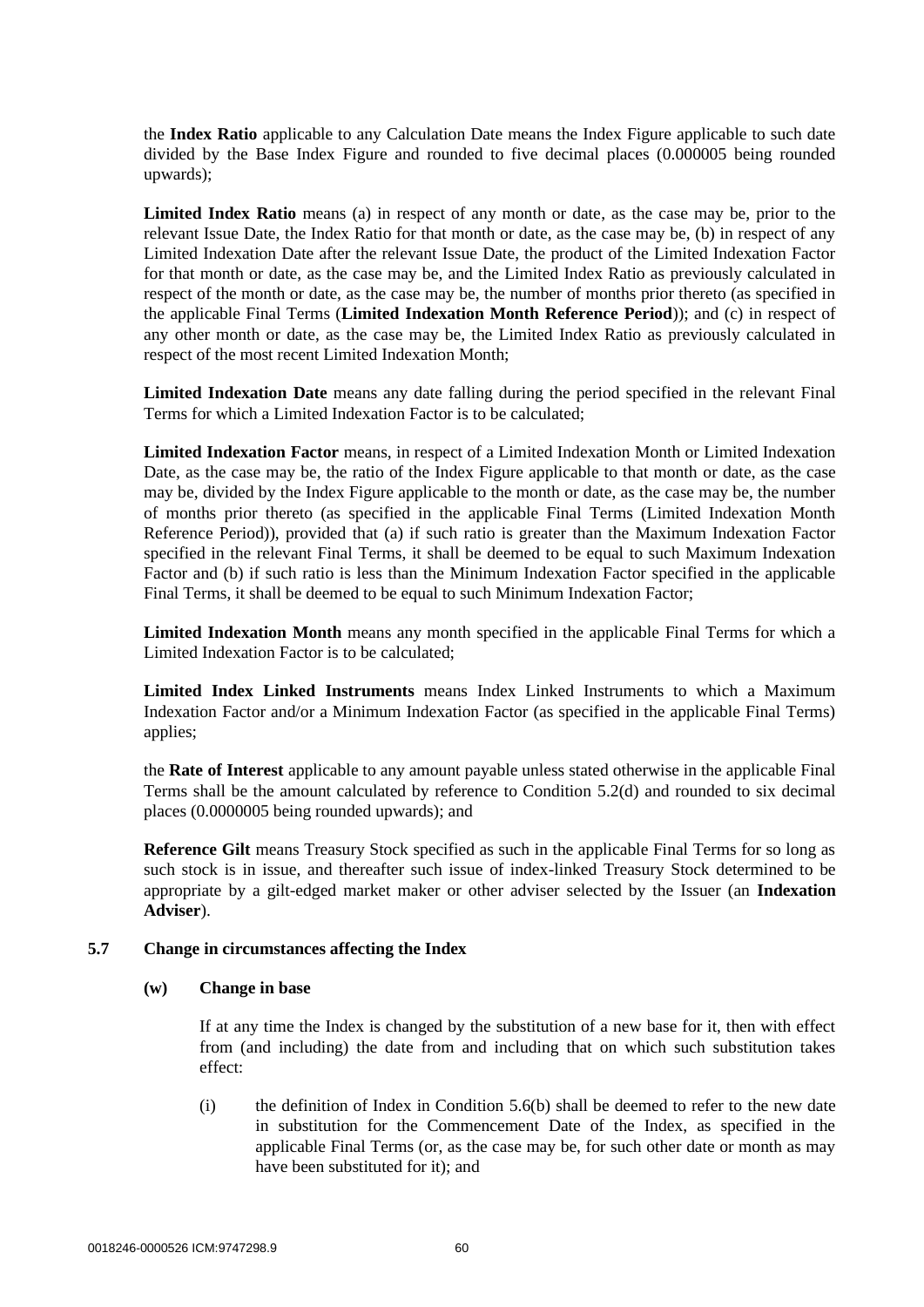(ii) the definition of Base Index Figure in Condition 5.6(b) shall be amended to mean the product of the then applicable Base Index Figure and the Index immediately following such substitution, divided by the Index immediately prior to such substitution.

### **(x) Delay in publication of the Index**

- (i) If, in relation to a particular Interest Period or to the redemption of all or some only of the Notes and otherwise than in circumstances which the Issuer certifies to the Trustee (in a certificate addressed to the Trustee and signed by two Directors of the Issuer) may fall within Condition 5.7(c) or 7.6 (notwithstanding that the Issuer may subsequently be advised that they do not fall within Condition  $5.7(c)$  or 7.6), the Index Figure relating to any month (the **calculation month**) which is required to be taken into account for the purposes of the determination of the Index Figure for any date is not published on or before the fourteenth day before the date on which such payment is due (the **date for payment**), the Issuer shall appoint an Expert and the Index Figure for the relevant calculation month shall be the substitute index figure (if any) as is published by the government department responsible for the publication of such index for the purposes of indexation of payments on the Reference Gilt or, failing such publication, on any one or more of Sovereign's indexlinked stocks, as determined by the Expert; or
- (ii) if no such determination is made by the Expert within seven days, the Index Figure last published before the date for payment.

Where the provisions of this Condition 5.7(b) apply, the certificate of the Issuer (signed by two Directors), acting on the advice of an Expert, as to the Index Figure applicable to the date for payment falls shall be conclusive and binding upon the Issuer, the Guarantor (if the Issuer is ESB Finance), the Trustee and the Noteholders, Receiptholders and Couponholders. If a substitute index is published as specified in  $5.7(b)(i)$  above, a determination made based on that index shall be final and no further payment by way of adjustment shall be made, notwithstanding that the Index Figure applicable to the date for payment may subsequently be published. If no substitute index is so published and the Index relating to the date for payment is subsequently published then:

- (A) in the case of any Note not falling due for redemption on the date for payment, if the Index Figure so subsequently published (if published while that Note remains outstanding) is greater or less than the Index Figure applicable by virtue of 5.7(b)(ii) above, the interest payable on that Note on the Interest Payment Date next succeeding the date of such subsequent publication shall be increased or reduced to reflect the amount by which the interest payable on that Note on the date for payment on the basis of the Index Figure applicable by virtue of 5.7(b)(ii) above fell short of, or (as the case may be) exceeded the interest which would have been payable on that Note if the Index Figure subsequently published had been published on or before the second business day before the date for payment; or
- (B) in the case of any Note falling due for final redemption on the date for payment, no subsequent adjustment to amounts paid will be made.

# **(y) Cessation of or fundamental changes to the Index**

If the Index ceases to be published or any changes are made to it which, in the opinion of an Expert, constitute a fundamental change in the rules governing the Index and the change would, in the opinion of the Expert, be detrimental to the interests of the Issuer or the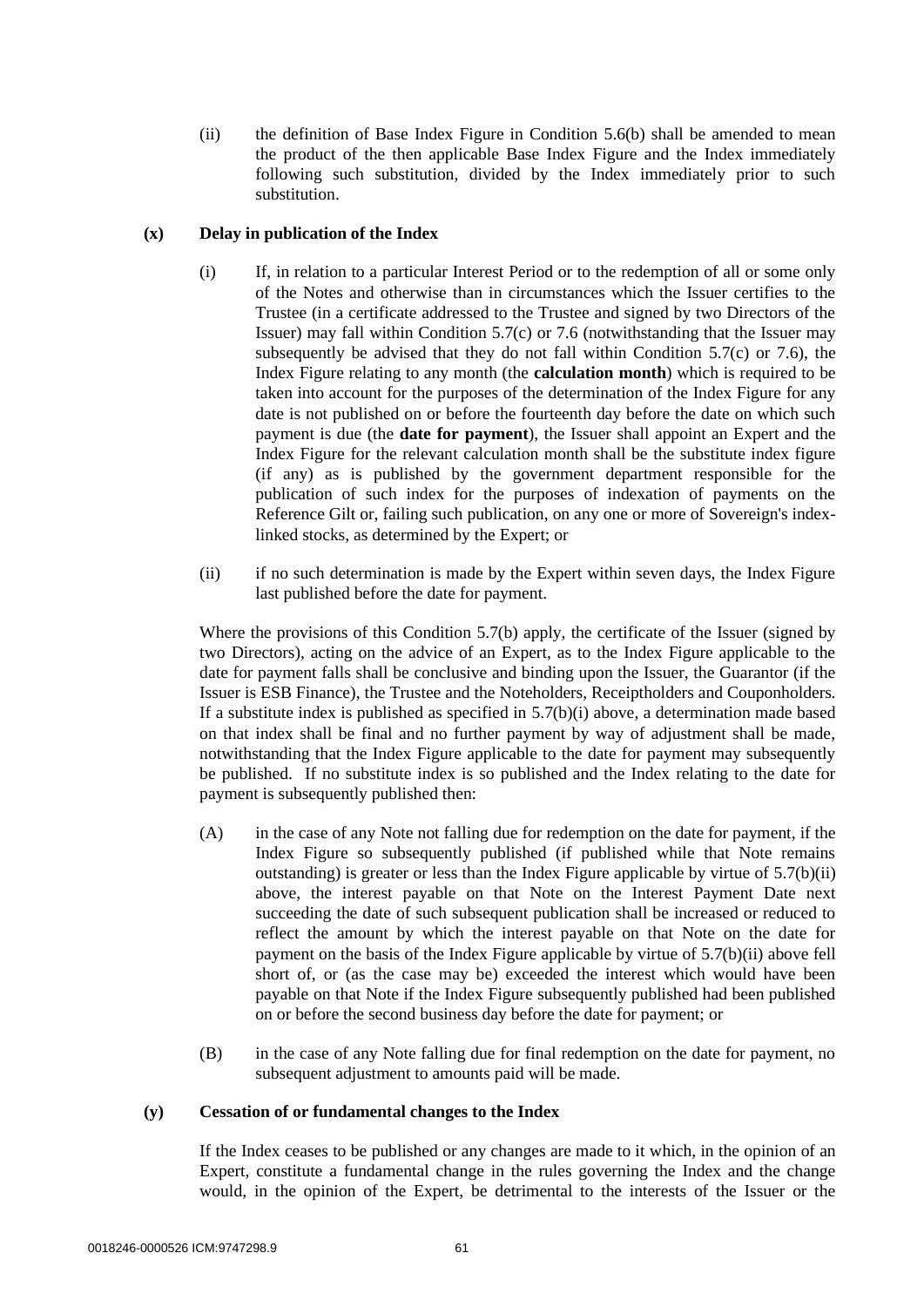Noteholders and if, within 30 days after its appointment (or such longer period as the Trustee may consider reasonable), the Expert recommends for the purposes of the Notes one or more adjustments to the Index or a substitute index (with or without adjustments), then provided that such adjustments or substitute index (as the case may be) are not materially detrimental (in the opinion of the Expert) either to the interests of the Issuer or the interests of the Noteholders, as compared to the interests of the Issuer and the Noteholders (as the case may be) as they would have been had the Index continued to be published or such fundamental change in the rules governing the Index not been made, the Index shall be adjusted as so recommended or (as the case may be) shall be replaced by the substitute index so recommended (as so adjusted, if so recommended) and references in these Conditions to the Index shall be construed accordingly and the Issuer shall notify the Noteholders of the adjustments to the Index or the introduction of the substitute index (with or without adjustments) in accordance with Condition 14 (*Notices*).

If any payment in respect of the Notes is due to be made after the cessation or changes referred to in the preceding paragraph but before any such adjustment to, or replacement of, the Index takes effect, the Issuer shall (if the Index Figure applicable (or deemed applicable) to the date for payment is not available in accordance with the provisions of Condition 5.6) make a provisional payment on the basis that the Index Figure applicable to the date for payment is the Index last published. In that event or in the event of any payment on the Notes having been made on the basis of an Index deemed applicable under Condition 5.7(b)(i) above (also referred to below as a **provisional payment**) and in either such case in the event of the Trustee on the advice of the Expert subsequently determining that the relevant circumstances fall within this Condition 5.7(c), then:

- (i) except in the case of a payment on redemption of the Notes, if the sum which would have been payable if such adjustments or such substitute index had been in effect on the due date for such provisional payment is greater or less than the amount of such provisional payment, the interest payable on the Notes on the Interest Payment Date next succeeding the last date by which the Issuer and Trustee receive such recommendation shall be increased or reduced to reflect the amount by which such provisional payment of interest fell short of, or (as the case may be) exceeded, the interest which would have been payable on the Notes if such adjustments or such substituted index had been in effect on that date; or
- (ii) in the case of a payment of principal or interest on redemption of the Notes, no subsequent adjustment to amounts paid will be made.

### **(z) Trustee**

The Trustee shall be entitled to assume that no cessation of or change to the Index has occurred until informed otherwise by the Issuer and shall have no obligation to monitor any Index or to check any calculations made pursuant to this Condition and will not be responsible for identifying or appointing an Expert save as provided in these Conditions.

#### **6. PAYMENTS**

# **6.1 Method of payment**

Subject as provided below:

(aa) payments in a Specified Currency other than euro will be made by credit or transfer to an account in the relevant Specified Currency maintained by the payee with, or, at the option of the payee, by a cheque in such Specified Currency drawn on, a bank in the principal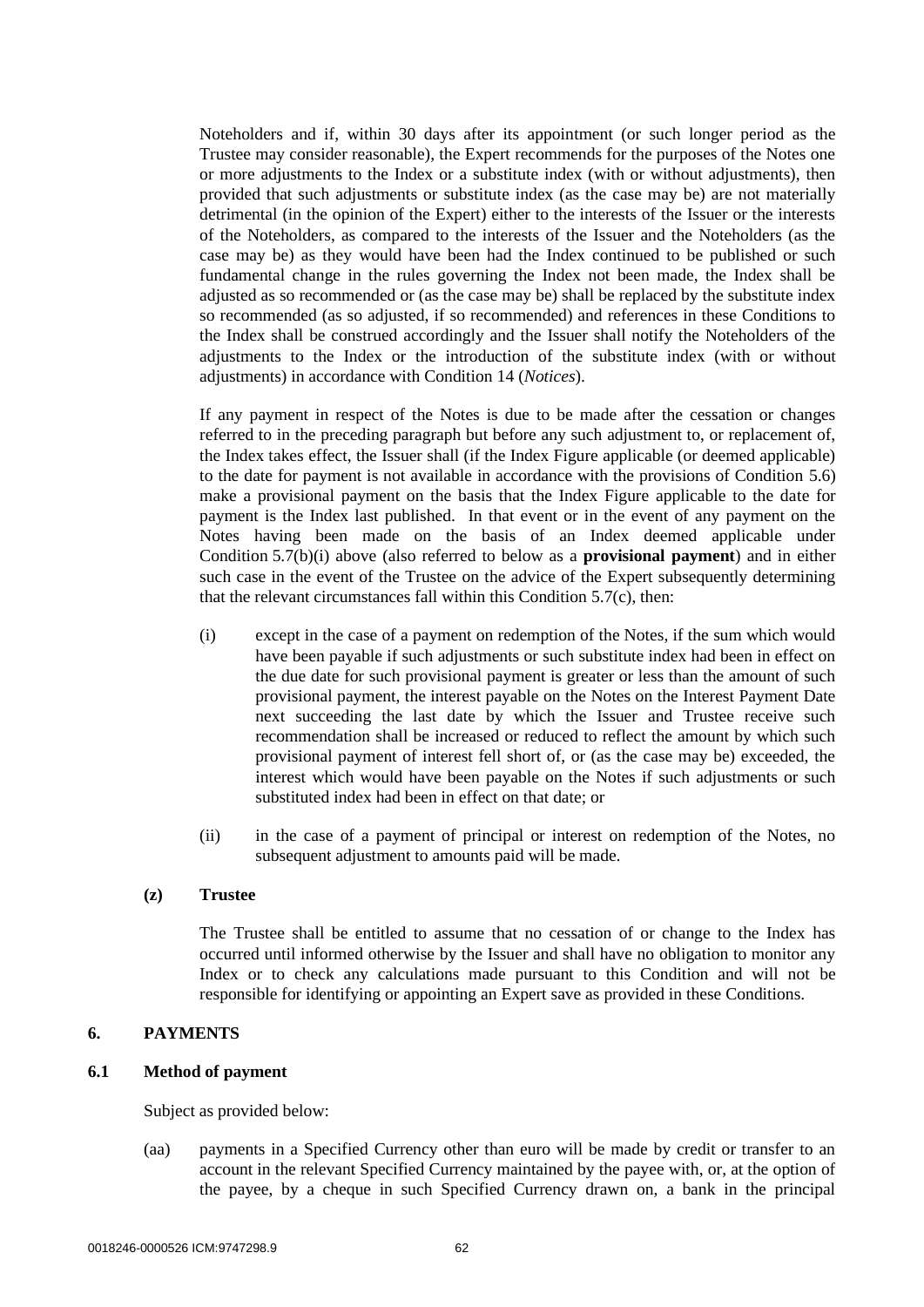financial centre of the country of such Specified Currency (which, if the Specified Currency is Australian dollars or New Zealand dollars, shall be Sydney and Auckland, respectively); and

(bb) payments in euro will be made by credit or transfer to a euro account (or any other account to which euro may be credited or transferred) specified by the payee or, at the option of the payee, by a euro cheque.

Payments will be subject in all cases to any fiscal or other laws and regulations applicable thereto in the place of payment, but without prejudice to the provisions of Condition 8 (*Taxation*).

# **6.2 Presentation of definitive Notes, Receipts and Coupons**

Payments of principal in respect of definitive Notes will (subject as provided below) be made in the manner provided in Condition 6.1 above only against presentation and surrender (or, in the case of part payment of any sum due, endorsement) of definitive Notes, and payments of interest in respect of definitive Notes will (subject as provided below) be made as aforesaid only against presentation and surrender (or, in the case of part payment of any sum due, endorsement) of Coupons, in each case at the specified office of any Paying Agent outside the United States (which expression, as used herein, means the United States of America (including the States and the District of Columbia, its territories, its possessions and other areas subject to its jurisdiction)).

Payments of instalments of principal (if any) in respect of definitive Notes, other than the final instalment, will (subject as provided below) be made in the manner provided in Condition 6.1 above only against presentation and surrender (or, in the case of part payment of any sum due, endorsement) of the relevant Receipt in accordance with the preceding paragraph. Payment of the final instalment will be made in the manner provided in Condition 6.1 above only against presentation and surrender (or, in the case of part payment of any sum due, endorsement) of the relevant Note in accordance with the preceding paragraph. Each Receipt must be presented for payment of the relevant instalment together with the definitive Note to which it appertains. Receipts presented without the definitive Note to which they appertain do not constitute valid obligations of the Issuer. Upon the date on which any definitive Note becomes due and repayable, unmatured Receipts (if any) relating thereto (whether or not attached) shall become void and no payment shall be made in respect thereof.

Upon the date on which any Note in definitive form becomes due and repayable, unmatured Coupons and Talons (if any) relating thereto (whether or not attached) shall become void and no payment or, as the case may be, exchange for further Coupons shall be made in respect thereof.

If the due date for redemption of any definitive Note is not an Interest Payment Date, interest (if any) accrued in respect of such Note from (and including) the preceding Interest Payment Date or, as the case may be, the Interest Commencement Date shall be payable only against surrender of the relevant definitive Note.

# **6.3 Payments in respect of Global Notes**

Payments of principal and interest (if any) in respect of Notes represented by any Global Note will (subject as provided below) be made in the manner specified above in relation to definitive Notes and/or otherwise in the manner specified in the relevant Global Note, where applicable against presentation or surrender, as the case may be, of such Global Note at the specified office of any Paying Agent outside the United States. A record of each payment made, whether against presentation or surrender of any Global Note or otherwise, distinguishing between any payment of principal and any payment of interest, will be made on such Global Note by the Paying Agent to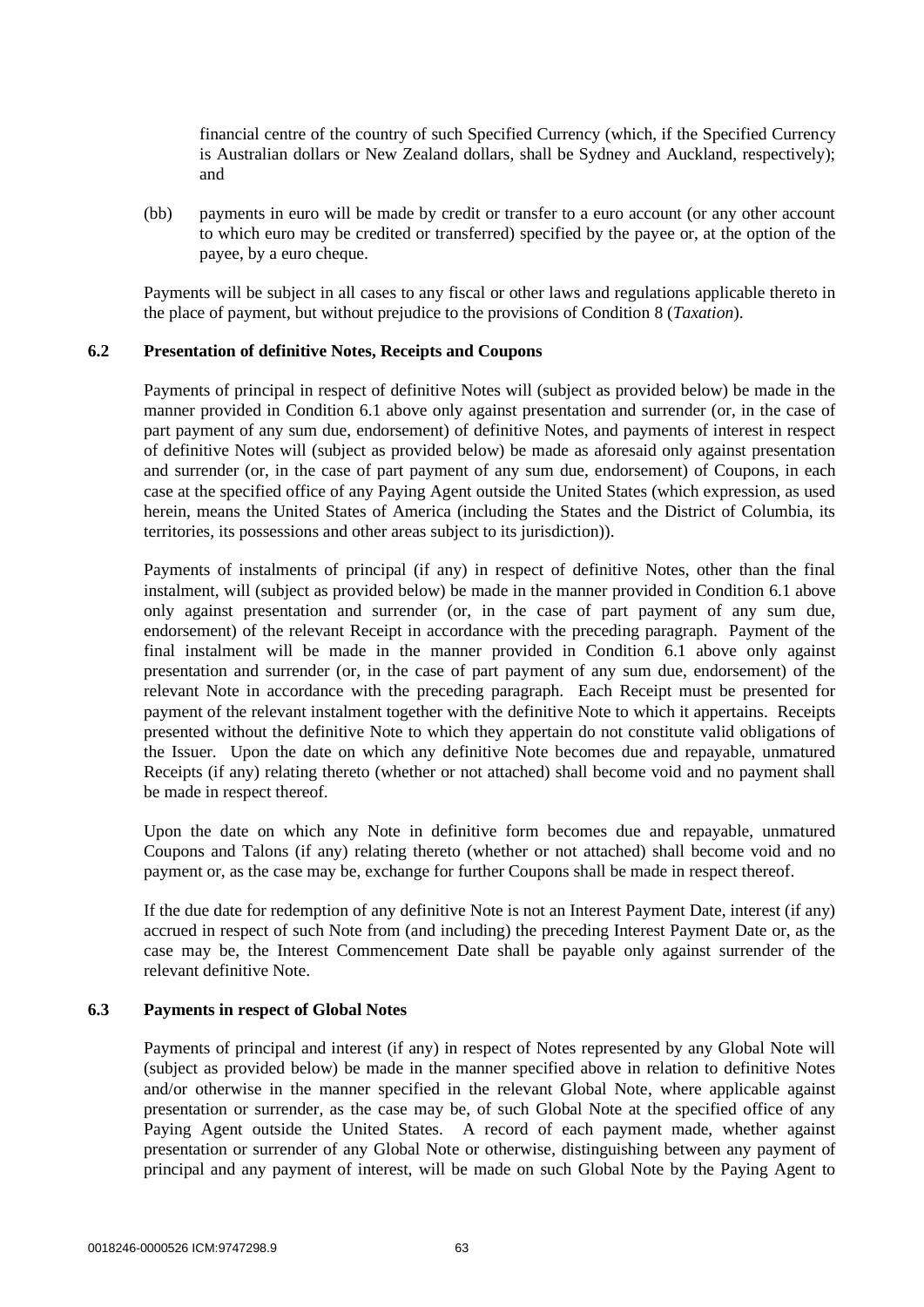which it was presented or in the records of Euroclear and/or Clearstream, as applicable and in each case such record shall be *prima facie* evidence that the payment in question has been made.

#### **6.4 General provisions applicable to payments**

The holder of a Global Note shall be the only person entitled to receive payments in respect of Notes represented by such Global Note and the Issuer and the Guarantor (if the Issuer is ESB Finance) will be discharged by payment to, or to the order of, the holder of such Global Note in respect of each amount so paid. Each of the persons shown in the records of Euroclear or Clearstream, Luxembourg as the beneficial holder of a particular nominal amount of Notes represented by such Global Note must look solely to Euroclear or Clearstream, Luxembourg, as the case may be, for his share of each payment so made by the Issuer or, as the case may be, the Guarantor to, or to the order of, the holder of such Global Note.

Notwithstanding the foregoing provisions of this Condition, if any amount of principal and/or interest in respect of Notes is payable in U.S. dollars, such U.S. dollar payments of principal and/or interest in respect of such Notes will be made at the specified office of a Paying Agent in the United States if:

- (cc) the Issuer has appointed Paying Agents with specified offices outside the United States with the reasonable expectation that such Paying Agents would be able to make payment in U.S. dollars at such specified offices outside the United States of the full amount of principal and interest on the Notes in the manner provided above when due;
- (dd) payment of the full amount of such principal and interest at all such specified offices outside the United States is illegal or effectively precluded by exchange controls or other similar restrictions on the full payment or receipt of principal and interest in U.S. dollars; and
- (ee) such payment is then permitted under United States law without involving, in the opinion of the Issuer and, where applicable, the Guarantor, adverse tax consequences to the Issuer or, as the case may be, the Guarantor.

# **6.5 Payment Day**

If the date for payment of any amount in respect of any Note, Receipt or Coupon is not a Payment Day, the holder thereof shall not be entitled to payment until the next following Payment Day in the relevant place and shall not be entitled to further interest or other payment in respect of such delay. For these purposes, **Payment Day** means any day which (subject to Condition 9 (*Prescription*)) is:

- (ff) a day on which commercial banks and foreign exchange markets settle payments and are open for general business (including dealing in foreign exchange and foreign currency deposits) in:
	- (i) the relevant place of presentation;
	- (ii) London;
	- (iii) each Additional Financial Centre specified in the applicable Final Terms; and
- (gg) either (A) in relation to any sum payable in a Specified Currency other than euro, a day on which commercial banks and foreign exchange markets settle payments and are open for general business (including dealing in foreign exchange and foreign currency deposits) in the principal financial centre of the country of the relevant Specified Currency (if other than the place of presentation, London and any Additional Financial Centre and which if the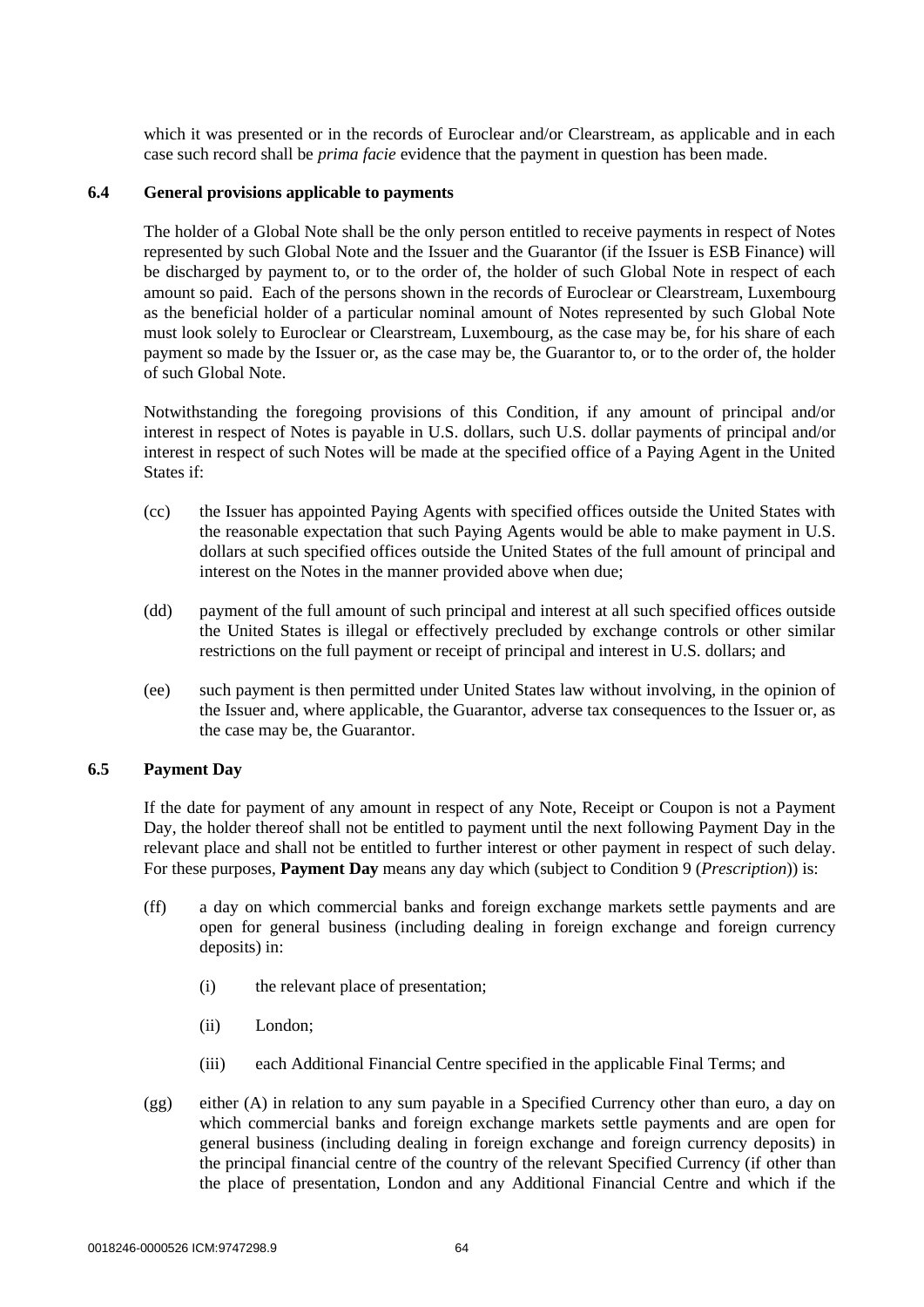Specified Currency is Australian dollars or New Zealand dollars shall be Sydney and Auckland, respectively) or (B) in relation to any sum payable in euro, a day on which the TARGET2 System is open.

### **6.6 Interpretation of principal and interest**

Any reference in these Conditions to principal in respect of the Notes shall be deemed to include, as applicable:

- (hh) any additional amounts which may be payable with respect to principal under Condition 8 (*Taxation*) or under any undertaking or covenant given in addition thereto, or in substitution therefor, pursuant to the Trust Deed;
- (ii) the Final Redemption Amount of the Notes;
- (ii) the Early Redemption Amount of the Notes;
- $(kk)$  the Optional Redemption Amount(s) (if any) of the Notes;
- (ll) in relation to Notes redeemable in instalments, the Instalment Amounts;
- (mm) in relation to Zero Coupon Notes, the Amortised Face Amount (as defined in Condition 7.6); and
- (nn) any premium and any other amounts (other than interest) which may be payable by the Issuer under or in respect of the Notes.

Any reference in the Conditions to interest in respect of the Notes shall be deemed to include, as applicable, any additional amounts which may be payable with respect to interest under Condition 8 (*Taxation*) or under any undertaking or covenant given in addition thereto, or in substitution therefor, pursuant to the Trust Deed.

#### **7. REDEMPTION AND PURCHASE**

#### **7.1 Redemption at maturity**

Unless previously redeemed or purchased and cancelled as specified below, each Note (including each Index Linked Redemption Note and Dual Currency Redemption Note) will be redeemed by the Issuer at its Final Redemption Amount specified in, or determined in the manner specified in, the applicable Final Terms in the relevant Specified Currency on the Maturity Date.

### **7.2 Redemption for tax reasons**

The Notes may be redeemed at the option of the Issuer in whole, but not in part, at any time (if this Note is neither a Floating Rate Note, an Index Linked Interest Note nor a Dual Currency Interest Note) or on any Interest Payment Date (if this Note is either a Floating Rate Note, an Index Linked Interest Note or a Dual Currency Interest Note), on giving not less than 30 nor more than 60 days' notice to the Trustee and the Agent and, in accordance with Condition 14 (*Notices*), the Noteholders (which notice shall be irrevocable), if the Issuer satisfies the Trustee immediately before the giving of such notice that:

(oo) on the occasion of the next payment due under the Notes, the Issuer has or will become obliged to pay additional amounts as provided or referred to in Condition 8 (*Taxation*) or (if the Issuer is ESB Finance) the Guarantor would be unable for reasons outside its control to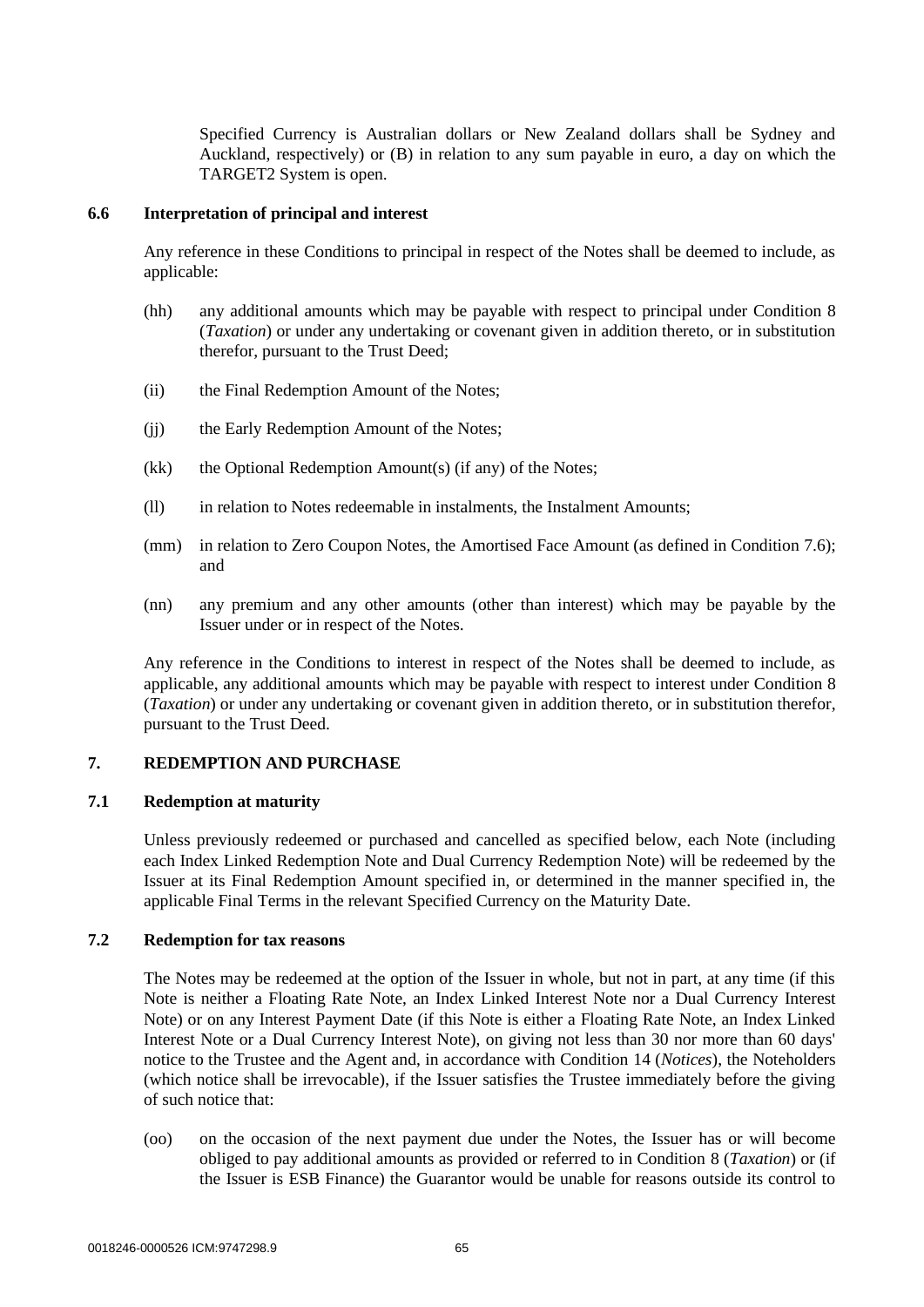procure payment by ESB Finance and in making payment itself would be required to pay such additional amounts, in each case as a result of any change in, or amendment to, the laws or regulations of a Tax Jurisdiction (as defined in Condition 8 (*Taxation*)) or any change in the application or official interpretation of such laws or regulations, which change or amendment becomes effective on or after the date on which agreement is reached to issue the first Tranche of the Notes; and

(pp) such obligation cannot be avoided by the Issuer or, as the case may be, the Guarantor taking reasonable measures available to it,

provided that no such notice of redemption shall be given earlier than 90 days prior to the earliest date on which the Issuer or, as the case may be, the Guarantor would be obliged to pay such additional amounts were a payment in respect of the Notes then due.

Prior to the publication of any notice of redemption pursuant to this Condition, the Issuer shall deliver to the Trustee a certificate signed by two Directors of the Issuer or, as the case may be, the Guarantor stating that the Issuer is entitled to effect such redemption and setting forth a statement of facts showing that the conditions precedent to the right of the Issuer so to redeem have occurred, and an opinion of independent legal advisers of recognised standing to the effect that the Issuer or, as the case may be, the Guarantor has or will become obliged to pay such additional amounts as a result of such change or amendment and the Trustee shall be entitled to accept the certificate and opinion as sufficient evidence of the satisfaction of the conditions precedent set out above, in which event it shall be conclusive and binding on the Noteholders, the Receiptholders and the Couponholders.

Notes redeemed pursuant to this Condition 7.2 will be redeemed at their Early Redemption Amount referred to in Condition 7.7 below together (if appropriate) with interest accrued to (but excluding) the date of redemption.

### **7.3 Redemption at the option of the Issuer (Issuer Call)**

If Issuer Call is specified in the applicable Final Terms, the Issuer may, having given:

- (qq) not less than 15 nor more than 30 days' notice to the Noteholders in accordance with Condition 14 (*Notices*); and
- (rr) not less than 15 days before the giving of the notice referred to in (a) above, notice to the Trustee and to the Agent;

(which notices shall be irrevocable and shall specify the date fixed for redemption), redeem all or some only of the Notes then outstanding on any Optional Redemption Date and at the Optional Redemption Amount(s) specified in, or determined in the manner specified in, the applicable Final Terms together, if appropriate, with interest accrued to (but excluding) the relevant Optional Redemption Date. Any such redemption must be of a nominal amount not less than the Minimum Redemption Amount and not more than the Maximum Redemption Amount, in each case as may be specified in the applicable Final Terms. In the case of a partial redemption of Notes, the Notes to be redeemed (**Redeemed Notes**) will be selected individually by lot, in the case of Redeemed Notes represented by definitive Notes, and in accordance with the rules of Euroclear and/or Clearstream, Luxembourg, (to be reflected in the records of Euroclear and Clearstream, Luxembourg as either a pool factor or a reduction in nominal amount, at their discretion) in the case of Redeemed Notes represented by a Global Note, not more than 30 days prior to the date fixed for redemption (such date of selection being hereinafter called the **Selection Date**). In the case of Redeemed Notes represented by definitive Notes, a list of the serial numbers of such Redeemed Notes will be published in accordance with Condition 14 (*Notices*) not less than 15 days prior to the date fixed for redemption. No exchange of the relevant Global Note will be permitted during the period from (and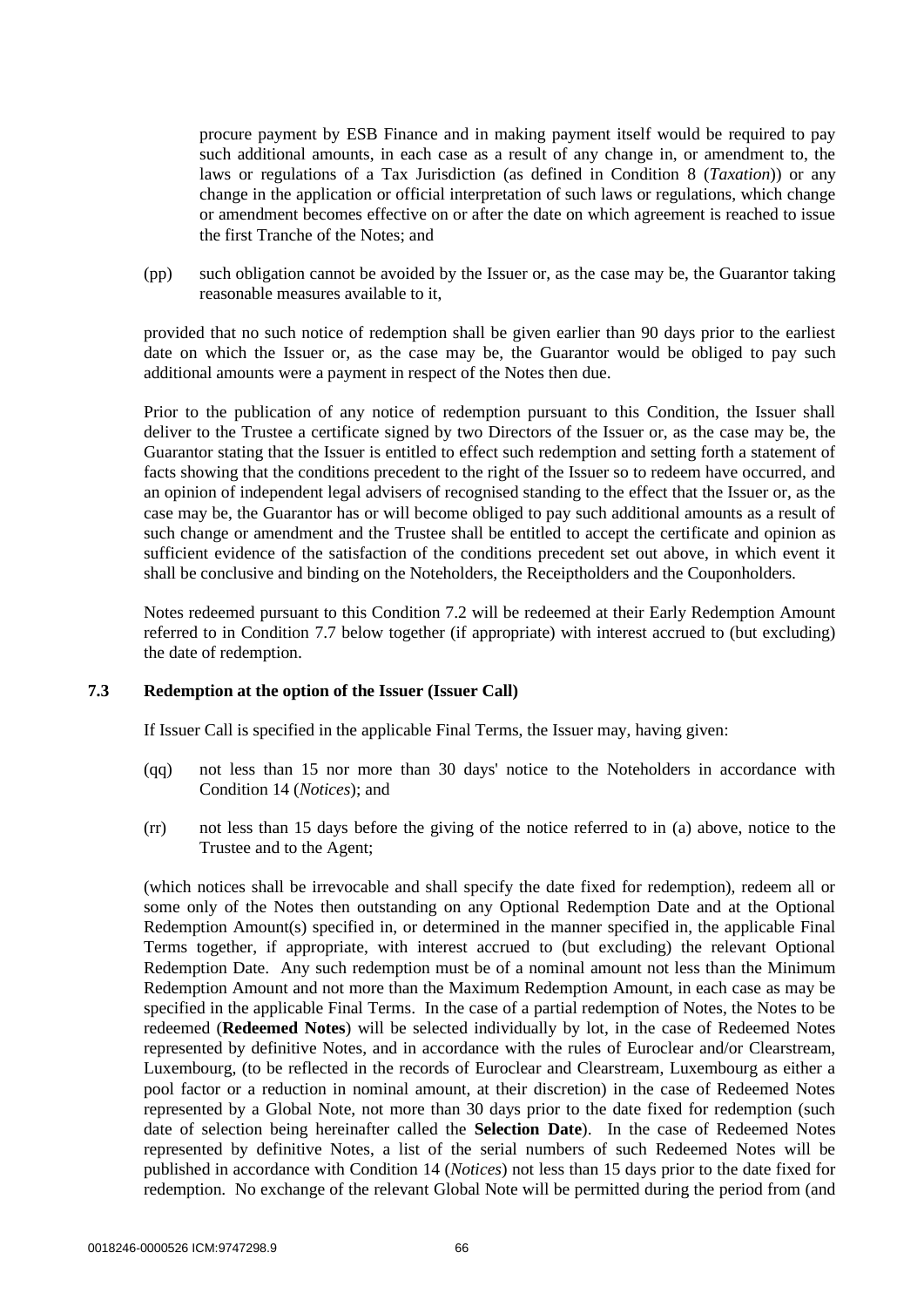including) the Selection Date to (and including) the date fixed for redemption pursuant to this Condition 7.3 and notice to that effect shall be given by the Issuer to the Noteholders in accordance with Condition 14 (*Notices*) at least five days prior to the Selection Date.

# **7.4 Redemption at the option of the Noteholders (Investor Put)**

If Investor Put is specified in the applicable Final Terms, upon the holder of any Note giving to the Issuer in accordance with Condition 14 (*Notices*) not less than 15 nor more than 30 days' notice the Issuer will, upon the expiry of such notice, redeem, subject to, and in accordance with, the terms specified in the applicable Final Terms, such Note on the Optional Redemption Date and at the Optional Redemption Amount together, if appropriate, with interest accrued to (but excluding) the Optional Redemption Date. It may be that before an Investor Put can be exercised, certain conditions and/or circumstances will need to be satisfied. Where relevant, the provisions will be set out in the applicable Final Terms.

To exercise the right to require redemption of this Note the holder of this Note must, if this Note is in definitive form and held outside Euroclear and Clearstream, Luxembourg, deliver, at the specified office of any Paying Agent at any time during normal business hours of such Paying Agent falling within the notice period, a duly completed and signed notice of exercise in the form (for the time being current) obtainable from any specified office of any Paying Agent (a **Put Notice**) and in which the holder must specify a bank account (or, if payment is required to be made by cheque, an address) to which payment is to be made under this Condition accompanied by this Note or evidence satisfactory to the Paying Agent concerned that this Note will, following delivery of the Put Notice, be held to its order or under its control. If this Note is represented by a Global Note or is in definitive form and held through Euroclear or Clearstream, Luxembourg, to exercise the right to require redemption of this Note the holder of this Note must, within the notice period, give notice to the Agent of such exercise in accordance with the standard procedures of Euroclear and Clearstream, Luxembourg (which may include notice being given on his instruction by Euroclear or Clearstream, Luxembourg or any common depositary or common safekeeper, as the case may be, for them to the Agent by electronic means) in a form acceptable to Euroclear and Clearstream, Luxembourg from time to time and, if this Note is represented by a Global Note, at the same time present or procure the presentation of the relevant Global Note to the Agent for notation accordingly.

Any Put Notice or other notice given in accordance with the standard procedures of Euroclear and Clearstream, Luxembourg given by a holder of any Note pursuant to this Condition 7.4 shall be irrevocable except where, prior to the due date of redemption, an Event of Default has occurred and the Trustee has declared the Notes to be due and payable pursuant to Condition 10 (*Events of Default and Enforcement*), in which event such holder, at its option, may elect by notice to the Issuer to withdraw the notice given pursuant to this Condition 7.4 and instead to declare such Note forthwith due and payable pursuant to Condition 10 (*Events of Default and Enforcement*).

# **7.5 Redemption as a result of a Change of Control of the Issuer**

An **Event Risk Put Event** will occur if, while any of the Notes remains outstanding (as defined in the Trust Deed) a Change of Control Event occurs and during the Change of Control Period either:

- (i) a Ratings Downgrade occurs; or
- (ii) if at the time of the commencement of the Change of Control Period the Notes do not carry a credit rating from a Rating Agency, the relevant Issuer is unable to obtain an investment grade rating from any Rating Agency before the end of the Change of Control Period.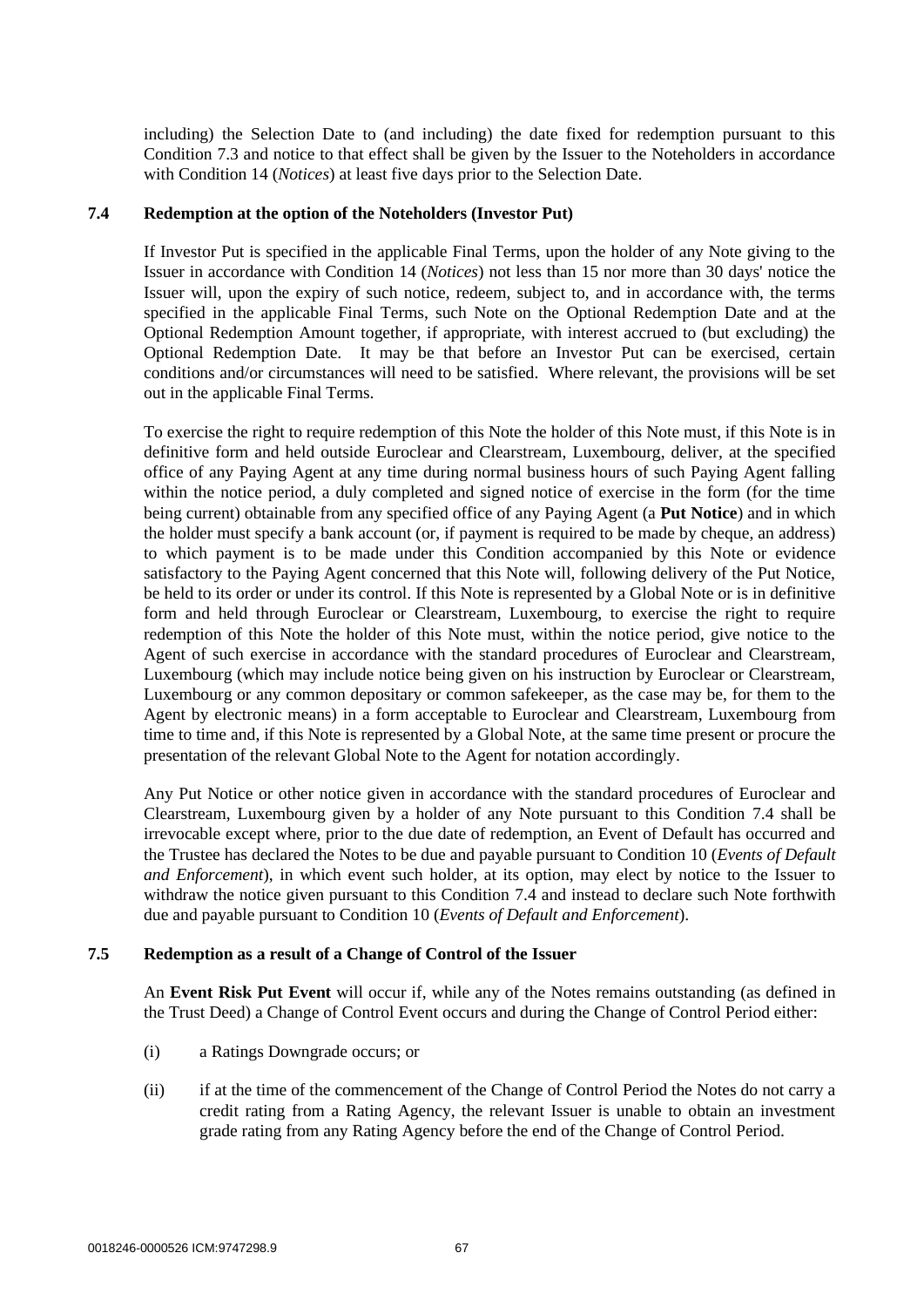Further, if at the time of the commencement of the Change of Control Period the Notes carry a noninvestment grade credit rating (as described below) from any Rating Agency, an Event Risk Put Event will be deemed to occur upon the occurrence of a Change of Control Event alone.

If an Event Risk Put Event occurs (unless the Issuer has given notice under Condition 7.2 (*Redemption or repurchase for tax reasons*) or Condition 7.3 (*Redemption and repurchase at the option of the Issuer*) in respect of all of the Notes then outstanding):

- (ss) the Issuer shall, within 10 Dublin Business Days after the occurrence of such Event Risk Put Event, and at any such time upon the Trustee becoming similarly so aware the Trustee may, and if so requested by the holders of at least one-fifth in nominal amount of the Notes then outstanding or if so directed by Extraordinary Resolution of the Noteholders, shall (subject in each case to being indemnified and/or secured and/or prefunded to its satisfaction), give notice (a **Event Risk Put Event Notice**) to the Noteholders in accordance with Condition 14 (*Notices*) specifying the nature of the Event Risk Put Event and the procedure for exercising the option contained in this Condition 7.5; and
- (tt) the holder of each Note will have the option to require the Issuer to redeem or, at the relevant Issuer's option, purchase (or procure the purchase of) that Note on the Event Risk Put Date (as defined below) at its principal amount, together with any interest accrued up to (but excluding) the Event Risk Put Date.

To exercise the right to require redemption of the Notes following an Event Risk Put Event, the holder of the Notes must, if the Notes are in definitive form and held outside Euroclear and Clearstream, Luxembourg, deliver, at the specified office of any Paying Agent at any time during normal business hours of such Paying Agent on any Business Day falling within the Event Risk Put Period, deliver a duly completed and signed notice of exercise in the form (for the time being current) obtainable from any specified office of any Paying Agent (an **Event Risk Put Notice**) and in which the holder must specify a bank account (or, if payment is required to be made by cheque, an address) to which payment is to be made under this Condition. If the Notes are in definitive bearer form, the Event Risk Put Notice must be accompanied by the Notes (together with all Coupons appertaining thereto maturing after the Event Risk Put Date), or evidence satisfactory to the Paying Agent concerned that the Notes (and such Coupons) will, following delivery of the Event Risk Put Notice, be held to its order or under its control.

If the Notes are represented by a Global Note or are in definitive form and held through Euroclear or Clearstream, Luxembourg, to exercise the right to require redemption of the Notes following an Event Risk Put Event the holder of the Notes must, within the Event Risk Put Period, give notice to the Agent of such exercise in accordance with the standard procedures of Euroclear and Clearstream, Luxembourg (which may include notice being given on his instruction by Euroclear and Clearstream, Luxembourg, or any common depositary or common safekeeper, as the case may be, for them to the Agent by electronic means) in a form acceptable to Euroclear and Clearstream, Luxembourg from time to time and, if the Notes are represented by a Global Note and the terms of such Global Note so provide, at the same time present or procure the presentation of the relevant Global Note to the Agent for notation accordingly.

The Issuer shall redeem or, at the option of the Issuer, purchase (or procure the purchase of) the relevant Notes on the Event Risk Put Date at their principal amount, together with any interest accrued up to (but excluding) the Event Risk Put Date unless previously redeemed or purchased.

If 80 per cent. or more in nominal amount of the Notes originally issued have been redeemed or purchased and cancelled pursuant to the provisions of this Condition 7, the Issuer may, on not less than 30 or more than 60 days' notice to the Noteholders given within 30 days after the Event Risk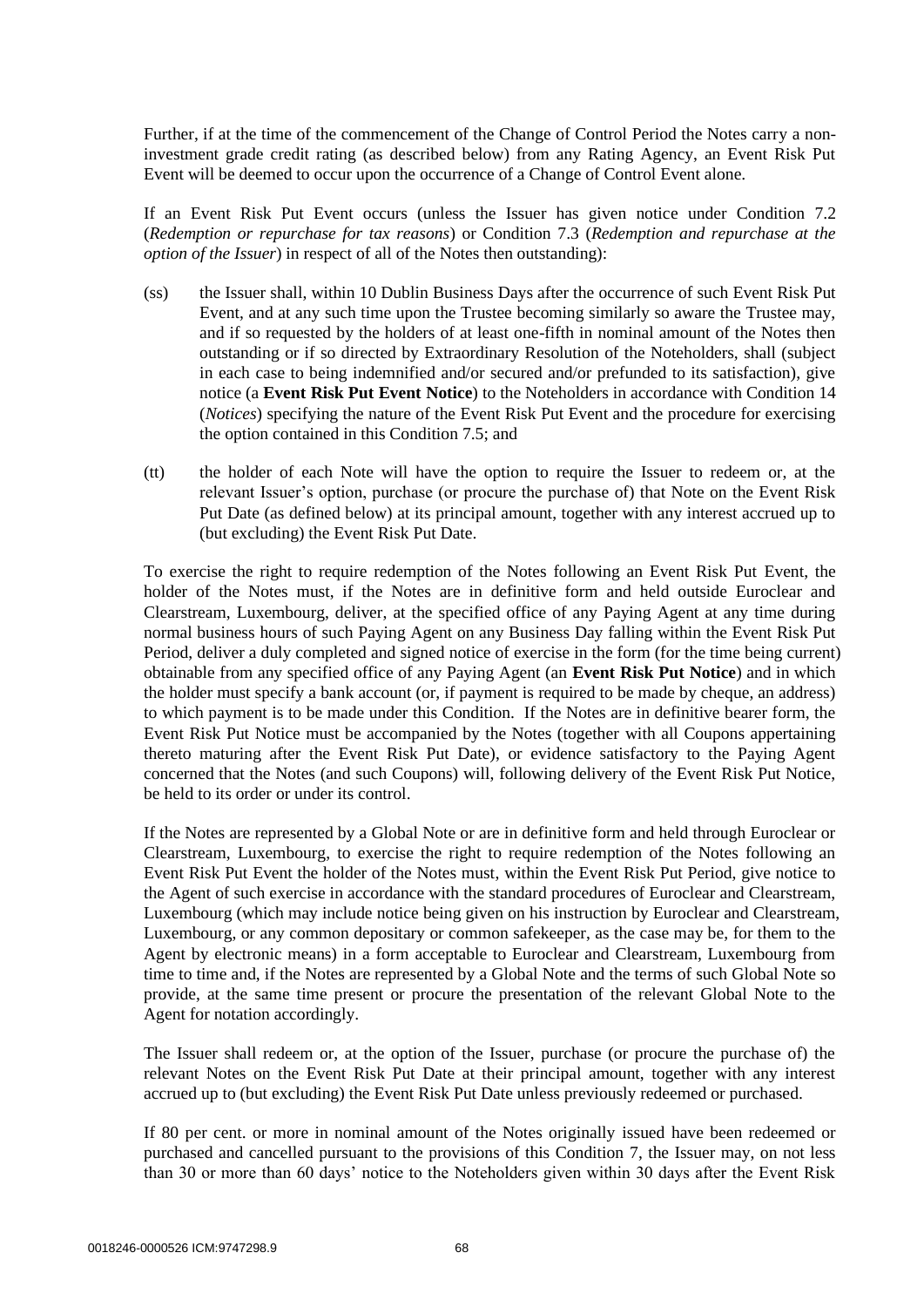Put Date, redeem the remaining Notes as a whole at a redemption price of the principal amount thereof plus interest accrued to but excluding the date of such redemption.

If the rating designations employed by Moody's, Fitch and S&P are changed from those which are described within the applicable definition of Ratings Downgrade (below), or if a rating is assigned by another Rating Agency, the Issuer shall determine, with the agreement of the Trustee the rating designations of Moody's, Fitch and S&P or such other Rating Agency (as appropriate) as are most equivalent to the prior rating designations of Moody's, Fitch and S&P and this Condition shall be construed accordingly.

The Trustee is under no obligation to ascertain whether an Event Risk Put Event or any event which would lead to the occurrence of or could constitute an Event Risk Put Event has occurred and, until it shall have actual knowledge or notice pursuant to the Trust Deed to the contrary, the Trustee may assume that no Event Risk Put Event or other such event has occurred.

Where the definitions within this Condition 7.5 state that the Issuer will seek to obtain a rating from a Rating Agency, the Issuer undertakes that it will make all reasonable endeavours to seek a rating in respect of the Notes from a Rating Agency either prior to or not later than the timeframe as specified.

For the purpose of these Conditions:

A **Change of Control Event** shall occur if the Government of Ireland ceases, directly or indirectly (through any government agency or political subdivision thereof or otherwise), to have Control of **ESB.** 

**Change of Control Period** means the period:

- (a) commencing on the date that is one Business Day before the earlier of (a) the date of the relevant Change of Control Event and (b) the date of the earliest Relevant Potential Change of Control Announcement (if any); and
- (b) ending 90 days after the date of the Change of Control Event or such longer period for which the Notes are under consideration by a Rating Agency for rating or rating review (such consideration having been announced publicly within the period ending 90 days after the date of the Change of Control Event and such period not to exceed 60 days after the public announcement of such consideration).

**Control of ESB** means the right, by virtue of holding shares in ESB or otherwise, or by virtue of any contract or other arrangement with any holder of shares in such body corporate, to exercise or control the exercise of more than 50 per cent. of the total voting rights conferred upon the holders of the entire capital stock for the time being of ESB.

**Dublin Business Day** means a day on which commercial banks and foreign exchange markets settle payments and are open for general business (including dealing in foreign exchange and foreign currency deposits) in Dublin.

**Event Risk Put Date** means the date falling seven days after the expiry of the Event Risk Put Period.

**Event Risk Put Period** means the period of 45 days after a Event Risk Put Event Notice is given.

**Rating Agency** means Moody's Investors Service, Inc. (**Moody's**), Fitch Ratings Ltd. (**Fitch**) or Standard & Poor's Rating Services, a division of the McGraw-Hill Companies Inc, (**S&P**), or their respective successors, replacements or substitutes.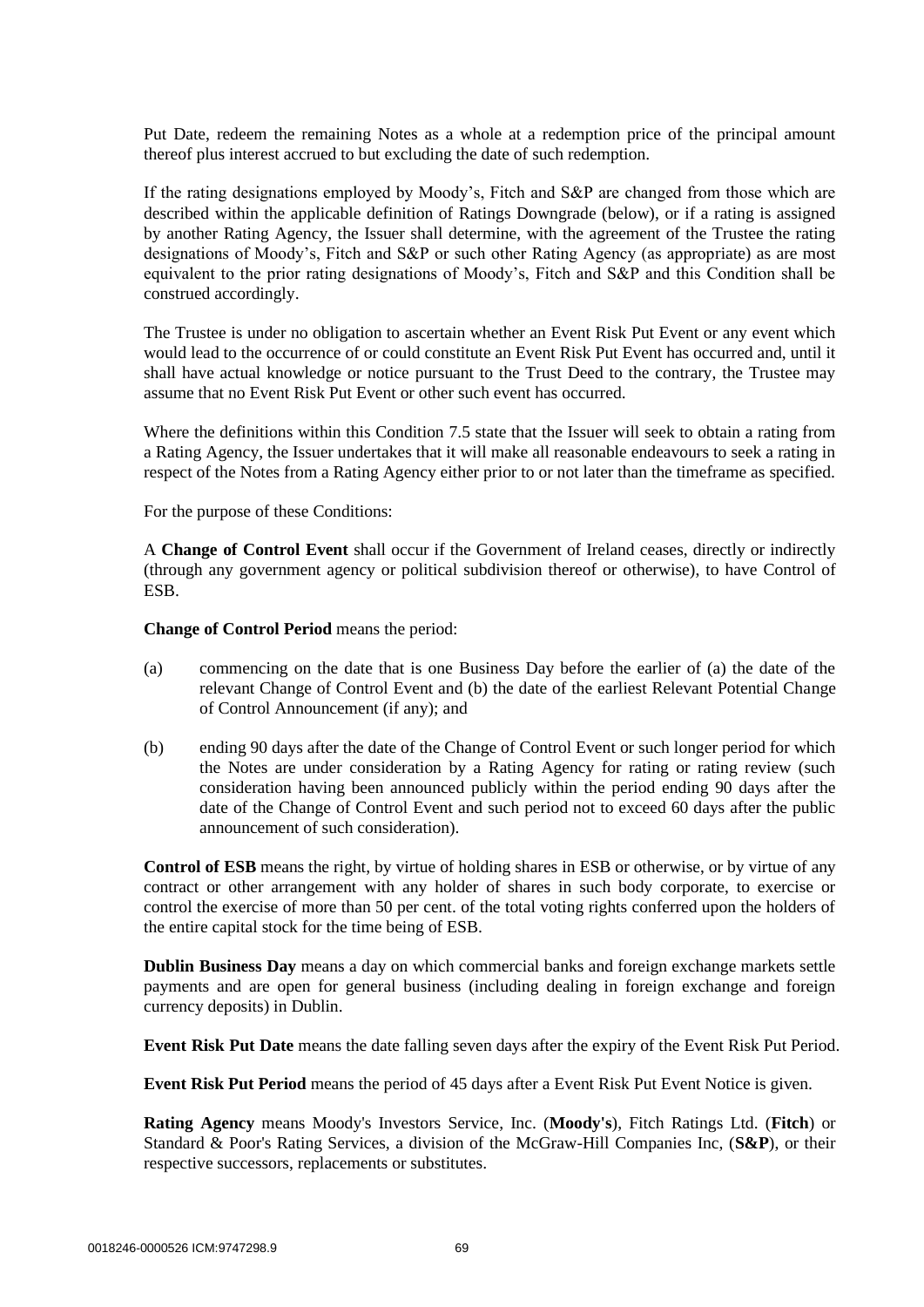**Ratings Downgrade** means, with respect to a Rating Agency and a Change of Control Event, immediately prior to the commencement of the relevant Change of Control Period, such Rating Agency rated the Notes as investment grade (being at or above Baa3, BBB- or BBB- for Moody's, Fitch and S&P respectively, or its respective equivalent for the time being), or, in the case of a Rating Agency which had not assigned a rating to the Notes immediately prior to the commencement of the relevant Change of Control Period, such Rating Agency assigns an investment grade rating to the Notes during the relevant Change of Control Period, and during such Change of Control Period:

- (a) such Rating Agency rates the Notes as non-investment grade (being at or below Ba1, BB+ or BB+ for Moody's, Fitch and S&P respectively, or its respective equivalent for the time being) and such rating is not within such Change of Control Period restored to an investment grade rating by such Rating Agency or replaced by an investment grade rating of another Rating Agency, or
- (b) such Rating Agency withdraws its rating of the Notes and that rating is not within such Change of Control Period replaced by an investment grade rating of another Rating Agency,

and in each case such Rating Agency publicly announces or confirms in writing to the Issuer, the Guarantor (if the Issuer is ESB Finance) or the Trustee that such non-investment grade rating or withdrawal of rating was the result, in whole or in part, of any event or circumstance comprised in or arising as a result of, or in respect of, the applicable Change of Control Event (whether or not such Change of Control Event shall have occurred at the time such rating is given or rating is withdrawn).

**Relevant Potential Change of Control Announcement** means any formal public announcement or statement by or on behalf of ESB or the Government of Ireland relating to any potential Change of Control Event where, within 180 days of the date of such announcement or statement, a Change of Control Event occurs.

# **7.6 Redemption for Indexation Reasons**

In the case of Index Linked Interest Notes or Index Linked Redemption Notes (unless the contrary appears within the applicable Final Terms):

- (c) if the Index ceases to be published or any changes are made to it which, in the opinion of an Expert, constitute a fundamental change in the rules governing the Index and the change would, in the opinion of the Expert, be detrimental to the interests of the Noteholders and if the Expert fails within 30 days after its appointment (or such longer period as the Trustee considers reasonable), or states to the Issuer and the Trustee that it is unable, to recommend for the purposes of the Notes any adjustments to the Index or any substitute index (with or without adjustments) as described in Condition 5.7(c), the Issuer shall, within 14 days after the expiry of such period or (as the case may be) after the date of such statement, give notice (which shall be irrevocable and shall state the date fixed for redemption which shall be not more than 15 days after the date on which the notice is given) to redeem the Notes then outstanding, at a price equal to their principal amount multiplied by the Index Ratio (or Limited Index Ratio in the case of Limited Index Linked Notes), applicable to the date on which the date fixed for redemption falls, together with accrued interest; or
- (d) if the Index ceases to be published or any changes are made to it which, in the opinion of an Expert, constitute a fundamental change in the rules governing the Index and the change would, in the opinion of the Expert, be detrimental to the interests of the Issuer and if the Expert fails within 30 days after its appointment (or such longer period as the Trustee considers reasonable), or states to the Issuer and the Trustee that it is unable, to recommend for the purposes of the Notes any adjustments to the Index or any substitute index (with or without adjustments) as described in Condition 5.7(c), the Issuer may at its option, within 14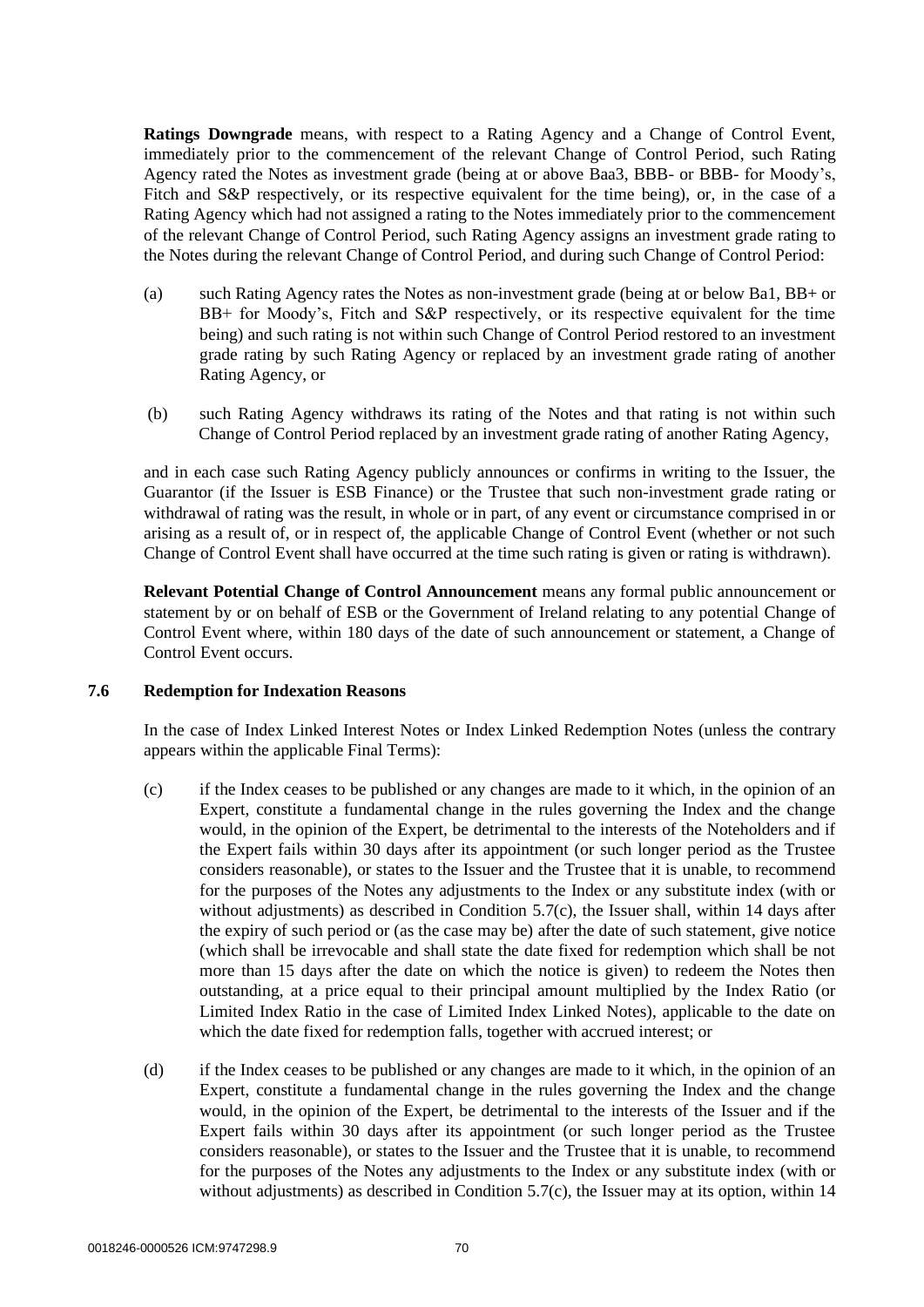days after the expiry of such period or (as the case may be) after the date of such statement, give notice (which shall be irrevocable and shall state the date fixed for redemption which shall be not more than 15 days after the date on which the notice is given) to redeem the Notes then outstanding, at a price equal to their principal amount multiplied by the Index Ratio or Limited Index Ratio (in the case of Limited Index Linked Notes) applicable to the date on which the date fixed for redemption falls, together with accrued interest.

### **7.7 Early Redemption Amounts**

For the purpose of Condition 7.2 above and Condition 10 (*Events of Default and Enforcement*), each Note will be redeemed at its Early Redemption Amount calculated as follows:

- (e) in the case of a Note with a Final Redemption Amount equal to the Issue Price, at the Final Redemption Amount thereof;
- (f) in the case of a Note (other than a Zero Coupon Note but including an Instalment Note and a Partly Paid Note) with a Final Redemption Amount which is or may be less or greater than the Issue Price or which is payable in a Specified Currency other than that in which the Note is denominated, at the amount specified in, or determined in the manner specified in, the applicable Final Terms or, if no such amount or manner is so specified in the applicable Final Terms, at its nominal amount; or
- (g) in the case of a Zero Coupon Note, at an amount (the **Amortised Face Amount**) calculated in accordance with the following formula:

Early Redemption Amount =  $RP \times (1+AY)^y$ 

where:

- **RP** means the Reference Price;
- **AY** means the Accrual Yield expressed as a decimal; and
- **y** is a fraction the numerator of which is equal to the number of days (calculated on the basis of a 360-day year consisting of 12 months of 30 days each) from (and including) the Issue Date of the first Tranche of the Notes to (but excluding) the date fixed for redemption or (as the case may be) the date upon which such Note becomes due and repayable and the denominator of which is 360,

or on such other calculation basis as may be specified in the applicable Final Terms.

# **7.8 Instalments**

Instalment Notes will be redeemed in the Instalment Amounts and on the Instalment Dates. In the case of early redemption, the Early Redemption Amount will be determined pursuant to Condition 7.7.

# **7.9 Partly Paid Notes**

Partly Paid Notes will be redeemed, whether at maturity, early redemption or otherwise, in accordance with the provisions of this Condition and the applicable Final Terms.

#### **7.10 Purchases**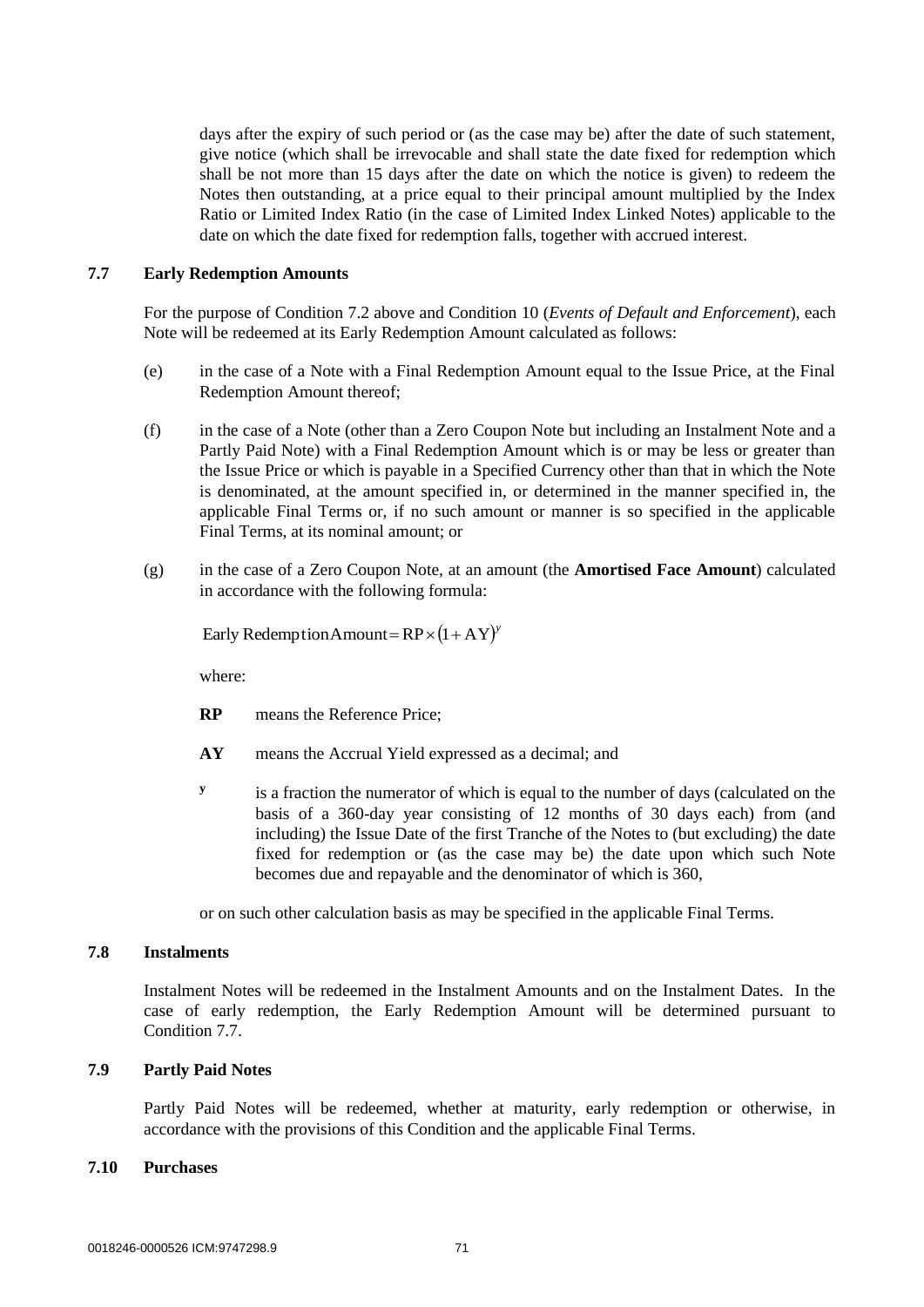The Issuer, the Guarantor (where the Issuer is ESB Finance) or any of their respective Subsidiaries may at any time purchase Notes (provided that, in the case of definitive Notes, all unmatured Receipts, Coupons and Talons appertaining thereto are purchased therewith) at any price in the open market or otherwise. All Notes so purchased will be surrendered to a Paying Agent for cancellation.

## **7.11 Cancellation**

All Notes which are redeemed, or purchased pursuant to Condition 7.10, will forthwith be cancelled (together with all unmatured Receipts, Coupons and Talons attached thereto or surrendered therewith at the time of redemption). All Notes so cancelled and any Notes purchased and cancelled pursuant to Condition 7.10 above (together with all unmatured Receipts, Coupons and Talons cancelled therewith) shall be forwarded to the Agent and cannot be reissued or resold.

## **7.12 Late payment on Zero Coupon Notes**

If the amount payable in respect of any Zero Coupon Note upon redemption of such Zero Coupon Note pursuant to Condition 7.1, 7.2, 7.3, 7.4 or 7.5 above upon its becoming due and repayable as provided in Condition 10 (*Events of Default and Enforcements*) is improperly withheld or refused, the amount due and repayable in respect of such Zero Coupon Note shall be the amount calculated as provided in Condition 7.7 above as though the references therein to the date fixed for the redemption or the date upon which such Zero Coupon Note becomes due and payable were replaced by references to the date which is the earlier of:

- (h) the date on which all amounts due in respect of such Zero Coupon Note have been paid; and
- (i) five days after the date on which the full amount of the moneys payable in respect of such Zero Coupon Notes has been received by the Agent or the Trustee and notice to that effect has been given to the Noteholders in accordance with Condition 14 (*Notices*).

# **8. TAXATION**

All payments in respect of the Notes, Receipts and Coupons by the Issuer or the Guarantor (where the Issuer is ESB Finance) will be made without withholding or deduction for or on account of any present or future taxes or duties of whatever nature imposed or levied by or on behalf of any Tax Jurisdiction unless such withholding or deduction is required by law. In such event, the Issuer, or as the case may be, the Guarantor (where the Issuer is ESB Finance) will pay such additional amounts as shall be necessary in order that the net amounts received by the holders of the Notes, Receipts or Coupons after such withholding or deduction shall equal the respective amounts which would otherwise have been receivable in respect of the Notes, Receipts or Coupons, as the case may be, in the absence of such withholding or deduction; except that no such additional amounts shall be payable with respect to any Note, Receipt or Coupon:

- (j) presented for payment by or on behalf of a holder who is liable for such taxes or duties in respect of such Note, Receipt or Coupon by reason of his having some connection with a Tax Jurisdiction other than the mere holding of such Note, Receipt or Coupon; or
- (k) presented for payment more than 30 days after the Relevant Date (as defined below) except to the extent that the holder thereof would have been entitled to an additional amount on presenting the same for payment on such thirtieth day assuming that day to have been a Payment Day (as defined in Condition 6.5); or
- (l) where such withholding or deduction is imposed on a payment to an individual and is required to be made pursuant to European Council Directive 2003/48/EC on the taxation of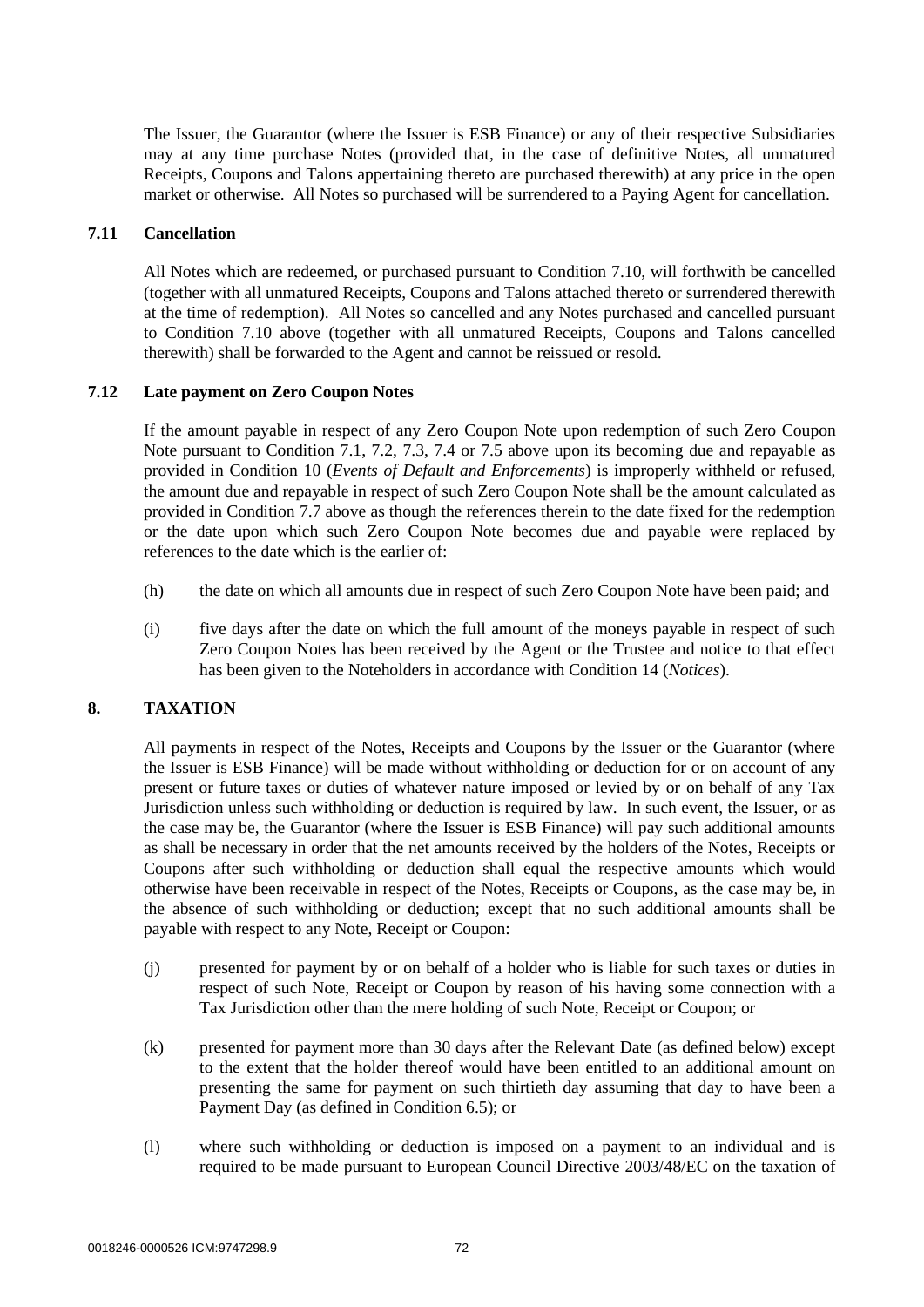savings income or any law implementing or complying with, or introduced in order to conform to, such Directive; or

(m) presented for payment by or on behalf of a holder who would have been able to avoid such withholding or deduction by presenting the relevant Note, Receipt or Coupon to another Paying Agent in a Member State of the European Union.

As used herein:

- (i) **Tax Jurisdiction** means Ireland or any political subdivision or any authority thereof or therein having power to tax; and
- (ii) the **Relevant Date** means the date on which such payment first becomes due, except that, if the full amount of the moneys payable has not been duly received by the Trustee or the Agent on or prior to such due date, it means the date on which, the full amount of such moneys having been so received, notice to that effect is duly given to the Noteholders in accordance with Condition 14 (*Notices*).

#### **9. PRESCRIPTION**

The Notes, Receipts and Coupons will become void unless presented for payment within a period of 10 years (in the case of principal) and five years (in the case of interest) after the Relevant Date (as defined in Condition 8 (*Taxation*)) therefor.

There shall not be included in any Coupon sheet issued on exchange of a Talon any Coupon the claim for payment in respect of which would be void pursuant to this Condition or Condition 6.2 or any Talon which would be void pursuant to Condition 6.2.

# **10. EVENTS OF DEFAULT AND ENFORCEMENT**

#### **10.1 Events of Default**

If any one or more of the following events (each an **Event of Default**) shall occur and be continuing the Trustee at its discretion may, and if so requested in writing by the holders of at least one-fifth in principal amount of the Notes then outstanding or if so directed by an Extraordinary Resolution shall (subject in each case to being indemnified and/or secured and/or prefunded to its satisfaction), (but in the case of the happening of any of the events described in paragraphs (b) to (d) (other than the winding up or dissolution of the Issuer or the Guarantor, if applicable), (e) to (g) and (i) inclusive below, only if the Trustee shall have certified in writing to the Issuer and, if applicable, the Guarantor that such event is, in its opinion, materially prejudicial to the interests of the Noteholders), give notice in writing to the Issuer or the Guarantor, if applicable, that each Note is, and each Note shall thereupon immediately become, due and repayable at its Early Redemption Amount together with accrued interest as provided in the Trust Deed:

- (n) if default is made in the payment of any amount due in respect of the Notes or any of them and the default continues for a period of 3 days in the case of principal or 7 days in the case of interest; or
- (o) if the Issuer or the Guarantor (where the Issuer is ESB Finance) fails to perform or observe any of its other obligations under the Conditions or the Trust Deed and (except in any case where, in the opinion of the Trustee, the failure is incapable of remedy when no such continuation or notice as is hereinafter mentioned will be required) the failure continues for the period of 30 days next following the service by the Trustee on the Issuer or the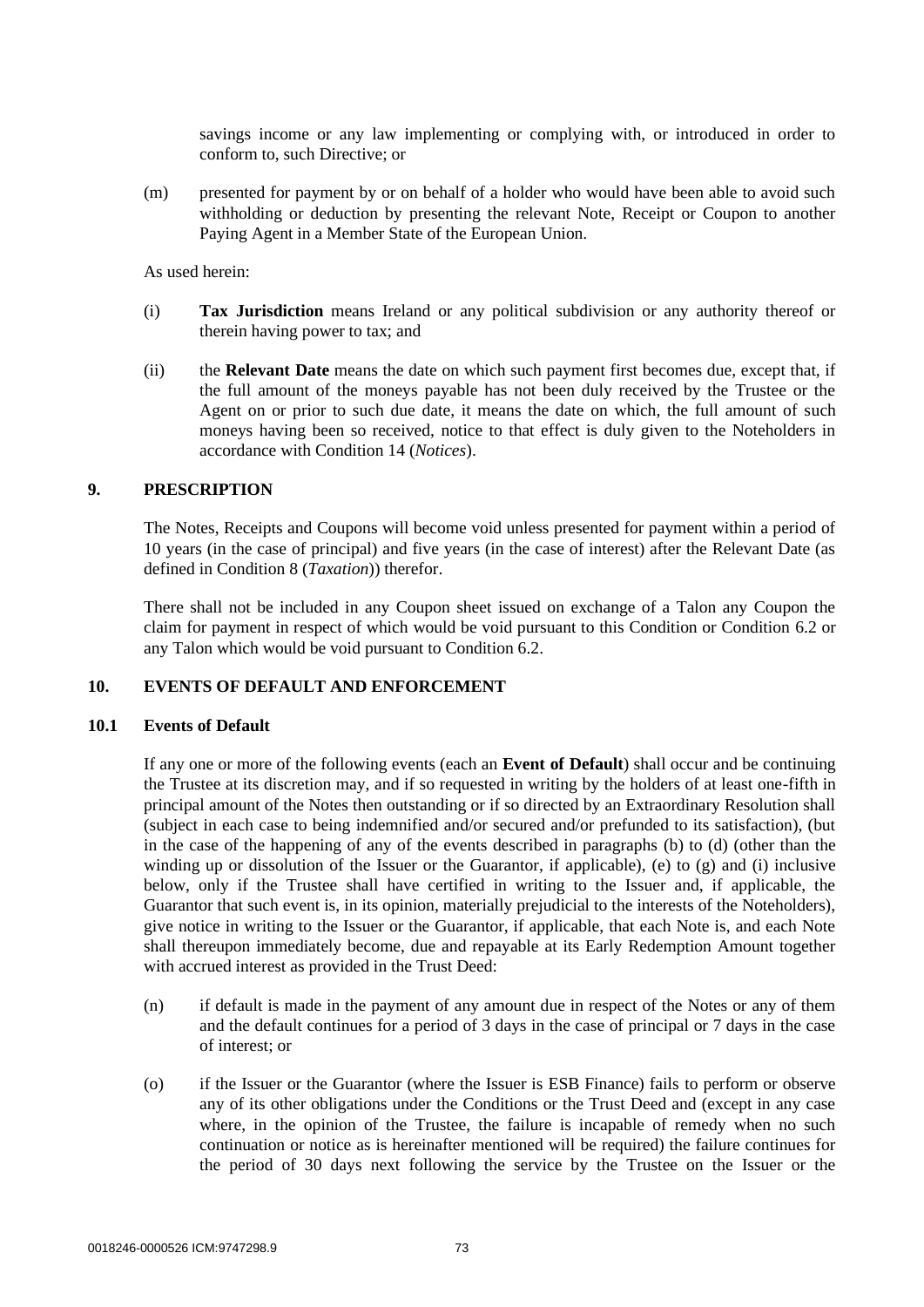Guarantor (where the Issuer is ESB Finance), as the case may be, of notice requiring the same to be remedied; or

- (p) if (i) any Indebtedness for Borrowed Money (as defined below) of the Issuer, the Guarantor (where the Issuer is ESB Finance) or any of ESB's Principal Subsidiaries is declared due and repayable prematurely by reason of an event of default (however described); (ii) the Issuer, the Guarantor (where the Issuer is ESB Finance) or any of ESB's Principal Subsidiaries fails to make any payment in respect of any Indebtedness for Borrowed Money on the due date for payment as extended by any originally applicable grace period; (iii) any security given by the Issuer, the Guarantor (where the Issuer is ESB Finance) or any of ESB's Principal Subsidiaries for any Indebtedness for Borrowed Money is enforced; or (iv) default is made by the Issuer, the Guarantor (where the Issuer is ESB Finance) or any of ESB's Principal Subsidiaries in making any payment due under any guarantee and/or indemnity given by it in relation to any Indebtedness for Borrowed Money of any other person; or
- (q) if any order is made by any competent court or resolution passed for the winding up or dissolution of the Issuer, the Guarantor (where the Issuer is ESB Finance) or any of ESB's Principal Subsidiaries, save for the purposes of reorganisation, amalgamation, merger, consolidation or restructuring (i) in the case of a Principal Subsidiary, whilst solvent, (ii) in the case of the Issuer or the Guarantor, on terms previously approved in writing by the Trustee or by an Extraordinary Resolution; or
- (r) if the Issuer, the Guarantor (where the Issuer is ESB Finance) or any of ESB's Principal Subsidiaries ceases or threatens to cease to carry on the whole or a substantial part of its business, save for the purposes of reorganisation, amalgamation, merger, consolidation or restructuring (i) in the case of a Principal Subsidiary, whilst solvent, or (ii) in the case of the Issuer or the Guarantor, on terms previously approved in writing by the Trustee or by an Extraordinary Resolution or, the Issuer, the Guarantor (where the Issuer is ESB Finance) or any of ESB's Principal Subsidiaries stops or threatens to stop payment of, or is unable to, or admits inability to, pay, its debts (or any class of its debts) as they fall due, or is deemed unable to pay its debts pursuant to or for the purposes of any applicable law, or is adjudicated or found bankrupt or insolvent; or
- (s) if (A) proceedings are initiated against the Issuer, the Guarantor (where the Issuer is ESB Finance) or any of ESB's Principal Subsidiaries under any applicable liquidation, insolvency, composition, examination, reorganisation or other similar laws, or an application is made (or documents filed with a court) for the appointment of an administrative or other receiver, manager, examiner, administrator or other similar official, or an administrative or other receiver, manager, examiner, administrator or other similar official is appointed, in relation to the Issuer, the Guarantor (where the Issuer is ESB Finance) or any of ESB's Principal Subsidiaries or, as the case may be, in relation to the whole or a substantial part of the undertaking or assets of any of them, or an encumbrancer takes possession of the whole or a substantial part of the undertaking or assets of any of them, or a distress, execution, attachment, sequestration or other process is levied, enforced upon, sued out or put in force against the whole or a substantial part of the undertaking or assets of any of them and (B) in any case (other than the appointment of an administrator) is not discharged within 30 business days; or
- (t) if the Issuer, the Guarantor (where the Issuer is ESB Finance) or any of ESB's Principal Subsidiaries initiates or consents to judicial proceedings relating to itself under any applicable liquidation, insolvency, composition, examination, reorganisation or other similar laws (including the obtaining of a moratorium) or makes a conveyance or assignment for the benefit of, or enters into any composition or other arrangement with, its creditors generally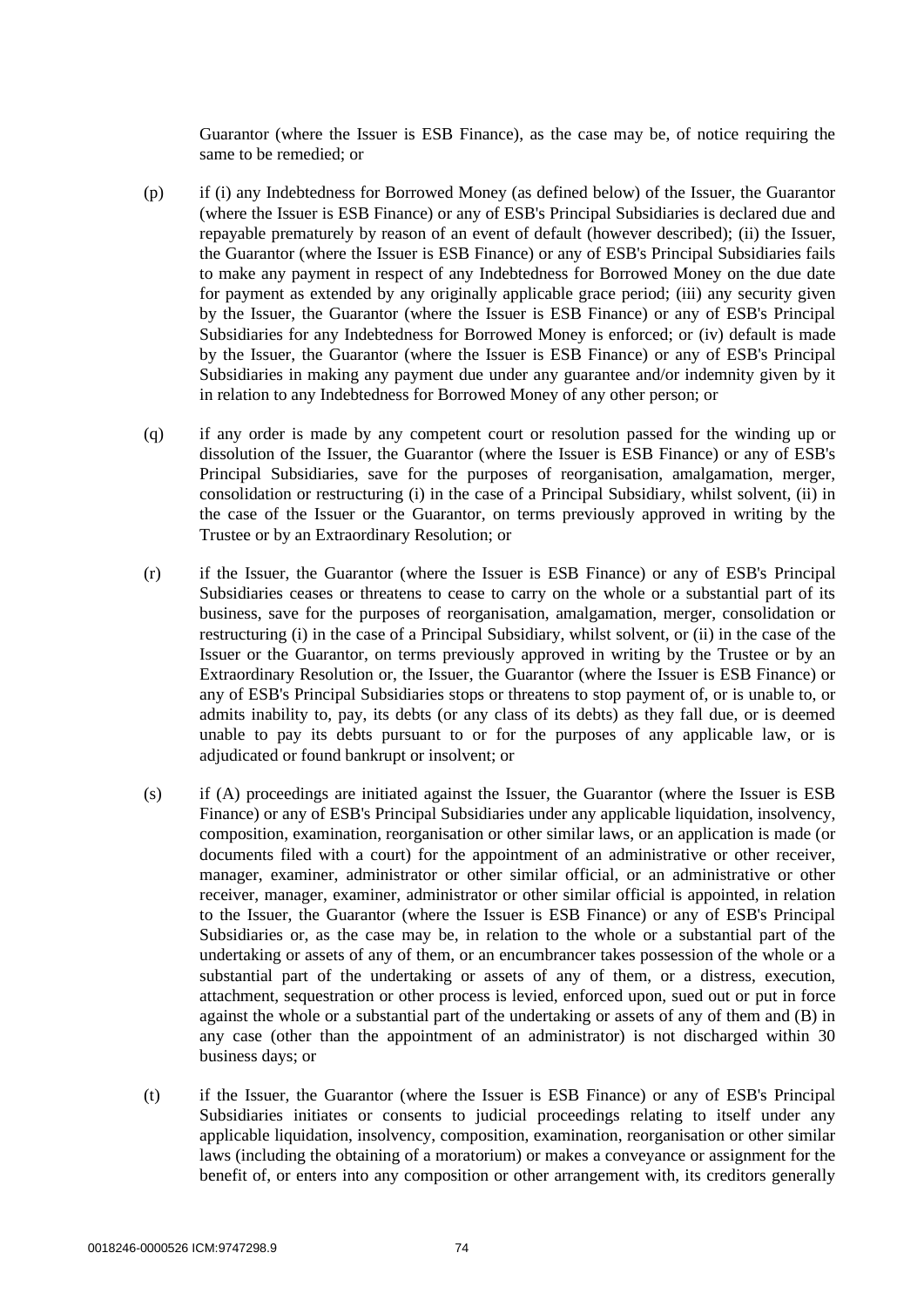(or any class of its creditors) or any meeting is convened to consider a proposal for an arrangement or composition with its creditors generally (or any class of its creditors); or

- (u) if (where the Issuer is ESB Finance) ESB Finance ceases to be a subsidiary wholly owned and controlled, directly or indirectly, by ESB; or
- (v) if (where the Issuer is ESB Finance) the Guarantee ceases to be, or is claimed by the Issuer or the Guarantor not to be, in full force and effect; or
- (w) if any event occurs which, under the laws of any relevant jurisdiction, has or may have, in the Trustee's opinion, an analogous effect to any of the events referred to in paragraphs (d) to (i) above.

# **10.2 Enforcement**

The Trustee may at any time, at its discretion and without notice, take such proceedings against the Issuer or the Guarantor (where the Issuer is ESB Finance) as it may think fit to enforce the provisions of the Trust Deed, the Notes, the Receipts and the Coupons, but it shall not be bound to take any such proceedings or any other action in relation to the Trust Deed, the Notes, the Receipts or the Coupons unless (i) it shall have been so directed by an Extraordinary Resolution or so requested in writing by the holders of at least one-fifth in principal amount of the Notes then outstanding and (ii) it shall have been indemnified and/or secured and/or prefunded to its satisfaction.

No Noteholder, Receiptholder or Couponholder shall be entitled to proceed directly against the Issuer or the Guarantor (where the Issuer is ESB Finance) unless the Trustee, having become bound so to proceed, fails so to do within a reasonable period and the failure shall be continuing.

# **10.3 Definitions**

For the purposes of the Conditions:

**Indebtedness for Borrowed Money** means any indebtedness (whether being principal, premium, interest or other amounts), other than Non Recourse Indebtedness which singularly or in the aggregate is in excess of  $\epsilon$ 50,000,000 (or its equivalent in other currencies) for or in respect of any notes, bonds, debentures, debenture stock, loan stock or other securities or any borrowed money or any liability under or in respect of any acceptance or acceptance credit.

#### **11. REPLACEMENT OF NOTES, RECEIPTS, COUPONS AND TALONS**

Should any Note, Receipt, Coupon or Talon be lost, stolen, mutilated, defaced or destroyed, it may be replaced at the specified office of the Agent upon payment by the claimant of such costs and expenses as may be incurred in connection therewith and on such terms as to evidence and indemnity as the Issuer may reasonably require. Mutilated or defaced Notes, Receipts, Coupons or Talons must be surrendered before replacements will be issued.

# **12. PAYING AGENTS**

The names of the initial Paying Agents and their initial specified offices are set out below.

The Issuer and the Guarantor (where the Issuer is ESB Finance) are entitled, with the prior written approval of the Trustee, to vary or terminate the appointment of any Paying Agent and/or appoint additional or other Paying Agents and/or approve any change in the specified office through which any Paying Agent acts, provided that: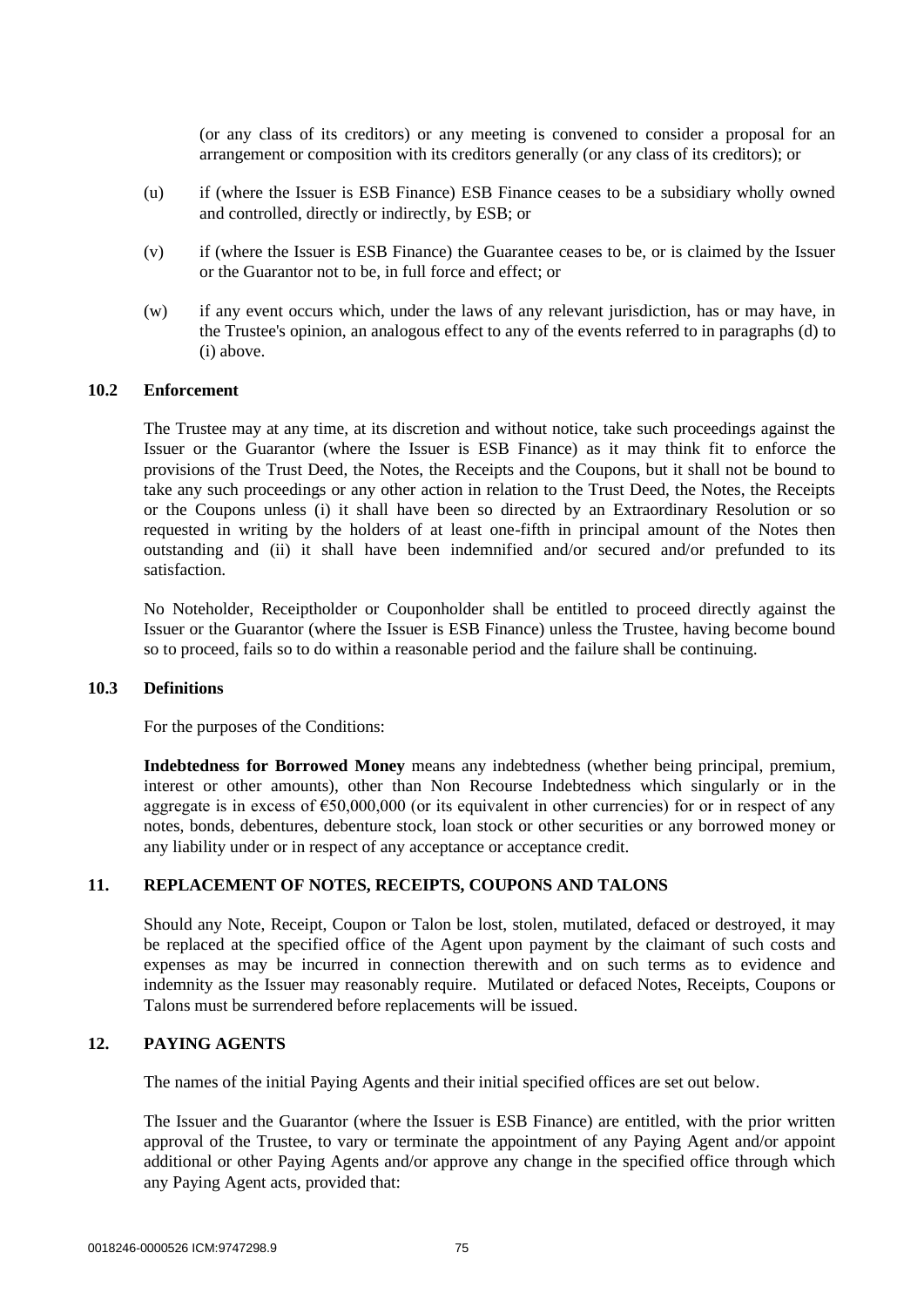- (x) there will at all times be an Agent;
- (y) so long as the Notes are listed on any stock exchange or admitted to listing by any other relevant authority, there will at all times be a Paying Agent with a specified office in such place as may be required by the rules and regulations of the relevant stock exchange or other relevant authority;
- (z) there will at all times be a Paying Agent in a Member State of the European Union that will not be obliged to withhold or deduct tax pursuant to European Council Directive 2003/48/EC or any law implementing or complying with, or introduced in order to conform to, such Directive; and
- (aa) there will at all times be a Paying Agent in a jurisdiction other than a Tax Jurisdiction.

In addition, the Issuer shall forthwith appoint a Paying Agent having a specified office in New York City in the circumstances described in Condition 6.4. Any variation, termination, appointment or change shall only take effect (other than in the case of insolvency, when it shall be of immediate effect) after not less than 30 nor more than 45 days' prior notice thereof shall have been given to the Noteholders in accordance with Condition 14 (*Notices*).

In acting under the Agency Agreement, the Paying Agents act solely as agents of the Issuer and the Guarantor (where the Issuer is ESB Finance) and, in certain circumstances specified therein, of the Trustee and do not assume any obligation to, or relationship of agency or trust with, any Noteholders, Receiptholders or Couponholders. The Agency Agreement contains provisions permitting any entity into which any Paying Agent is merged or converted or with which it is consolidated or to which it transfers all or substantially all of its assets to become the successor paying agent.

# **13. EXCHANGE OF TALONS**

On and after the Interest Payment Date on which the final Coupon comprised in any Coupon sheet matures, the Talon (if any) forming part of such Coupon sheet may be surrendered at the specified office of the Agent or any other Paying Agent in exchange for a further Coupon sheet including (if such further Coupon sheet does not include Coupons to (and including) the final date for the payment of interest due in respect of the Note to which it appertains) a further Talon, subject to the provisions of Condition 9 (*Prescription*).

# **14. NOTICES**

All notices regarding the Notes will be deemed to be validly given if published (a) in a leading English language daily newspaper of general circulation in the United Kingdom and (b) if and for so long as the Notes are admitted to trading on, and listed on the Official List of the Irish Stock Exchange and the guidelines of the Irish Stock Exchange so require, filed with the Companies Announcement Office of the Irish Stock Exchange. The Issuer shall also ensure that notices are duly published in a manner which complies with the rules of any stock exchange or other relevant authority on which the Notes are for the time being listed or by which they have been admitted to trading. Any such notice will be deemed to have been given on the date of the first publication or, where required to be published in more than one newspaper, on the date of the first publication in all required newspapers. If publication as provided above is not practicable, a notice will be given in such other manner, and will be deemed to have been given on such date, as the Trustee shall approve.

Until such time as any definitive Notes are issued, there may, so long as any Global Notes representing the Notes are held in their entirety on behalf of Euroclear and/or Clearstream,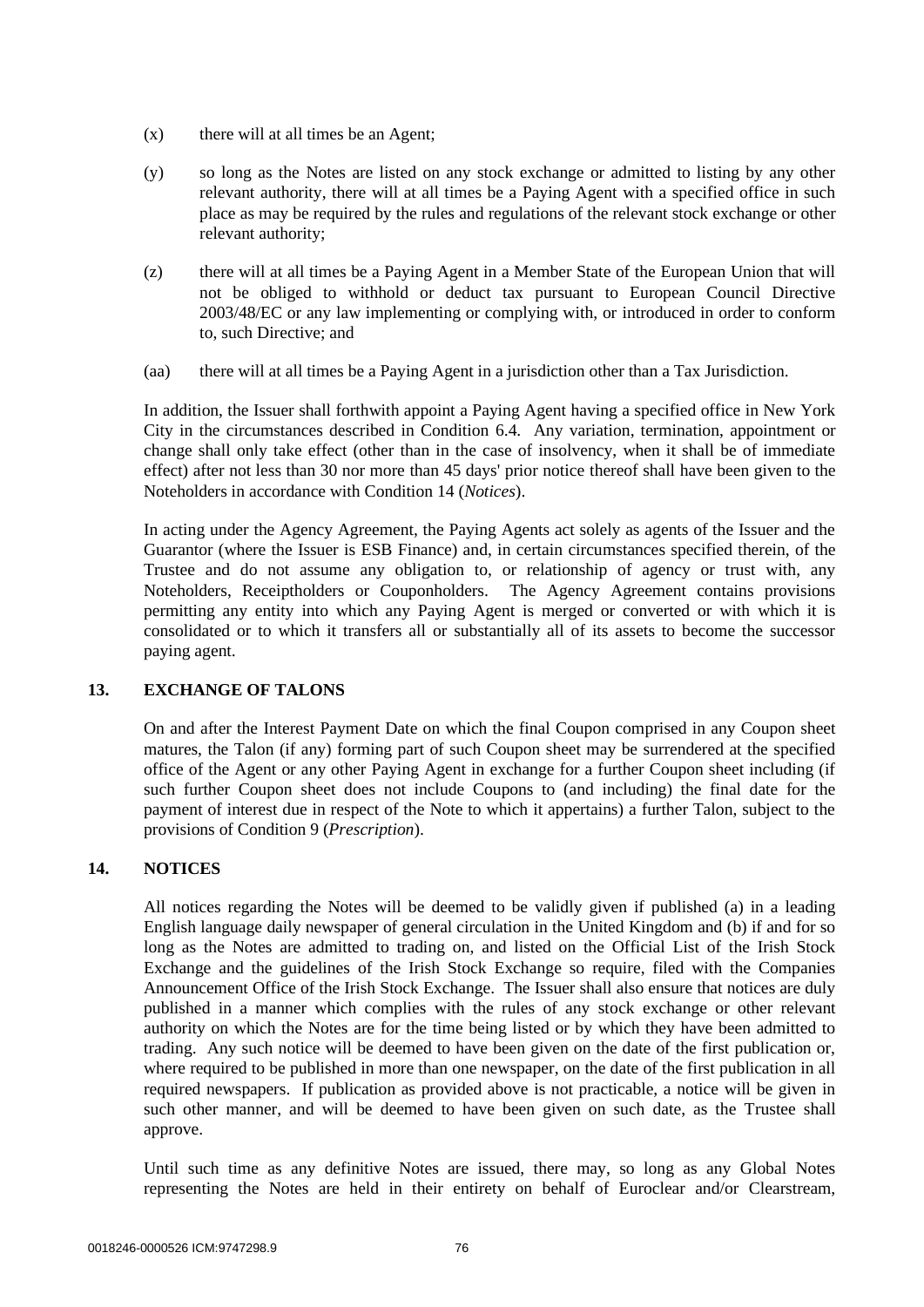Luxembourg, be substituted for such publication in such newspaper(s) the delivery of the relevant notice to Euroclear and/or Clearstream, Luxembourg for communication by them to the holders of the Notes and, in addition, for so long as any Notes are listed on a stock exchange or are admitted to trading by another relevant authority and the rules of that stock exchange or relevant authority so require, such notice will be published in a daily newspaper of general circulation in the place or places required by those rules. Any such notice shall be deemed to have been given to the holders of the Notes on the second day after the day on which the said notice was given to Euroclear and/or Clearstream, Luxembourg.

Notices to be given by any Noteholder shall be in writing and given by lodging the same, together (in the case of any Note in definitive form) with the relative Note or Notes, with the Agent. Whilst any of the Notes are represented by a Global Note, such notice may be given by any holder of a Note to the Agent through Euroclear and/or Clearstream, Luxembourg, as the case may be, in such manner as the Agent and Euroclear and/or Clearstream, Luxembourg, as the case may be, may approve for this purpose.

### **15. MEETINGS OF NOTEHOLDERS, MODIFICATION, WAIVER AND SUBSTITUTION**

#### **15.1 Meetings of Noteholders, Modification and Waiver**

The Trust Deed contains provisions for convening meetings of the Noteholders to consider any matter affecting their interests, including the sanctioning by Extraordinary Resolution of a modification of the Notes, the Receipts, the Coupons or any of the provisions of the Trust Deed. Such a meeting may be convened by the Issuer, the Guarantor (where the Issuer is ESB Finance) or the Trustee and shall be convened by the Issuer if required in writing by Noteholders holding not less than five per cent. in nominal amount of the Notes for the time being remaining outstanding. The quorum at any such meeting for passing an Extraordinary Resolution is one or more persons holding or representing not less than 50 per cent. in nominal amount of the Notes for the time being outstanding, or at any adjourned meeting one or more persons being or representing Noteholders whatever the nominal amount of the Notes so held or represented, except that at any meeting the business of which includes the modification of certain provisions of the Notes, the Receipts or the Coupons or the Trust Deed (including modifying the date of maturity of the Notes or any date for payment of interest thereon, reducing or cancelling the amount of principal or the rate of interest payable in respect of the Notes or altering the currency of payment of the Notes, the Receipts or the Coupons), the quorum shall be one or more persons holding or representing not less than two-thirds in nominal amount of the Notes for the time being outstanding, or at any adjourned such meeting one or more persons holding or representing not less than one-third in nominal amount of the Notes for the time being outstanding. The Trust Deed provides that (i) a resolution passed at a meeting duly convened and held by a majority consisting of not less than three-fourths of votes cast on such resolution, (ii) a resolution in writing signed by or on behalf of the holders of not less than three-fourths in principal amount of the Notes for the time being outstanding or (iii) consents given by way of electronic consents through the relevant clearing system(s) (in a form satisfactory to the Trustee) by or on behalf of the holder(s) of not less than three-fourths in principal amount of the Notes for the time being outstanding, shall, in each case, be effective as an Extraordinary Resolution of the Noteholders. An Extraordinary Resolution passed at any meeting of the Noteholders shall be binding on all the Noteholders, whether or not they are present at the meeting, and on all Receiptholders and Couponholders.

The Trustee may agree, without the consent of the Noteholders, Receiptholders or Couponholders, to any modification of, or to the waiver or authorisation of any breach or proposed breach of, any of the provisions of the Notes or the Trust Deed, or determine, without any such consent as aforesaid, that any Event of Default or potential Event of Default shall not be treated as such, where, in any such case, it is not, in the opinion of the Trustee, materially prejudicial to the interests of the Noteholders so to do or may agree, without any such consent as aforesaid, to any modification which is of a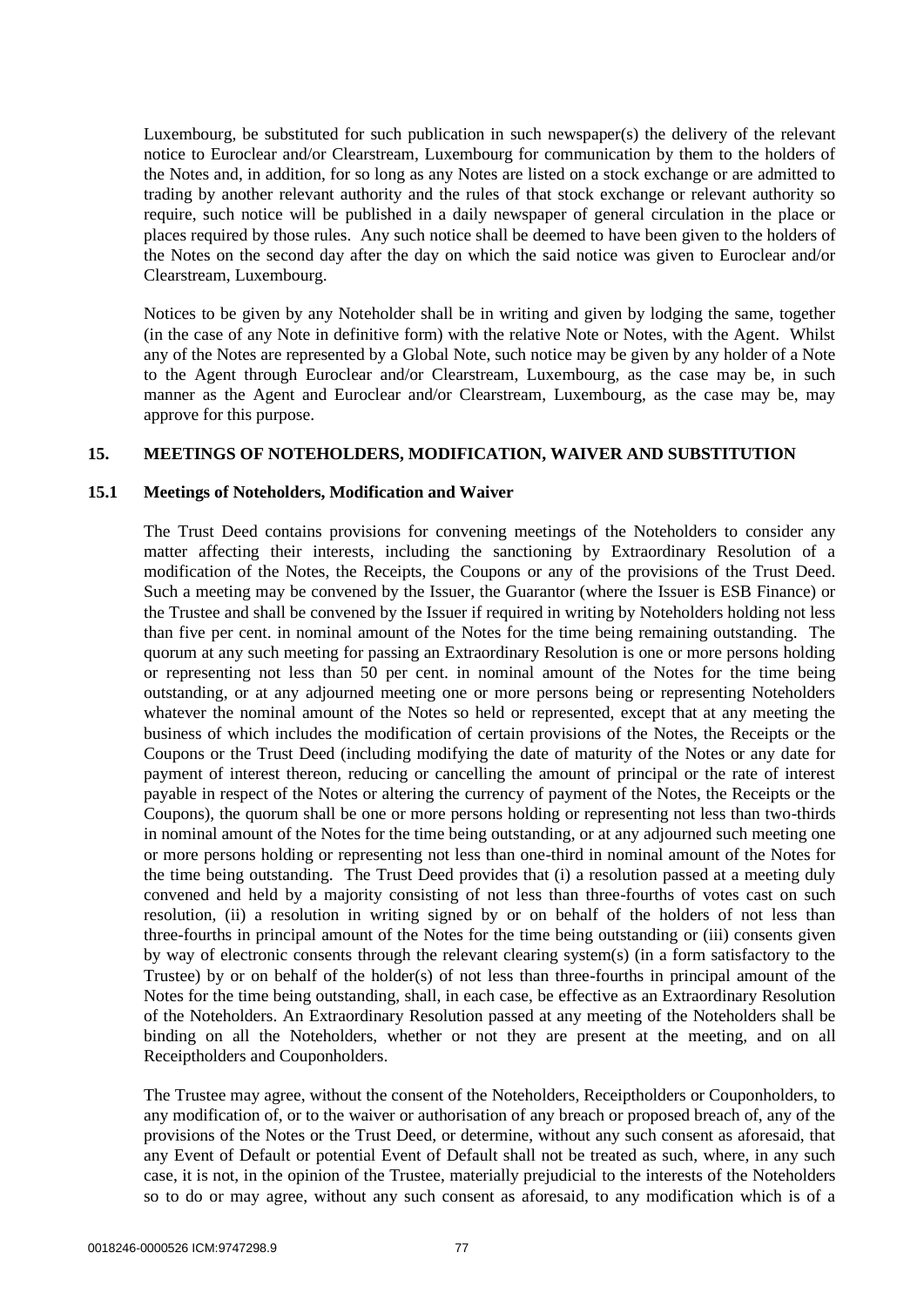formal, minor or technical nature or to correct a manifest error. Any such modification shall be binding on the Noteholders, the Receiptholders and the Couponholders and any such modification shall be notified to the Noteholders in accordance with Condition 14 (*Notices*) as soon as practicable thereafter.

In connection with the exercise by it of any of its trusts, powers, authorities and discretions (including, without limitation, any modification, waiver, authorisation, determination or substitution), the Trustee shall have regard to the general interests of the Noteholders as a class (but shall not have regard to any interests arising from circumstances particular to individual Noteholders, Receiptholders or Couponholders whatever their number) and, in particular but without limitation, shall not have regard to the consequences of any such exercise for individual Noteholders, Receiptholders or Couponholders (whatever their number) resulting from their being for any purpose domiciled or resident in, or otherwise connected with, or subject to the jurisdiction of, any particular territory or any political sub-division thereof and the Trustee shall not be entitled to require, nor shall any Noteholder, Receiptholder or Couponholder be entitled to claim, from the Issuer, the Guarantor (where the Issuer is ESB Finance), the Trustee or any other person any indemnification or payment in respect of any tax consequences of any such exercise upon individual Noteholders, Receiptholders or Couponholders except to the extent already provided for in Condition 8 (*Taxation*) and/or any undertaking or covenant given in addition to, or in substitution for, Condition 8 (*Taxation*) pursuant to the Trust Deed.

# **15.2 Substitution**

The Trustee may, without the consent of the Noteholders, Receiptholders or Couponholders agree:

(a) with the Issuer and the Guarantor (where the Issuer is ESB Finance) to the substitution in place of the Issuer (or of any previous substitute of the Issuer under this Condition) as the principal debtor under the Notes, the Receipts, the Coupons and the Trust Deed, of another company, being either ESB itself or another Subsidiary of ESB, or

(b) with ESB to the substitution in place of ESB, either as Issuer or as Guarantor (or of any previous substitute of ESB in either capacity under this Condition) as the principal debtor under the Notes, the Receipts, the Coupons and the Trust Deed, or under the Guarantee, as the case may be, of another company,

in each case subject to (i) (in the case of a substitution under (a) above of another Subsidiary of ESB) the Notes being unconditionally and irrevocably guaranteed by ESB; (ii) the Trustee being satisfied that such substitution will not be materially prejudicial to the interests of the Noteholders; and (iii) certain other conditions set out in the Trust Deed being complied with.

# **16. INDEMNIFICATION OF THE TRUSTEE AND TRUSTEE CONTRACTING WITH THE ISSUER**

The Trust Deed contains provisions for the indemnification of the Trustee and for its relief from responsibility, including provisions relieving it from taking action unless indemnified and/or secured and/or prefunded to its satisfaction.

The Trust Deed also contains provisions pursuant to which the Trustee is entitled, *inter alia*, (a) to enter into business transactions with the Issuer, the Guarantor (where the Issuer is ESB Finance) and/or any of their Subsidiaries and to act as trustee for the holders of any other securities issued or guaranteed by, or relating to, the Issuer, the Guarantor (where the Issuer is ESB Finance) and/or any of their Subsidiaries, (b) to exercise and enforce its rights, comply with its obligations and perform its duties under or in relation to any such transactions or, as the case may be, any such trusteeship without regard to the interests of, or consequences for, the Noteholders, Receiptholders or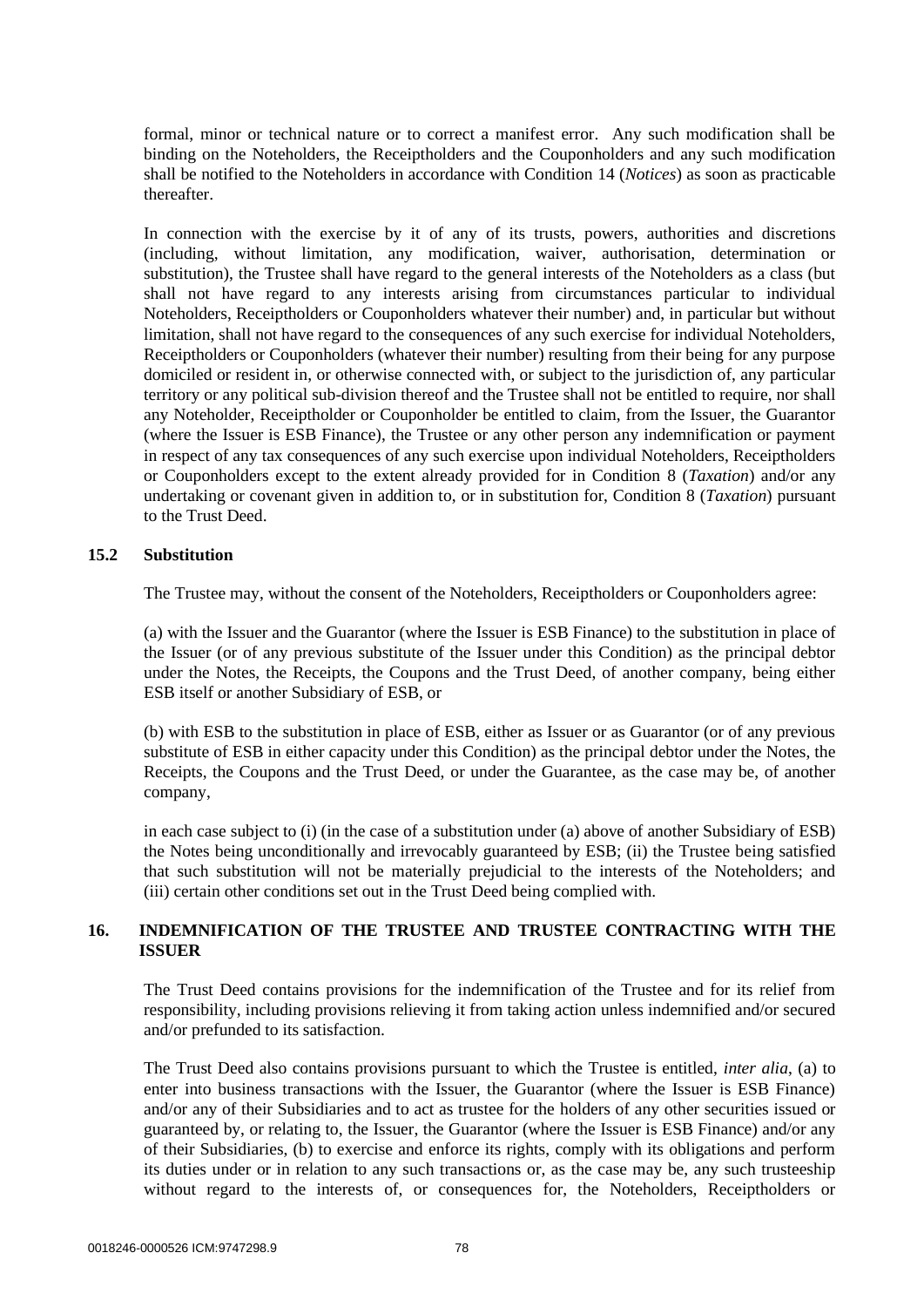Couponholders and (c) to retain and not be liable to account for any profit made or any other amount or benefit received thereby or in connection therewith.

### **17. FURTHER ISSUES**

The Issuer shall be at liberty from time to time without the consent of the Noteholders, the Receiptholders or the Couponholders to create and issue further notes having terms and conditions the same as the Notes or the same in all respects save for the amount and date of the first payment of interest thereon and so that the same shall be consolidated and form a single Series with the outstanding Notes.

# **18. CONTRACTS (RIGHTS OF THIRD PARTIES) ACT 1999**

No person shall have any right to enforce any term or condition of this Note under the Contracts (Rights of Third Parties) Act 1999, but this does not affect any right or remedy of any person which exists or is available apart from that Act.

# **19. GOVERNING LAW AND SUBMISSION TO JURISDICTION**

### **19.1 Governing law**

The Trust Deed, the Agency Agreement, the Notes, the Receipts, the Coupons and any noncontractual obligations arising out of or in connection with the Trust Deed, the Agency Agreement, the Notes, the Receipts and the Coupons are governed by, and shall be construed in accordance with, English law.

## **19.2 Submission to jurisdiction**

The Issuer and the Guarantor (where the Issuer is ESB Finance) each irrevocably agrees, for the benefit of the Trustee, the Noteholders, the Receiptholders and the Couponholders, that the courts of England are to have exclusive jurisdiction to settle any disputes which may arise out of or in connection with the Trust Deed, the Notes, the Receipts and/or the Coupons (including a dispute relating to any non-contractual obligations arising out of or in connection with the Trust Deed, the Notes, the Receipts and/or the Coupons) and accordingly submits to the exclusive jurisdiction of the English courts.

The Issuer and the Guarantor (where the Issuer is ESB Finance) each waives any objection to the courts of England on the grounds that they are an inconvenient or inappropriate forum. The Trustee and (where entitled under the Trust Deed to do so) the Noteholders, the Receiptholders and the Couponholders may take any suit, action or proceedings (together referred to as **Proceedings**) arising out of or in connection with the Trust Deed, the Notes, the Receipts and the Coupons (including any Proceedings relating to any non-contractual obligations arising out of or in connection with the Trust Deed, the Notes, the Receipts and the Coupons) against the Issuer or the Guarantor in any other court of competent jurisdiction and concurrent Proceedings in any number of jurisdictions.

# **19.3 Appointment of Process Agent**

The Issuer and the Guarantor (where the Issuer is ESB Finance) each appoints Jordans International Limited at its registered office at 21 St Thomas Street, Bristol BS1 6JS as its agent for service of process, and undertakes that, in the event of Jordans International Limited ceasing so to act or ceasing to be registered in England, it or they will appoint another person approved by the Trustee as its agent for service of process in England in respect of any Proceedings. Nothing herein shall affect the right to serve proceedings in any other manner permitted by law.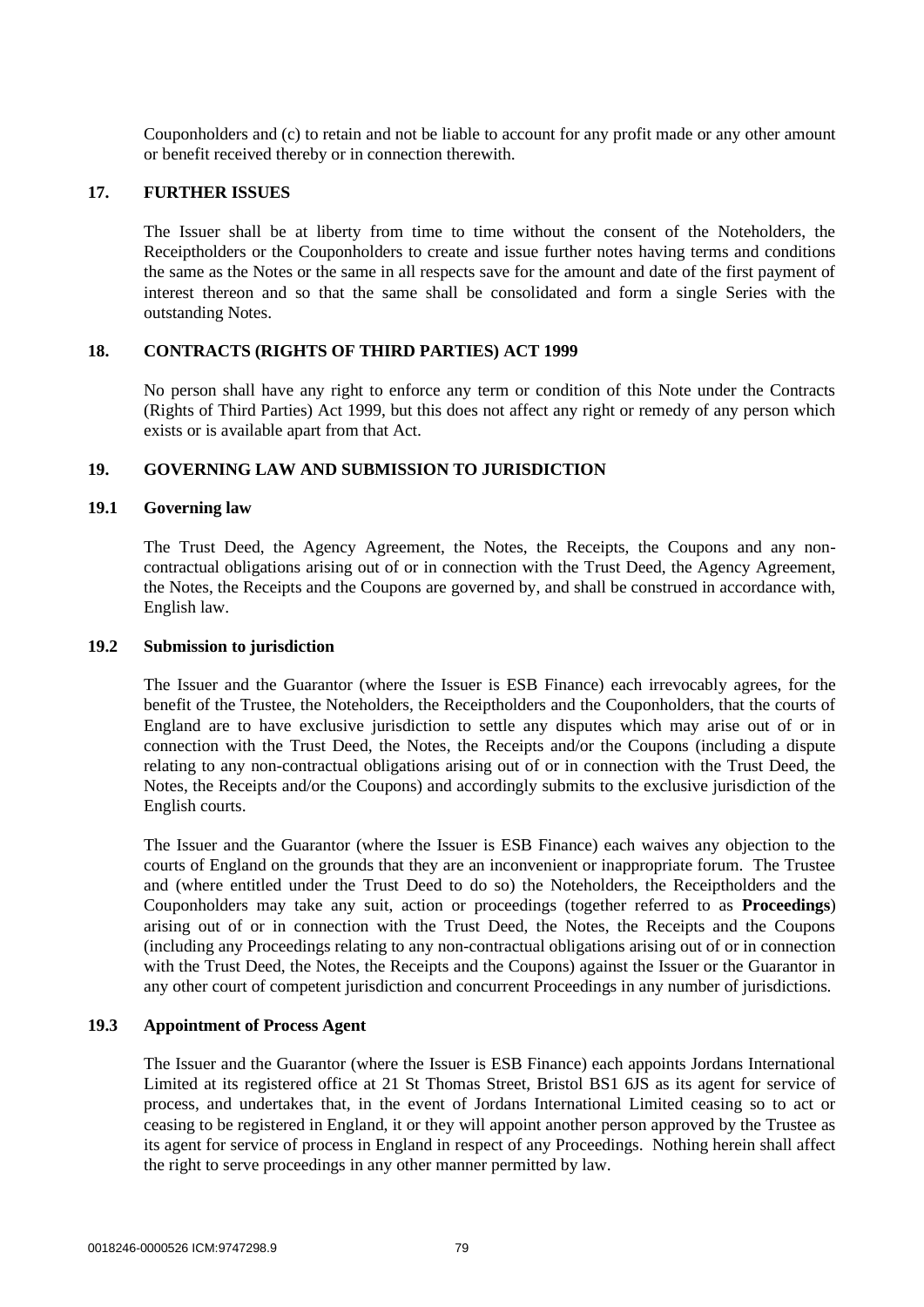# **19.4 Waiver of immunity**

The Issuer and the Guarantor (where the Issuer is ESB Finance) each hereby irrevocably and unconditionally waives with respect to the Notes, the Receipts and the Coupons any right to claim sovereign or other immunity from jurisdiction or execution and any similar defence and irrevocably and unconditionally consents to the giving of any relief or the issue of any process, including without limitation, the making, enforcement or execution against any property whatsoever (irrespective of its use or intended use) of any order or judgment made or given in connection with any Proceedings.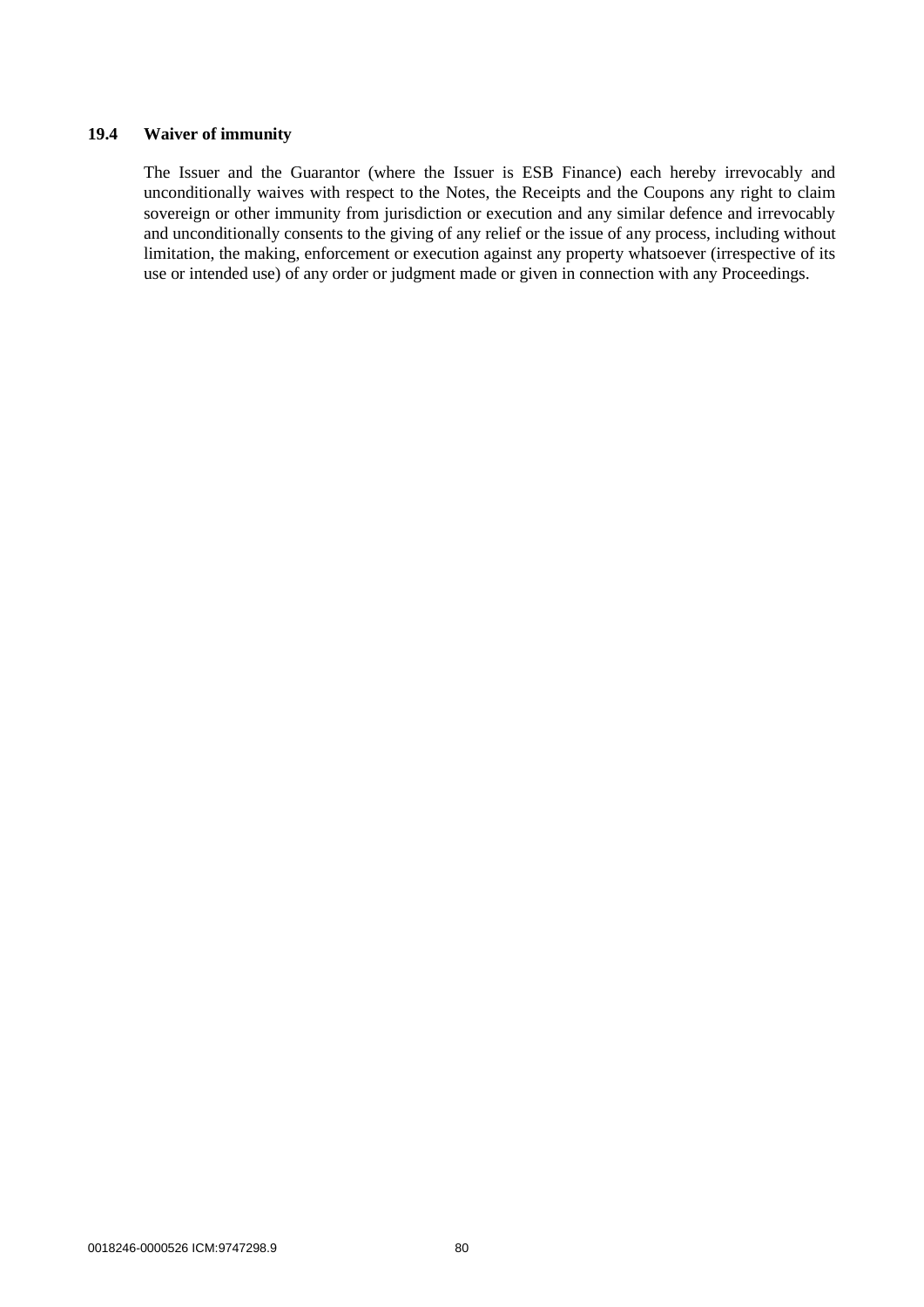# **PRINCIPAL PAYING AGENT**

Citibank, N.A., London Branch Citigroup Centre, Canada Square Canary Wharf London E14 5LB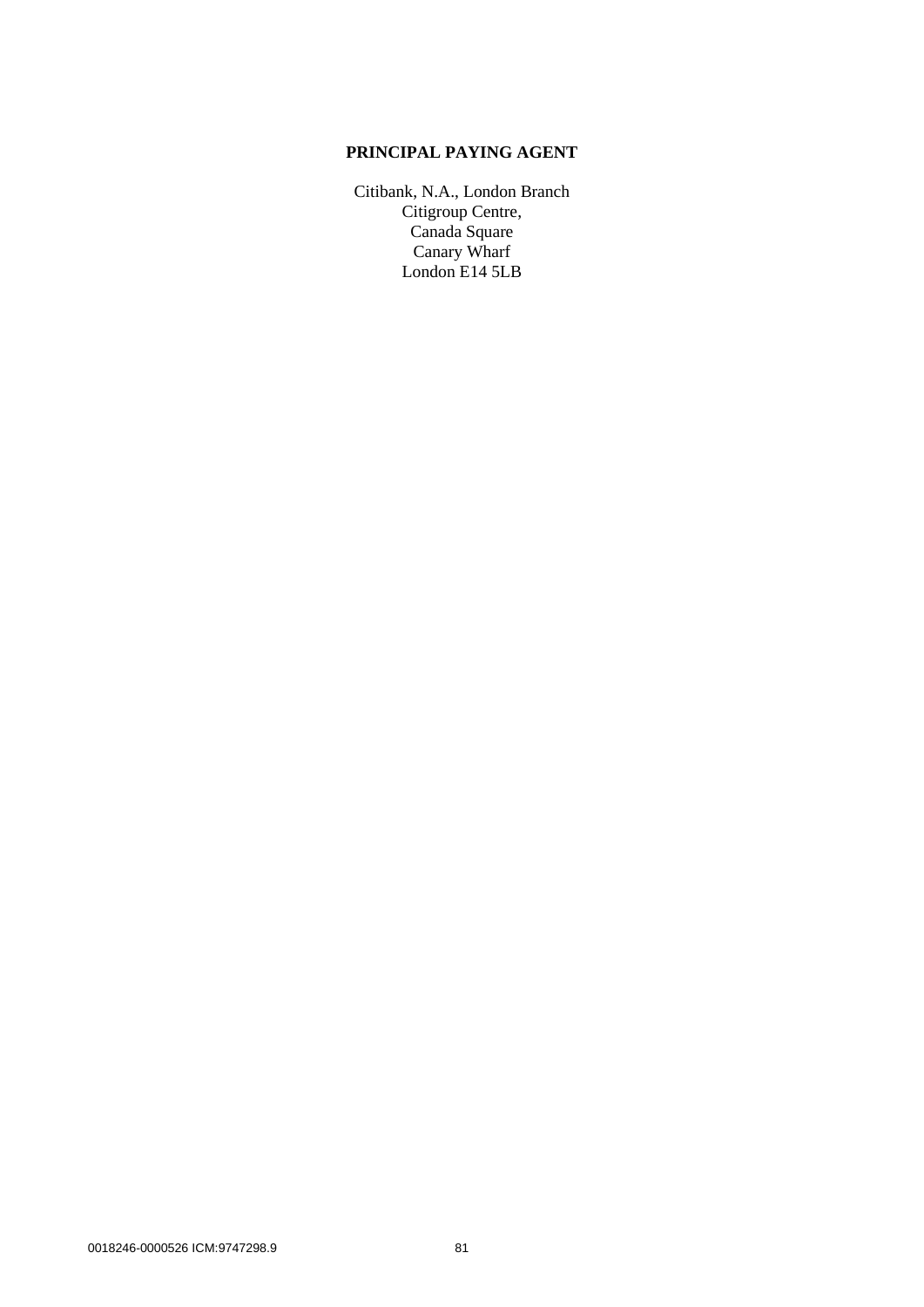#### **SCHEDULE 2**

#### <span id="page-84-0"></span>**FORMS OF GLOBAL AND DEFINITIVE NOTES, RECEIPTS, COUPONS AND TALONS**

# **PART 1**

### **FORM OF TEMPORARY GLOBAL NOTE**

**[ANY UNITED STATES PERSON WHO HOLDS THIS OBLIGATION WILL BE SUBJECT TO LIMITATIONS UNDER THE UNITED STATES INCOME TAX LAWS, INCLUDING THE LIMITATIONS PROVIDED IN SECTIONS 165(j) AND 1287(a) OF THE INTERNAL REVENUE CODE.]**<sup>1</sup>

#### [**ELECTRICITY SUPPLY BOARD**

**(**the **Issuer)**

(*a body corporate established in Ireland under the Electricity (Supply) Acts 1927 to 2004 of Ireland*)/

#### **ESB FINANCE LIMITED**

**(**the **Issuer)**

(*a private company incorporated with limited liability in Ireland with registration number 480184*)]<sup>2</sup>

#### **TEMPORARY GLOBAL NOTE**

[unconditionally and irrevocably guaranteed by

# **ELECTRICITY SUPPLY BOARD**,

**(**the **Guarantor)**

(*a body corporate established in Ireland under the Electricity (Supply) Acts 1927 to 2004 of Ireland*)]<sup>3</sup>

This Note is a Temporary Global Note in respect of a duly authorised issue of Notes of the Issuer (the **Notes**) of the Nominal Amount, Specified Currency(ies) and Specified Denomination(s) as are specified in the Final Terms applicable to the Notes (the **Final Terms**). References herein to the Conditions shall be to the Terms and Conditions of the Notes as set out in [Schedule 1](#page-42-0) to the Trust Deed (as defined below) as supplemented, replaced and modified by the relevant information appearing in the Final Terms attached hereto but, in the event of any conflict between the provisions of the said Conditions and such information in the Final Terms, such information will prevail.

Words and expressions defined in the Conditions shall bear the same meanings when used in this Global Note.

This Global Note is issued subject to, and with the benefit of, the Conditions and a Trust Deed (such Trust Deed as modified and/or supplemented and/or restated from time to time, the **Trust Deed**) dated 12 February 2010 and made between the Issuer[, the Guarantor] and Citicorp Trustee Company Limited as trustee for the holders of the Notes.

For value received, the Issuer, subject as hereinafter provided and subject to and in accordance with the Conditions and the Trust Deed, promises to pay to the bearer hereof on each Instalment Date (if the Notes are repayable in instalments) and on the Maturity Date and/or on such earlier date(s) as all or any of the Notes represented by this Global Note may become due and repayable in accordance with the Conditions and the Trust Deed, the amount payable under the Conditions in respect of such Notes on each such date and to

 $\frac{1}{2}$  Delete where the original maturity of the Notes is 1 year or less.

Delete as applicable.

<sup>3</sup> Insert where Issuer is ESB Finance only.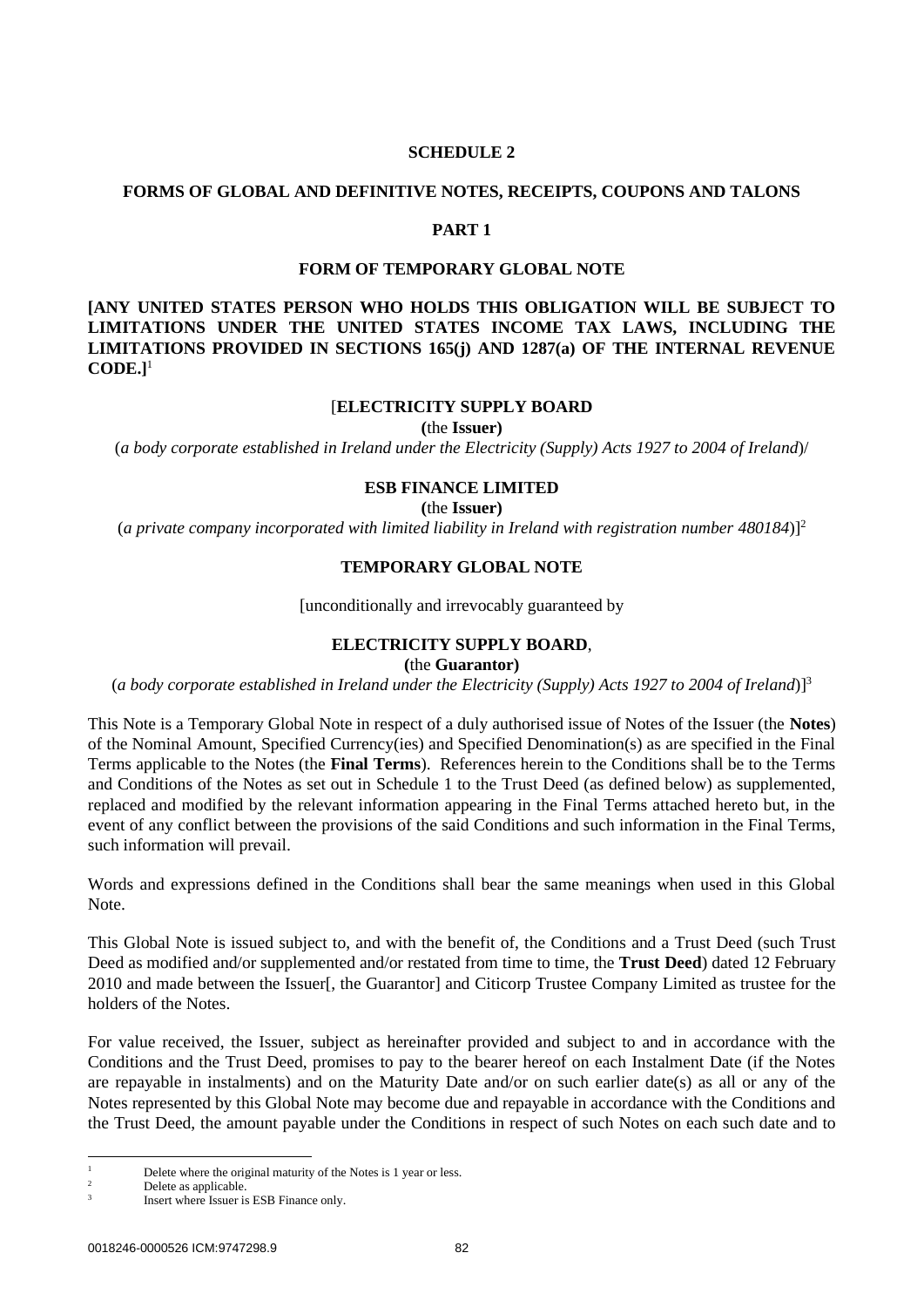pay interest (if any) on the nominal amount of the Notes from time to time represented by this Global Note calculated and payable as provided in the Conditions and the Trust Deed together with any other sums payable under the Conditions and the Trust Deed, upon presentation and, at maturity, surrender of this Global Note to or to the order of the Principal Paying Agent or any of the other Paying Agents located outside the United States, its territories and possessions (except as provided in the Conditions) from time to time appointed by the Issuer in respect of the Notes.

If the Final Terms indicates that this Global Note is intended to be a New Global Note, the nominal amount of the Notes represented by this Global Note shall be the aggregate amount from time to time entered in the records of both Euroclear Bank S.A./N.V. (**Euroclear**) and Clearstream Banking, société anonyme (**Clearstream, Luxembourg** and together with Euroclear, the **relevant Clearing Systems**). The records of the relevant Clearing Systems (which expression in this Global Note means the records that each relevant Clearing System holds for its customers which reflect the amount of each such customer's interest in the Notes) shall be conclusive evidence of the nominal amount of Notes represented by this Global Note and, for these purposes, a statement issued by a relevant Clearing System (which statement shall be made available to the bearer upon request) stating the nominal amount of Notes represented by this Global Note at any time shall be conclusive evidence of the records of the relevant Clearing System at that time.

If the Final Terms indicates that this Global Note is not intended to be a New Global Note, the nominal amount from time to time of this Global Note and of the Notes represented by this Global Note shall be the amount stated in the Final Terms or, if lower, the nominal amount most recently entered by or on behalf of the Issuer in the relevant column in Part II, III, or IV of Schedule One hereto or in Schedule Two hereto.

On any redemption of, or payment of an instalment or interest being made in respect of, or purchase and cancellation of, any of the Notes represented by this Global Note the Issuer shall procure that:

- (b) if the Final Terms indicates that this Global Note is intended to be a New Global Note, details of such redemption, payment or purchase and cancellation (as the case may be) shall be entered *pro rata* in the records of the relevant Clearing Systems, and, upon any such entry being made, the nominal amount of the Notes recorded in the records of the relevant Clearing Systems and represented by this Global Note shall be reduced by the nominal amount of the Notes so redeemed or purchased and cancelled or the amount of such instalment; or
- (c) if the Final Terms indicates that this Global Note is not intended to be a New Global Note, details of such redemption, payment or purchase and cancellation (as the case may be) shall be entered by or on behalf of the Issuer in Schedule One hereto and the relevant space in Schedule One hereto recording any such redemption, payment or purchase and cancellation (as the case may be) shall be signed by or on behalf of the Issuer. Upon any such redemption, payment of an instalment or purchase and cancellation, the nominal amount of this Global Note and the Notes represented by this Global Note shall be reduced by the nominal amount of such Notes so redeemed or purchased and cancelled or the amount of such instalment.

Payments due in respect of Notes for the time being represented by this Global Note shall be made to the bearer of this Global Note and each payment so made will discharge the Issuer's obligations in respect thereof. Any failure to make entries referred to above shall not affect such discharge.

Payments of principal and interest (if any) due prior to the Exchange Date (as defined below) will only be made to the bearer hereof to the extent that there is presented to the Agent by Clearstream, Luxembourg or Euroclear a certificate to the effect that it has received from or in respect of a person entitled to a beneficial interest in a particular nominal amount of the Notes represented by this Global Note (as shown by its records) a certificate of non-US beneficial ownership in the form required by it. The bearer of this Global Note will not (unless upon due presentation of this Global Note for exchange, delivery of the appropriate number of Definitive Notes (together, if applicable, with the Receipts, Coupons and Talons appertaining thereto in or substantially in the forms set out in Parts 3, 4, 5 and 6 of [Schedule 2](#page-84-0) to the Trust Deed) or, as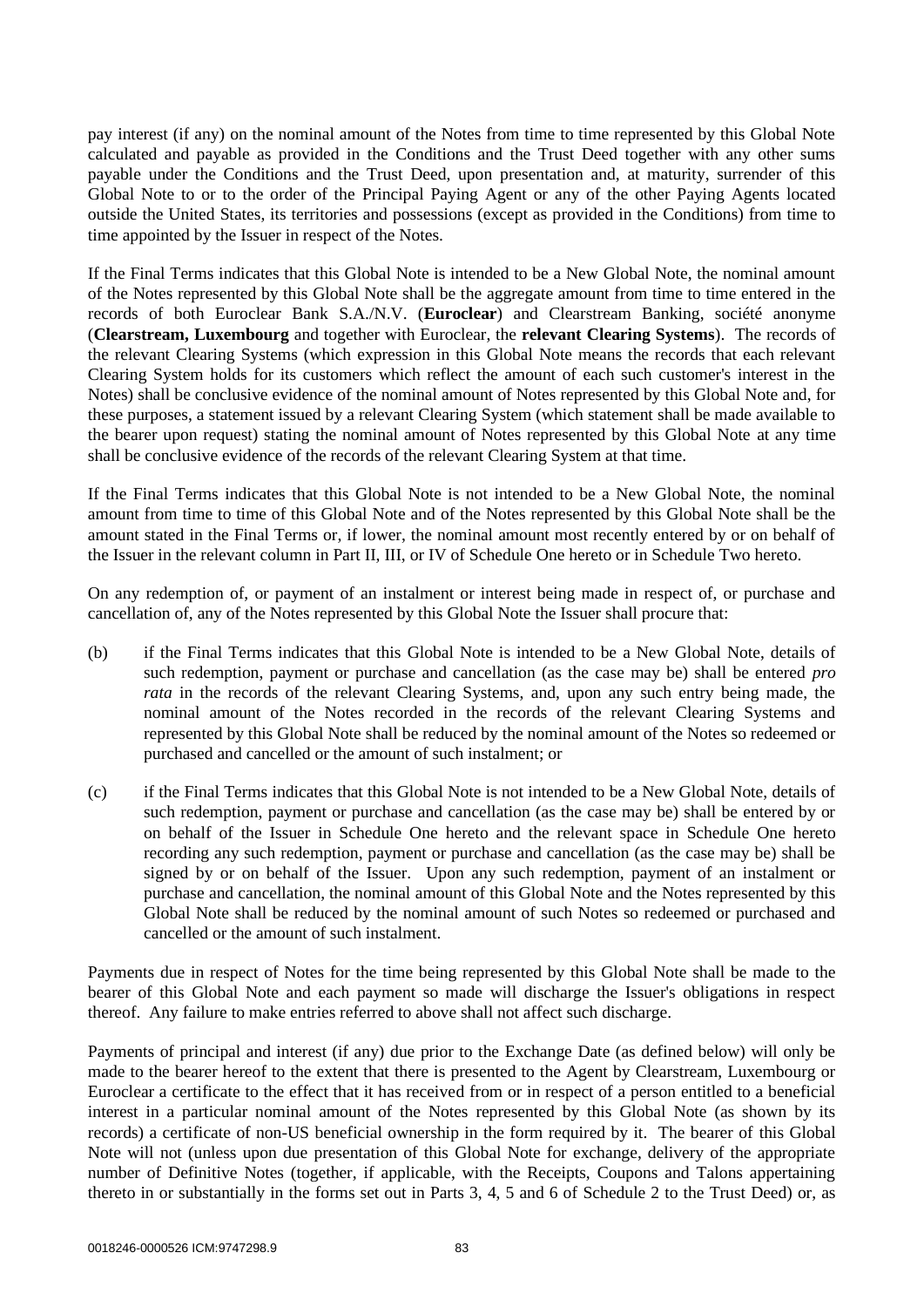the case may be, issue and delivery (or, as the case may be, endorsement) of the Permanent Global Note is improperly withheld or refused and such withholding or refusal is continuing at the relevant payment date) be entitled to receive any payment hereon due on or after the Exchange Date.

On or after the date (the **Exchange Date**) which is 40 days after the Issue Date this Global Note may be exchanged (free of charge) in whole or in part for, as specified in the Final Terms, either (a) Definitive Notes and (if applicable) Receipts, Coupons and/or Talons (on the basis that all the appropriate details have been included on the face of such Definitive Notes and (if applicable) Receipts, Coupons and/or Talons and the relevant information supplementing, replacing or modifying the Conditions appearing in the Final Terms has been endorsed on or attached to such Definitive Notes) or (b) either (if the Final Terms indicates that this Global Note is intended to be a New Global Note) interests recorded in the records of the relevant Clearing Systems in a Permanent Global Note or (if the Final Terms indicates that this Global Note is not intended to be a New Global Note) a Permanent Global Note, which in either case, is in or substantially in the form set out in [Part 2](#page-93-0) of [Schedule 2](#page-84-0) to the Trust Deed (together with the relevant information appearing in the Final Terms attached thereto).

If Definitive Notes and (if applicable) Receipts, Coupons and/or Talons have already been issued in exchange for all the Notes represented for the time being by the Permanent Global Note, then this Global Note may only thereafter be exchanged for Definitive Notes and (if applicable) Receipts, Coupons and/or Talons pursuant to the terms hereof. This Global Note may be exchanged by the bearer hereof on any day (other than a Saturday or Sunday) on which banks are open for business in England and Wales.

The Issuer shall procure that Definitive Notes or (as the case may be) the Permanent Global Note shall be issued and delivered and (in the case of the Permanent Global Note where the Final Terms indicates that this Global Note is intended to be a New Global Note) interests in the Permanent Global Note shall be recorded in the records of the relevant Clearing Systems in exchange for only that portion of this Global Note in respect of which there shall have been presented to the Principal Paying Agent by Euroclear or Clearstream, Luxembourg a certificate to the effect that it has received from or in respect of a person entitled to a beneficial interest in a particular nominal amount of the Notes represented by this Global Note (as shown by its records) a certificate of non-US beneficial ownership in the form required by it.

On an exchange of the whole of this Global Note, this Global Note shall be surrendered to the Principal Paying Agent. The Issuer shall procure that:

- (i) if the Final Terms indicates that this Global Note is intended to be a New Global Note, on an exchange of the whole or part only of this Global Note, details of such exchange shall be entered *pro rata* in the records of the relevant Clearing Systems such that the nominal amount of Notes represented by this Global Note shall be reduced by the nominal amount of this Global Note so exchanged; or
- (ii) if the Final Terms indicates that this Global Note is not intended to be a New Global Note, on an exchange of part only of this Global Note details of such exchange shall be entered by or on behalf of the Issuer in Schedule Two hereto and the relevant space in Schedule Two hereto recording such exchange shall be signed by or on behalf of the Issuer, whereupon the nominal amount of this Global Note and the Notes represented by this Global Note shall be reduced by the nominal amount of this Global Note so exchanged. On any exchange of this Global Note for a Permanent Global Note, details of such exchange shall be entered by or on behalf of the Issuer in Schedule Two to the Permanent Global Note and the relevant space in Schedule Two thereto recording such exchange shall be signed by or on behalf of the Issuer.

Until the exchange of the whole of this Global Note as aforesaid, the bearer hereof shall (subject as provided in the next paragraph) in all respects (except as otherwise provided herein) be entitled to the same benefits as if he were the bearer of Definitive Notes and the relative Receipts, Coupons and/or Talons (if any) in the form(s) set out in [Part 3,](#page-102-0) [Part 4,](#page-105-0) [Part 5](#page-106-0) and [Part 6](#page-108-0) (as applicable) of [Schedule 2](#page-84-0) to the Trust Deed.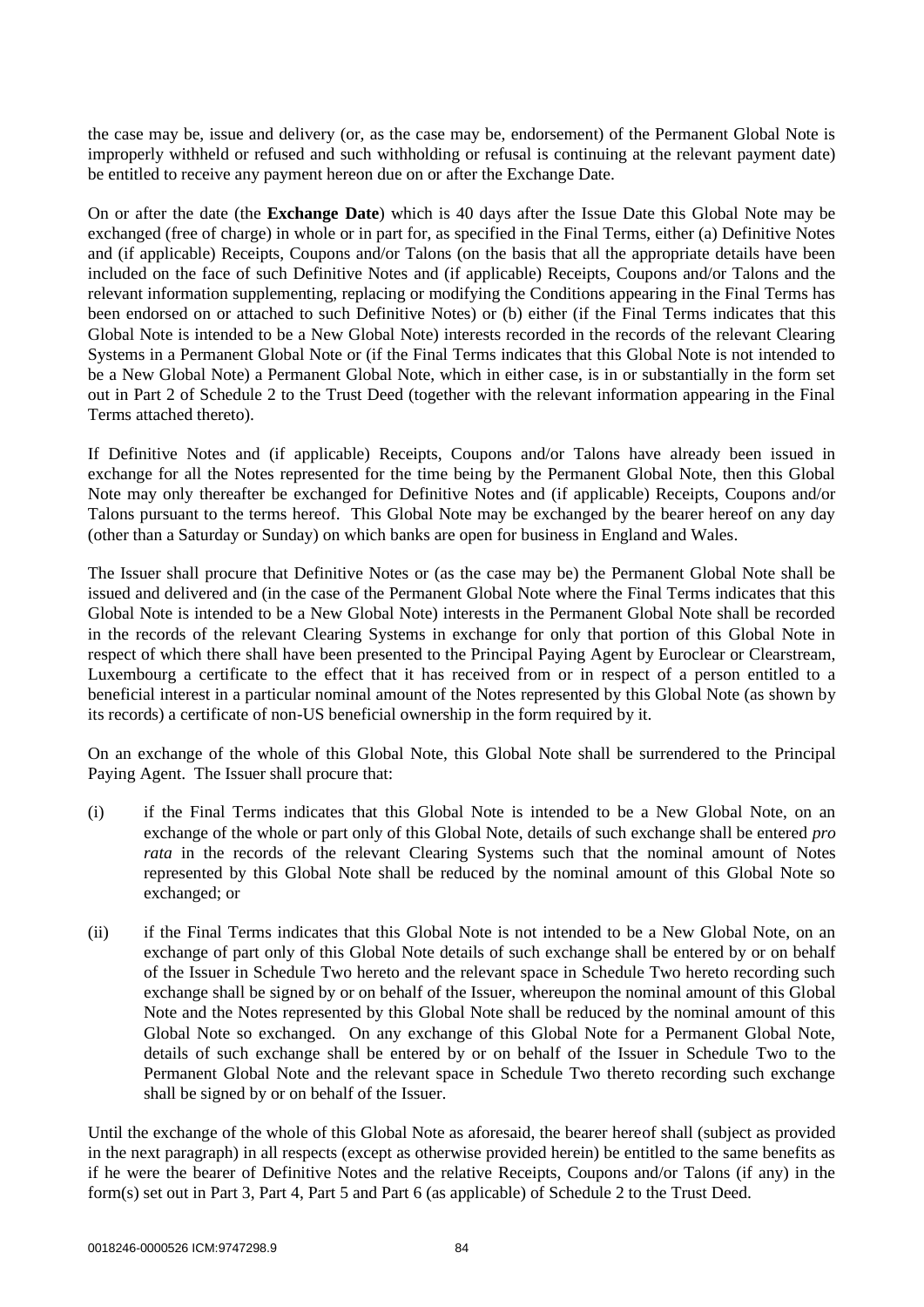Each person (other than Euroclear or Clearstream, Luxembourg) who is for the time being shown in the records of Euroclear or Clearstream, Luxembourg as the holder of a particular nominal amount of the Notes represented by this Global Note (in which regard any certificate or other document issued by Euroclear or Clearstream, Luxembourg as to the nominal amount of such Notes standing to the account of any person shall be conclusive and binding for all purposes save in the case of manifest error) shall be treated by the Issuer, [the Guarantor,] the Trustee, the Principal Paying Agent and any other Paying Agent as the holder of such nominal amount of such Notes for all purposes other than with respect to the payment of principal and interest on such nominal amount of such Notes, the right to which shall be vested, as against the Issuer[ and the Guarantor], solely in the bearer of this Global Note in accordance with and subject to the terms of this Global Note and the Trust Deed.

This Global Note and any non-contractual obligations arising out of or in connection with it are governed by, and shall be construed in accordance with, English law and the Issuer has in the Trust Deed submitted to the jurisdiction of the English courts for all purposes in connection with this Global Note.

This Global Note shall not be valid unless authenticated by Citibank, N.A., London Branch as Principal Paying Agent and, if the Final Terms indicates that this Global Note is intended to be a New Global Note (a) which is intended to be held in a manner which would allow Eurosystem-eligibility or (b) in respect of which effectuation is to be applicable, effectuated by the entity appointed as common safekeeper by the relevant Clearing Systems.

**IN WITNESS** whereof the Issuer has caused this Global Note to be signed manually or in facsimile by a person duly authorised on its behalf.

Issued as of [ ].

# **[ELECTRICITY SUPPLY BOARD/ ESB FINANCE LIMITED]**

By: .......................................................................

**Duly Authorised**

Authenticated without recourse, warranty or liability by Citibank, N.A., London Branch, as Principal Paying Agent.

By: .......................................................................

**Authorised Officer**

[ <sup>4</sup>Effectuated without recourse, warranty or liability by

............................................................................. as common safekeeper

 $By: \quad$ 

[*Form of Final Terms or relevant information appearing in the Final Terms to be attached hereto.*]

<sup>&</sup>lt;sup>4</sup> This should only be completed where the Final Terms indicates that this Global Note is intended to be a New Global Note.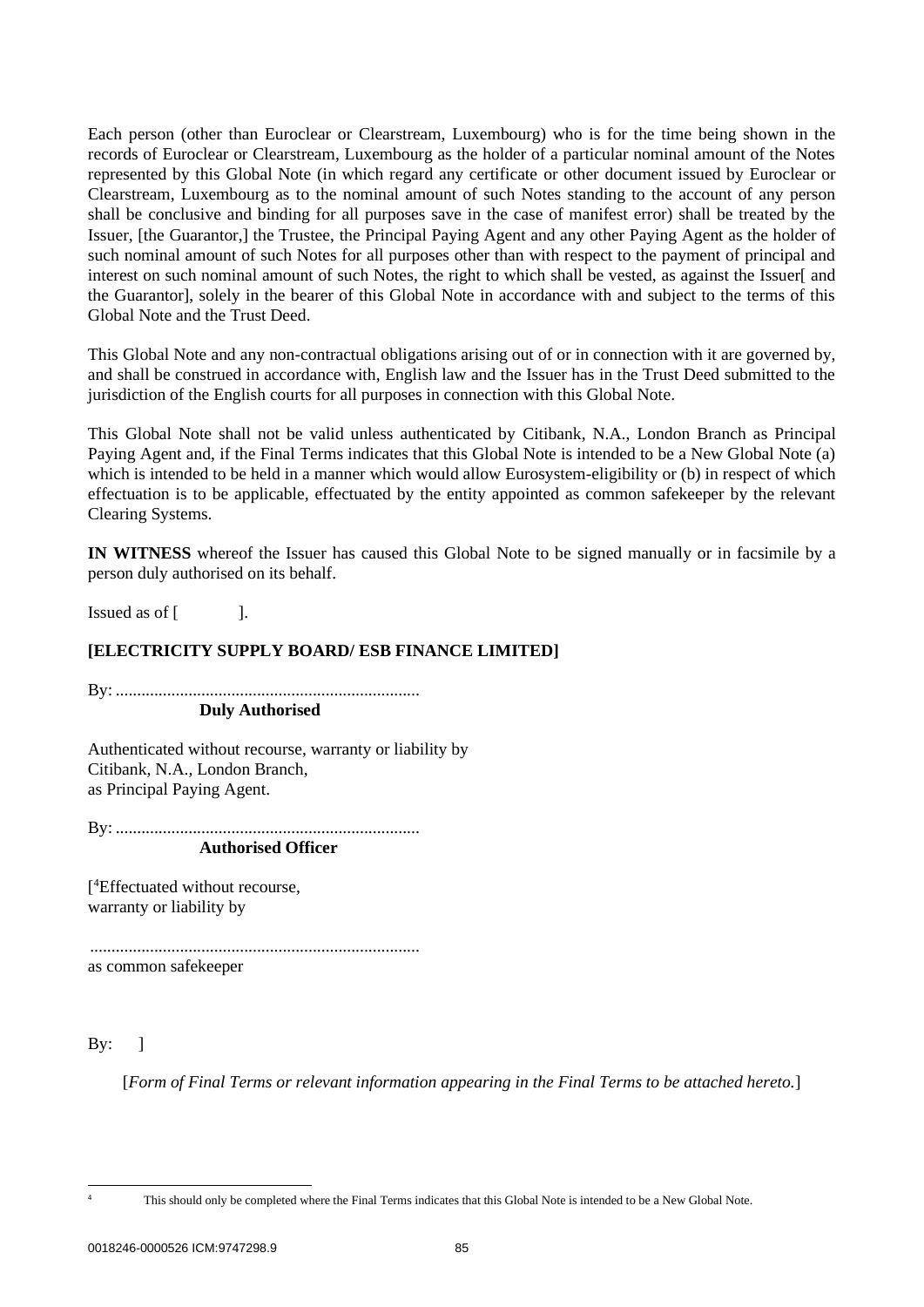### **Schedule One[**<sup>5</sup> **]**

# **PART I**

# **INTEREST PAYMENTS**

| Date made | <b>Interest Payment</b><br>Date | Total amount of<br>interest payable | Amount of interest<br>paid | Confirmation of<br>payment by or on<br>behalf of the Issuer |
|-----------|---------------------------------|-------------------------------------|----------------------------|-------------------------------------------------------------|
|           |                                 |                                     |                            |                                                             |
|           |                                 |                                     |                            |                                                             |
|           |                                 |                                     |                            |                                                             |
|           |                                 |                                     |                            |                                                             |
|           |                                 |                                     |                            |                                                             |
|           |                                 |                                     |                            |                                                             |
|           |                                 |                                     |                            |                                                             |
|           | - -<br>———                      |                                     |                            |                                                             |
|           |                                 |                                     |                            |                                                             |

<sup>5</sup> Schedule One should only be completed where the Final Terms indicates that this Global Note is not intended to be a New Global Note.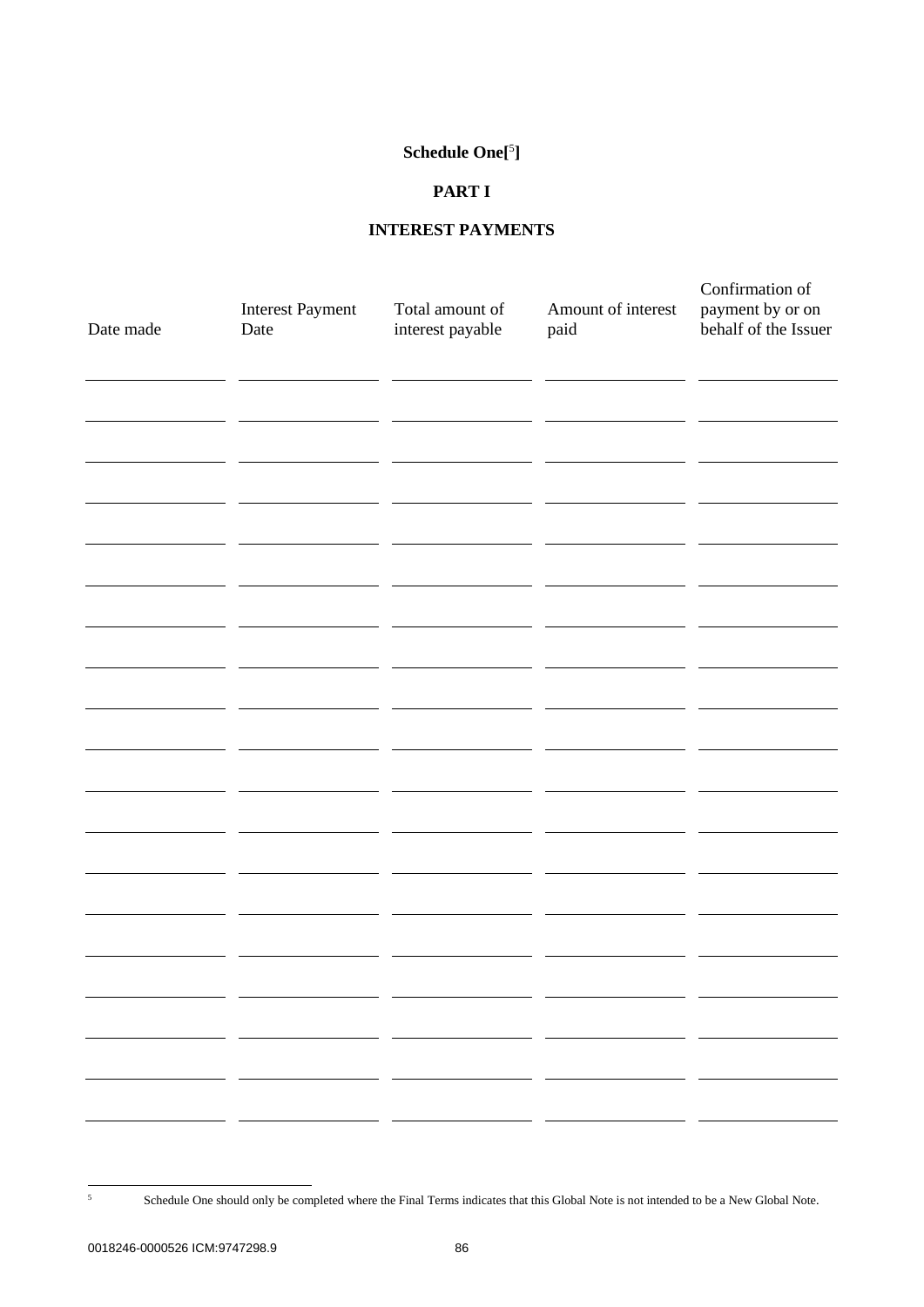# **PART II**

# **PAYMENT OF INSTALMENT AMOUNTS**

| Date made | Total amount of<br>Instalment<br>Amounts payable | Amount of<br>Instalment<br>Amounts paid | Remaining<br>nominal amount of<br>this Global Note<br>following such<br>payment <sup>6</sup> | Confirmation of<br>payment by or on<br>behalf of the Issuer |
|-----------|--------------------------------------------------|-----------------------------------------|----------------------------------------------------------------------------------------------|-------------------------------------------------------------|
|           |                                                  |                                         |                                                                                              |                                                             |
|           |                                                  |                                         |                                                                                              |                                                             |
|           |                                                  |                                         |                                                                                              |                                                             |
|           |                                                  |                                         |                                                                                              |                                                             |
|           |                                                  |                                         |                                                                                              |                                                             |
|           |                                                  | - -                                     | - -                                                                                          |                                                             |
|           |                                                  | - -<br>- -                              |                                                                                              |                                                             |

<sup>&</sup>lt;sup>6</sup> See most recent entry in Part II, III or IV or Schedule Two in order to determine this amount.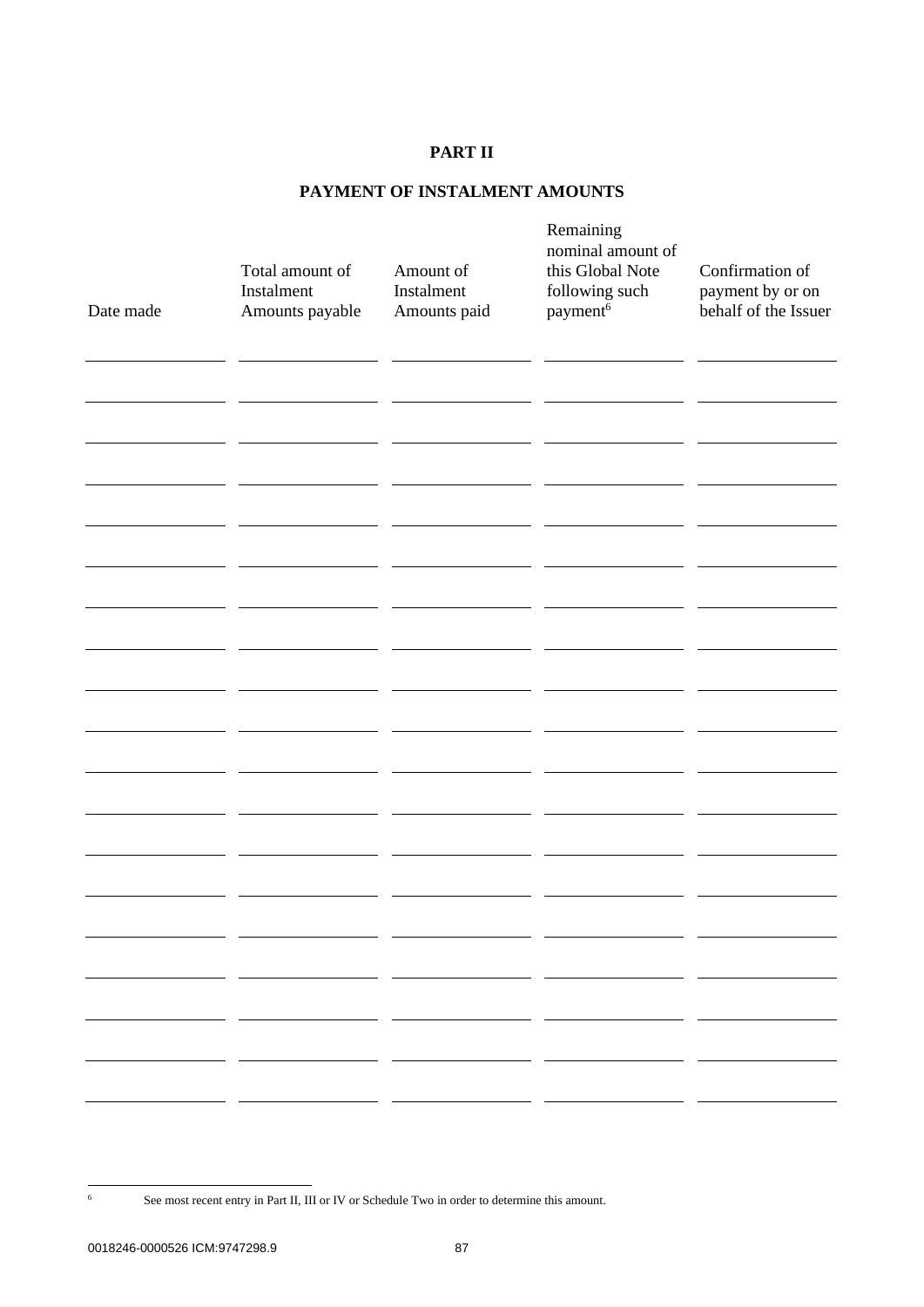# **PART III**

# **REDEMPTIONS**

| Date made                               | Total amount of<br>principal payable | Amount of<br>principal paid | Remaining<br>nominal amount of<br>this Global Note<br>following such<br>redefinition <sup>7</sup> | Confirmation of<br>redemption by or<br>on behalf of the<br>Issuer |
|-----------------------------------------|--------------------------------------|-----------------------------|---------------------------------------------------------------------------------------------------|-------------------------------------------------------------------|
|                                         |                                      |                             |                                                                                                   |                                                                   |
|                                         |                                      |                             |                                                                                                   |                                                                   |
|                                         |                                      |                             |                                                                                                   |                                                                   |
|                                         |                                      |                             |                                                                                                   |                                                                   |
|                                         |                                      |                             |                                                                                                   |                                                                   |
|                                         |                                      |                             |                                                                                                   |                                                                   |
|                                         |                                      |                             |                                                                                                   |                                                                   |
| ________                                |                                      | - -                         |                                                                                                   |                                                                   |
| <u> 1989 - Johann Barbara, martxa a</u> | - -                                  | — —                         |                                                                                                   | - -<br>the contract of the contract of                            |

 $\frac{7}{7}$  See most recent entry in Part II, III or IV or Schedule Two in order to determine this amount.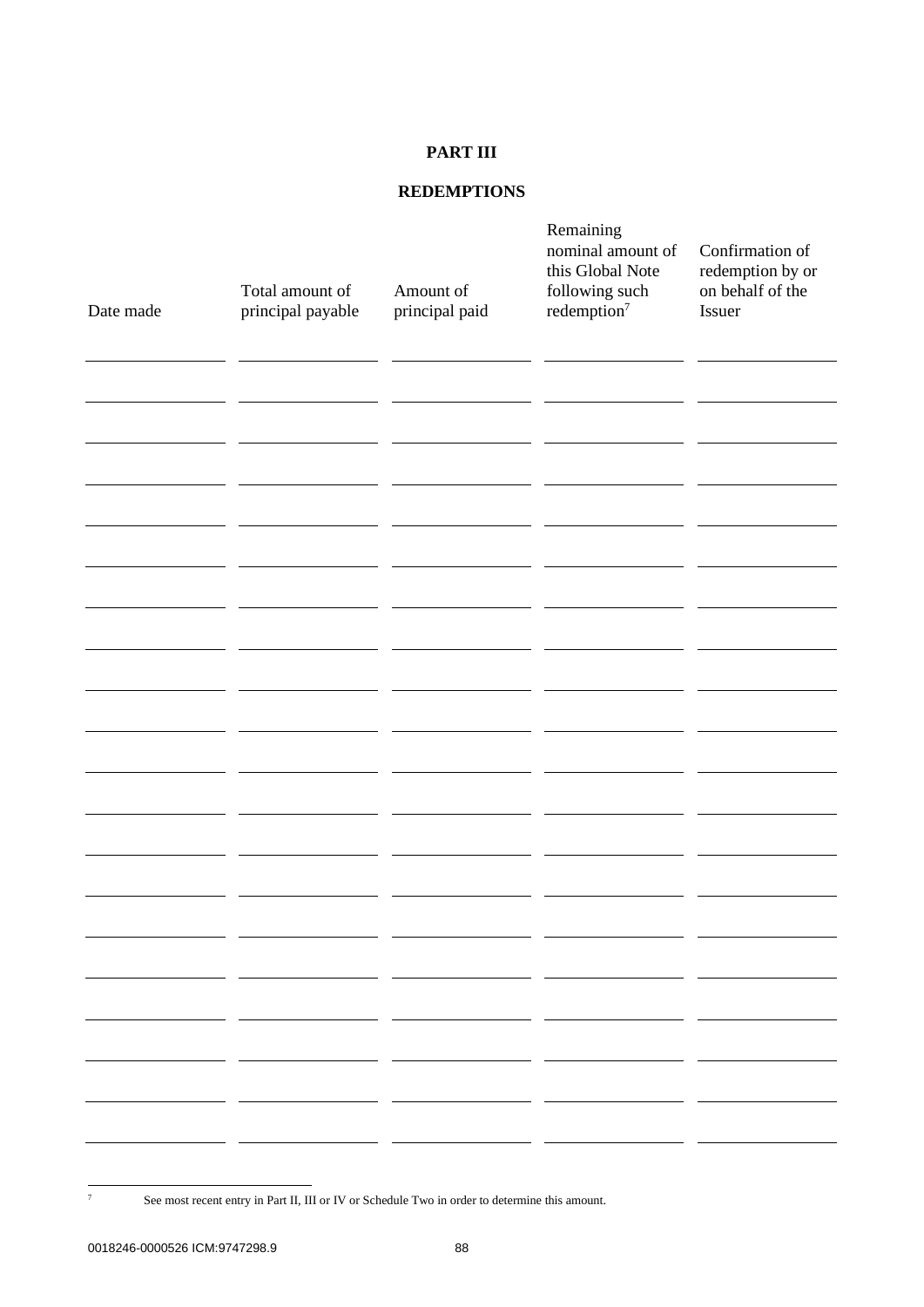# **PART IV**

# **PURCHASES AND CANCELLATIONS**

| Date made | Part of nominal amount<br>of this Global Note<br>purchased and cancelled | Remaining nominal<br>amount of this Global<br>Note following such<br>purchase and<br>cancellation <sup>8</sup> | Confirmation of<br>purchase and<br>cancellation by or on<br>behalf of the Issuer |
|-----------|--------------------------------------------------------------------------|----------------------------------------------------------------------------------------------------------------|----------------------------------------------------------------------------------|
|           |                                                                          |                                                                                                                |                                                                                  |
|           |                                                                          |                                                                                                                |                                                                                  |
|           |                                                                          |                                                                                                                |                                                                                  |
|           |                                                                          |                                                                                                                |                                                                                  |
|           |                                                                          |                                                                                                                |                                                                                  |
|           |                                                                          |                                                                                                                |                                                                                  |
|           |                                                                          |                                                                                                                |                                                                                  |
|           |                                                                          |                                                                                                                |                                                                                  |
|           |                                                                          |                                                                                                                |                                                                                  |
|           |                                                                          |                                                                                                                |                                                                                  |
|           |                                                                          |                                                                                                                |                                                                                  |
|           |                                                                          |                                                                                                                |                                                                                  |
|           |                                                                          |                                                                                                                |                                                                                  |
|           |                                                                          |                                                                                                                |                                                                                  |
|           |                                                                          |                                                                                                                |                                                                                  |
|           |                                                                          |                                                                                                                |                                                                                  |
|           |                                                                          |                                                                                                                |                                                                                  |
|           |                                                                          |                                                                                                                |                                                                                  |
|           |                                                                          |                                                                                                                |                                                                                  |
|           |                                                                          |                                                                                                                |                                                                                  |

<sup>&</sup>lt;sup>8</sup> See most recent entry in Part II, III or IV or Schedule Two in order to determine this amount.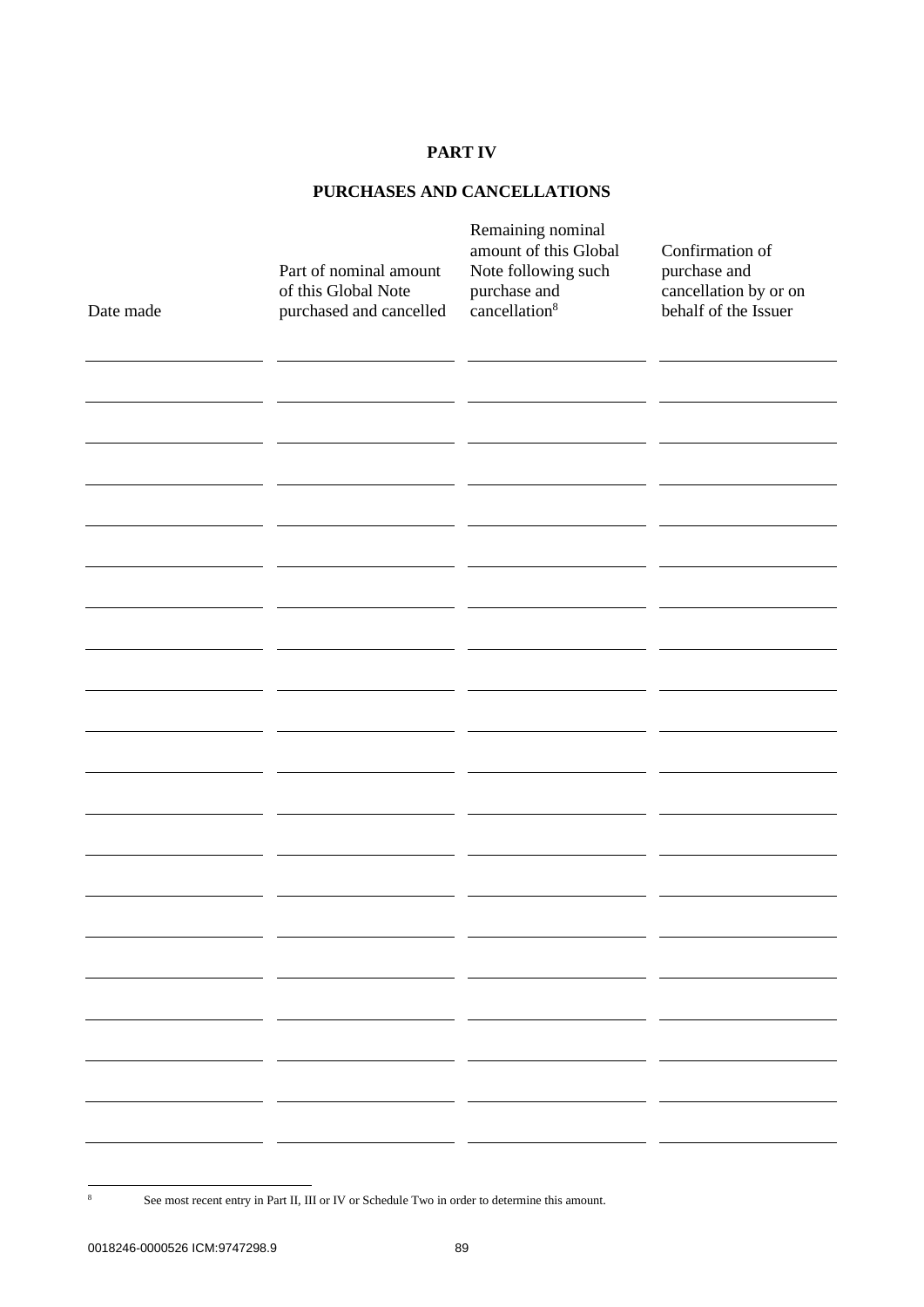# **Schedule Two**[ 9 ]

# **EXCHANGES FOR DEFINITIVE NOTES OR PERMANENT GLOBAL NOTE**

The following exchanges of a part of this Global Note for Definitive Notes or a part of a Permanent Global Note have been made:

| Date made | Nominal amount of this<br>Global Note exchanged<br>for Definitive Notes or a<br>part of a Permanent<br><b>Global Note</b> | Remaining nominal<br>amount of this Global<br>Note following such<br>$\rm exchange^{10}$ | Notation made by or on<br>behalf of the Issuer |
|-----------|---------------------------------------------------------------------------------------------------------------------------|------------------------------------------------------------------------------------------|------------------------------------------------|
|           |                                                                                                                           |                                                                                          |                                                |
|           |                                                                                                                           |                                                                                          |                                                |
|           |                                                                                                                           |                                                                                          |                                                |
|           |                                                                                                                           |                                                                                          |                                                |
|           |                                                                                                                           |                                                                                          |                                                |
|           |                                                                                                                           |                                                                                          |                                                |
|           |                                                                                                                           |                                                                                          |                                                |

<sup>&</sup>lt;sup>9</sup> Schedule Two should only be completed where the Final Terms indicates that this Global Note is not intended to be a New Global Note. <sup>10</sup> See most recent entry in Part II, III or IV of Schedule One or in this Schedule Two in order to determine this amount.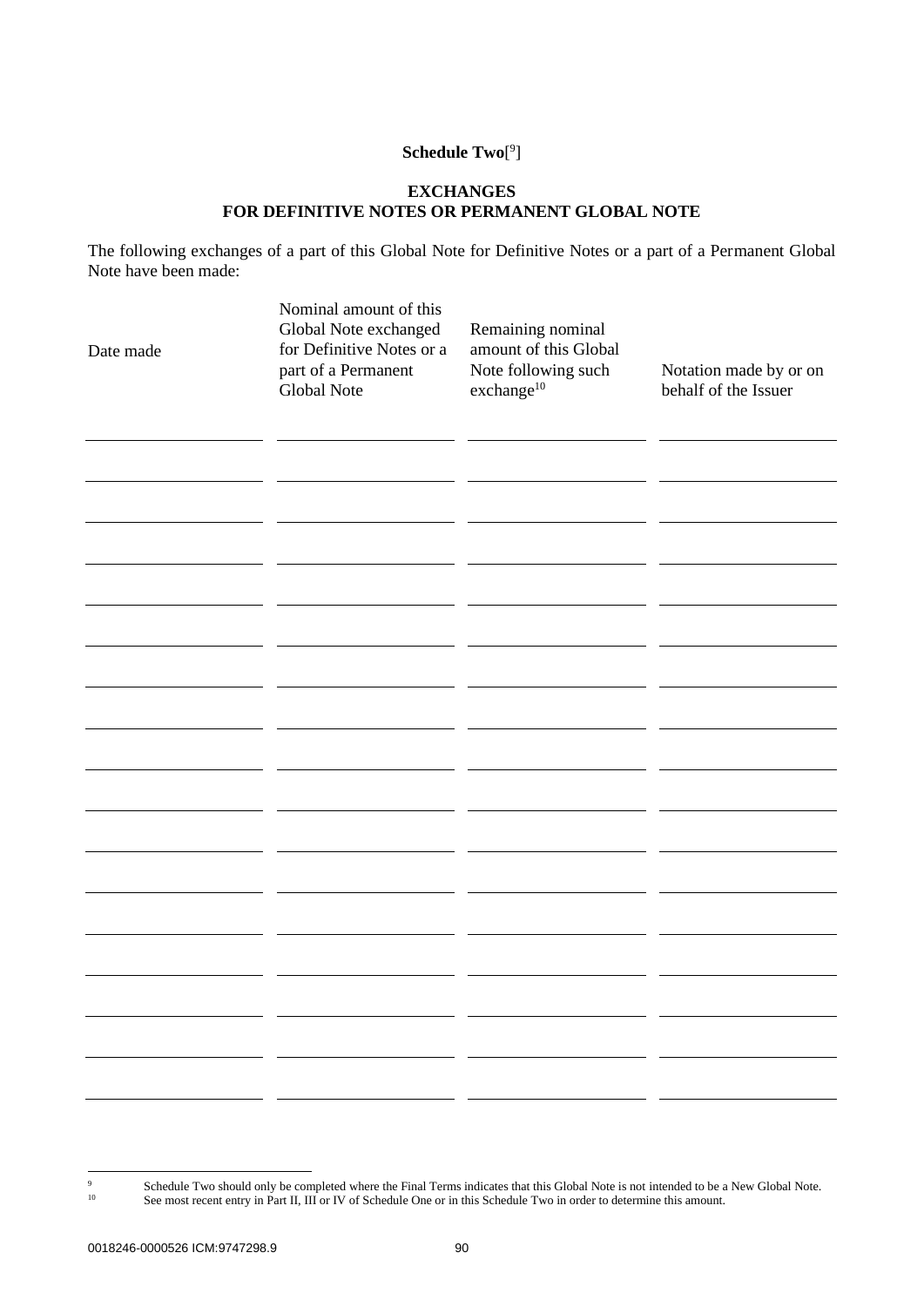## **PART 2**

#### **FORM OF PERMANENT GLOBAL NOTE**

# <span id="page-93-0"></span>**[ANY UNITED STATES PERSON WHO HOLDS THIS OBLIGATION WILL BE SUBJECT TO LIMITATIONS UNDER THE UNITED STATES INCOME TAX LAWS, INCLUDING THE LIMITATIONS PROVIDED IN SECTIONS 165(j) AND 1287(a) OF THE INTERNAL REVENUE CODE.]**<sup>11</sup>

# [**ELECTRICITY SUPPLY BOARD**,

**(**the **Issuer)**

(*a body corporate established in Ireland under the Electricity (Supply) Acts 1927 to 2004 of Ireland*)/

### **ESB FINANCE LIMITED**

**(**the **Issuer)**

(*a private company incorporated with limited liability in Ireland with registration number 480184*)]<sup>12</sup>

### **PERMANENT GLOBAL NOTE**

[unconditionally and irrevocably guaranteed by

#### **ELECTRICITY SUPPLY BOARD**,

**(**the **Guarantor)**

(*a body corporate established in Ireland under the Electricity (Supply) Acts 1927 to 2004 of Ireland*)]<sup>13</sup>

This Note is a Permanent Global Note in respect of a duly authorised issue of Notes of the Issuer (the **Notes**) of the Nominal Amount, Specified Currency(ies) and Specified Denomination(s) as are specified in the Final Terms applicable to the Notes (the **Final Terms**). References herein to the Conditions shall be to the Terms and Conditions of the Notes as set out in [Schedule 1](#page-42-0) to the Trust Deed (as defined below) as supplemented, replaced and modified by the relevant information appearing in the Final Terms attached hereto but, in the event of any conflict between the provisions of the said Conditions and such information in the Final Terms, such information will prevail.

Words and expressions defined in the Conditions shall bear the same meanings when used in this Global Note.

This Global Note is issued subject to, and with the benefit of, the Conditions and a Trust Deed (such Trust Deed as modified and/or supplemented and/or restated from time to time, the **Trust Deed**) dated 12 February 2010 and made between the Issuer[, the Guarantor] and Citicorp Trustee Company Limited as trustee for the holders of the Notes.

For value received, the Issuer, subject to and in accordance with the Conditions and the Trust Deed, promises to pay to the bearer hereof on each Instalment Date (if the Notes are repayable in instalments) and on the Maturity Date and/or on such earlier date(s) as all or any of the Notes represented by this Global Note may become due and repayable in accordance with the Conditions and the Trust Deed, the amount payable under the Conditions in respect of such Notes on each such date and to pay interest (if any) on the nominal amount of the Notes from time to time represented by this Global Note calculated and payable as provided in the Conditions and the Trust Deed together with any other sums payable under the Conditions and the Trust Deed, upon presentation and, at maturity, surrender of this Global Note to or to the order of the Principal Paying Agent or any of the other Paying Agents located outside the United States, its territories and

 $11$  Delete where the original maturity of the Notes is 1 year or less.

 $12$  Delete as applicable.

Insert where Issuer is ESB Finance only.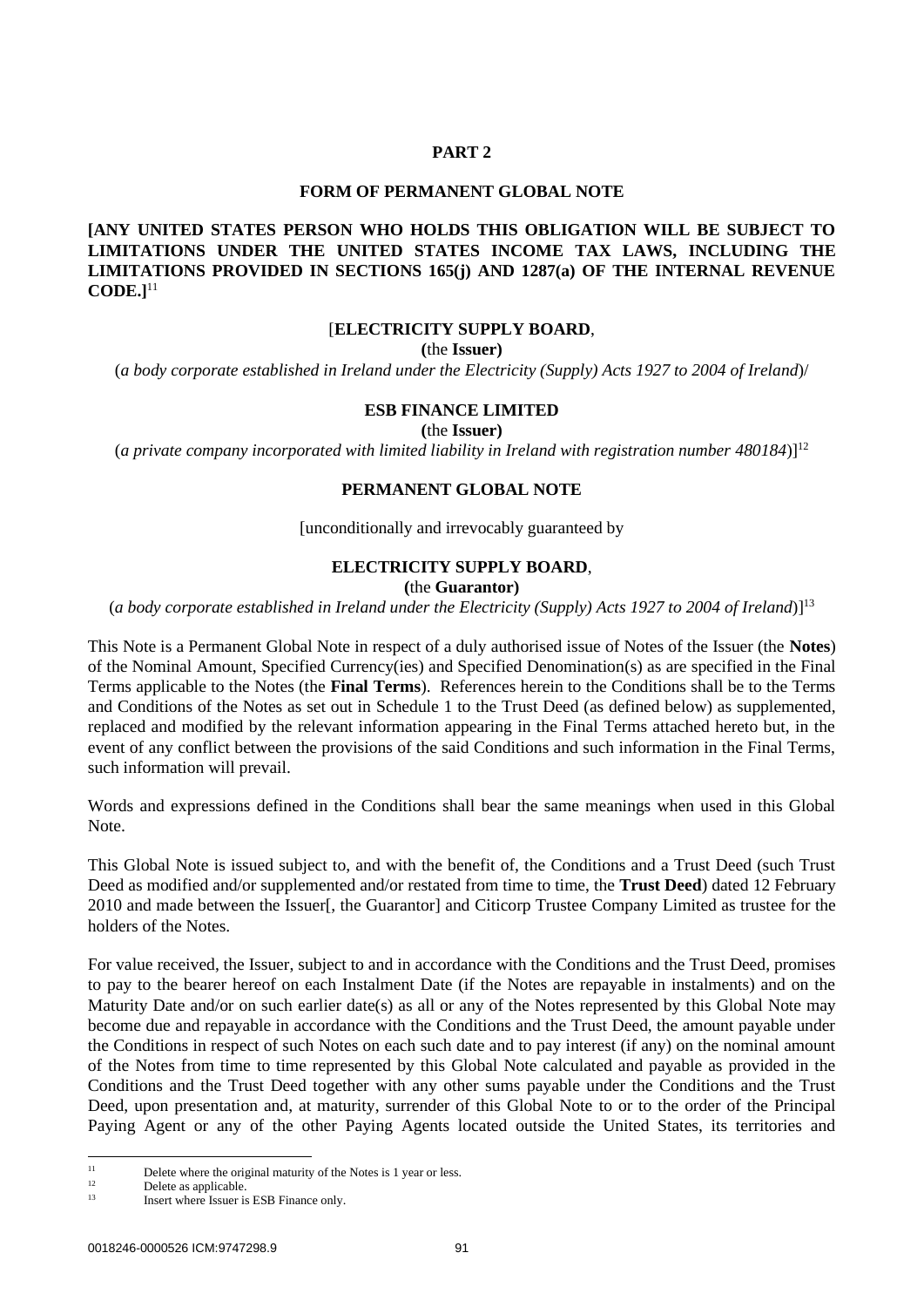possessions (except as provided in the Conditions) from time to time appointed by the Issuer in respect of the Notes.

If the Final Terms indicates that this Global Note is intended to be a New Global Note, the nominal amount from time to time of this Global Note of the Notes represented by this Global Note shall be the aggregate amount from time to time entered in the records of both Euroclear Bank S.A./N.V. (**Euroclear**) and Clearstream Banking, société anonyme (**Clearstream, Luxembourg** and together with Euroclear, the **relevant Clearing Systems**). The records of the relevant Clearing Systems (which expression in this Global Note means the records that each relevant Clearing System holds for its customers which reflect the amount of each such customer's interest in the Notes) shall be conclusive evidence of the nominal amount of Notes represented by this Global Note and, for these purposes, a statement issued by a relevant Clearing System (which statement shall be made available to the bearer upon request) stating the nominal amount of Notes represented by this Global Note at any time shall be conclusive evidence of the records of the relevant Clearing System at that time.

If the Final Terms indicates that this Global Note is not intended to be a New Global Note, the nominal amount from time to time of this Global Note of the Notes represented by this Global Note shall be the amount stated in the Final Terms or, if lower, the nominal amount most recently entered by or on behalf of the Issuer in the relevant column in Part II, Part III, or Part IV of Schedule One hereto or in Schedule Two hereto.

On any redemption or payment of an instalment or interest being made in respect of, or purchase and cancellation of, any of the Notes represented by this Global Note the Issuer shall procure that:

- (a) if the Final Terms indicates that this Global Note is intended to be a New Global Note, details of such redemption, payment or purchase and cancellation (as the case may be) shall be entered *pro rata* in the records of the relevant Clearing Systems and, upon any such entry being made, the nominal amount of the Notes recorded in the records of the relevant Clearing Systems and represented by this Global Note shall be reduced by the nominal amount of the Notes so redeemed or purchased and cancelled or the amount of such instalment; or
- (b) if the Final Terms indicates that this Global Note is not intended to be a New Global Note, details of such redemption, payment or purchase and cancellation (as the case may be) shall be entered by or on behalf of the Issuer in Schedule One hereto and the relevant space in Schedule One hereto recording any such redemption, payment or purchase and cancellation (as the case may be) shall be signed by or on behalf of the Issuer. Upon any such redemption, payment of an instalment or purchase and cancellation, the nominal amount of this Global Note and the Notes represented by this Global Note shall be reduced by the nominal amount of such Notes so redeemed or purchased and cancelled or the amount of such instalment.

Payments due in respect of Notes for the time being represented by this Global Note shall be made to the bearer of this Global Note and each payment so made will discharge the Issuer's obligations in respect thereof and any failure to make entries referred to above shall not affect such discharge.

If the Notes represented by this Global Note were, on issue, represented by a Temporary Bearer Global Note then on any exchange of such Temporary Bearer Global Note for this Global Note or any part hereof, the Issuer shall procure that:

(i) if the Final Terms indicates that this Global Note is intended to be a New Global Note, details of such exchange shall be entered in the records of the relevant Clearing Systems such that the nominal amount of Notes represented by this Global Note shall be increased by the nominal amount of the Temporary Bearer Global Note so exchanged; or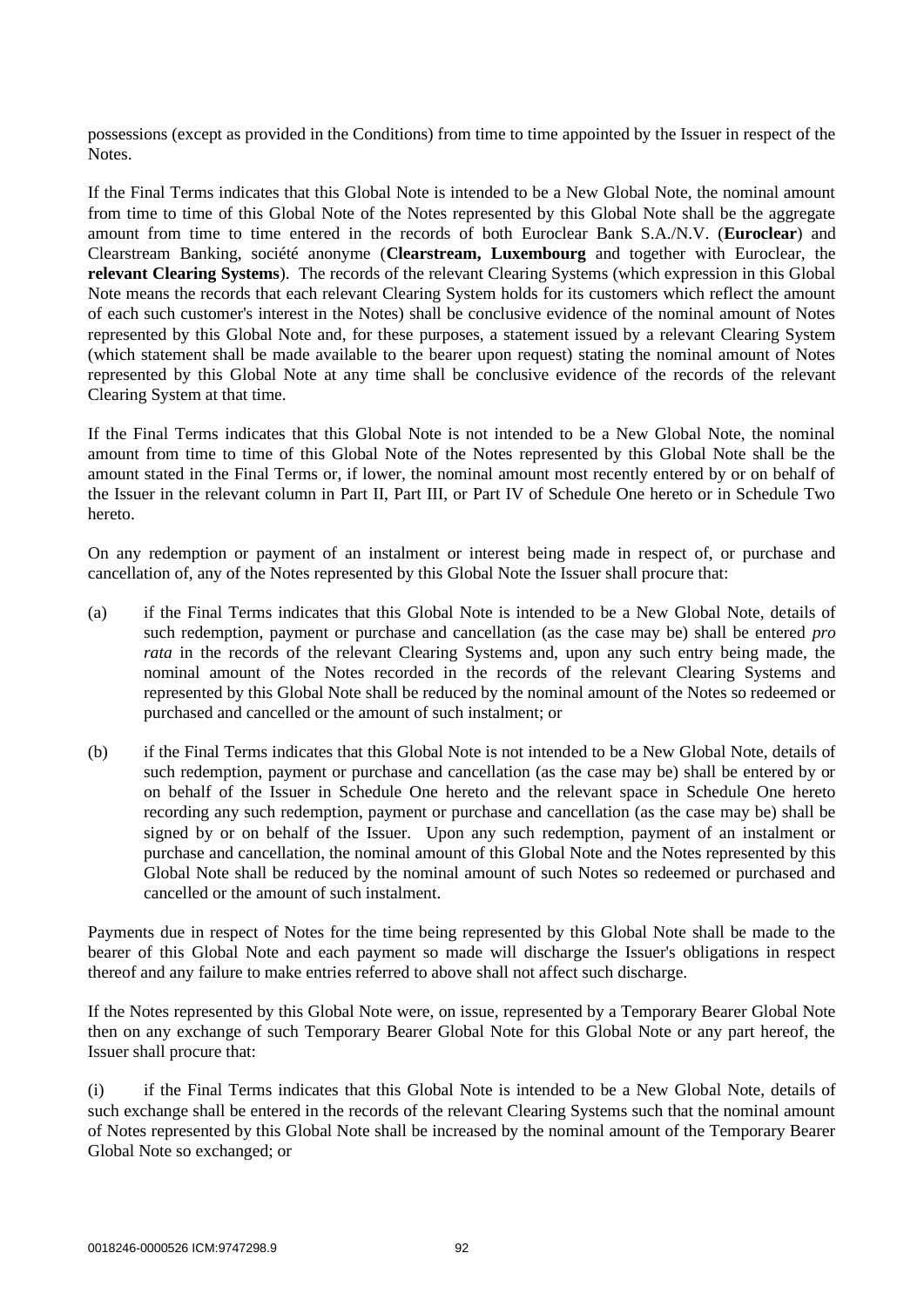(ii) if the Final Terms indicates that this Global Note is not intended to be a New Global Note, details of such exchange shall be entered by or on behalf of the Issuer in Schedule Two hereto and the relevant space in Schedule Two hereto recording such exchange shall be signed by or on behalf of the Issuer, whereupon the nominal amount of this Global Note and the Notes represented by this Global Note shall be increased by the nominal amount of the Temporary Global Note so exchanged.

This Global Note may be exchanged (free of charge) in whole, but not in part, for Definitive Notes and (if applicable) Receipts, Coupons and/or Talons in or substantially in the forms set out in [Part 3,](#page-102-0) [Part 4,](#page-105-0) [Part 5](#page-106-0) and [Part 6](#page-108-0) of [Schedule 2](#page-84-0) to the Trust Deed (on the basis that all the appropriate details have been included on the face of such Definitive Notes and (if applicable) Receipts, Coupons and/or Talons and the relevant information supplementing, replacing or modifying the Conditions appearing in the Final Terms has been endorsed on or attached to such Definitive Notes) either, as specified in the applicable Final Terms:

- (a) upon not less than 60 days' written notice being given to the Agent by the bearer hereof; or
- (b) upon the occurrence of an Exchange Event.

# **An Exchange Event** means:

- (a) an Event of Default has occurred and is continuing; or
- (b) the Issuer has been notified that both Euroclear and Clearstream, Luxembourg have been closed for business for a continuous period of 14 days (other than by reason of holiday, statutory or otherwise) or have announced an intention permanently to cease business or have in fact done so and no successor clearing system satisfactory to the Trustee is available.

If this Global Note is exchangeable following the occurrence of an Exchange Event:

- (i) the Issuer will promptly give notice to Noteholders in accordance with Condition 14 (*Notices*) upon the occurrence of such Exchange Event; and
- (ii) the bearer hereof may give notice to the Principal Paying Agent requesting exchange.

Any such exchange shall occur on a date specified in the notice not more than 45 days after the date of receipt of the first relevant notice by the Principal Paying Agent.

The first notice requesting exchange in accordance with the above provisions shall give rise to the issue of Definitive Notes for the total nominal amount of Notes represented by this Global Note.

Any such exchange as aforesaid will be made on any day (other than a Saturday or a Sunday) on which banks are open for business in England and Wales by the bearer of this Global Note.

The aggregate nominal amount of Definitive Notes issued upon an exchange of this Global Note will be equal to the aggregate nominal amount of this Global Note. On exchange of this Global Note for Definitive Notes this Global Note should be surrendered to the Principal Paying Agent.

Until the exchange of the whole of this Global Note as aforesaid, the bearer hereof shall (subject as provided in the next paragraph) in all respects be entitled to the same benefits as if he were the bearer of Definitive Notes and the relative Receipts, Coupons and/or Talons (if any) in the form(s) set out in Parts 3, 4, 5 and 6 (as applicable) of [Schedule 2](#page-84-0) to the Trust Deed.

Each person (other than Euroclear or Clearstream, Luxembourg) who is for the time being shown in the records of Euroclear or Clearstream, Luxembourg as the holder of a particular nominal amount of the Notes represented by this Global Note (in which regard any certificate or other document issued by Euroclear or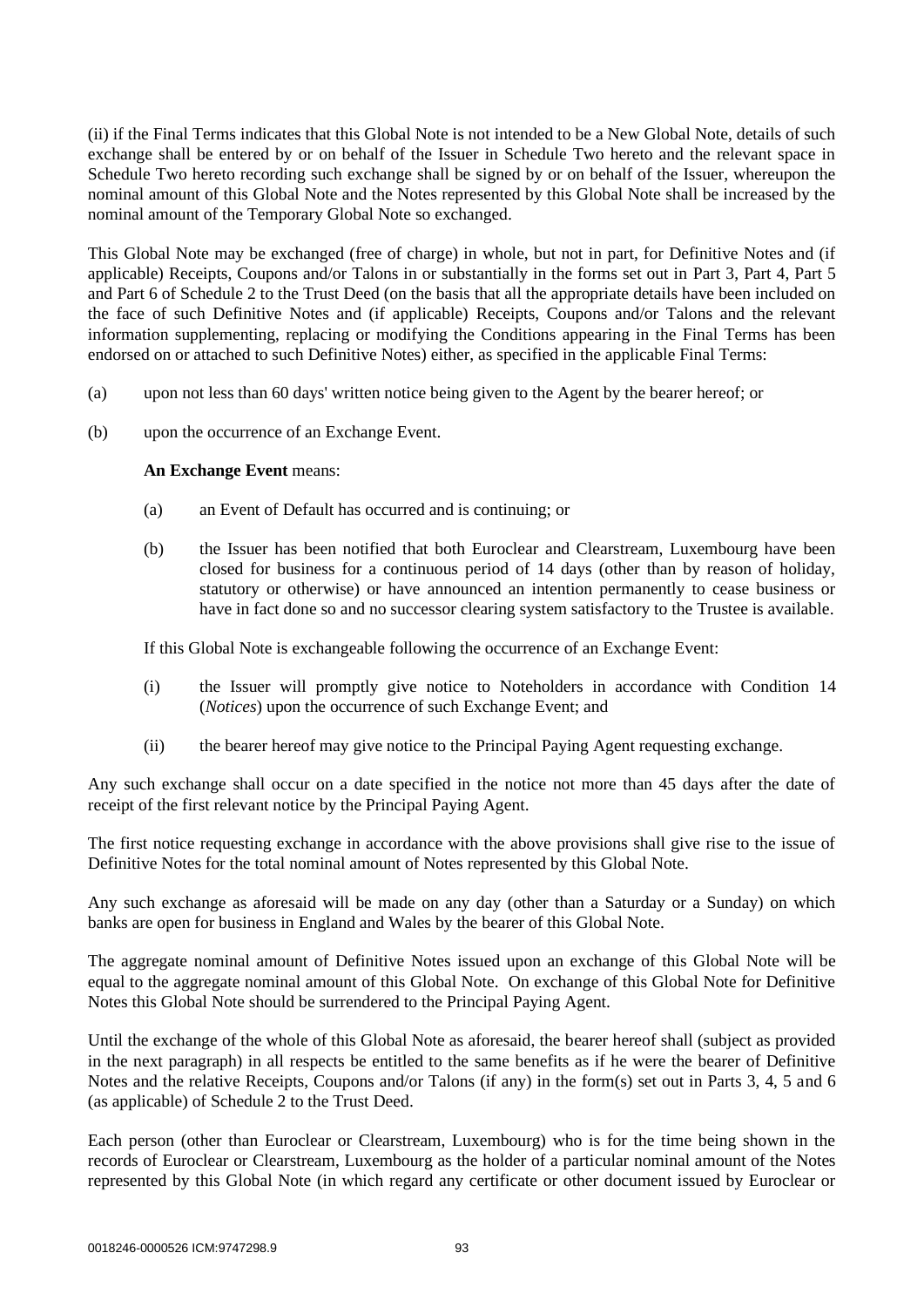Clearstream, Luxembourg as to the nominal amount of such Notes standing to the account of any person shall be conclusive and binding for all purposes save in the case of manifest error) shall be treated by the Issuer, [the Guarantor,] the Trustee, the Principal Paying Agent and any other Paying Agent as the holder of such nominal amount of such Notes for all purposes other than with respect to the payment of principal and interest on such nominal amount of such Notes, the right to which shall be vested, as against the Issuer[ and the Guarantor], solely in the bearer of this Global Note in accordance with and subject to the terms of this Global Note and the Trust Deed.

This Global Note is governed by, and shall be construed in accordance with, English law and the Issuer has in the Trust Deed submitted to the jurisdiction of the English courts for all purposes in connection with this Global Note.

This Global Note shall not be valid unless authenticated by Citibank, N.A., London Branch as Principal Paying Agent and, if the Final Terms indicates that this Global Note is intended to be a New Global Note (a) which is intended to be held in a manner which would allow Eurosystem eligibility or (b) in respect of which effectuation is to be applicable, effectuated by the entity appointed as common safekeeper by the relevant Clearing Systems.

**IN WITNESS** whereof the Issuer has caused this Global Note to be signed manually or in facsimile by a person duly authorised on its behalf.

Issued as of [ ].

# **[ELECTRICITY SUPPLY BOARD/ ESB FINANCE LIMITED]**

By: ....................................................................... **Duly Authorised**

Authenticated without recourse, warranty or liability by Citibank, N.A., London Branch, as Principal Paying Agent.

By: .......................................................................

**Authorised Officer**

[ <sup>14</sup>Effectuated without recourse, warranty or liability by

............................................................................. as common safekeeper

 $By:$  ]

[*Form of Final Terms or relevant information appearing in the Final Terms to be attached hereto.*]

<sup>&</sup>lt;sup>14</sup> This should only be completed where the Final Terms indicates that this Global Note is intended to be a New Global Note.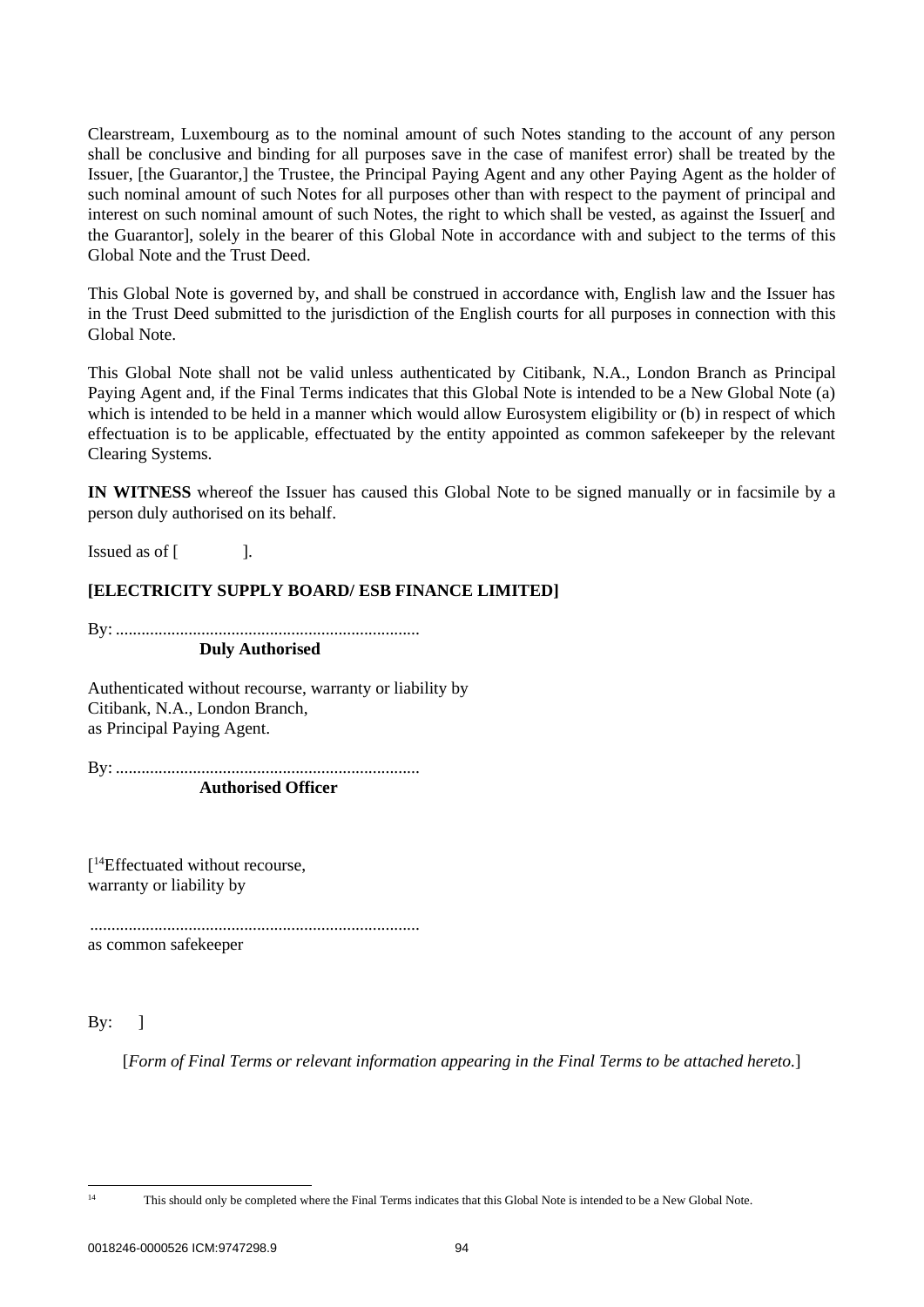# **Schedule One[**<sup>15</sup>**]**

# **PART I**

# **INTEREST PAYMENTS**

| Date made | <b>Interest Payment</b><br>Date | Total amount of<br>interest payable | Amount of interest<br>paid | Confirmation of<br>payment by or on<br>behalf of the Issuer |
|-----------|---------------------------------|-------------------------------------|----------------------------|-------------------------------------------------------------|
|           |                                 |                                     |                            |                                                             |
|           |                                 |                                     |                            |                                                             |
|           |                                 |                                     |                            |                                                             |
|           |                                 |                                     |                            |                                                             |
|           |                                 |                                     |                            |                                                             |
|           |                                 |                                     |                            |                                                             |
|           |                                 |                                     |                            |                                                             |
|           |                                 |                                     |                            |                                                             |

<sup>&</sup>lt;sup>15</sup> Schedule One should only be completed where the Final Terms indicates that this Global Note is not intended to be a New Global Note.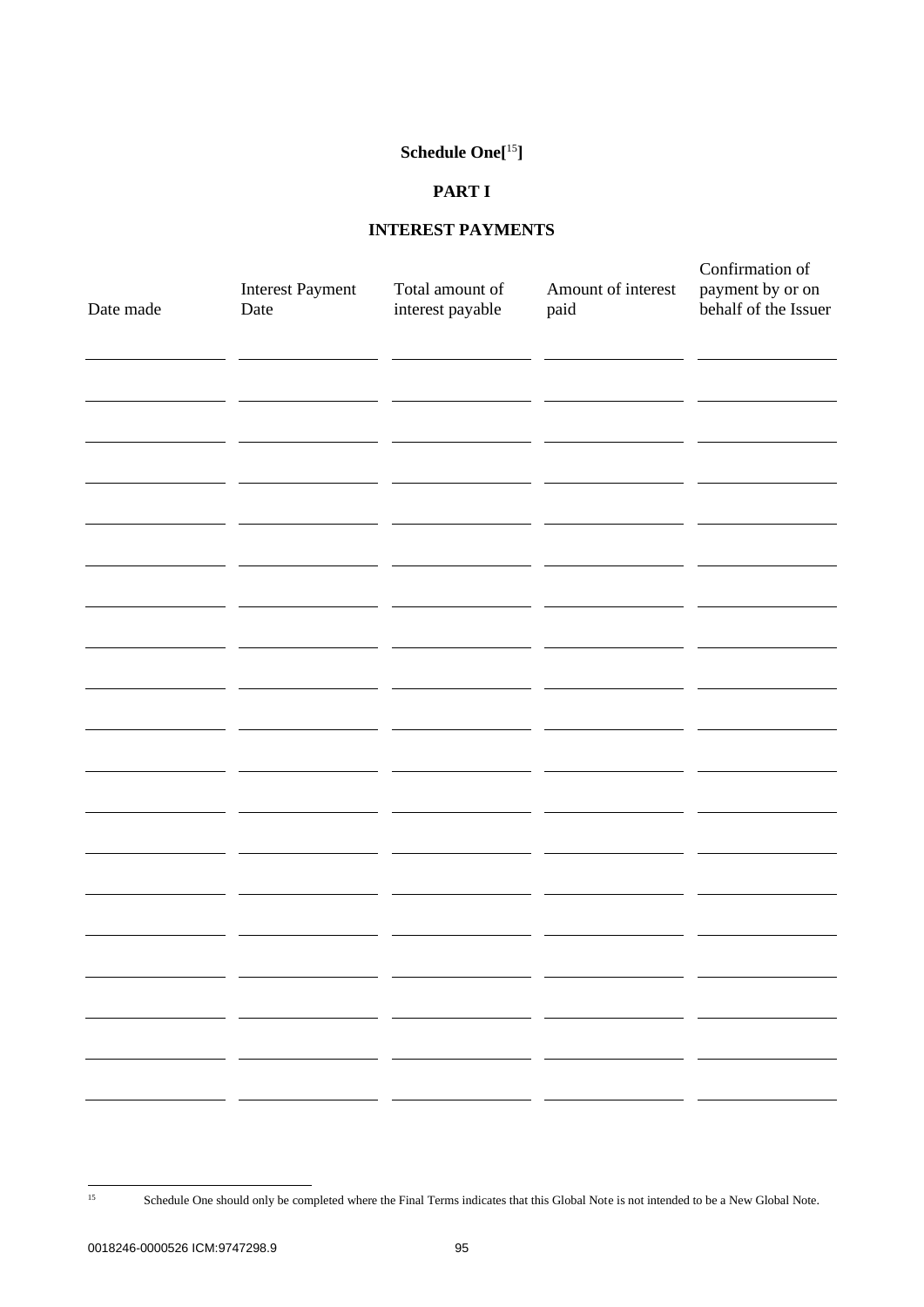# **PART II**

# **PAYMENT OF INSTALMENT AMOUNTS**

| Date made | Total amount of<br>Instalment<br>Amounts payable | Amount of<br>Instalment<br>Amounts paid | Remaining<br>nominal amount of<br>this Global Note<br>following such<br>payment <sup>16</sup> | Confirmation of<br>payment by or on<br>behalf of the Issuer |
|-----------|--------------------------------------------------|-----------------------------------------|-----------------------------------------------------------------------------------------------|-------------------------------------------------------------|
|           |                                                  |                                         |                                                                                               |                                                             |
|           |                                                  |                                         |                                                                                               |                                                             |
|           |                                                  |                                         |                                                                                               |                                                             |
|           |                                                  |                                         |                                                                                               |                                                             |
|           |                                                  |                                         |                                                                                               |                                                             |
|           |                                                  | - -                                     | - -                                                                                           |                                                             |
|           |                                                  | - -<br>- -                              |                                                                                               |                                                             |

<sup>&</sup>lt;sup>16</sup> See most recent entry in Part II, III or IV or Schedule Two in order to determine this amount.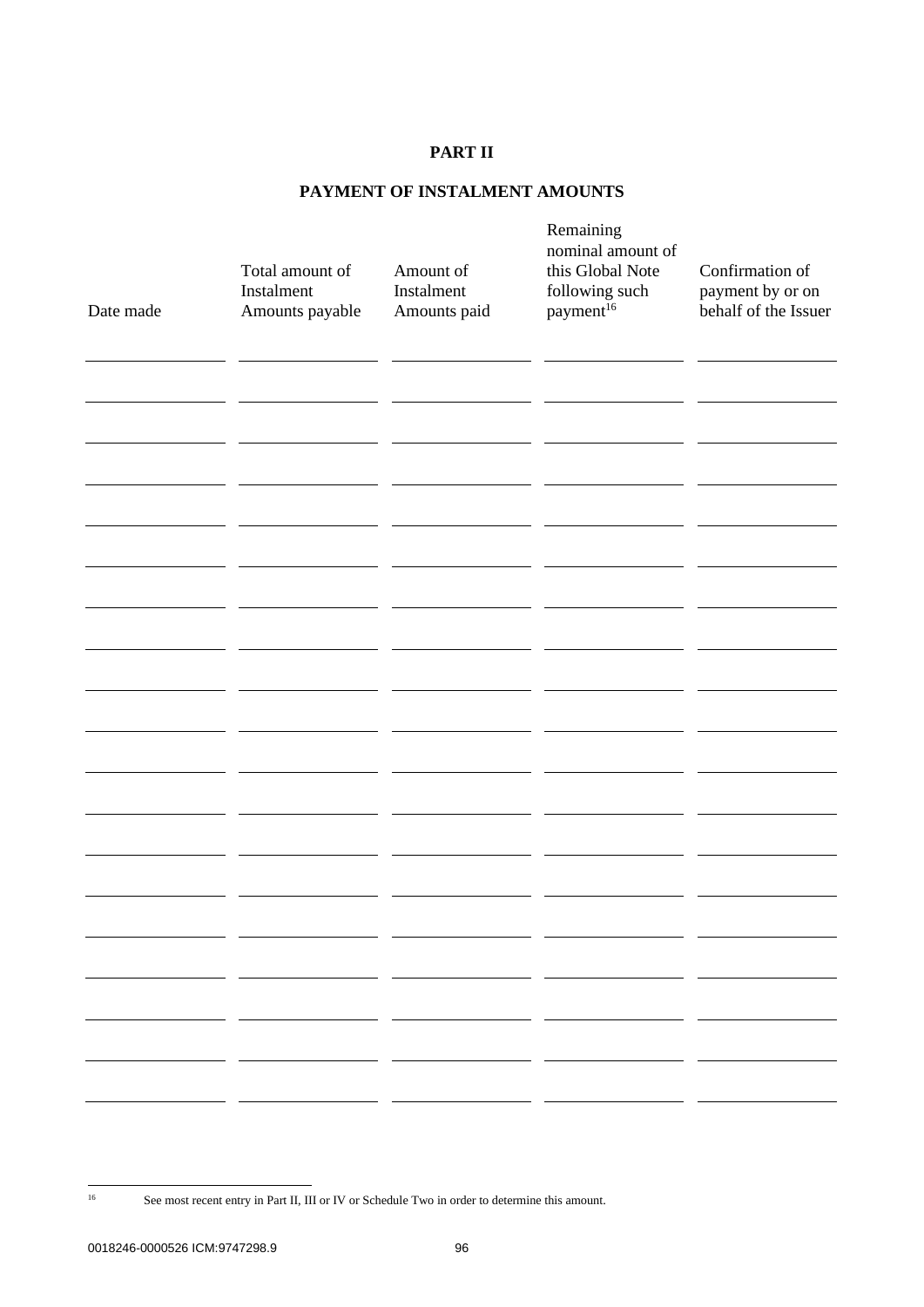# **PART III**

# **REDEMPTIONS**

| Date made                               | Total amount of<br>principal payable | Amount of<br>principal paid | Remaining<br>nominal amount of<br>this Global Note<br>following such<br>redemption $17$ | Confirmation of<br>redemption by or<br>on behalf of the<br>Issuer |
|-----------------------------------------|--------------------------------------|-----------------------------|-----------------------------------------------------------------------------------------|-------------------------------------------------------------------|
|                                         |                                      |                             |                                                                                         |                                                                   |
|                                         |                                      |                             |                                                                                         |                                                                   |
|                                         |                                      |                             |                                                                                         |                                                                   |
|                                         |                                      |                             |                                                                                         |                                                                   |
|                                         |                                      |                             |                                                                                         |                                                                   |
|                                         |                                      |                             |                                                                                         |                                                                   |
|                                         |                                      |                             |                                                                                         |                                                                   |
| ________                                |                                      | - -                         |                                                                                         |                                                                   |
| <u> 1989 - Johann Barbara, martxa a</u> | - -                                  | — —                         |                                                                                         | - -<br>the contract of the contract of                            |
|                                         |                                      |                             |                                                                                         |                                                                   |

<sup>&</sup>lt;sup>17</sup> See most recent entry in Part II, III or IV or Schedule Two in order to determine this amount.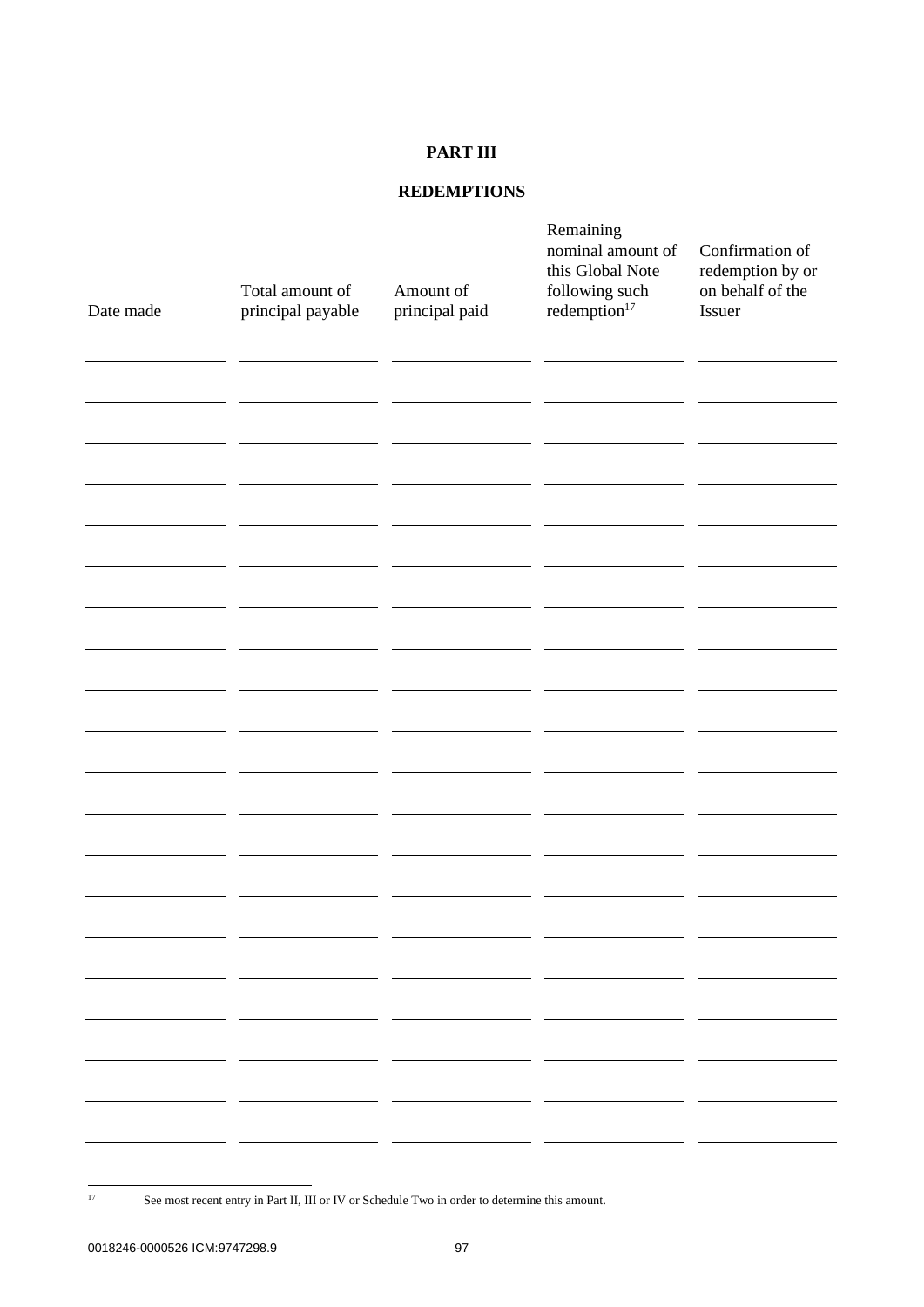# **PART IV**

# **PURCHASES AND CANCELLATIONS**

| Date made | Part of nominal amount<br>of this Global Note<br>purchased and cancelled | Remaining nominal<br>amount of this Global<br>Note following such<br>purchase and<br>cancellation <sup>18</sup> | Confirmation of<br>purchase and<br>cancellation by or on<br>behalf of the Issuer |
|-----------|--------------------------------------------------------------------------|-----------------------------------------------------------------------------------------------------------------|----------------------------------------------------------------------------------|
|           |                                                                          |                                                                                                                 |                                                                                  |
|           |                                                                          |                                                                                                                 |                                                                                  |
|           |                                                                          |                                                                                                                 |                                                                                  |
|           |                                                                          |                                                                                                                 |                                                                                  |
|           |                                                                          |                                                                                                                 |                                                                                  |
|           |                                                                          |                                                                                                                 |                                                                                  |
|           |                                                                          |                                                                                                                 |                                                                                  |
|           |                                                                          |                                                                                                                 |                                                                                  |
|           |                                                                          |                                                                                                                 |                                                                                  |
|           |                                                                          |                                                                                                                 |                                                                                  |
|           |                                                                          |                                                                                                                 |                                                                                  |
|           |                                                                          |                                                                                                                 |                                                                                  |

<sup>&</sup>lt;sup>18</sup> See most recent entry in Part II, III or IV or Schedule Two in order to determine this amount.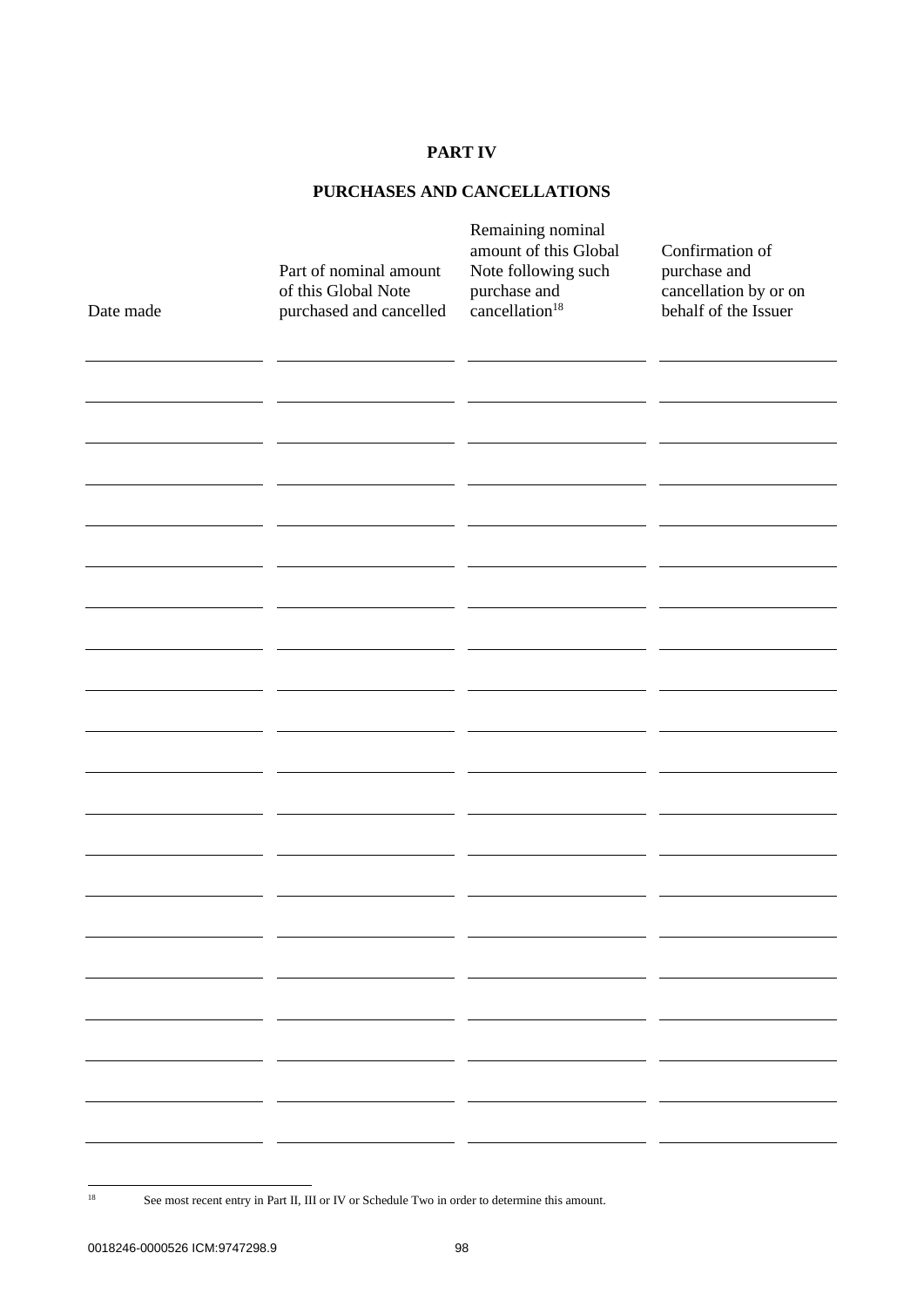# **Schedule Two**[ 19]

# **EXCHANGES OF INTERESTS IN THE TEMPORARY GLOBAL NOTE INITIALLY REPRESENTING THE NOTES FOR INTERESTS IN THE GLOBAL NOTE**

The following exchanges of interests in the Temporary Global Note initially representing the Notes for interests in the Global Note have been made:

| Date made | Nominal amount of the<br>Temporary Global Note<br>initially representing the<br>Notes exchanged for<br>interests in the Global<br><b>Note</b> | Nominal amount of this<br>Global Note following<br>such exchange $^{20}$ | Notation made by or on<br>behalf of the Issuer |
|-----------|-----------------------------------------------------------------------------------------------------------------------------------------------|--------------------------------------------------------------------------|------------------------------------------------|
|           |                                                                                                                                               |                                                                          |                                                |
|           |                                                                                                                                               |                                                                          |                                                |
|           |                                                                                                                                               |                                                                          |                                                |
|           |                                                                                                                                               |                                                                          |                                                |
|           |                                                                                                                                               |                                                                          |                                                |
|           |                                                                                                                                               |                                                                          |                                                |
|           |                                                                                                                                               |                                                                          |                                                |
|           |                                                                                                                                               |                                                                          |                                                |
|           |                                                                                                                                               |                                                                          |                                                |

<sup>&</sup>lt;sup>19</sup> Schedule Two should only be completed where the Final Terms indicates that this Global Note is not intended to be a New Global Note. <sup>20</sup> See most recent entry in Part II, III or IV of Schedule One or in this Schedule Two in order to determine this amount.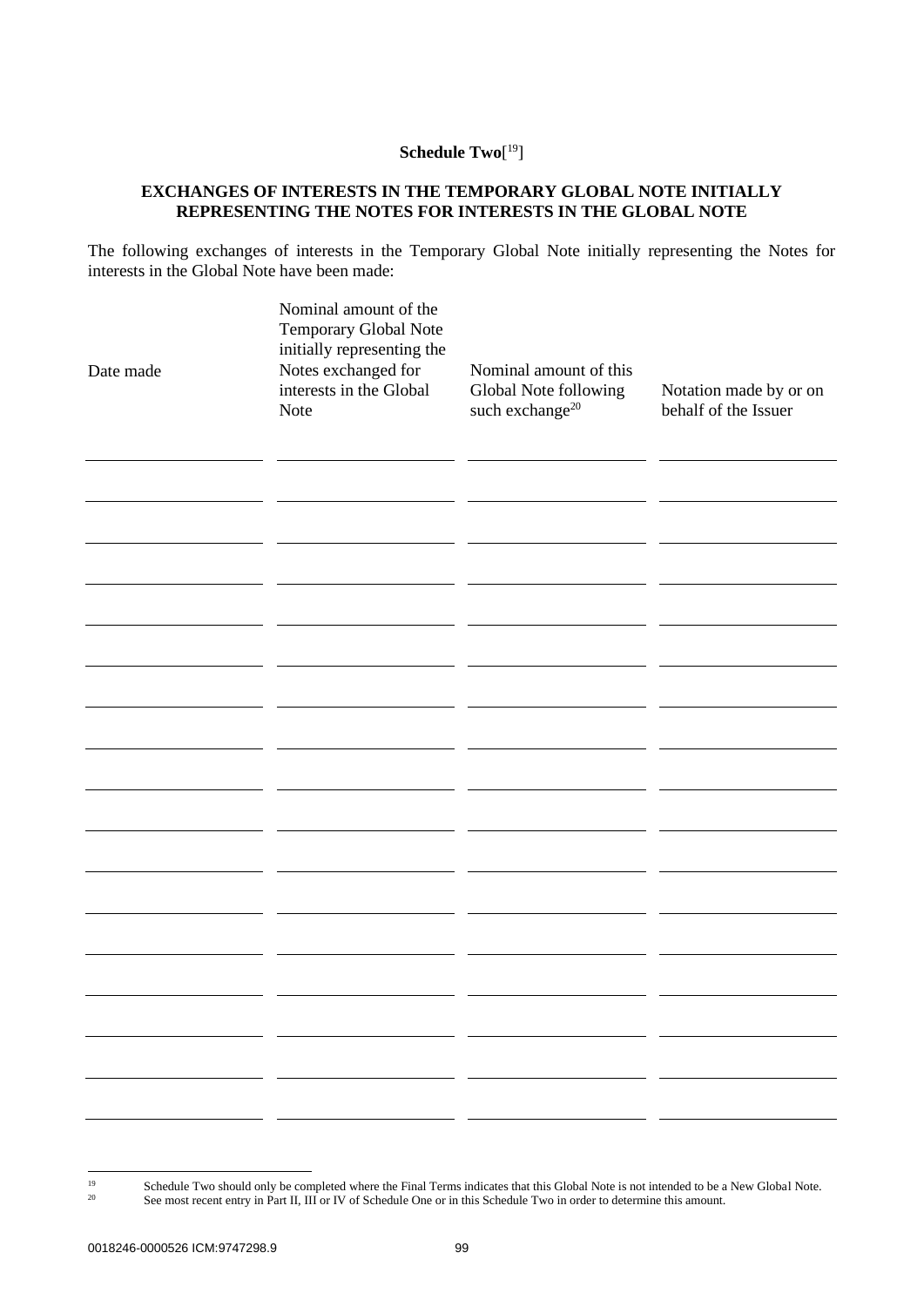# **PART 3**

#### **FORM OF DEFINITIVE NOTE**

# <span id="page-102-0"></span>**[ANY UNITED STATES PERSON WHO HOLDS THIS OBLIGATION WILL BE SUBJECT TO LIMITATIONS UNDER THE UNITED STATES INCOME TAX LAWS, INCLUDING THE LIMITATIONS PROVIDED IN SECTIONS 165(j) AND 1287(a) OF THE INTERNAL REVENUE CODE.]**<sup>21</sup>

# [**ELECTRICITY SUPPLY BOARD**,

**(**the **Issuer)**

(*a body corporate established in Ireland under the Electricity (Supply) Acts 1927 to 2004 of Ireland*)/

#### **ESB FINANCE LIMITED**

**(**the **Issuer)**

(*a private company incorporated with limited liability in Ireland with registration number 480184*)]<sup>22</sup>

### [**Specified Currency and Nominal Amount of Tranche**] **NOTES DUE**

#### **[Year of Maturity]**

[unconditionally and irrevocably guaranteed by

# **ELECTRICITY SUPPLY BOARD**,

#### **(**the **Guarantor)**

(*a body corporate established in Ireland under the Electricity (Supply) Acts 1927 to 2004 of Ireland*)]<sup>23</sup>

This Note is one of a Series of Notes of [Specified Currency(ies) and Specified Denomination(s)] each of the Issuer (the **Notes**). References herein to the Conditions shall be to the Terms and Conditions [endorsed hereon/set out in [Schedule 1](#page-42-0) to the Trust Deed (as defined below) which shall be incorporated by reference herein and have effect as if set out herein] as supplemented, replaced and modified by the relevant information appearing in the Final Terms (the **Final Terms**) endorsed hereon but, in the event of any conflict between the provisions of the said Conditions and such information in the Final Terms, such information will prevail.

Words and expressions defined in the Conditions shall bear the same meanings when used in this Note.

This Note is issued subject to, and with the benefit of, the Conditions and a Trust Deed (such Trust Deed as modified and/or supplemented and/or restated from time to time, the **Trust Deed**) dated 12 February 2010 and made between the Issuer[, the Guarantor] and Citicorp Trustee Company Limited as trustee for the holders of the Notes.

For value received, the Issuer, subject to and in accordance with the Conditions and the Trust Deed, promises to pay to the bearer hereof on [each Instalment Date and] the Maturity Date or on such earlier date as this Note may become due and repayable in accordance with the Conditions and the Trust Deed, the amount payable on redemption of this Note and to pay interest (if any) on the nominal amount of this Note calculated and payable as provided in the Conditions and the Trust Deed together with any other sums payable under the Conditions and the Trust Deed.

 $21$  Delete where the original maturity of the Notes is 1 year or less.

 $22$  Delete as applicable.

Insert where Issuer is ESB Finance only.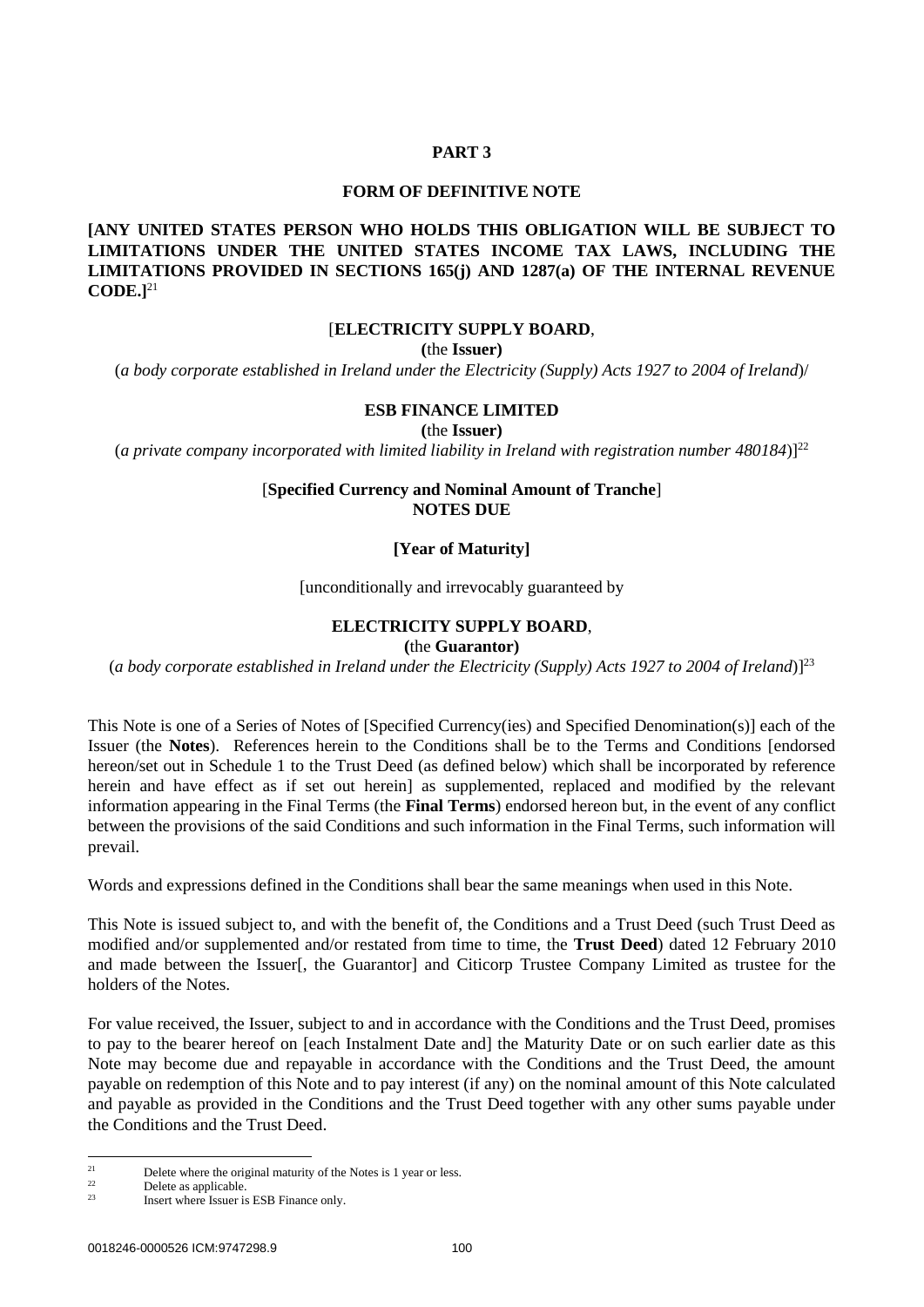This Note shall not be valid unless authenticated by Citibank, N.A., London Branch as Principal Paying Agent.

**IN WITNESS** whereof the Issuer has caused this Note to be signed manually or in facsimile by a person duly authorised on its behalf.

Issued as of [ ].

## **[ELECTRICITY SUPPLY BOARD/ ESB FINANCE LIMITED] 24**

By: ....................................................................... **Duly Authorised**

Authenticated without recourse, liability or warranty by Citibank, N.A., London Branch, as Principal Paying Agent.

By: .......................................................................

**Authorised Officer**

[*Form of Final Terms or relevant information appearing in the Final Terms to be attached hereto*]

 $24$  Delete as applicable.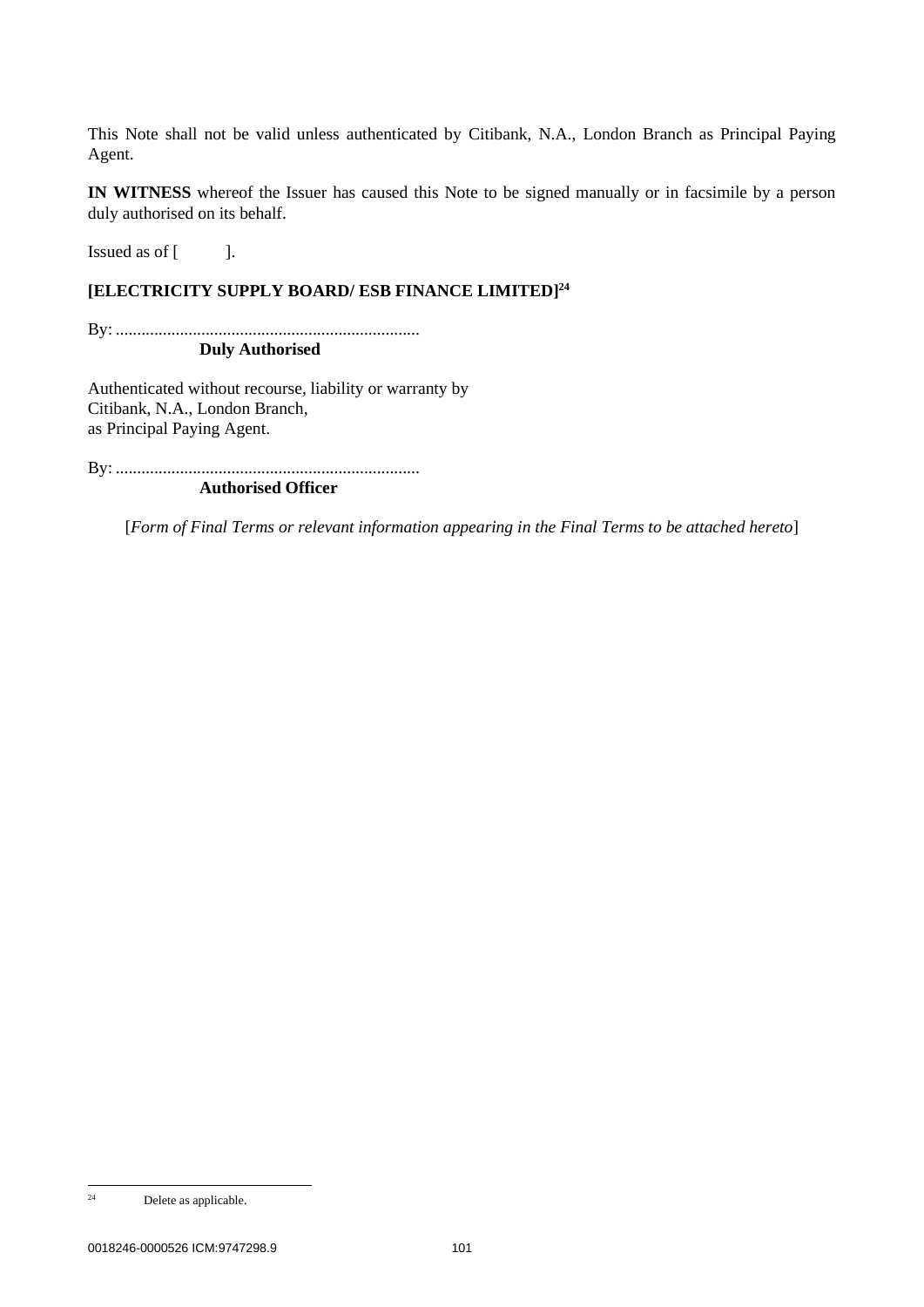# **[Conditions]**

[Conditions to be as set out in [Schedule 1](#page-42-0) to this Trust Deed or such other form as may be agreed between the Issuer and the Trustee, but shall not be endorsed if not required by the relevant stock exchange or other relevant authorities.]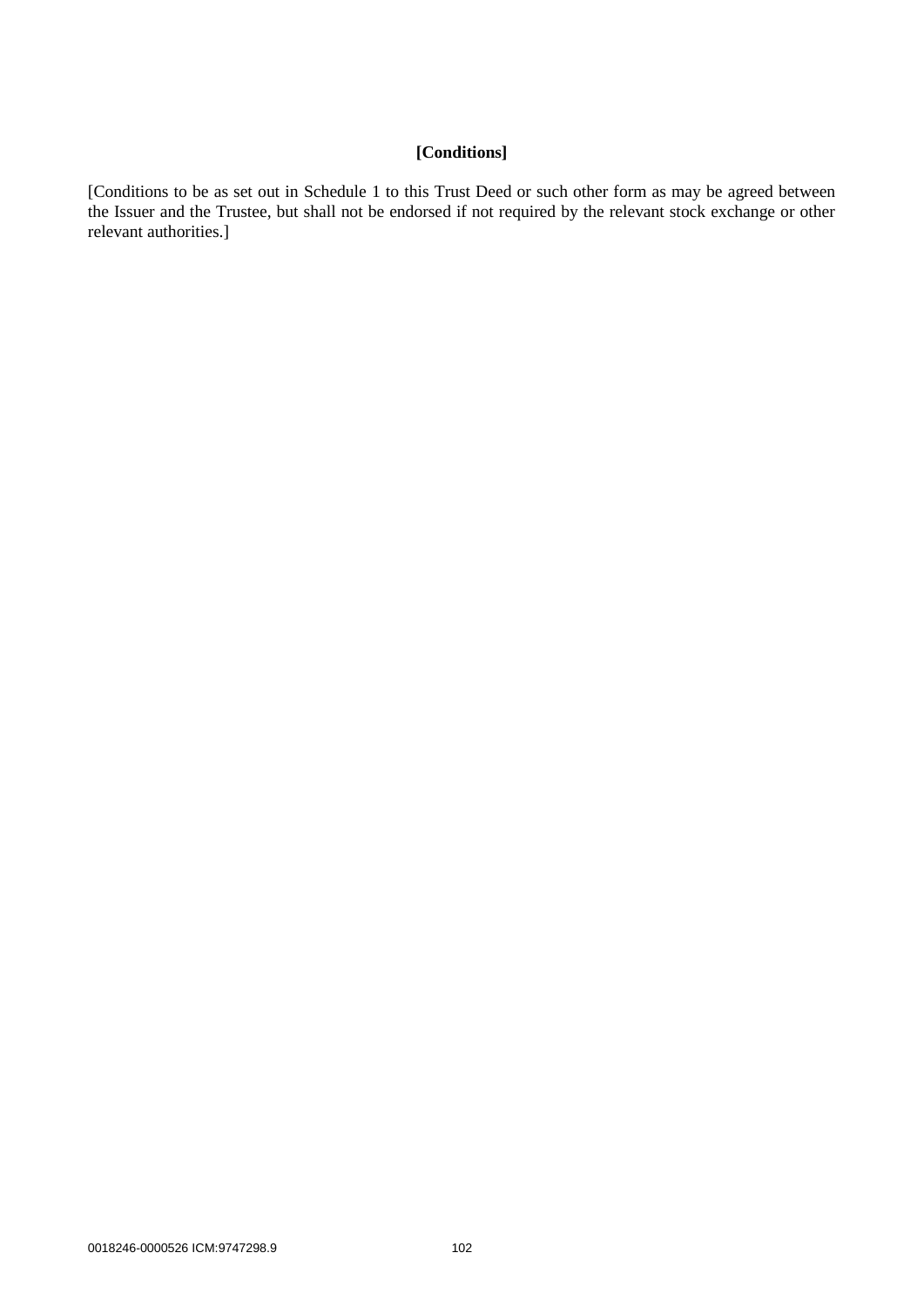## **PART 4**

#### **FORM OF RECEIPT**

<span id="page-105-0"></span>[*Face of Receipt*]

**[ANY UNITED STATES PERSON WHO HOLDS THIS OBLIGATION WILL BE SUBJECT TO LIMITATIONS UNDER THE UNITED STATES INCOME TAX LAWS, INCLUDING THE LIMITATIONS PROVIDED IN SECTIONS 165(j) AND 1287(a) OF THE INTERNAL REVENUE CODE.]**<sup>25</sup>

### [**ELECTRICITY SUPPLY BOARD**,

**(**the **Issuer)**

(*a body corporate established in Ireland under the Electricity (Supply) Acts 1927 to 2004 of Ireland*)/

# **ESB FINANCE LIMITED (**the **Issuer)**

(*a private company incorporated with limited liability in Ireland with registration number 480184*)]<sup>26</sup>

# **[Specified Currency and Nominal Amount of Tranche] NOTES DUE [Year of Maturity]**

**Series No. [ ]**

Receipt for the sum of [ ] being the instalment of principal payable in accordance with the Terms and Conditions applicable to the Note to which this Receipt appertains (the **Conditions**) on [ ].

This Receipt is issued subject to and in accordance with the Conditions which shall be binding upon the holder of this Receipt (whether or not it is for the time being attached to such Note) and is payable at the specified office of any of the Paying Agents set out on the reverse hereof (and/or any other or further Paying Agents and/or specified offices as may from time to time be duly appointed and notified to the Noteholders).

This Receipt must be presented for payment together with the Note to which it appertains. The Issuer shall have no obligation in respect of any Receipt presented without the Note to which it appertains or any unmatured Receipts.

# **[ELECTRICITY SUPPLY BOARD/ ESB FINANCE LIMITED] 27**

By:

 $\frac{25}{26}$  Delete where the original maturity of the Notes is 1 year or less.

 $26$  Delete as applicable.

Delete as applicable.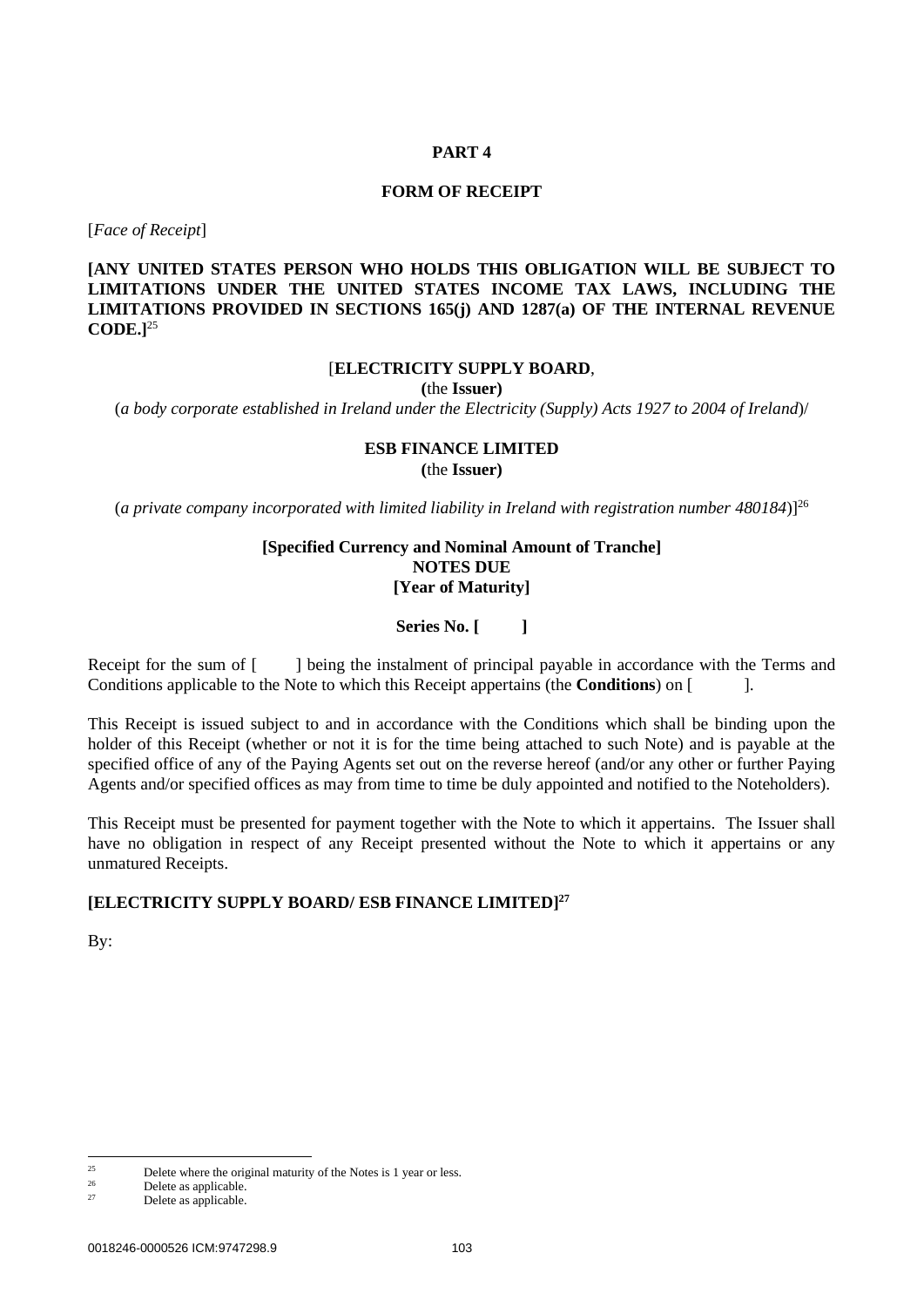#### **PART 5**

# **FORM OF COUPON**

<span id="page-106-0"></span>[*Face of Coupon*]

**[ANY UNITED STATES PERSON WHO HOLDS THIS OBLIGATION WILL BE SUBJECT TO LIMITATIONS UNDER THE UNITED STATES INCOME TAX LAWS, INCLUDING THE LIMITATIONS PROVIDED IN SECTIONS 165(j) AND 1287(a) OF THE INTERNAL REVENUE CODE.]**<sup>28</sup>

### [**ELECTRICITY SUPPLY BOARD**,

(the **Issuer**)

(*a body corporate established in Ireland under the Electricity (Supply) Acts 1927 to 2004 of Ireland*)/

### **ESB FINANCE LIMITED** (the **Issuer**)

(*a private company incorporated with limited liability in Ireland with registration number 480184*)]<sup>29</sup>

# **[Specified Currency and Nominal Amount of Tranche] NOTES DUE [Year of Maturity]**

**Series No. [ ]**

[Coupon appertaining to a Note in the denomination of [Specified Currency and Specified Denomination]].<sup>30</sup>

## **Part A**

#### [**For Fixed Rate Notes**

This Coupon is payable to bearer, separately negotiable and subject to the Terms and Conditions of the said Notes under which it may become void before its due date. Coupon for  $[$  ] due on  $[$  ],  $[$  ]]

#### **Part B**

#### [**For Floating Rate Notes or Index Linked Interest Notes**

Coupon for the amount due in accordance with the Terms and Conditions endorsed on, attached to or incorporated by reference into the said Notes on [the Interest Payment Date falling in [ ]  $[$   $]/[$   $]$ .

This Coupon is payable to bearer, separately

 $28$  Delete where the original maturity of the Notes is 1 year or less.

 $29$  Delete as applicable.

Delete where the Notes are all of the same denomination.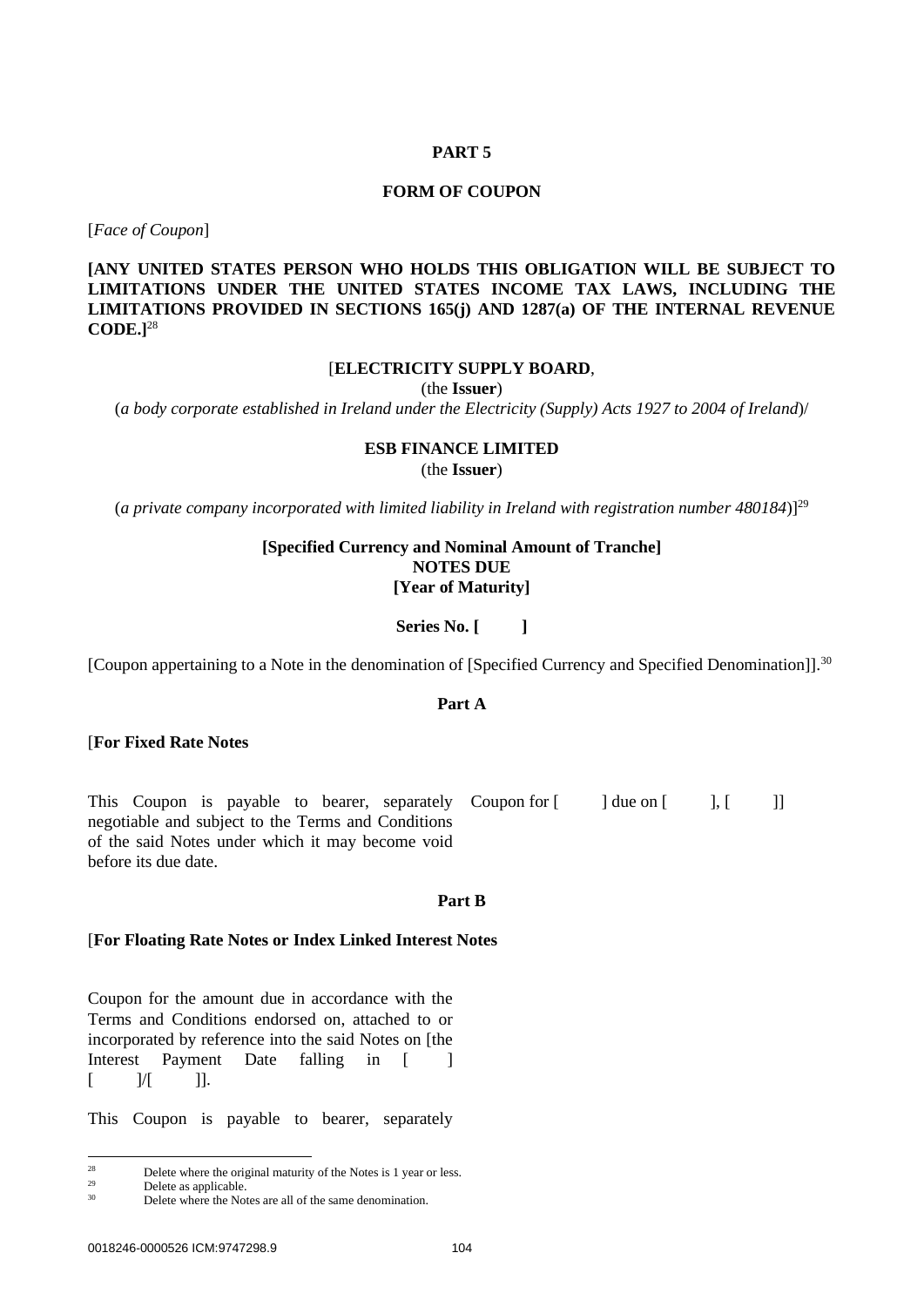negotiable and subject to such Terms and Conditions, under which it may become void before its due date.]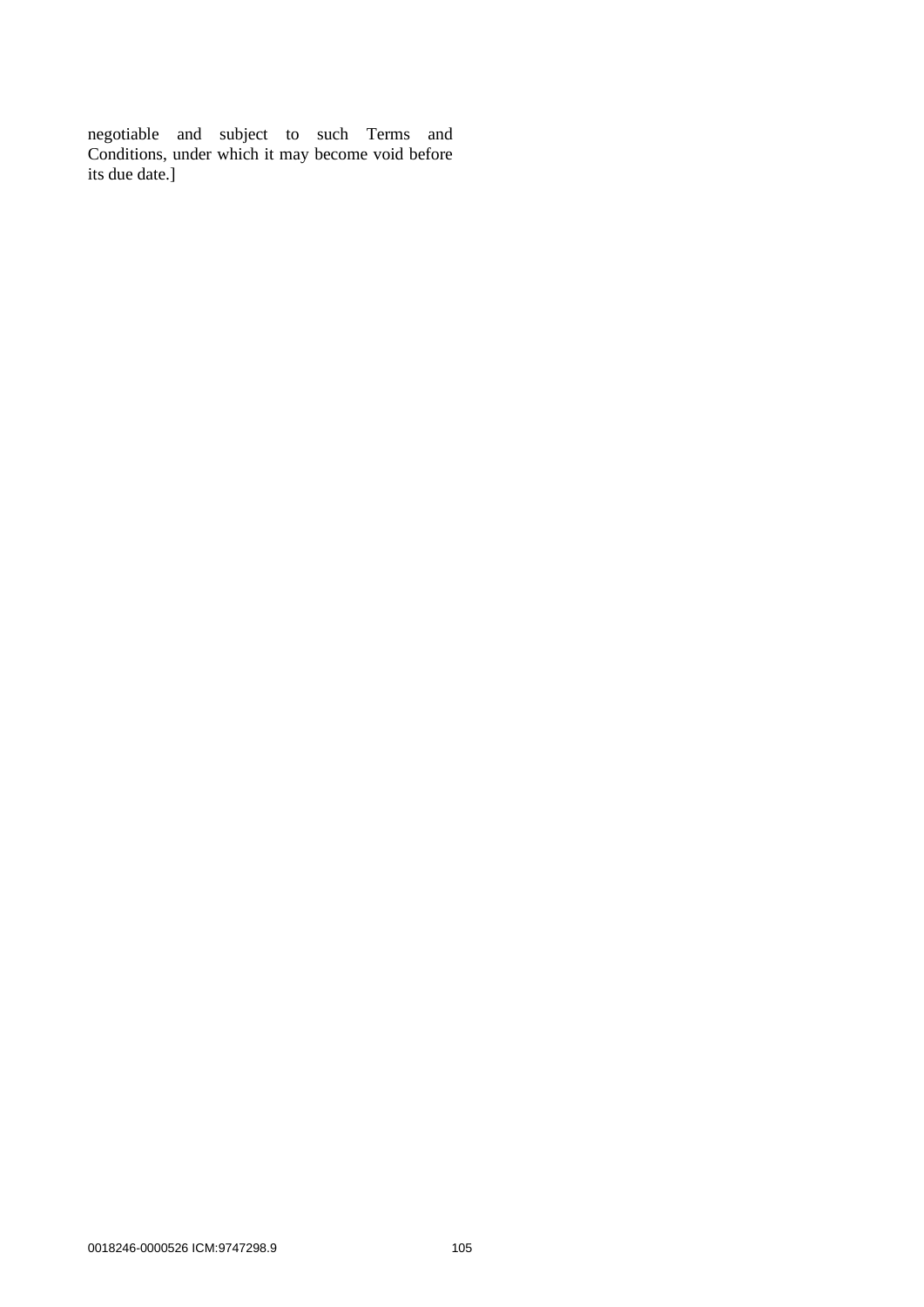#### **PART 6**

#### **FORM OF TALON**

[*Face of Talon*]

**[ANY UNITED STATES PERSON WHO HOLDS THIS OBLIGATION WILL BE SUBJECT TO LIMITATIONS UNDER THE UNITED STATES INCOME TAX LAWS, INCLUDING THE LIMITATIONS PROVIDED IN SECTIONS 165(j) AND 1287(a) OF THE INTERNAL REVENUE CODE.]**<sup>31</sup>

#### [**ELECTRICITY SUPPLY BOARD**,

(the **Issuer**)

(*a body corporate established in Ireland under the Electricity (Supply) Acts 1927 to 2004 of Ireland*)/

#### **ESB FINANCE LIMITED** (the **Issuer**)

(*a private company incorporated with limited liability in Ireland with registration number 480184*)]<sup>32</sup> **[Specified Currency and Nominal Amount of Tranche] NOTES DUE [Year of Maturity]**

#### **Series No. [ ]**

[Talon appertaining to a Note in the denomination of [Specified Currency and Specified Denomination]]<sup>33</sup>

On and after [ ] further Coupons [and a further Talon]<sup>34</sup> appertaining to the Note to which this Talon appertains will be issued at the specified office of any of the Paying Agents set out on the reverse hereof (and/or any other or further Paying Agents and/or specified offices as may from time to time be duly appointed and notified to the Noteholders) upon production and surrender of this Talon.

This Talon may, in certain circumstances, become void under the Terms and Conditions endorsed on the Note to which this Talon appertains.

 $31$  Delete where the original maturity of the Notes is 1 year or less.

 $32$  Delete as applicable.

 $33$  Delete where the Notes are all of the same denomination.

Not required on last Coupon sheet.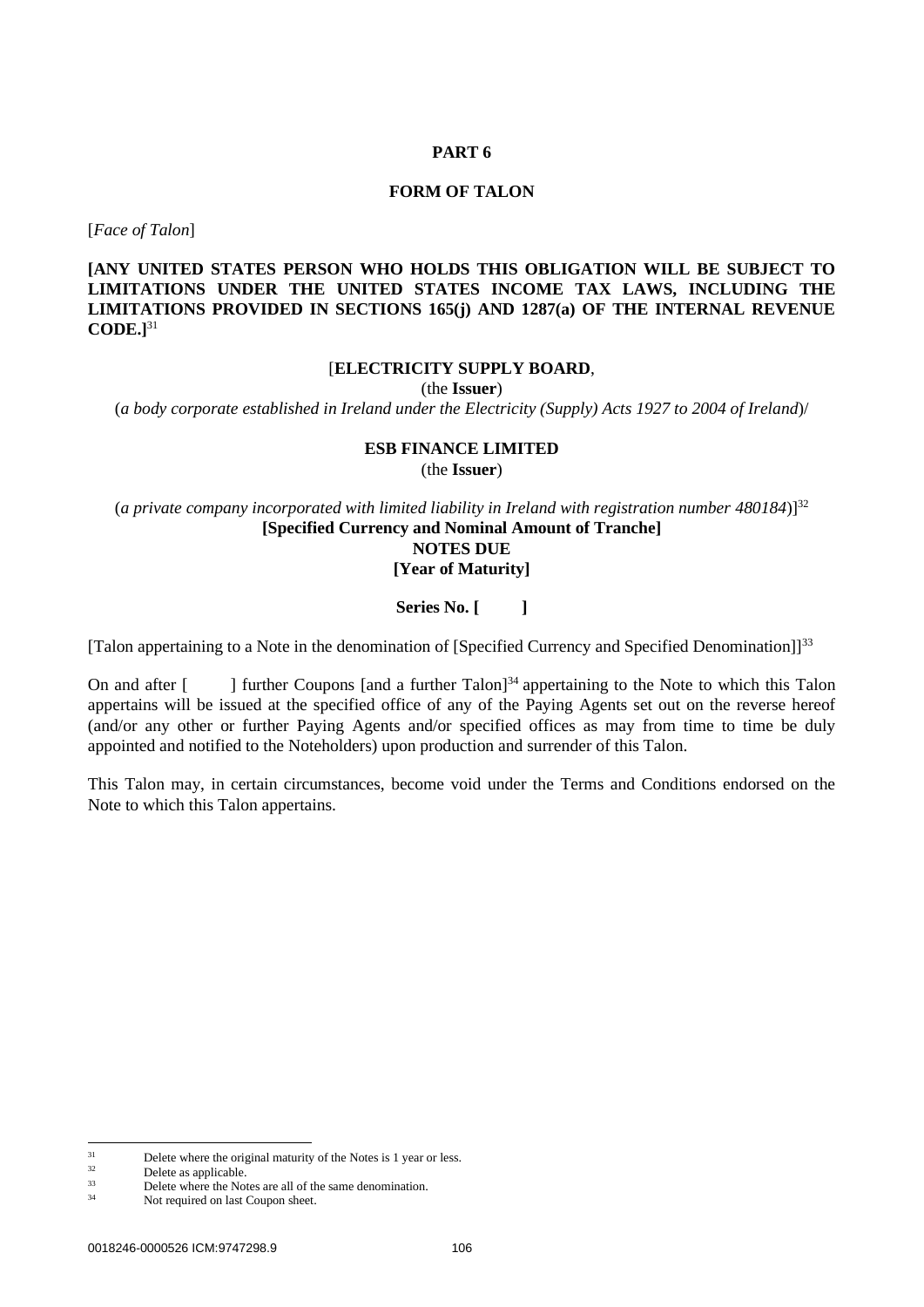[*Reverse of Receipts, Coupons and Talons*]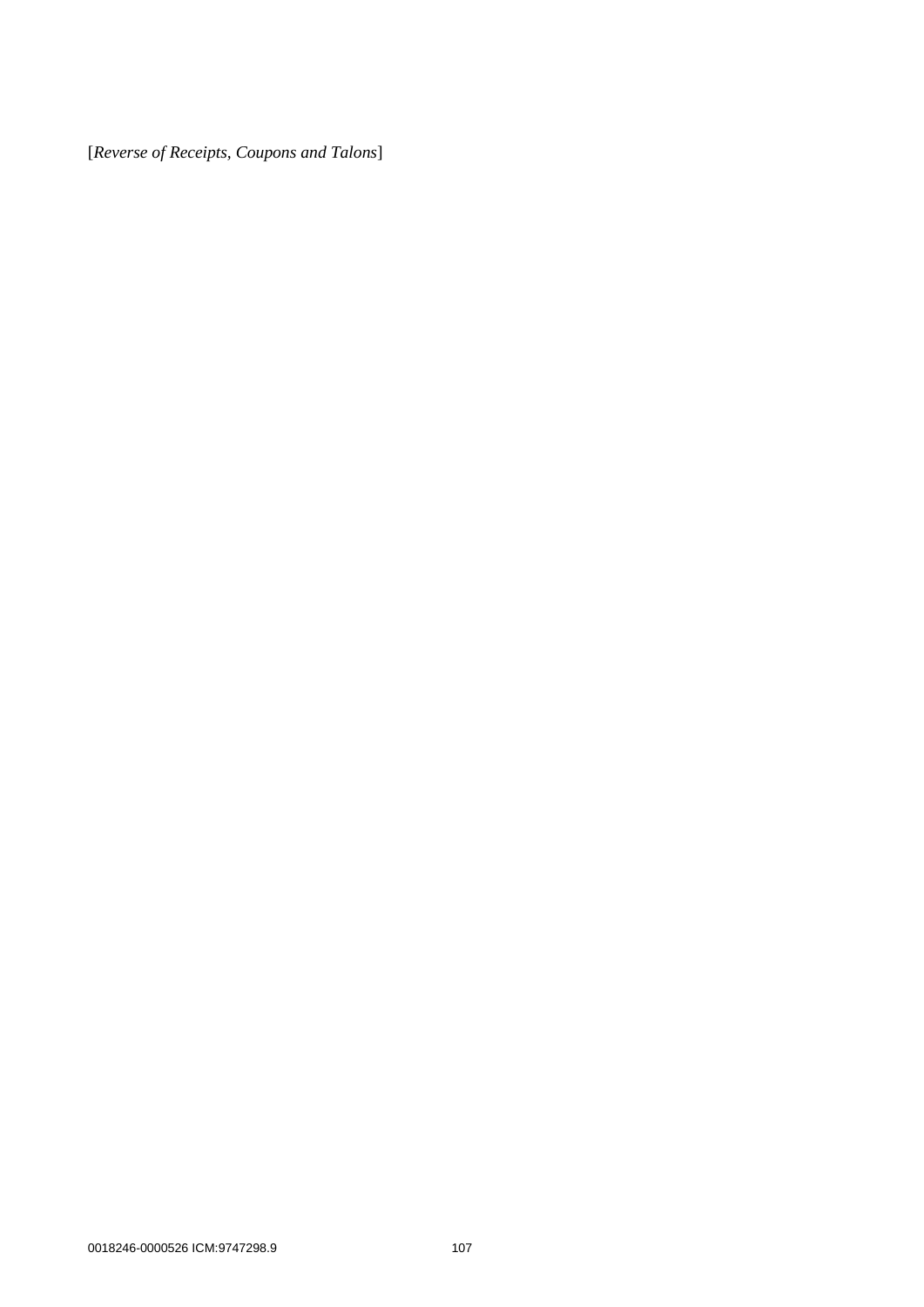## **PRINCIPAL PAYING AGENT**

Citibank, N.A., London Branch Citigroup Centre, Canada Square Canary Wharf London E14 5LB

and/or such other or further Agent or other Paying Agents and/or specified offices as may from time to time be duly appointed by the Issuer and notice of which has been given to the Noteholders.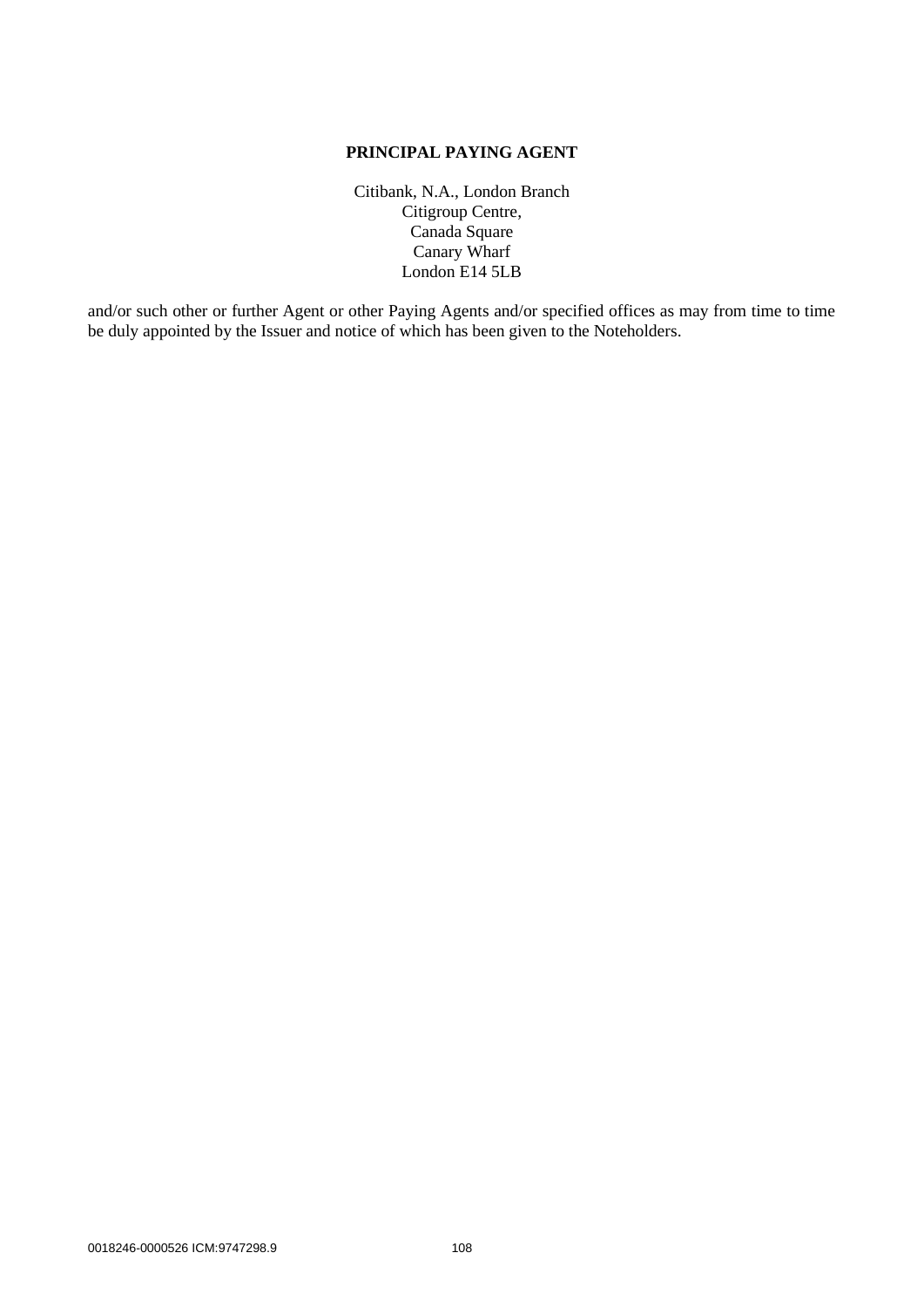## **SCHEDULE 3**

### **PROVISIONS FOR MEETINGS OF NOTEHOLDERS**

#### **DEFINITIONS**

1. As used in this Schedule the following expressions shall have the following meanings unless the context otherwise requires:

**Block Voting Instruction** means an English language document issued by a Paying Agent in which:

- (a) it is certified that on the date thereof Notes (whether in definitive form or represented by a Global Note) (not being Notes in respect of which a Voting Certificate has been issued and is outstanding in respect of the meeting specified in such Block Voting Instruction) have been deposited with such Paying Agent or (to the satisfaction of such Paying Agent) are held to its order or under its control or are blocked in an account with a Clearing System and that no such Notes will cease to be so deposited or held or blocked until the first to occur of:
	- (i) the conclusion of the meeting specified in such Block Voting Instruction; and
	- (ii) the surrender to the Paying Agent, not less than 48 Hours before the time for which such meeting is convened, of the receipt issued by such Paying Agent in respect of each such deposited Note which is to be released or (as the case may require) the Notes ceasing with the agreement of the Paying Agent to be held to its order or under its control or so blocked and the giving of notice by the Paying Agent to the Issuer in accordance with paragraph [3\(f\)](#page-115-0) of the necessary amendment to the Block Voting Instruction;
- (b) it is certified that each holder of such Notes has instructed such Paying Agent that the vote(s) attributable to the Notes so deposited or held or blocked should be cast in a particular way in relation to the resolution(s) to be put to such meeting and that all such instructions are, during the period commencing 48 Hours prior to the time for which such meeting is convened and ending at the conclusion or adjournment thereof, neither revocable nor capable of amendment;
- <span id="page-111-0"></span>(c) the aggregate nominal amount of the Notes so deposited or held or blocked is listed distinguishing with regard to each such resolution between those in respect of which instructions have been given that the votes attributable thereto should be cast in favour of the resolution and those in respect of which instructions have been so given that the votes attributable thereto should be cast against the resolution; and
- (d) one or more persons named in such Block Voting Instruction (each hereinafter called a **proxy**) is or are authorised and instructed by such Paying Agent to cast the votes attributable to the Notes so listed in accordance with the instructions referred to in [\(c\) above](#page-111-0) as set out in such Block Voting Instruction;

**Clearing System** means Euroclear and/or Clearstream, Luxembourg and includes in respect of any Note any clearing system on behalf of which such Note is held or which is the bearer or holder of a Note, in either case whether alone or jointly with any other Clearing System(s). For the avoidance of doubt, the provisions of subclause 1.2(d) of the Trust Deed shall apply to this definition;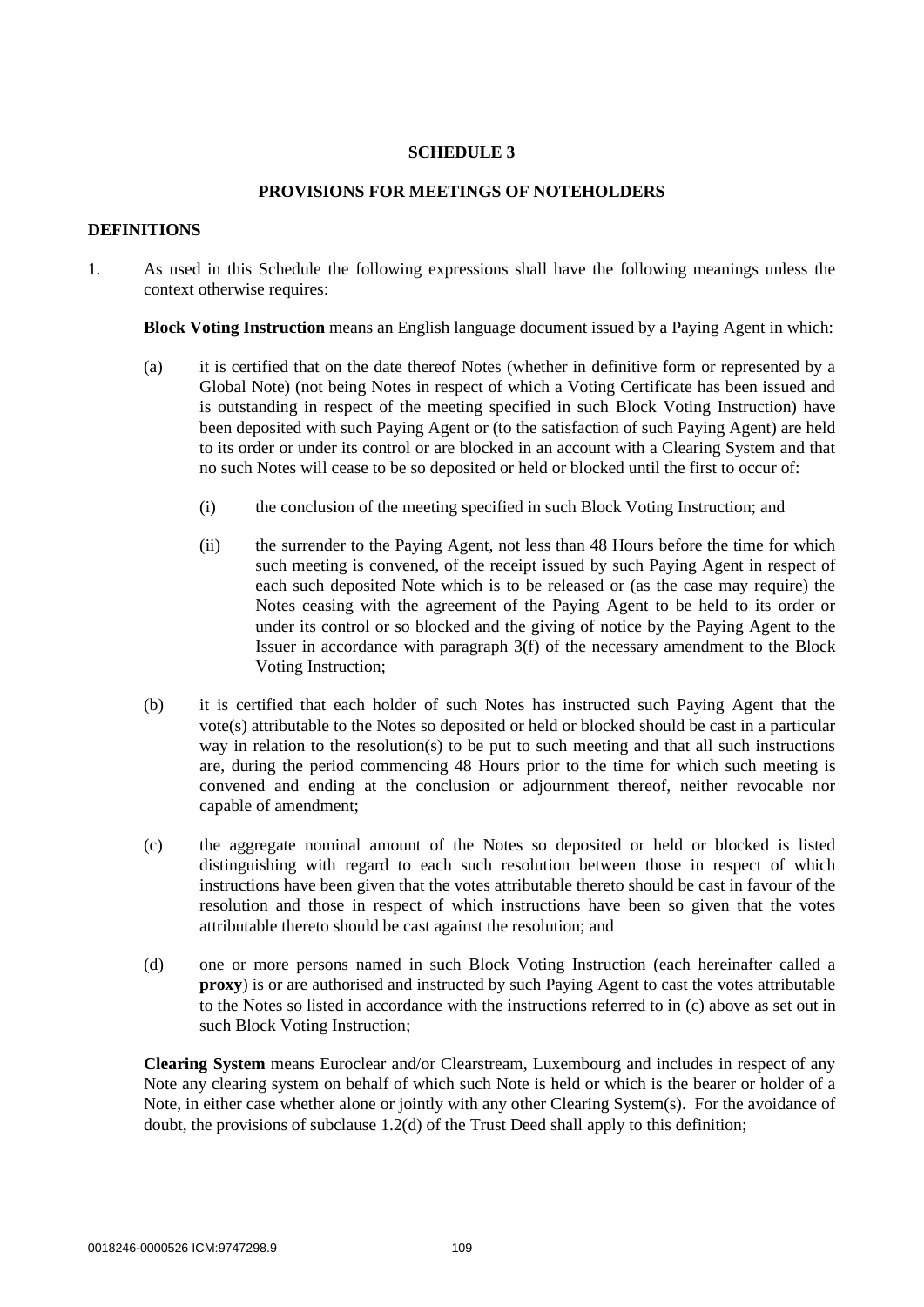**Eligible Person** means any one of the following persons who shall be entitled to attend and vote at a meeting:

- (a) a holder of a Note in definitive form;
- (b) a bearer of any Voting Certificate; and
- (c) a proxy specified in any Block Voting Instruction;

#### **Extraordinary Resolution** means:

- (a) a resolution passed at a meeting duly convened and held in accordance with these presents by a majority consisting of not less than three-quarters of the Eligible Persons voting thereat upon a show of hands or, if a poll is duly demanded, by a majority consisting of not less than three-quarters of the votes cast on such poll; or
- (b) a resolution in writing signed by or on behalf of the holders of the holders of not less than three-quarters in the principal amount of the Notes for the time being outstanding which resolution may be contained in one document or in several documents in like form each signed by or on behalf of one or more of the Noteholders; or
- (c) consent given by way of electronic consents through the relevant Clearing System(s) (in a form satisfactory to the Trustee) by or on behalf of the holders of not less than three-fourths in principal amount of the Notes for the time being outstanding;

#### **Ordinary Resolution** means:

- (a) a resolution passed at a meeting duly convened and held in accordance with these presents by a clear majority of the Eligible Persons voting thereat on a show of hands or, if a poll is duly demanded, by a simple majority of the votes cast on such poll; or
- (b) a resolution in writing signed by or on behalf of the holders of not less than a clear majority in the nominal amount of the Notes, which resolution may be contained in one document or in several documents in like form each signed by or on behalf of one or more of the Noteholders;

**Voting Certificate** means an English language certificate issued by a Paying Agent in which it is stated:

- (a) that on the date thereof Notes (whether in definitive form or represented by a Global Note) (not being Notes in respect of which a Block Voting Instruction has been issued and is outstanding in respect of the meeting specified in such Voting Certificate) were deposited with such Paying Agent or (to the satisfaction of such Paying Agent) are held to its order or under its control or are blocked in an account with a Clearing System and that no such Notes will cease to be so deposited or held or blocked until the first to occur of:
	- (i) the conclusion of the meeting specified in such Voting Certificate; and
	- (ii) the surrender of the Voting Certificate to the Paying Agent who issued the same; and
- (b) that the bearer thereof is entitled to attend and vote at such meeting in respect of the Notes represented by such Voting Certificate;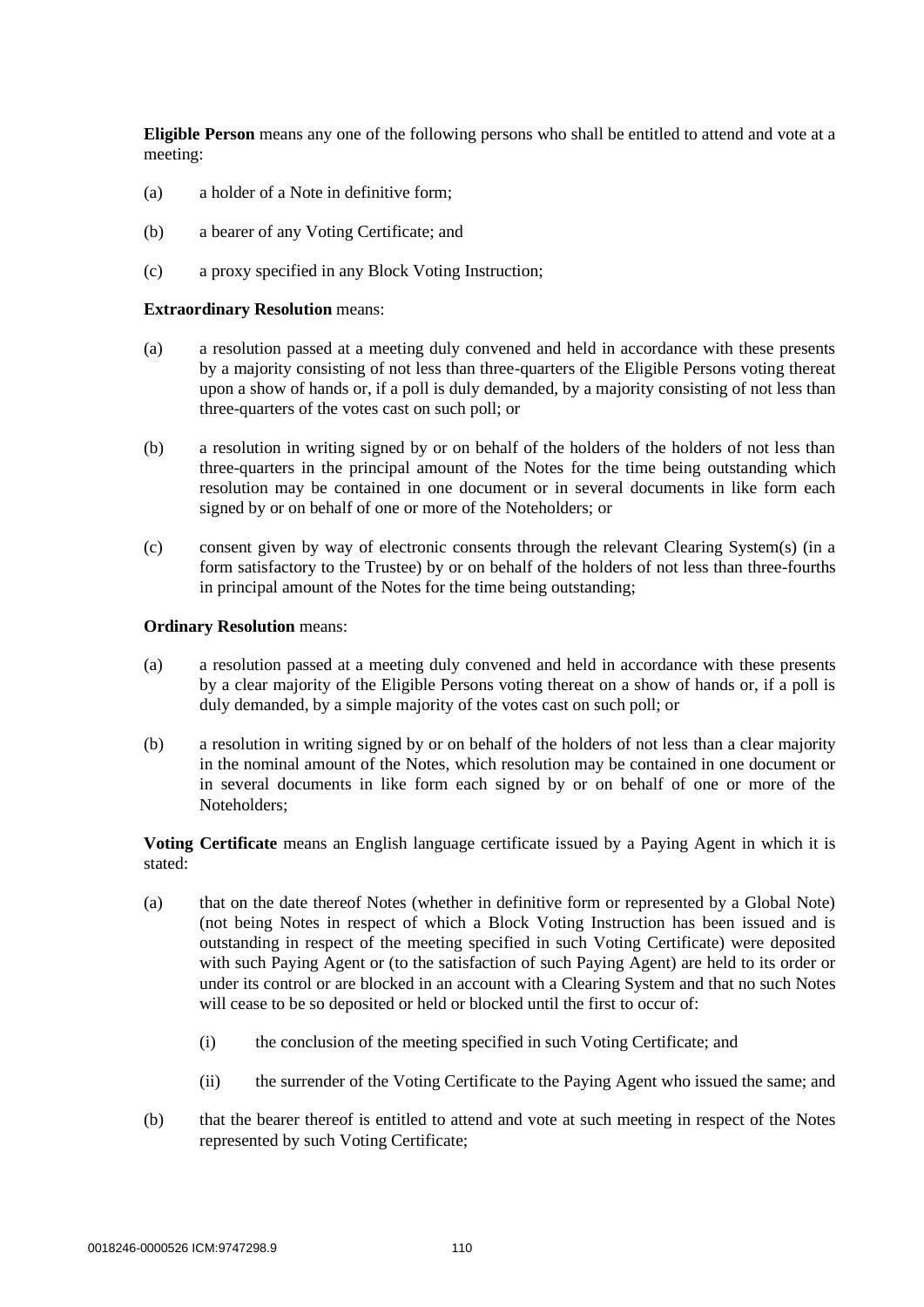**24 Hours** means a period of 24 hours including all or part of a day upon which banks are open for general business in both the place where the relevant meeting is to be held and in each of the places where the Paying Agents have their specified offices (disregarding for this purpose the day upon which such meeting is to be held) and such period shall be extended by one period or, to the extent necessary, more periods of 24 hours until there is included as aforesaid all or part of a day upon which banks are open for general business in all of the places as aforesaid; and

**48 Hours** means a period of 48 hours including all or part of two days upon which banks are open for general business both in the place where the relevant meeting is to be held and in each of the places where the Paying Agents have their specified offices (disregarding for this purpose the day upon which such meeting is to be held) and such period shall be extended by one period or, to the extent necessary, more periods of 24 hours until there is included as aforesaid all or part of two days upon which banks are open for general business in all of the places as aforesaid.

For the purposes of calculating a period of **Clear Days** in relation to a meeting, no account shall be taken of the day on which the notice of such meeting is given (or, in the case of an adjourned meeting, the day on which the meeting to be adjourned is held) or the day on which such meeting is held.

All references in this Schedule to a "meeting" shall, where the context so permits, include any relevant adjourned meeting.

## **EVIDENCE OF ENTITLEMENT TO ATTEND AND VOTE**

2. A holder of a Note (whether in definitive form or represented by a Global Note) may require the issue by a Paying Agent of Voting Certificates and Block Voting Instructions in accordance with the terms of paragraph [3.](#page-113-0)

For the purposes of paragraph [3,](#page-113-0) the Principal Paying Agent and each Paying Agent shall be entitled to rely, without further enquiry, on any information or instructions received from a Clearing System and shall have no liability to any Noteholder or other person for any loss, damage, cost, claim or other liability occasioned by its acting in reliance thereon, nor for any failure by a Clearing System to deliver information or instructions to the Principal Paying Agent or any Paying Agent.

The holder of any Voting Certificate or the proxies named in any Block Voting Instruction shall for all purposes in connection with the relevant meeting be deemed to be the holder of the Notes to which such Voting Certificate or Block Voting Instruction relates and the Paying Agent with which such Notes have been deposited or the person holding Notes to the order or under the control of such Paying Agent or the Clearing System in which such Notes have been blocked shall be deemed for such purposes not to be the holder of those Notes.

## **PROCEDURE FOR ISSUE OF VOTING CERTIFICATES, BLOCK VOTING INSTRUCTIONS AND PROXIES**

### <span id="page-113-0"></span>3. *(a) Definitive Notes not held in a Clearing System – Voting Certificate*

A holder of a Note in definitive form which is not held in an account with any Clearing System (not being a Note in respect of which a Block Voting Instruction has been issued and is outstanding in respect of the meeting specified in such Voting Certificate) may obtain a Voting Certificate in respect of such Note from a Paying Agent subject to such Noteholder having procured that such Note is deposited with such Paying Agent or (to the satisfaction of such Paying Agent) is held to its order or under its control upon terms that no such Note will cease to be so deposited or held until the first to occur of: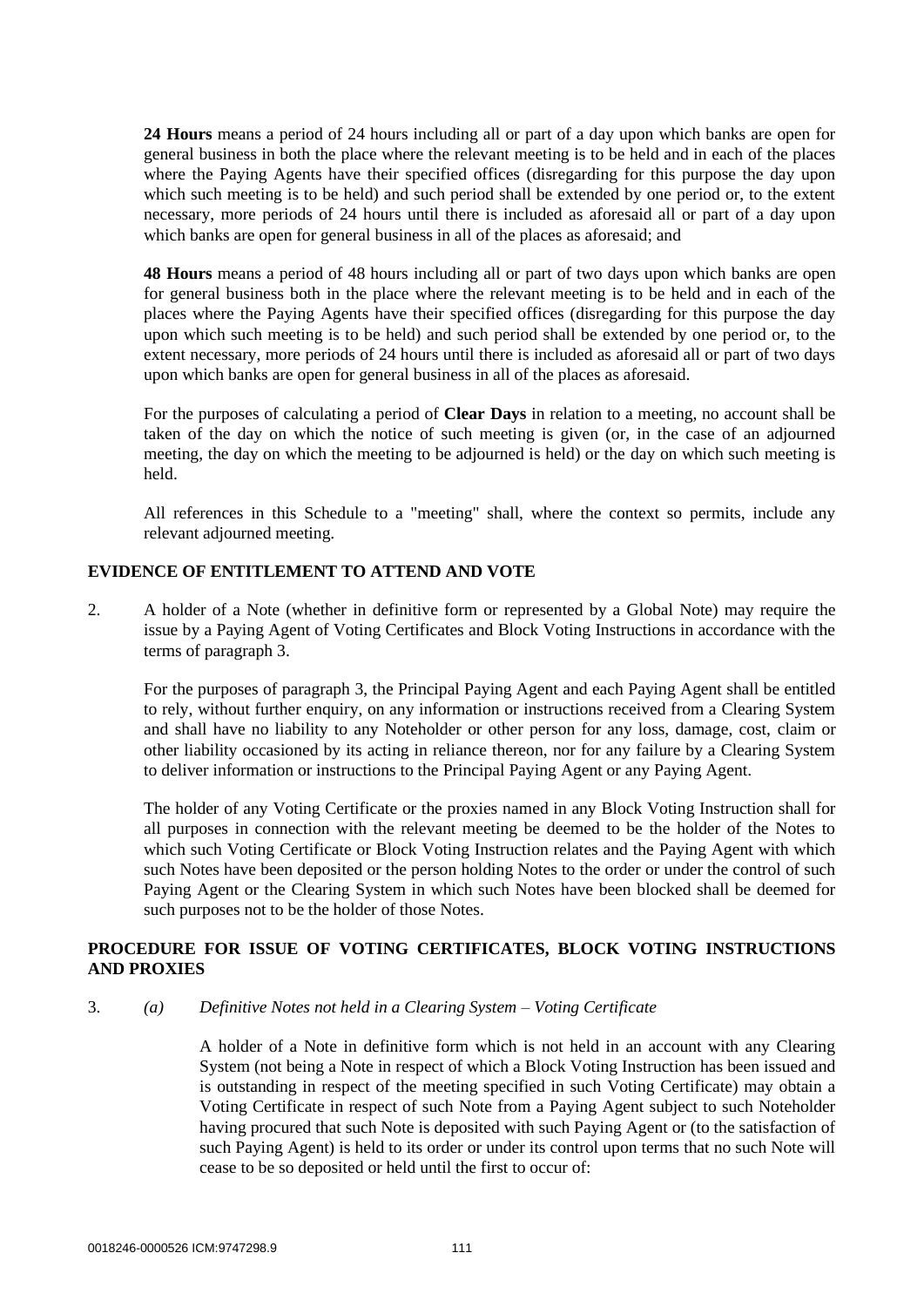- (i) the conclusion of the meeting specified in such Voting Certificate; and
- (ii) the surrender of the Voting Certificate to the Paying Agent who issued the same.

### (b) *Global Notes and definitive Notes held in a Clearing System – Voting Certificate*

A holder of a Note (not being a Note in respect of which instructions have been given to the Agent in accordance with paragraph [3](#page-113-0)[\(d\)\)](#page-114-0) represented by a Global Note or which is in definitive form and is held in an account with any Clearing System may procure the delivery of a Voting Certificate in respect of such Note by giving notice to the Clearing System through which such Noteholder's interest in the Note is held specifying by name a person (an **Identified Person**) (which need not be the Noteholder himself) to collect the Voting Certificate and attend and vote at the meeting. The relevant Voting Certificate will be made available at or shortly prior to the commencement of the meeting by the Principal Paying Agent against presentation by such Identified Person of the form of identification previously notified by such Noteholder to the Clearing System. The Clearing System may prescribe forms of identification (including, without limitation, a passport or driving licence) which it deems appropriate for these purposes. Subject to receipt by the Principal Paying Agent from the Clearing System, no later than 24 Hours prior to the time for which such meeting is convened, of notification of the nominal amount of the Notes to be represented by any such Voting Certificate and the form of identification against presentation of which such Voting Certificate should be released, the Principal Paying Agent shall, without any obligation to make further enquiry, make available Voting Certificates against presentation of the form of identification corresponding to that notified.

#### (c) *Definitive Notes not held in a Clearing System – Block Voting Instruction*

A holder of a Note in definitive form which is not held in an account with any Clearing System (not being a Note in respect of which a Voting Certificate has been issued and is outstanding in respect of the meeting specified in such Block Voting Instruction) may require a Paying Agent to issue a Block Voting Instruction in respect of such Note by depositing such Note with such Paying Agent or (to the satisfaction of such Paying Agent) by procuring that, not less than 48 Hours before the time fixed for the relevant meeting, such Note is held to the Paying Agent's order or under its control, in each case on terms that no such Note will cease to be so deposited or held until the first to occur of:

- (i) the conclusion of the meeting specified in such Block Voting Instruction; and
- (ii) the surrender to the Paying Agent, not less than 48 Hours before the time for which such meeting is convened, of the receipt issued by such Paying Agent in respect of each such deposited or held Note which is to be released or (as the case may require) the Note or Notes ceasing with the agreement of the Paying Agent to be held to its order or under its control and the giving of notice by the Paying Agent to the Issuer in accordance with paragraph [3](#page-113-0)[\(f\)](#page-115-0) hereof of the necessary amendment to the Block Voting Instruction;

and instructing the Paying Agent that the vote(s) attributable to the Note or Notes so deposited or held should be cast in a particular way in relation to the resolution or resolutions to be put to such meeting and that all such instructions are, during the period commencing 48 Hours prior to the time for which such meeting is convened and ending at the conclusion or adjournment thereof, neither revocable nor capable of amendment.

<span id="page-114-0"></span>(d) *Global Notes and definitive Notes held in a Clearing System – Block Voting Instruction*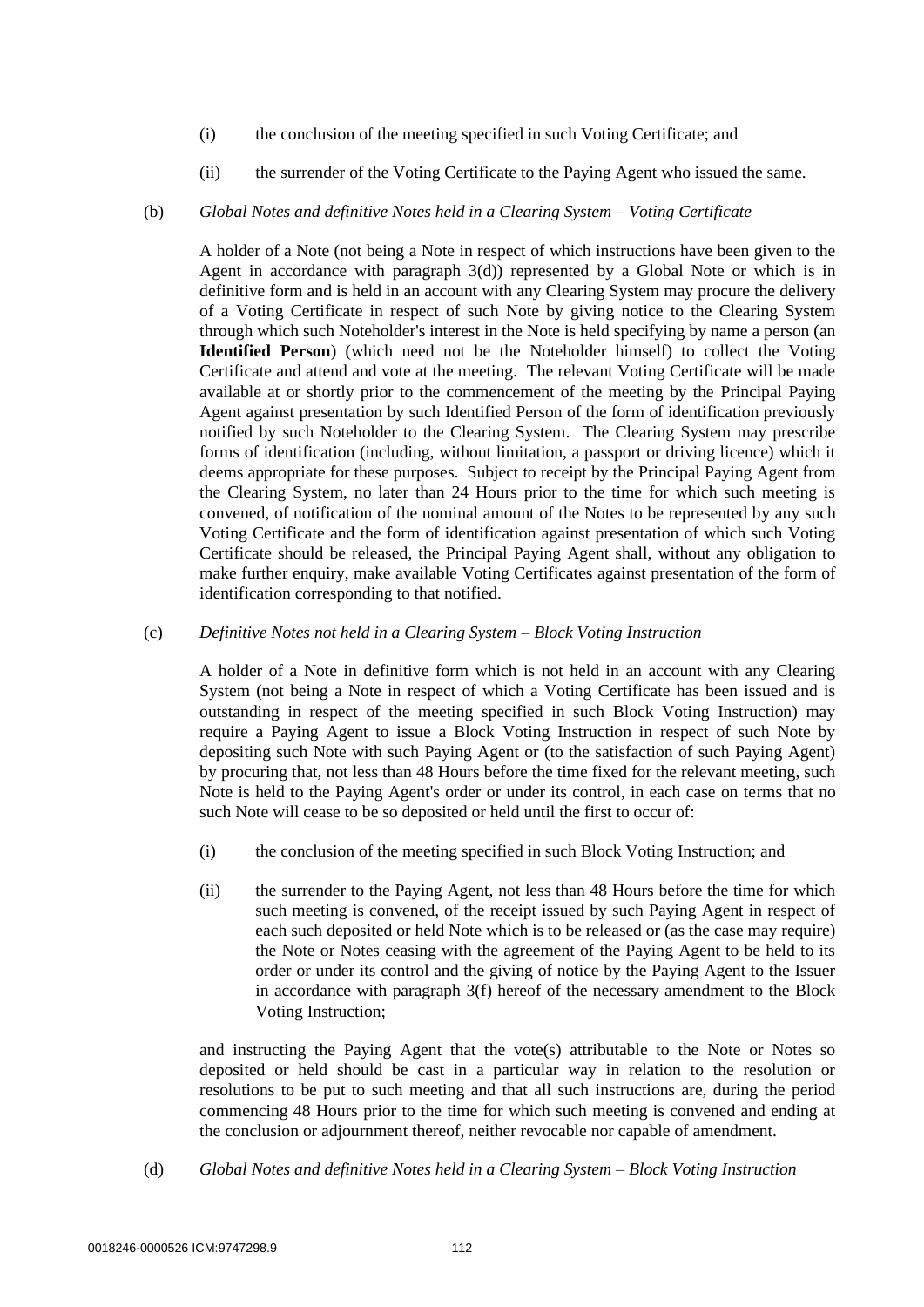A holder of a Note (not being a Note in respect of which a Voting Certificate has been issued) represented by a Global Note or which is in definitive form and is held in an account with any Clearing System may require the Agent to issue a Block Voting Instruction in respect of such Note by first instructing the Clearing System through which such Noteholder's interest in the Note is held to procure that the votes attributable to such Note should be cast at the meeting in a particular way in relation to the resolution or resolutions to be put to the meeting. Any such instruction shall be given in accordance with the rules of the Clearing System then in effect. Subject to receipt by the Principal Paying Agent of instructions from the Clearing System, no later than 24 Hours prior to the time for which such meeting is convened, of notification of the nominal amount of the Notes in respect of which instructions have been given and the manner in which the votes attributable to such Notes should be cast, the Principal Paying Agent shall, without any obligation to make further enquiry, appoint a proxy to attend the meeting and cast votes in accordance with such instructions.

- (e) Each Block Voting Instruction, together (if so requested by the Trustee) with proof satisfactory to the Trustee of its due execution on behalf of the relevant Paying Agent, shall be deposited by the relevant Paying Agent at such place as the Trustee shall approve not less than 24 Hours before the time appointed for holding the meeting at which the proxy or proxies named in the Block Voting Instruction proposes to vote, and in default the Block Voting Instruction shall not be treated as valid unless the Chairman of the meeting decides otherwise before such meeting proceeds to business. A copy of each Block Voting Instruction shall be deposited with the Trustee before the commencement of the meeting but the Trustee shall not thereby be obliged to investigate or be concerned with the validity of or the authority of the proxy or proxies named in any such Block Voting Instruction.
- <span id="page-115-0"></span>(f) Any vote given in accordance with the terms of a Block Voting Instruction shall be valid notwithstanding the previous revocation or amendment of the Block Voting Instruction or of any of the instructions of the relevant Noteholder or the relevant Clearing System (as the case may be) pursuant to which it was executed provided that no intimation in writing of such revocation or amendment has been received from the relevant Paying Agent by the Issuer at its registered office (or such other place as may have been required or approved by the Trustee for the purpose) by the time being 24 Hours before the time appointed for holding the meeting at which the Block Voting Instruction is to be used.

#### <span id="page-115-2"></span>**CONVENING OF MEETINGS, QUORUM AND ADJOURNED MEETINGS**

- 4. The relevant Issuer , the Guarantor or the Trustee may at any time, and the relevant Issuer shall upon a requisition in writing in the English language signed by the Noteholders of not less than five per cent. in nominal amount of the Notes of any Series for the time being outstanding, convene a meeting and if the relevant Issuer makes default for a period of seven days in convening such a meeting the same may be convened by the Trustee or the requisitionists. Whenever the relevant Issuer or the Guarantor is about to convene any such meeting the relevant Issuer or the Guarantor, as the case may be, shall forthwith give notice in writing to the Trustee of the day, time and place thereof and of the nature of the business to be transacted thereat. Every such meeting shall be held at such time and place as the Trustee may appoint or approve in writing.
- <span id="page-115-1"></span>5. At least 21 Clear Days' notice specifying the place, day and hour of meeting shall be given to the Noteholders prior to any meeting in the manner provided by Condition 14 (*Notices*). Such notice, which shall be in the English language, shall state generally the nature of the business to be transacted at the meeting thereby convened and, in the case of an Extraordinary Resolution, shall either specify in such notice the terms of such resolution or state fully the effect on the Noteholders of such resolution, if passed. Such notice shall include statements as to the manner in which Noteholders may arrange for Voting Certificates or Block Voting Instructions to be issued. A copy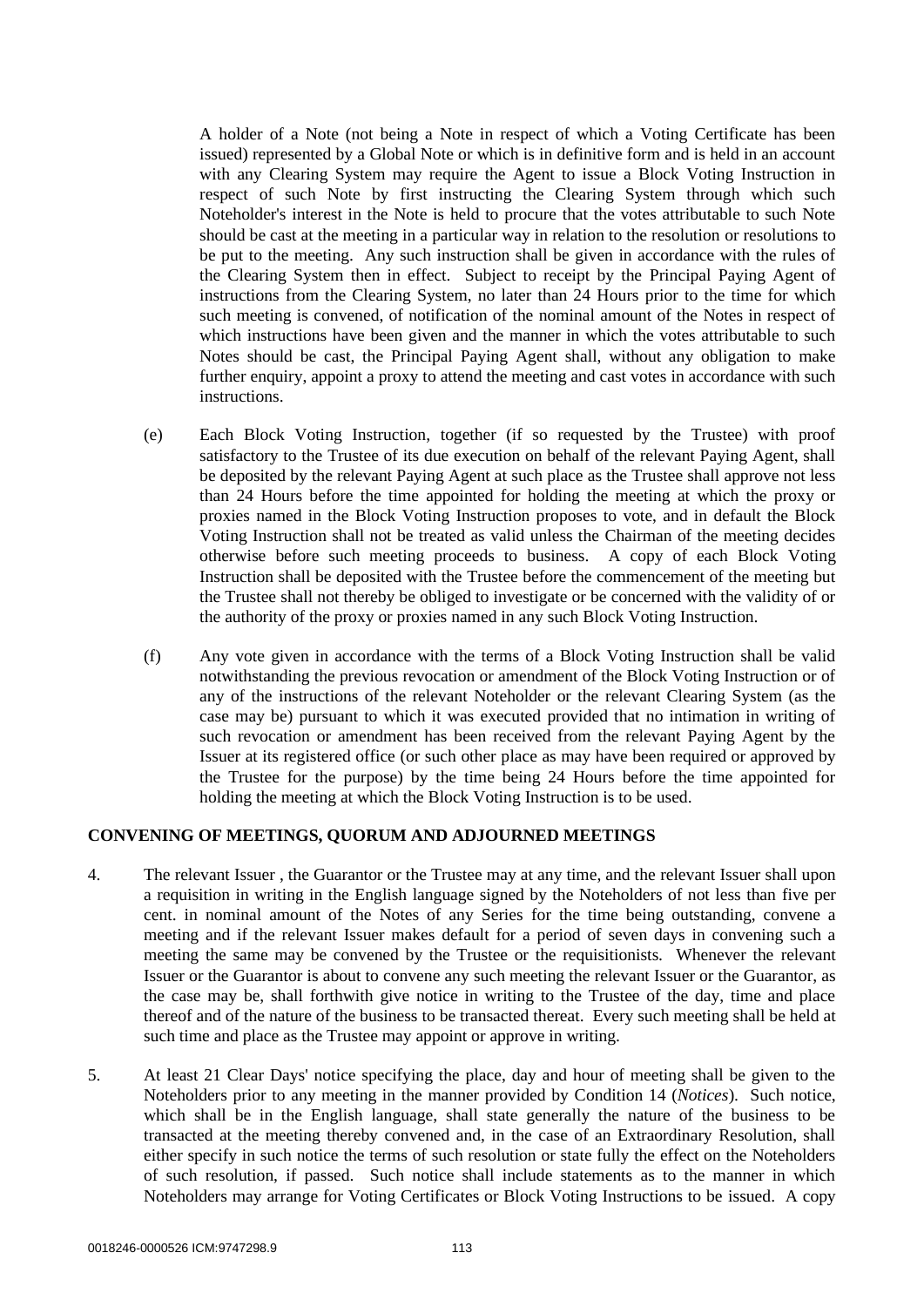of the notice shall be sent by post to the Trustee (unless the meeting is convened by the Trustee), to the relevant Issuer (unless the meeting is convened by the relevant Issuer) and to the Guarantor (unless the meeting is convened by the Guarantor).

- 6. A person (who may but need not be a Noteholder) nominated in writing by the Trustee shall be entitled to take the chair at the relevant meeting, but if no such nomination is made or if at any meeting the person nominated shall not be present within 15 minutes after the time appointed for holding the meeting the Noteholders present shall choose one of their number to be Chairman, failing which the Issuer may appoint a Chairman. The Chairman of an adjourned meeting need not be the same person as was Chairman of the meeting from which the adjournment took place.
- <span id="page-116-0"></span>7. At any such meeting one or more Eligible Persons present and holding or representing in the aggregate not less than one-tenth in the nominal amount of the Notes for the time being outstanding shall (except for the purpose of passing an Extraordinary Resolution) form a quorum for the transaction of business (including the passing of an Ordinary Resolution) and no business (other than the choosing of a Chairman) shall be transacted at any meeting unless the requisite quorum be present at the commencement of the relevant business. The quorum at any such meeting for passing an Extraordinary Resolution shall (subject as provided below) be one or more Eligible Persons present and holding or representing in the aggregate not less than 50 per cent. in nominal amount of the Notes for the time being outstanding PROVIDED THAT at any meeting the business of which includes any of the following matters (each of which shall, subject only to Clauses 20 and 23 of the Trust Deed, only be capable of being effected after having been approved by Extraordinary Resolution) namely:
	- (a) reduction or cancellation of the amount payable or, where applicable, modification, except where such modification is in the opinion of the Trustee bound to result in an increase, of the method of calculating the amount payable or modification of the date of payment or, where applicable, of the method of calculating the date of payment in respect of any principal or interest in respect of the Notes;
	- (b) alteration of the currency other than redenomination into euro in which payments under the Notes and Coupons are to be made;
	- (c) alteration of the majority required to pass an Extraordinary Resolution;
	- (d) the sanctioning of any such scheme or proposal or substitution as is described in paragraphs [19](#page-118-0)[\(i\)](#page-119-0) and [\(j\);](#page-119-1) and
	- (e) alteration of this proviso or the proviso to paragraph [9,](#page-117-0)

the quorum shall be one or more Eligible Persons present and holding or representing in the aggregate not less than two-thirds of the nominal amount of the Notes for the time being outstanding.

8. If within 15 minutes (or such longer period not exceeding 30 minutes as the Chairman may decide) after the time appointed for any such meeting a quorum is not present for the transaction of any particular business, then, subject and without prejudice to the transaction of the business (if any) for which a quorum is present, the meeting shall if convened upon the requisition of Noteholders be dissolved. In any other case it shall stand adjourned to the same day in the next week (or if such day is a public holiday the next succeeding business day) at the same time and place (except in the case of a meeting at which an Extraordinary Resolution is to be proposed in which case it shall stand adjourned for such period, being not less than 13 Clear Days nor more than 42 Clear Days, and to such place as may be appointed by the Chairman either at or subsequent to such meeting and approved by the Trustee). If within 15 minutes (or such longer period not exceeding 30 minutes as the Chairman may decide) after the time appointed for any adjourned meeting a quorum is not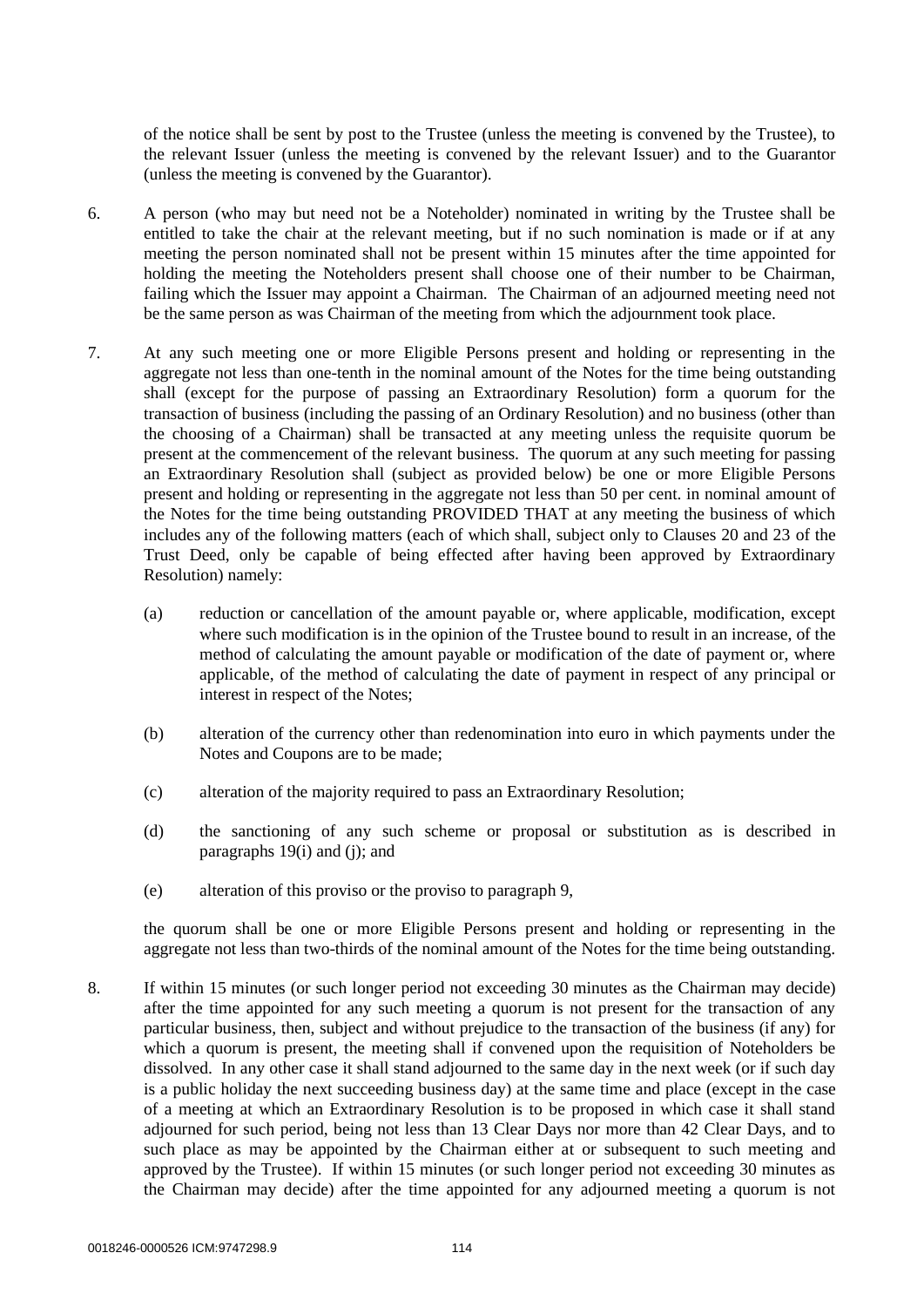present for the transaction of any particular business, then, subject and without prejudice to the transaction of the business (if any) for which a quorum is present, the Chairman may either (with the approval of the Trustee) dissolve such meeting or adjourn the same for such period, being not less than ten Clear Days (but without any maximum number of Clear Days), and to such place as may be appointed by the Chairman either at or subsequent to such adjourned meeting and approved by the Trustee, and the provisions of this sentence shall apply to all further adjourned such meetings.

- <span id="page-117-0"></span>9. At any adjourned meeting one or more Eligible Persons present (whatever the nominal amount of the Notes so held or represented by them) shall (subject as provided below) form a quorum and shall have power to pass any resolution and to decide upon all matters which could properly have been dealt with at the meeting from which the adjournment took place had the requisite quorum been present PROVIDED THAT at any adjourned meeting the quorum for the transaction of business comprising any of the matters specified in the proviso to paragraph [7](#page-116-0) shall be one or more Eligible Persons present and holding or representing in the aggregate not less than one-third in the nominal amount of the Notes for the time being outstanding.
- 10. Notice of any adjourned meeting at which an Extraordinary Resolution is to be submitted shall be given in the same manner as notice of an original meeting but as if 10 were substituted for 21 in paragraph [5](#page-115-1) and such notice shall state the required quorum. Subject as aforesaid it shall not be necessary to give any notice of an adjourned meeting.

## **CONDUCT OF BUSINESS AT MEETINGS**

- 11. Every question submitted to a meeting shall be decided in the first instance by a show of hands. A poll may be demanded (before or on the declaration of the result of the show of hands) by the Chairman, the relevant Issuer, the Guarantor, the Trustee or any Eligible Person (whatever the amount of the Notes so held or represented by him).
- 12. At any meeting, unless a poll is duly demanded, a declaration by the Chairman that a resolution has been carried or carried by a particular majority or lost or not carried by a particular majority shall be conclusive evidence of the fact without proof of the number or proportion of the votes recorded in favour of or against such resolution.
- 13. Subject to paragraph [15,](#page-117-1) if at any such meeting a poll is so demanded it shall be taken in such manner and, subject as hereinafter provided, either at once or after an adjournment as the Chairman directs and the result of such poll shall be deemed to be the resolution of the meeting at which the poll was demanded as at the date of the taking of the poll. The demand for a poll shall not prevent the continuance of the meeting for the transaction of any business other than the motion on which the poll has been demanded.
- 14. The Chairman may, with the consent of (and shall if directed by) any such meeting, adjourn the same from time to time and from place to place; but no business shall be transacted at any adjourned meeting except business which might lawfully have been transacted at the meeting from which the adjournment took place.
- <span id="page-117-1"></span>15. Any poll demanded at any such meeting on the election of a Chairman or on any question of adjournment shall be taken at the meeting without adjournment.
- 16. Any director or officer of the Trustee, its lawyers and financial advisors, any director or officer of the relevant Issuer or, as the case may be, the Guarantor, their lawyers and financial advisors, any director or officer of any of the Paying Agents and any other person authorised so to do by the Trustee may attend and speak at any meeting. Save as aforesaid, no person shall be entitled to attend and speak nor shall any person be entitled to vote at any meeting unless he is an Eligible Person. No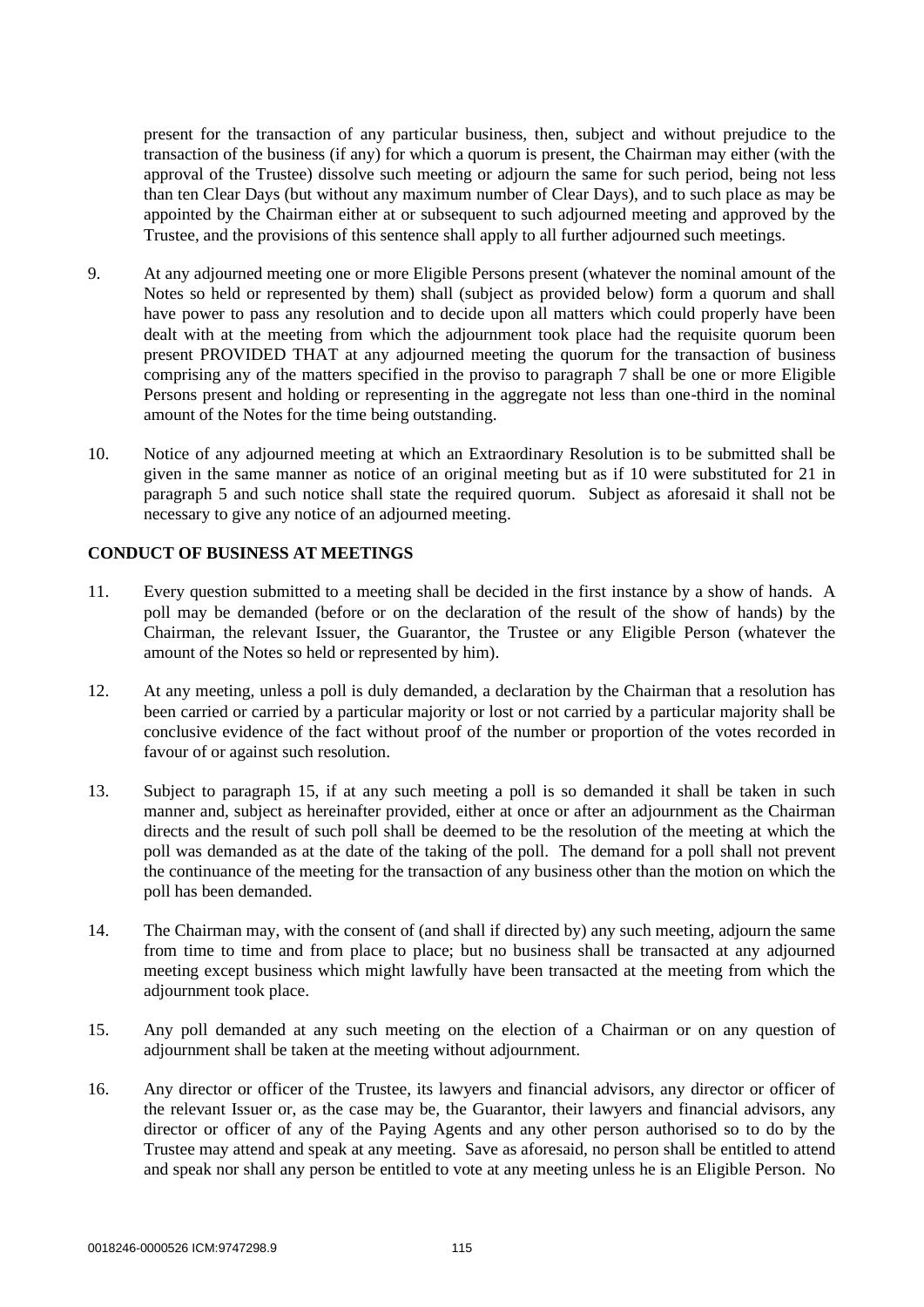person shall be entitled to vote at any meeting in respect of Notes which are deemed to be not outstanding by virtue of the proviso to the definition of "outstanding" in Clause 1 of the Trust Deed.

- <span id="page-118-1"></span>17. At any meeting:
	- (a) on a show of hands every Eligible Person present shall have one vote; and
	- (b) on a poll every Eligible Person present shall have one vote in respect of each EUR1.00 or such other amount as the Trustee may in its absolute discretion stipulate (or, in the case of meetings of holders of Notes denominated in another currency, such amount in such other currency as the Trustee in its absolute discretion may stipulate), in nominal amount of the Notes held or represented by such Eligible Person.

Without prejudice to the obligations of the proxies named in any Block Voting Instruction, any Eligible Person entitled to more than one vote need not use all his votes or cast all the votes to which he is entitled in the same way.

- 18. The proxies named in any Block Voting Instruction need not be Noteholders. Nothing herein shall prevent any of the proxies named in any Block Voting Instruction from being a director, officer or representative of or otherwise connected with the relevant Issuer or the Guarantor.
- <span id="page-118-0"></span>19. A meeting shall in addition to the powers hereinbefore given have the following powers exercisable only by Extraordinary Resolution (subject to the provisions relating to quorum contained in paragraphs [7](#page-116-0) and [9](#page-117-0) and without prejudice to the provisions of Clause 23 of the Trust Deed) namely:
	- (a) Power to sanction any compromise or arrangement proposed to be made between the relevant Issuer, the Guarantor, the Trustee, any attorney, manager, agent, delegate, nominee, custodian or other person (each, an Appointee) and the Noteholders and Couponholders or any of them.
	- (b) Power to sanction any abrogation, modification, compromise or arrangement in respect of the rights of the Trustee, any Appointee, the Noteholders, the Couponholders , the relevant Issuer or the Guarantor against any other or others of them or against any of their property whether such rights arise under these presents or otherwise.
	- (c) Power to assent to any modification of the provisions of these presents which is proposed by the relevant Issuer, the Guarantor, the Trustee or any Noteholder.
	- (d) Power to give any authority or sanction which under the provisions of these presents is required to be given by Extraordinary Resolution.
	- (e) Power to appoint any persons (whether Noteholders or not) as a committee or committees to represent the interests of the Noteholders and to confer upon such committee or committees any powers or discretions which the Noteholders could themselves exercise by Extraordinary Resolution.
	- (f) Power to approve of a person to be appointed a trustee and power to remove any trustee or trustees for the time being of these presents.
	- (g) Power to discharge or exonerate the Trustee and/or any Appointee from all liability in respect of any act or omission for which the Trustee and/or such Appointee may have become responsible under these presents.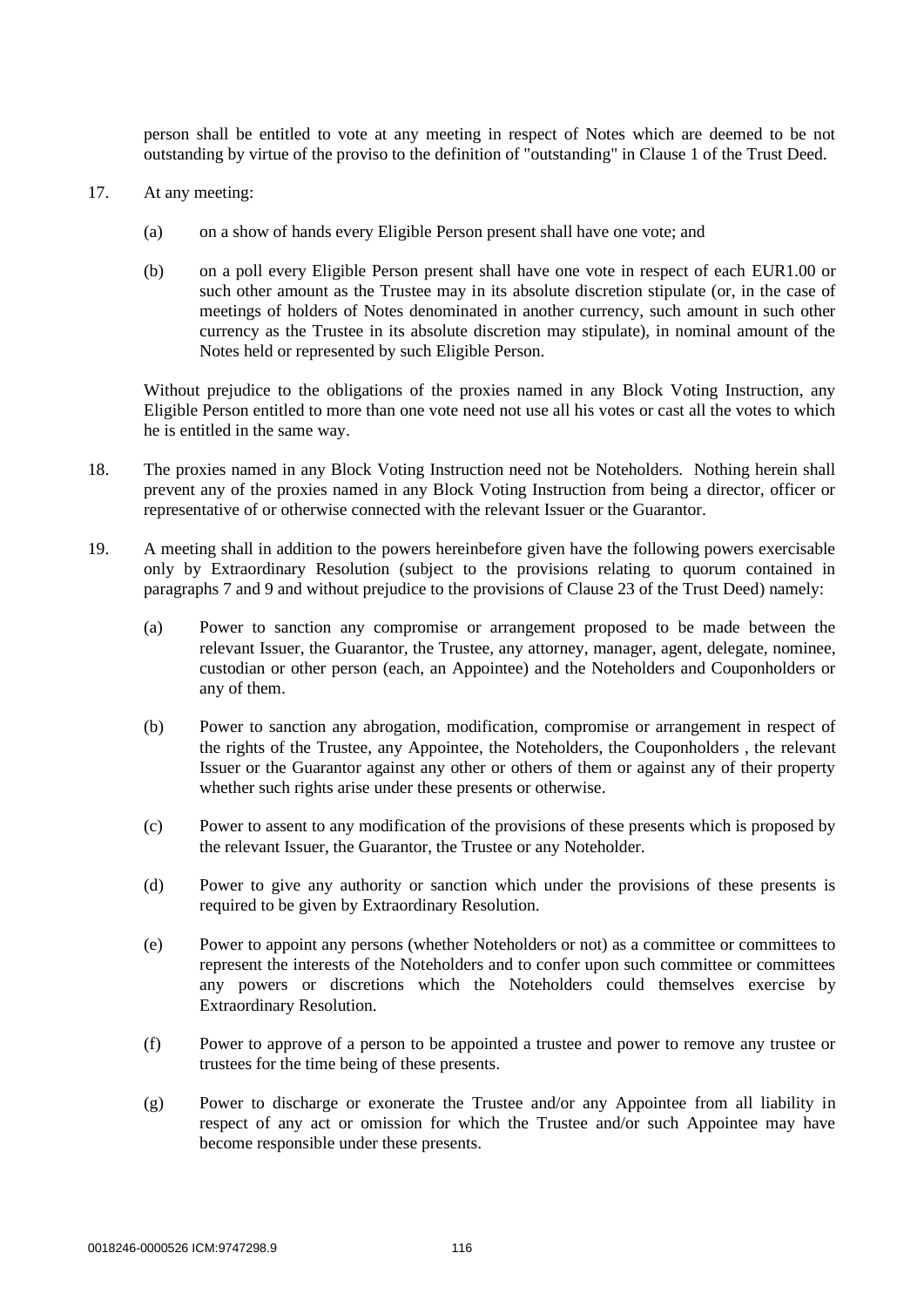- (h) Power to authorise the Trustee and/or any Appointee to concur in and execute and do all such deeds, instruments, acts and things as may be necessary to carry out and give effect to any Extraordinary Resolution.
- <span id="page-119-0"></span>(i) Power to sanction any scheme or proposal for the exchange or sale of the Notes for or the conversion of the Notes into or the cancellation of the Notes in consideration of shares, stock, notes, bonds, debentures, debenture stock and/or other obligations and/or securities of the Issuer or any other company formed or to be formed, or for or into or in consideration of cash, or partly for or into or in consideration of such shares, stock, notes, bonds, debentures, debenture stock and/or other obligations and/or securities as aforesaid and partly for or into or in consideration of cash.
- <span id="page-119-1"></span>(j) Power to approve the substitution of any entity for the relevant Issuer and/or the Guarantor (or any previous substitute) as principal debtor and/or guarantor, as the case may be, under these presents.
- 20. Any resolution passed (i) at a meeting of the Noteholders duly convened and held in accordance with these presents (ii) passed as a resolution in writing in accordance with these presents or (iii) passed by way of electronic consents given by holders through the relevant Clearing System(s) in accordance with these presents shall be binding upon all the Noteholders whether or not present or whether or not represented at any meeting and whether or not voting on the resolution and upon all Receiptholders, Couponholders and Talonholders and each of them shall be bound to give effect thereto accordingly and the passing of any such resolution shall be conclusive evidence that the circumstances justify the passing thereof. Notice of the result of the voting on any resolution duly considered by the Noteholders shall be published in accordance with Condition 14 (*Notices*) by the relevant Issuer within 14 days of such result being known, PROVIDED THAT the non-publication of such notice shall not invalidate such result.
- 21. Minutes of all resolutions and proceedings at every meeting shall be made and entered in books to be from time to time provided for that purpose by the relevant Issuer and any such minutes as aforesaid, if purporting to be signed by the Chairman of the meeting at which such resolutions were passed or proceedings transacted, shall be conclusive evidence of the matters therein contained and, until the contrary is proved, every such meeting in respect of the proceedings of which minutes have been made shall be deemed to have been duly held and convened and all resolutions passed or proceedings transacted thereat to have been duly passed or transacted.
- 22. (a) If and whenever the Issuers have issued and have outstanding Notes of more than one Series, the foregoing provisions of this Schedule shall have effect subject to the following modifications:
	- (i) a resolution which in the opinion of the Trustee affects the Notes of only one Series shall be deemed to have been duly passed if passed at a separate meeting of the holders of the Notes of that Series;
	- (ii) a resolution which in the opinion of the Trustee affects the Notes of more than one Series but does not give rise to a conflict of interest between the holders of Notes of any of the Series so affected shall be deemed to have been duly passed if passed at a single meeting of the holders of the Notes of all the Series so affected;
	- (iii) a resolution which in the opinion of the Trustee affects the Notes of more than one Series and gives or may give rise to a conflict of interest between the holders of the Notes of one Series or group of Series so affected and the holders of the Notes of another Series or group of Series so affected shall be deemed to have been duly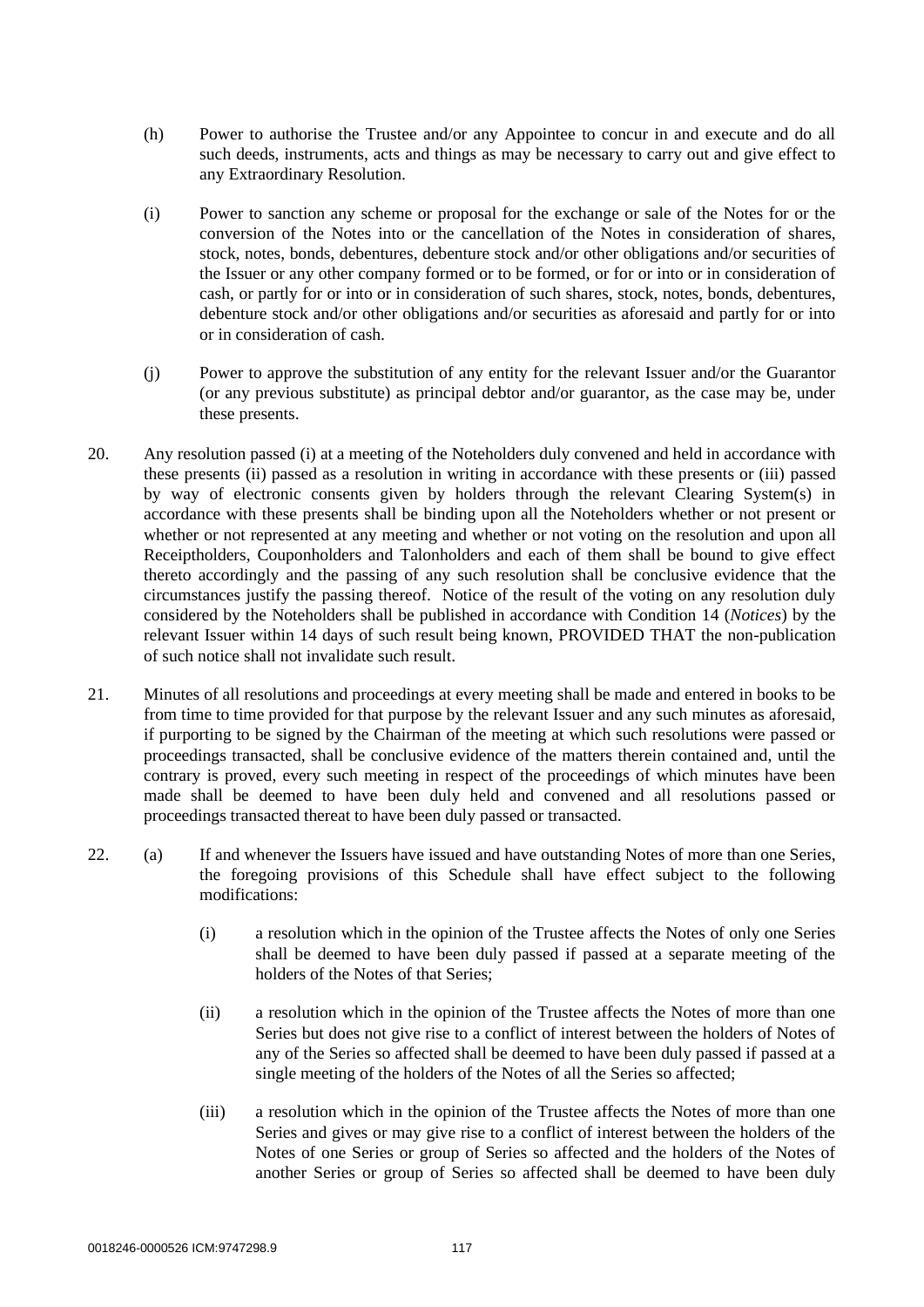passed only if passed at separate meetings of the holders of the Notes of each Series or group of Series so affected; and

- (iv) to all such meetings all the preceding provisions of this Schedule shall apply *mutatis mutandis* as though references therein to Notes and Noteholders were references to the Notes of the Series or group of Series in question or to the holders of such Notes, as the case may be.
- (b) If the relevant Issuer has issued and has outstanding Notes which are not denominated in EUR, or in the case of any meeting of the holders of Notes of more than one currency, the nominal amount of such Notes shall:
	- (i) for the purposes of paragraph [4,](#page-115-2) be the equivalent in EUR at the spot rate of a bank nominated by the Trustee for the conversion of the relevant currency or currencies into EUR on the seventh dealing day prior to the day on which the requisition in writing is received by the relevant Issuer; and
	- (ii) for the purposes of paragraphs [7,](#page-116-0) [9](#page-117-0) and [17](#page-118-1) (whether in respect of the meeting or any adjourned such meeting or any poll resulting therefrom), be the equivalent at such spot rate on the seventh dealing day prior to the day of such meeting.

In such circumstances, on any poll each person present shall have one vote for each EUR1.00 (or such other EUR amount as the Trustee may in its absolute discretion stipulate) in the nominal amount of the Notes (converted as above) which he holds or represents.

- (c) In the case of any meeting of the holders of the Notes of a Series which is not denominated in EUR, each person present shall have one vote for such amount of such currency as the Trustee may in its absolute discretion stipulate.
- 23. Subject to all other provisions of these presents the Trustee may (after consultation with the relevant Issuer and the Guarantor where the Trustee considers such consultation to be practicable but without the consent of the relevant Issuer, the Guarantor, the Noteholders, the Receiptholders or the Couponholders) prescribe such further or alternative regulations regarding the requisitioning and/or the holding of meetings and attendance and voting thereat as the Trustee may in its sole discretion reasonably think fit (including, without limitation, the substitution for periods of 24 Hours and 48 Hours referred to in this Schedule of shorter periods). Such regulations may, without prejudice to the generality of the foregoing, reflect the practices and facilities of any relevant Clearing System. Notice of any such further or alternative regulations may, at the sole discretion of the Trustee, be given to Noteholders in accordance with Condition 14 (*Notices*) at the time of service of any notice convening a meeting or at such other time as the Trustee may decide.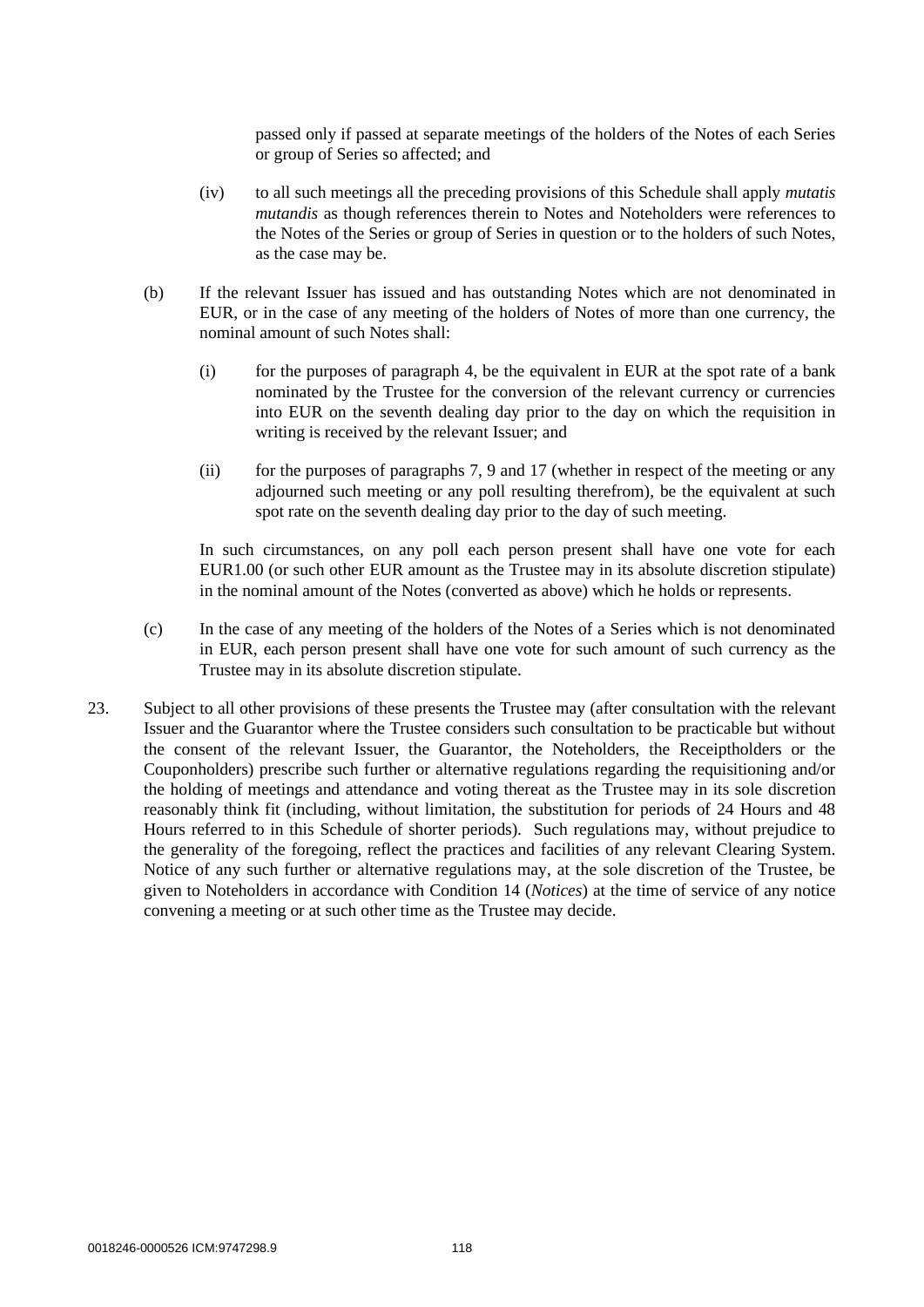## **SCHEDULE 4**

## **FORM OF SENIOR OFFICER'S CERTIFICATE**

## **[ON THE HEADED PAPER OF THE RELEVANT [ISSUER/GUARANTOR]]**

To: Citicorp Trustee Company Limited Citigroup Centre Canada Square Canary Wharf London E14 5LB

<span id="page-121-1"></span><span id="page-121-0"></span>[*Date*]

Dear Sirs

[*Description of Notes*]

This certificate is delivered to you in accordance with Clause 14(f) of the Trust Deed dated 12 February 2010 (the **Trust Deed**) and made between ESB Finance Limited (**ESB Finance** and as an **Issuer**), Electricity Supply Board (**ESB** and as an **Issuer** and the **Guarantor (**in the case of Notes issued by ESB Finance)) and Citicorp Trustee Company Limited (the **Trustee**). All words and expressions defined in the Trust Deed shall (save as otherwise provided herein or unless the context otherwise requires) have the same meanings herein.

I hereby certify that, to the best of my knowledge, information and belief (having made all reasonable enquiries):

- <span id="page-121-2"></span>(a) as at [ ]<sup>35</sup>, no Event of Default, Potential Event of Default, Event Risk Put Event or Change of Control Event existed [other than  $\lceil \quad \rceil$ ]<sup>36</sup> and no Event of Default, Potential Event of Default, Event Risk Put Event or Change of Control Event had existed at any time since  $\left[-\right]^{37}$  [the certification date (as defined in the Trust Deed) of the last certificate delivered under Clause  $14(f)$ <sup>38</sup> [other than  $[$   $]^{39}$ ; and
- (b) from and including  $\left[\begin{array}{cc} 1^{37} \end{array}\right]$  $\left[\begin{array}{cc} 1^{37} \end{array}\right]$  $\left[\begin{array}{cc} 1^{37} \end{array}\right]$  [the certification date of the last certificate delivered under Clause  $14(f)$ <sup>[38](#page-121-1)</sup> to and including  $[-]^{35}$  $[-]^{35}$  $[-]^{35}$ , [each of] the ESB/ESB Finance [and the Guarantor] has complied in all respects with its obligations under these presents (as defined in the Trust Deed) [other than  $[$  ]]<sup>40</sup>.

For and on behalf of

# [**Electricity Supply Board** */* **ESB Finance Limited**]

 $\frac{35}{26}$  Specify a date not more than 7 days before the date of delivery of the certificate.

If any Event of Default, Potential Event of Default, Event Risk Put Event or Change of Control Event did exist, give details; otherwise delete.

<sup>&</sup>lt;sup>37</sup><br>Insert date of Trust Deed in respect of the first certificate delivered under Clause 14(f), otherwise delete.

 $\frac{38}{10}$  Include unless the certificate is the first certificate delivered under Clause 14(f), in which case delete.

If any Event of Default, Potential Event of Default, Event Risk Put Event or Change of Control Event did exist, give details; otherwise delete.

<sup>&</sup>lt;sup>40</sup> If the Issuer [and/or Guarantor] has failed to comply with any obligation(s), give details; otherwise delete.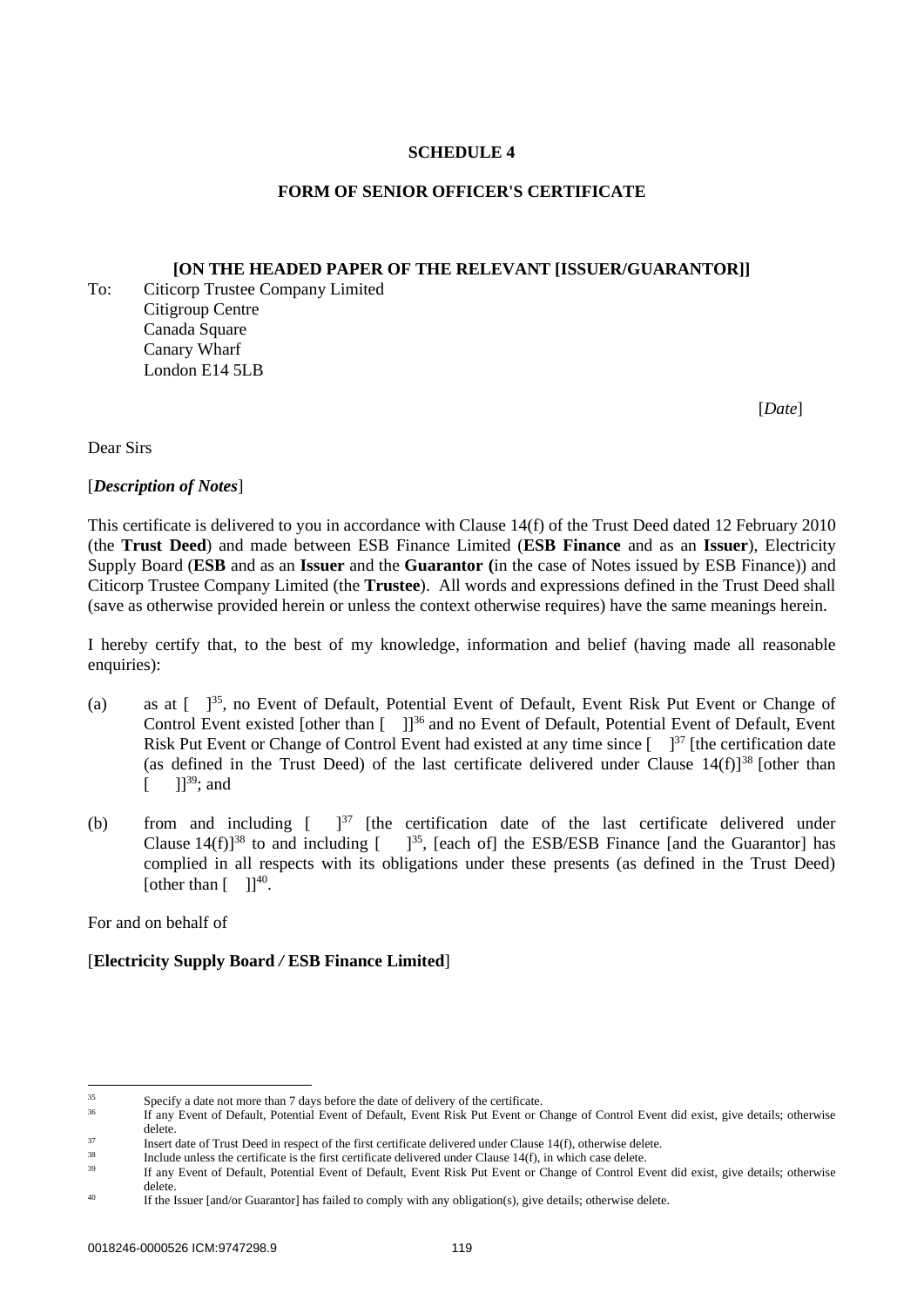[Title]